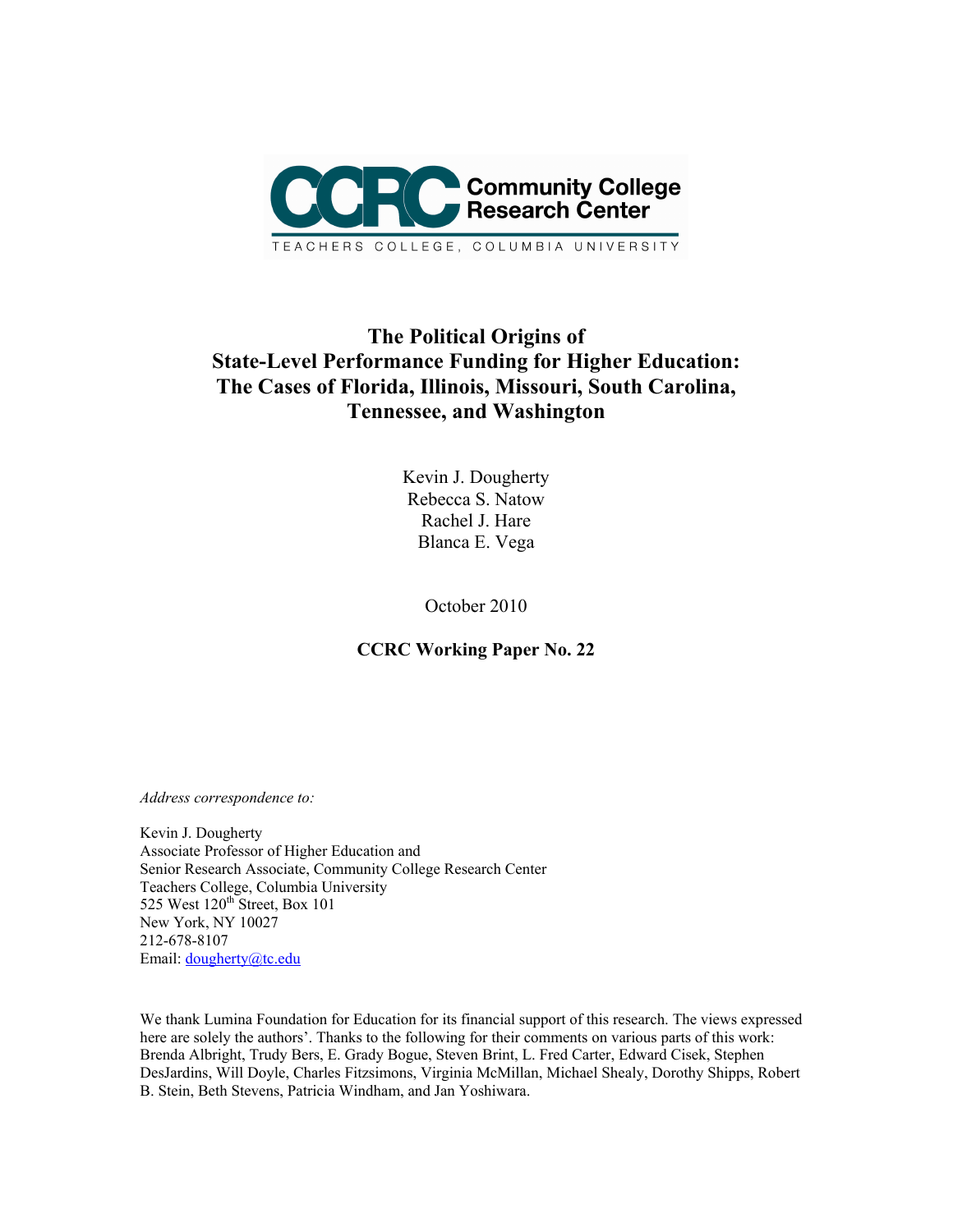#### **Abstract**

Performance funding is a method of funding public institutions based not on inputs, such as enrollments, but on outcomes, such as retention, degree completion, and job placement (Burke, 2002a; Dougherty & Hong, 2006; Layzell, 1999; Ruppert, 1995). The principal rationale for performance funding has been that performance funding will prod institutions to be more effective and efficient, particularly in a time of increasing demands on higher education and increasingly straitened state finances.

This report examines the origins of state performance funding in six states: Florida, Illinois, Missouri, South Carolina, Tennessee, and Washington. These six states were chosen with an eye to enabling us to explore the establishment of state performance funding systems from a wide variety of angles. The states differ in the histories and structures of their state performance funding systems, higher education governance arrangements, political systems, political cultures, and social characteristics. We analyze each of our six cases in turn, beginning with the earliest case, Tennessee. We examine the supporters and opponents of performance funding, their beliefs and interests, how performance funding came to be identified as a policy option, and the political openings that allowed advocates of performance funding to place it on the government decision agenda. At the end of the report, we summarize these findings—looking across all six cases—and draw lessons for policymakers.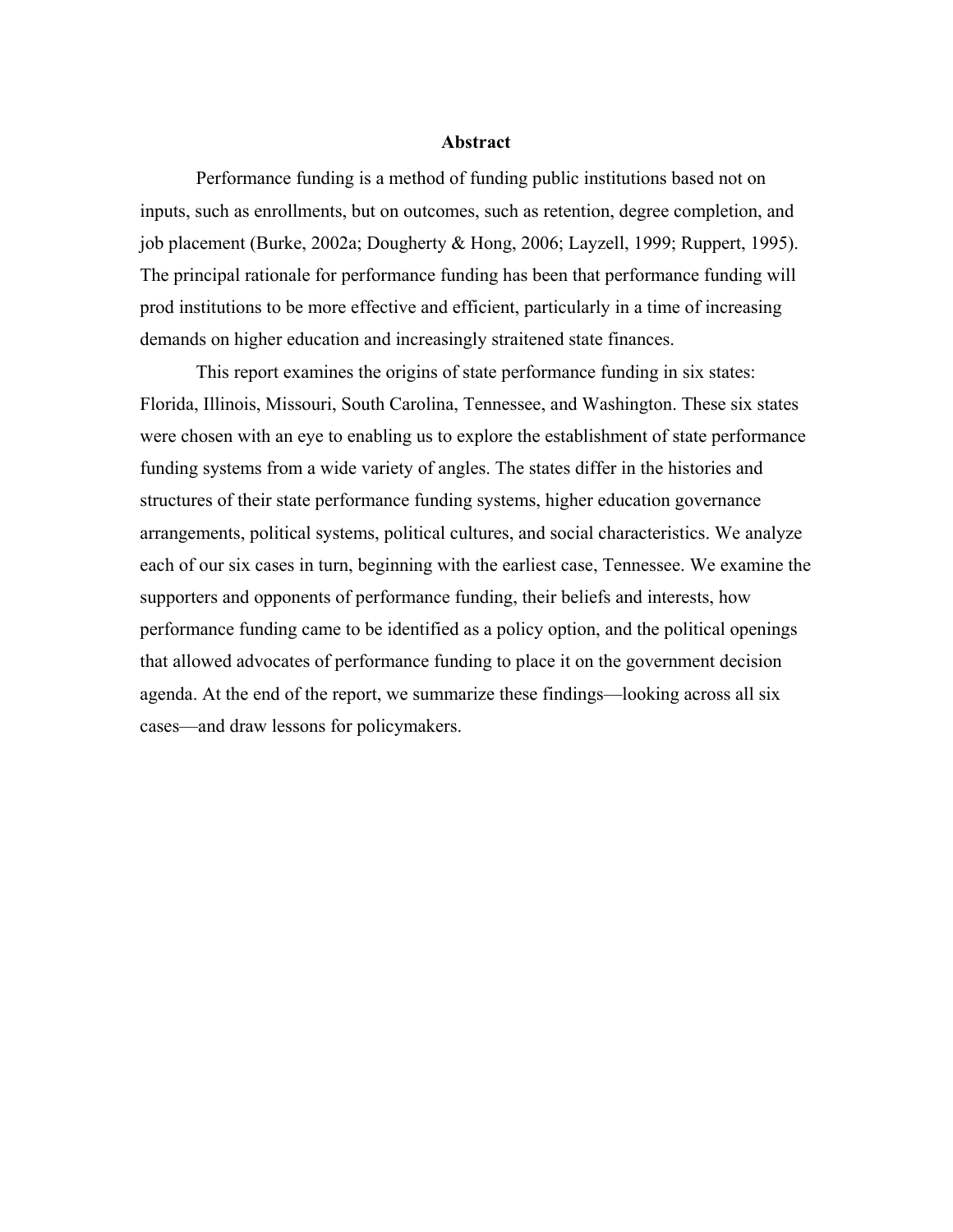# **Table of Contents**

| 1.2 Moving Past the Prevailing Perspective on the Origins of Performance |  |
|--------------------------------------------------------------------------|--|
|                                                                          |  |
|                                                                          |  |
|                                                                          |  |
|                                                                          |  |
|                                                                          |  |
|                                                                          |  |
|                                                                          |  |
|                                                                          |  |
|                                                                          |  |
|                                                                          |  |
|                                                                          |  |
|                                                                          |  |
|                                                                          |  |
|                                                                          |  |
|                                                                          |  |
|                                                                          |  |
|                                                                          |  |
|                                                                          |  |
|                                                                          |  |
|                                                                          |  |
| 5.1 Structure of the South Carolina Performance Funding System  43       |  |
|                                                                          |  |
|                                                                          |  |
|                                                                          |  |
|                                                                          |  |
|                                                                          |  |
|                                                                          |  |
|                                                                          |  |
|                                                                          |  |
|                                                                          |  |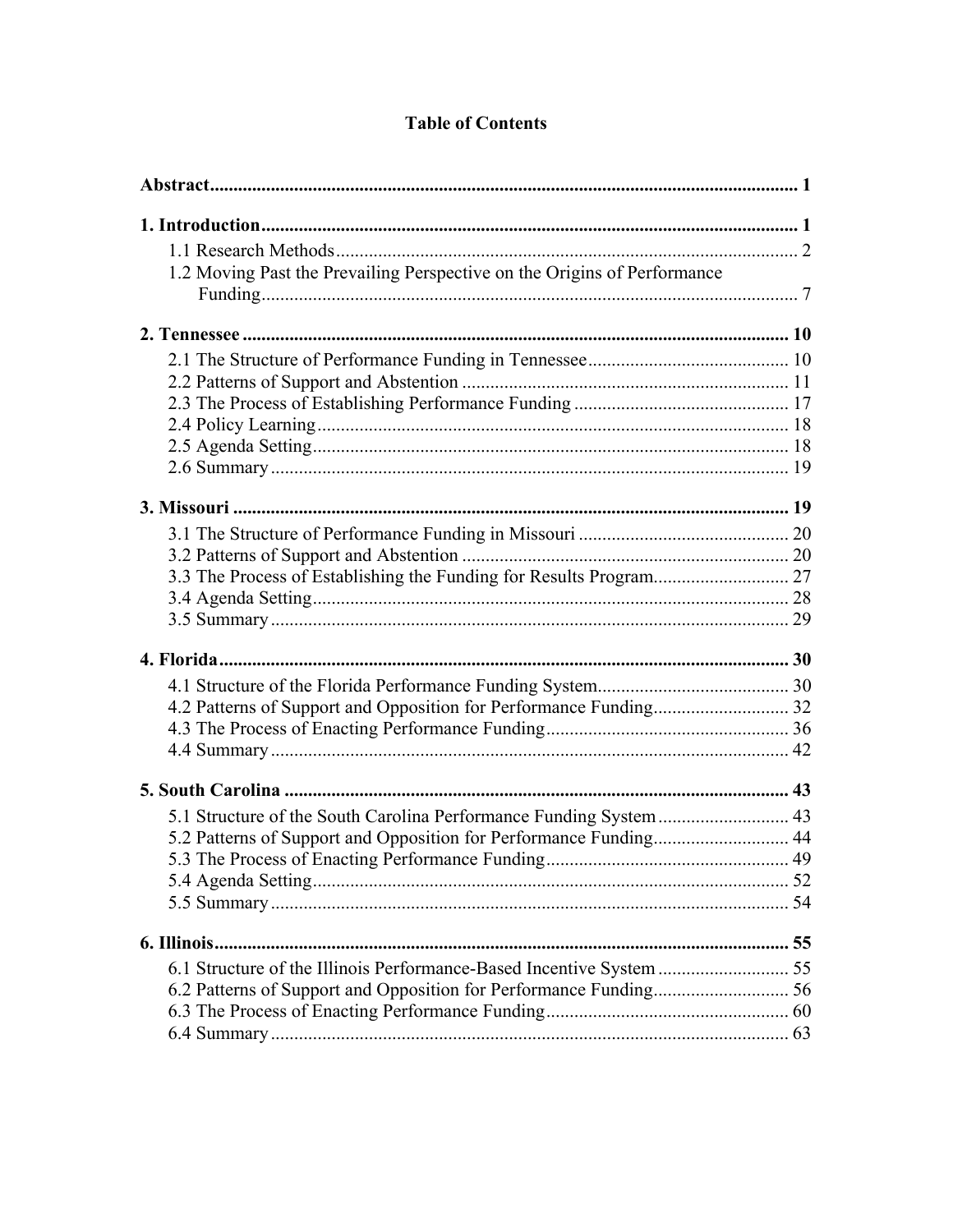|                                                                                        | 64  |
|----------------------------------------------------------------------------------------|-----|
|                                                                                        |     |
| 7.2 Patterns of Support and Opposition for the 1997 Performance Funding                |     |
|                                                                                        |     |
|                                                                                        |     |
|                                                                                        |     |
| 7.5 Patterns of Support and Opposition for the 2007 Student Achievement<br>Initiative. |     |
|                                                                                        |     |
|                                                                                        |     |
|                                                                                        |     |
|                                                                                        |     |
|                                                                                        | -84 |
|                                                                                        | 86  |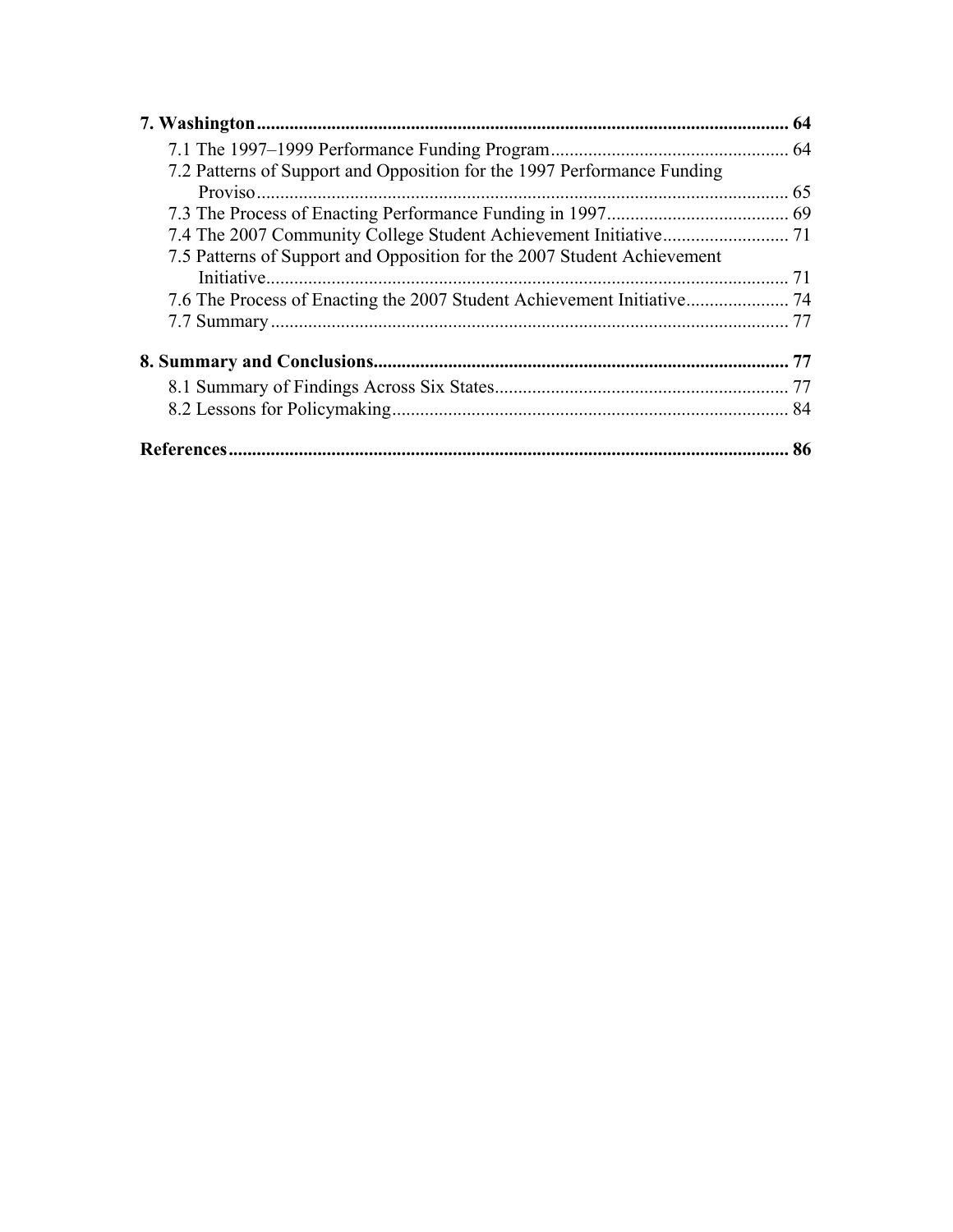## **1. Introduction**

Performance funding is a method of funding public institutions based not on inputs such as enrollments but on outcomes such as retention, degree completion, and job placement (Burke, 2002a; Dougherty & Hong, 2006; Layzell, 1999; Ruppert, 1995). The principal rationale for performance funding has been that performance funding will prod institutions to be more effective and efficient, particularly in a time of increasing demands on higher education and increasingly straitened state finances.

 Higher education institutions receive performance accountability demands from state and federal governments. But in light of state governments' dominant role in funding and governing public colleges and universities, $<sup>1</sup>$  this report focuses on the origins</sup> of a particular type of *state* accountability system: performance funding program.

 One of the mysteries of state performance funding systems is that they are not more widespread. While there has been great interest in performance funding for over 30 years, only half of all states have ever created a performance funding system for higher education (Dougherty & Reid, 2007). This poses the question: What forces have driven the development of performance funding and how do those forces differ across states?

 This report will examine the origins of state performance funding in six states: Florida, Illinois, Missouri, South Carolina, Tennessee, and Washington. We chose these states because they have considerably different state performance funding systems and histories as well as higher education governance arrangements, political systems, political cultures, and social characteristics, all of which will enable us to look at the formation of state performance funding systems from a wide variety of angles.

 In analyzing the political origins of state performance funding systems, we will draw on two powerful theories of policy origins: the Advocacy Coalition Framework (Sabatier & Weible, 2007) and the Policy Entrepreneurship perspective (Mintrom & Norman, 2009). We will be using these theories heuristically, as sensitizing constructs that point us toward examining different features of the policy process in our six states. The Advocacy Coalition Framework focuses our attention on how policy evolves over

 $\overline{a}$ 

 $<sup>1</sup>$  As of fiscal year 2006–2007, appropriations and grants from state governments comprised about 27% of</sup> all revenues for public degree-granting institutions (not including state capital appropriations and grants) (National Center for Education Statistics, 2009, Table 352).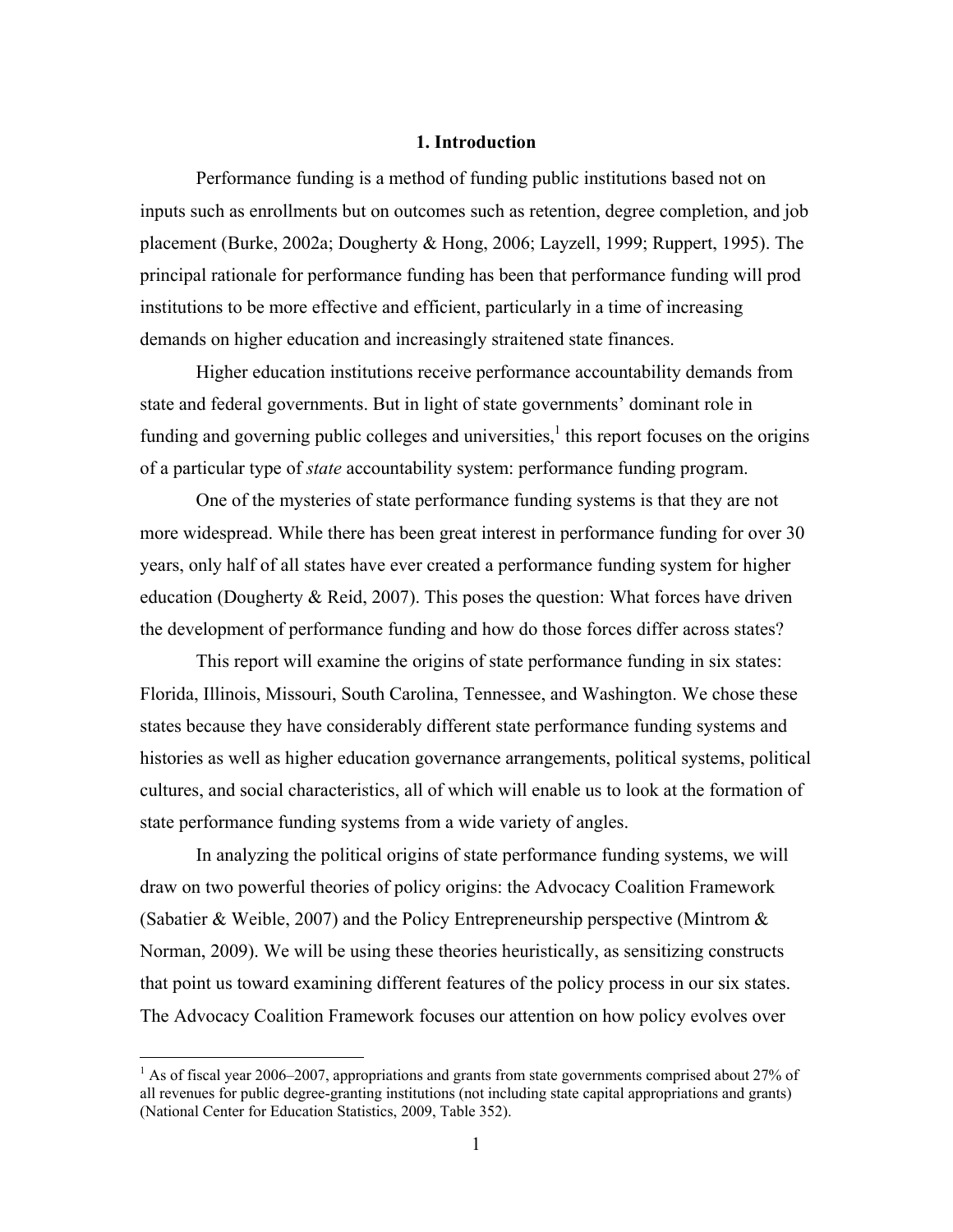long periods of time, driven by the efforts of different "advocacy coalitions" that have distinctive sets of beliefs about how society is and should be organized and what form higher education policy should take. The Policy Entrepreneurship perspective highlights the role of policy entrepreneurs who identify public issues, develop policy solutions, bring together political coalitions, and take advantage of timing and political opportunities to promote their policy issues and solutions.

 In this report, we analyze each of our six cases in turn, examining the supporters and opponents of performance funding, their beliefs and interests, how performance funding was introduced into state policy debates, and the political openings that allowed advocates of performance funding to place it on the government decision agenda. At the end of the report, we summarize these findings—looking across all six cases—and draw lessons for policymakers.

#### **1.1 Research Methods**

**Choosing the states**. We chose six states with an eye to allowing for considerable variation across cases in terms of the timing of performance funding, the higher education sectors it covered, the amount of funding involved, the governance structure for higher education, a state's political culture, a state's government structure, and a state's social characteristics. Because this was an exploratory study, the aim was to maximize the range of state differences in order to capture a wide range of possible forces at work in the origins of performance funding. Hence, the states chosen vary along several different dimensions (see Table 1).

 One dimension was when performance funding was established. Tennessee established its system in 1979, Missouri and Florida in the early 1990s (1993 and 1994), and the other states in the late 1990s (South Carolina in 1996, Washington in 1997, and Illinois in 1998).

 Secondly, the states retained performance funding for varying lengths of time. Tennessee and Florida have retained performance funding to this day.<sup>2</sup> However, Illinois, Missouri, and South Carolina relinquished their systems more or less rapidly (four years in Illinois, seven years in South Carolina, and nine years in Missouri). Washington

<sup>&</sup>lt;sup>2</sup> Florida established two performance funding systems: Performance-Based Budgeting, which survives to this day, and the Workforce Development Education Fund, which ended in 2002.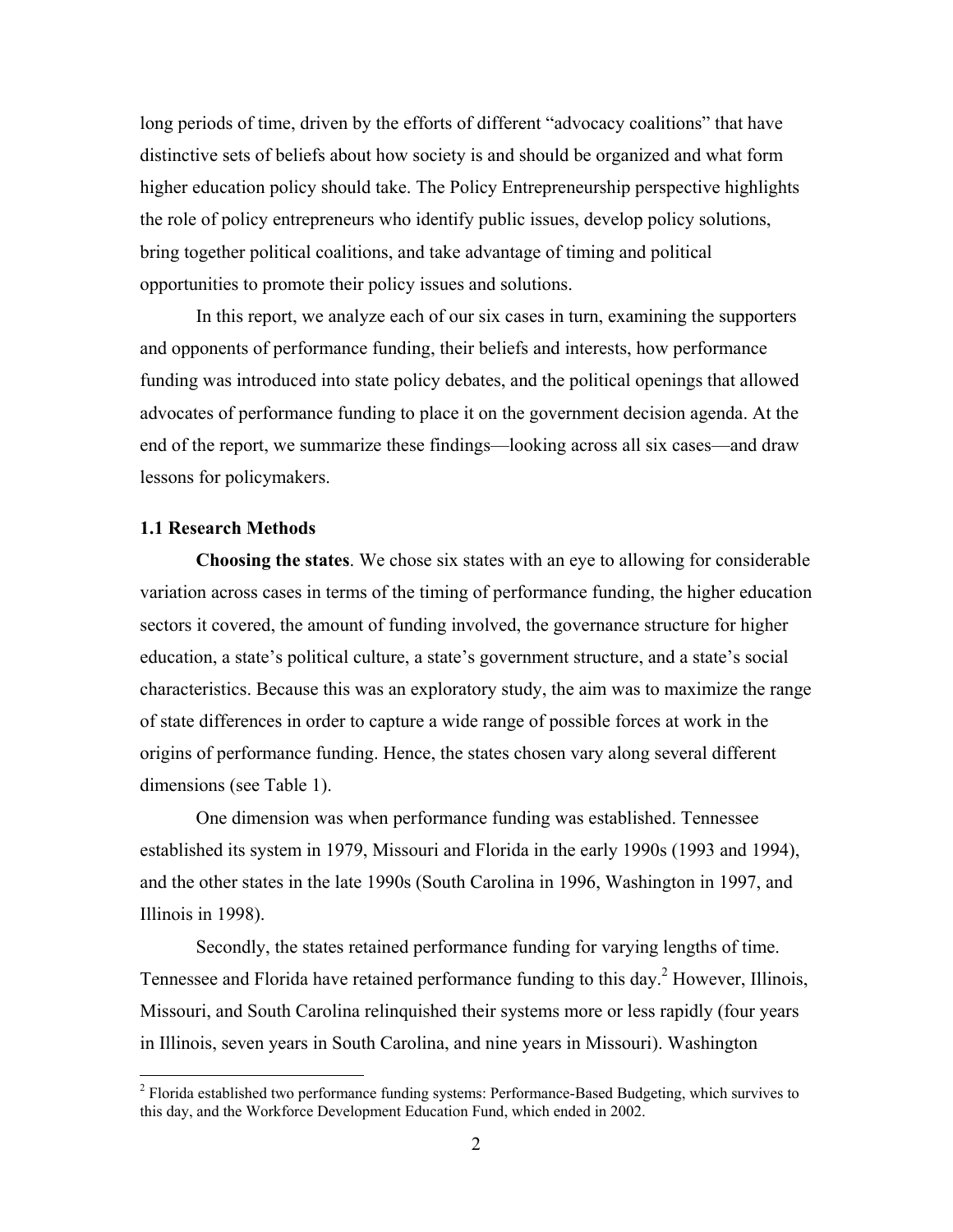relinquished performance funding in 1999 after two years but then reestablished it eight years later.

 The states also differ in terms of which sectors of public higher education were subject to performance funding. The systems in Florida, Illinois, and Washington (post-2007) applied only to community colleges. However, those in Missouri, South Carolina, Tennessee, and Washington (1997–1999) applied to all of public higher education.

 In addition, the states vary considerably in the proportion of state higher education funding taken up by performance funding. It accounted for a much larger share of the state appropriation for higher education in South Carolina, Florida, and Tennessee than in Illinois, Missouri, and Washington.

 Fifth, higher education governance structures vary considerably across the states (McGuinness, 2003). As of 2003, Tennessee's system was quite centralized, with a strong statewide coordinating board, a governing board for the University of Tennessee's five campuses, and a governing board for all the other public universities and the public twoyear colleges. Missouri's system was at the other pole in degree of centralization; it did not have any governing boards or coordinating boards covering all public universities or public community colleges and only a weak coordinating board for all public higher education. Meanwhile, the other four states fell somewhere in between in their degree of centralization (McGuinness, 2003).

 Sixth, the six states differ considerably in state political culture. Following Daniel Elazar's influential typology of state political cultures, South Carolina and Tennessee are "traditionalist," Florida is a mixture of traditional and "individualistic," Illinois and Missouri are individualistic, and Washington State is "moralistic." Moralistic political cultures are issues-oriented and emphasize the role of government as being for the advancement of the common good. Individualistic political cultures are partisan and patronage-oriented rather than issues-oriented and emphasize the role of government in advancing the interests of one or another contending social group. Traditionalist political cultures (concentrated in the Southern states) envision the role of government as limited and focused on maintaining traditional class and racial hierarchies (Elazar, 1984).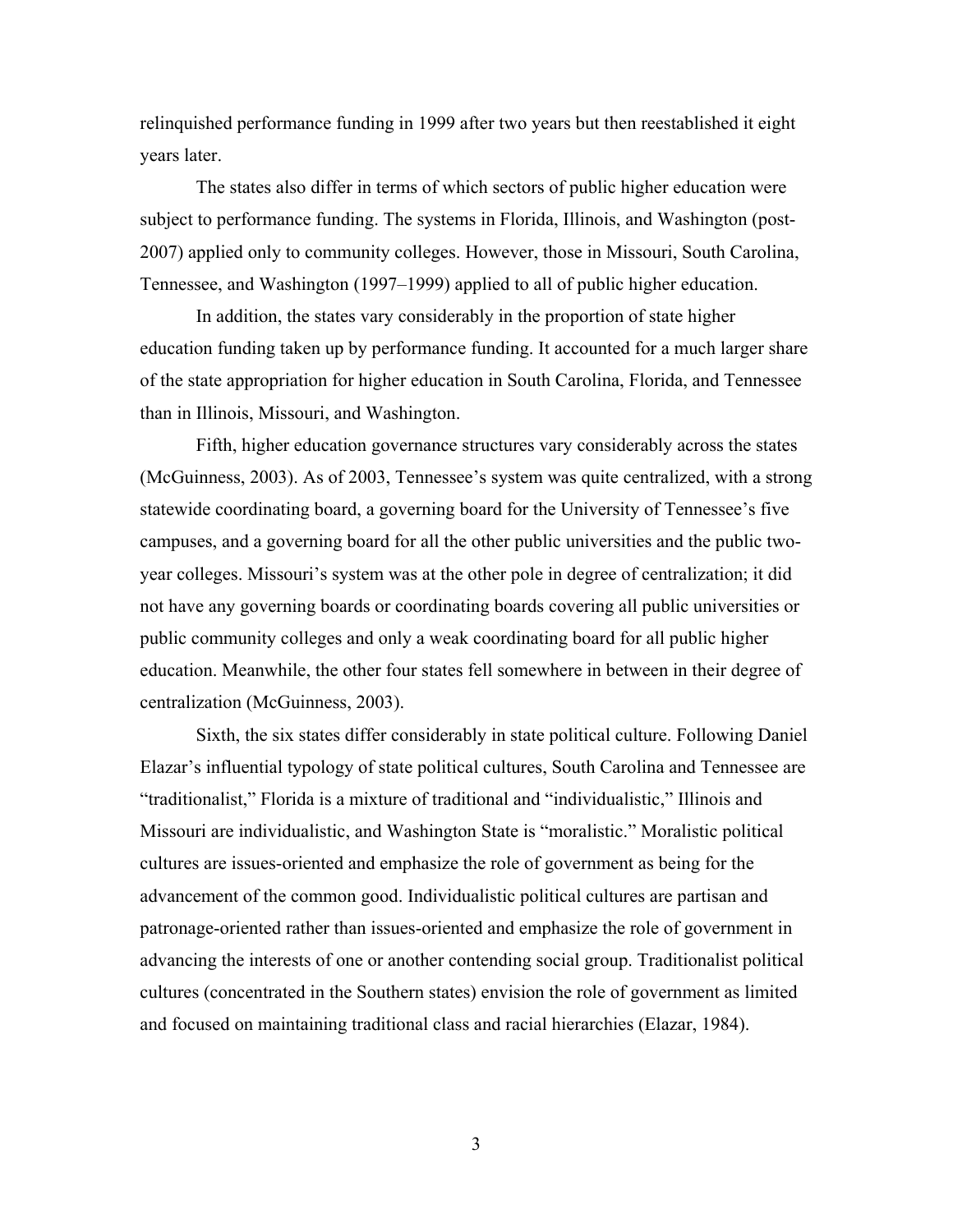# **Table 1 Characteristics of the Six States**

|                                                                                                  | <b>Tennessee</b>                                           | <b>Missouri</b>       | Florida             | <b>South Carolina</b>                                                                                     | <b>Illinois</b> |                     |
|--------------------------------------------------------------------------------------------------|------------------------------------------------------------|-----------------------|---------------------|-----------------------------------------------------------------------------------------------------------|-----------------|---------------------|
|                                                                                                  |                                                            |                       |                     |                                                                                                           |                 |                     |
| 1. Year PF established                                                                           | 1979                                                       | 1993                  | 1994                | 1996                                                                                                      | 1997            | 1998                |
| 2. If PF terminated, year of<br>termination                                                      |                                                            | 2002                  |                     | 2003                                                                                                      | 1999            | 2002                |
| 3. Duration of PF system if<br>given up                                                          |                                                            | 9 years               |                     | 7 years                                                                                                   | 2 years         | 4 years             |
| 4. If PF system was re-<br>established, year done                                                |                                                            |                       |                     | 2007                                                                                                      |                 |                     |
| 5. Higher education sectors<br>covered                                                           | Public 2- and 4-years                                      | Public 2- and 4-years | Public 2-years only | First program:<br>Public 2-and 4-years<br>Public 2- and 4-years<br>Second program:<br>Public 2-years only |                 | Public 2-years only |
| 6. Peak in PF share of state                                                                     | 4.4%                                                       | 1.6%                  | 6.6%                | 38%<br>1.2%                                                                                               |                 | 0.4%                |
| public higher education funding                                                                  | (FY 2005)                                                  | (FY 1999)             | (FY 2001)           | (FY 1999)                                                                                                 | (FY 1999)       | (FY 2001)           |
| 7. State higher education governance structure (2003)                                            |                                                            |                       |                     |                                                                                                           |                 |                     |
| * State coordinating board<br>for all public higher<br>education                                 | X                                                          | X                     | X                   | X                                                                                                         | X               | X                   |
| * Public universities:<br>Governing board for all<br>public universities                         | X (U of Tennessee 5<br>campuses)                           |                       | X                   |                                                                                                           |                 |                     |
| * Public universities:<br>Governing boards for each<br>public university or<br>university system |                                                            | X                     |                     | X                                                                                                         | X               | X                   |
| * Public 2-year colleges:<br>Governing board for all<br>public 2-year colleges                   | X (all public 2-year<br>colleges & non-UT<br>universities) |                       |                     | X                                                                                                         |                 |                     |
| * Public 2-year colleges:<br>Coordinating board for all<br>public 2-year colleges                |                                                            |                       | X                   |                                                                                                           | X               | X                   |
| * Public 2-year colleges:<br>Governing boards for each<br>public 2-year college                  |                                                            | X                     |                     |                                                                                                           |                 |                     |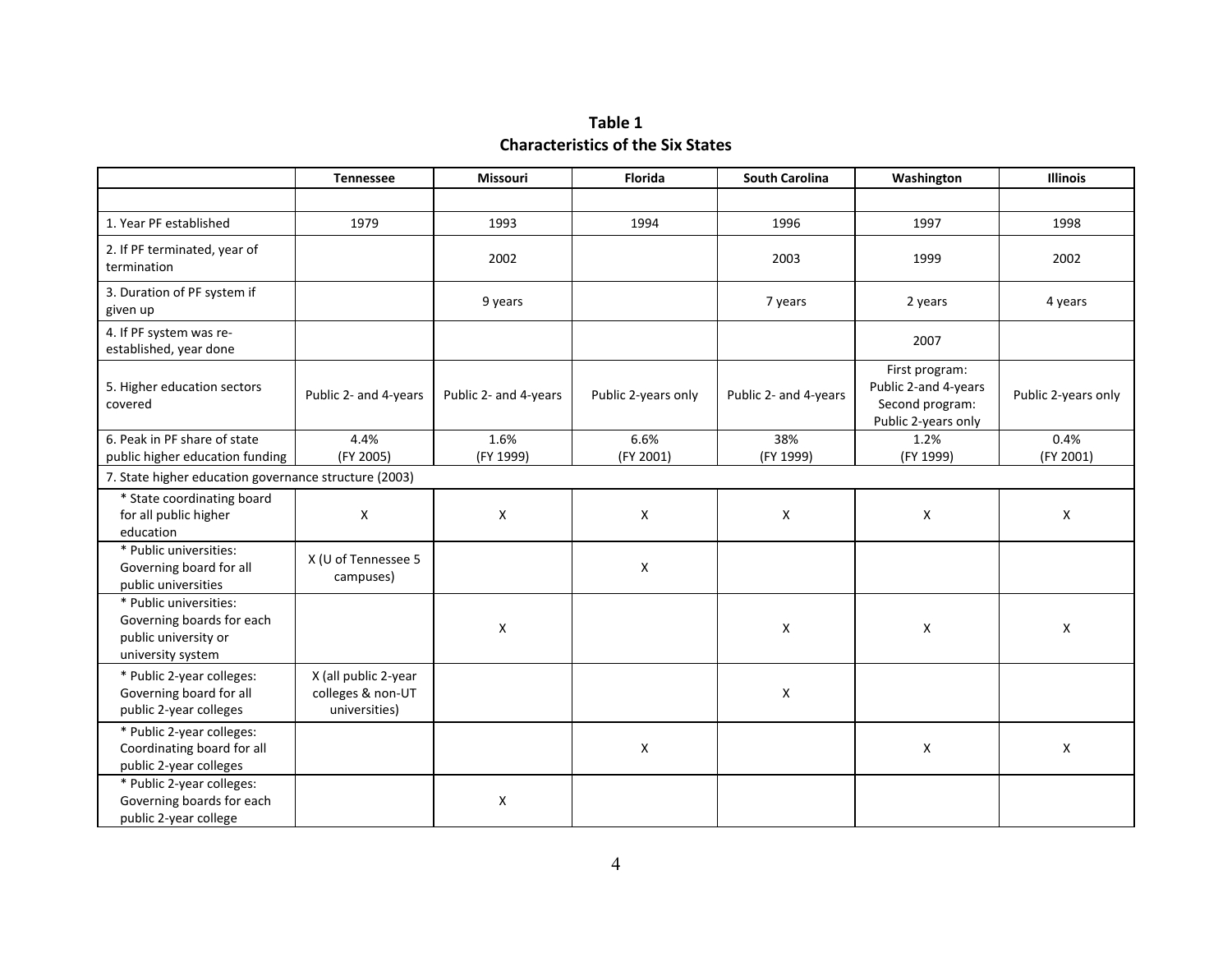# **Table 1Characteristics of the Six States**

|                                                                           | Tennessee     | <b>Missouri</b> | <b>Florida</b>                  | <b>South Carolina</b>          | Washington    | <b>Illinois</b> |  |
|---------------------------------------------------------------------------|---------------|-----------------|---------------------------------|--------------------------------|---------------|-----------------|--|
| 8. Political culture                                                      | Traditional   | Individualistic | Traditional,<br>individualistic | Traditional                    | Moralistic    | Individualistic |  |
| 9. Gubernatorial powers (2002)                                            | Above average | Below average   | Average                         | Below average<br>Below average |               | Above average   |  |
| 10. Legislative professionalism<br>(2000)                                 | Below average | Above average   | Above average                   | Below average                  | Above average | Above average   |  |
| 11. Party competition index<br>(1999-2003)                                | Above average | Above average   | Below average                   | Above average                  | Above average | Above average   |  |
| 12. Population (2000)                                                     | 5,689,000     | 5,597,000       | 15,983,000                      | 4,012,000                      | 5,894,000     | 12,420,000      |  |
| 13. Personal income per capita<br>(2000)                                  | \$26,099      | \$27,243        | \$28,511                        | \$24,426                       | \$31,780      | \$32,187        |  |
| 14. Persons 25 years and over<br>with bachelor's degree or more<br>(2000) | 22.0%         | 26.2%           | 22.8%                           | 19.0%                          | 28.6%         | 27.1%           |  |

Sources:

1. Burke & Minassians (2003); McLendon, Hearn, & Deaton (2006); Authors' Interviews.

2. Burke & Minassians (2003); Dougherty, Natow, & Vega (2010).

6. See text of case studies for derivation of these percentages.

7. McGuinness (2003).

8. Elazar (1984, p. 136).

9. Beyle (2004, p. 212).

10. Hamm & Moncrief (2004, p. 158).

11. Bibby & Holbrook (2004, p. 88).

12. U.S. Bureau of the Census (2005, p. 20)

13. U.S. Bureau of the Census (2005, p. 434)

14. U.S. Bureau of the Census (2005, p. 143)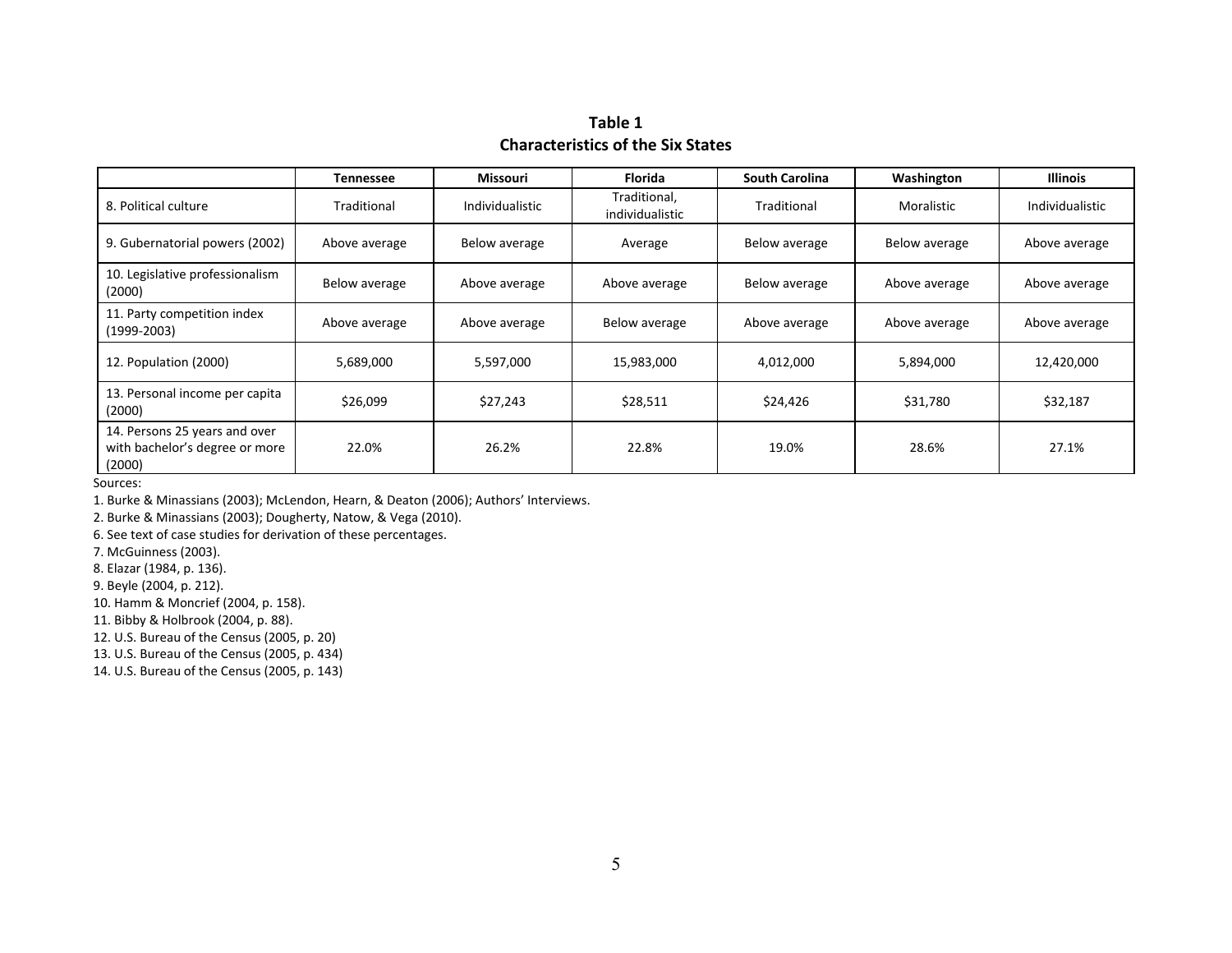The differences in political culture are accompanied by differences in political structure and functioning. Illinois and Tennessee are above average in the institutional powers of the governor, whereas the other four states are a little below average (Beyle, 2004, p. 212). On legislative professionalism, Illinois, Florida, Washington, and Missouri are above average, while South Carolina and Tennessee are below average (Hamm & Moncrief, 2004, p. 158). The states also differ in degree of party competition. Florida is much less competitive than the other states (Bibby & Holbrook, 2004, p. 88).

 Finally, the states differ considerably in their social characteristics: population, income, and education. For example, among our six states, Illinois and South Carolina are the polar opposites in population size, per capita income, and proportion of adults with a baccalaureate degree or higher (U.S. Bureau of the Census, 2005).

**Data gathering and analysis.** Our analysis is based on interviews in each state and on examinations of the documentary record in the form of public agency reports, academic books and articles, doctoral dissertations, and newspaper articles.

 Table 2 lists the number and types of interviews that we conducted with various types of political actors: state and local higher education officials, state legislators and their staff, governors and their advisors, business leaders, and academics, consultants, and other observers of policymaking on performance funding in these six states. The interviews were semi-structured. We used a standard protocol but adapted questions to the circumstances of a particular interviewee and to content that emerged in the course of the interview. All interviewees spoke with the understanding of confidentiality.<sup>3</sup>

|                                        | FL. | IL | MO            | SC | ΤN | WA |
|----------------------------------------|-----|----|---------------|----|----|----|
| State higher education officials       | 10  | 8  | 4             | 5  | 6  | 6  |
| Higher education institution officials | 8   | 10 | 4             |    | 5  |    |
| Legislators and staff                  | 3   | 2  | 5             | 4  |    | 6  |
| Governors and advisors                 | 3   | 3  | 3             |    |    |    |
| Other state government officials       |     |    |               |    |    |    |
| <b>Business leaders</b>                | 2   |    | $\mathfrak z$ | 3  |    |    |
| Other (e.g., consultants, researchers) |     |    | $\mathfrak z$ | 5  |    |    |
| Total                                  | 27  | 25 | 20            | 25 | 18 |    |

**Table 2 People Interviewed**

 $\overline{a}$ 

<sup>&</sup>lt;sup>3</sup> Some of the interviews in Florida and Illinois were conducted as part of a study funded by the Sloan Foundation (Dougherty & Hong, 2006).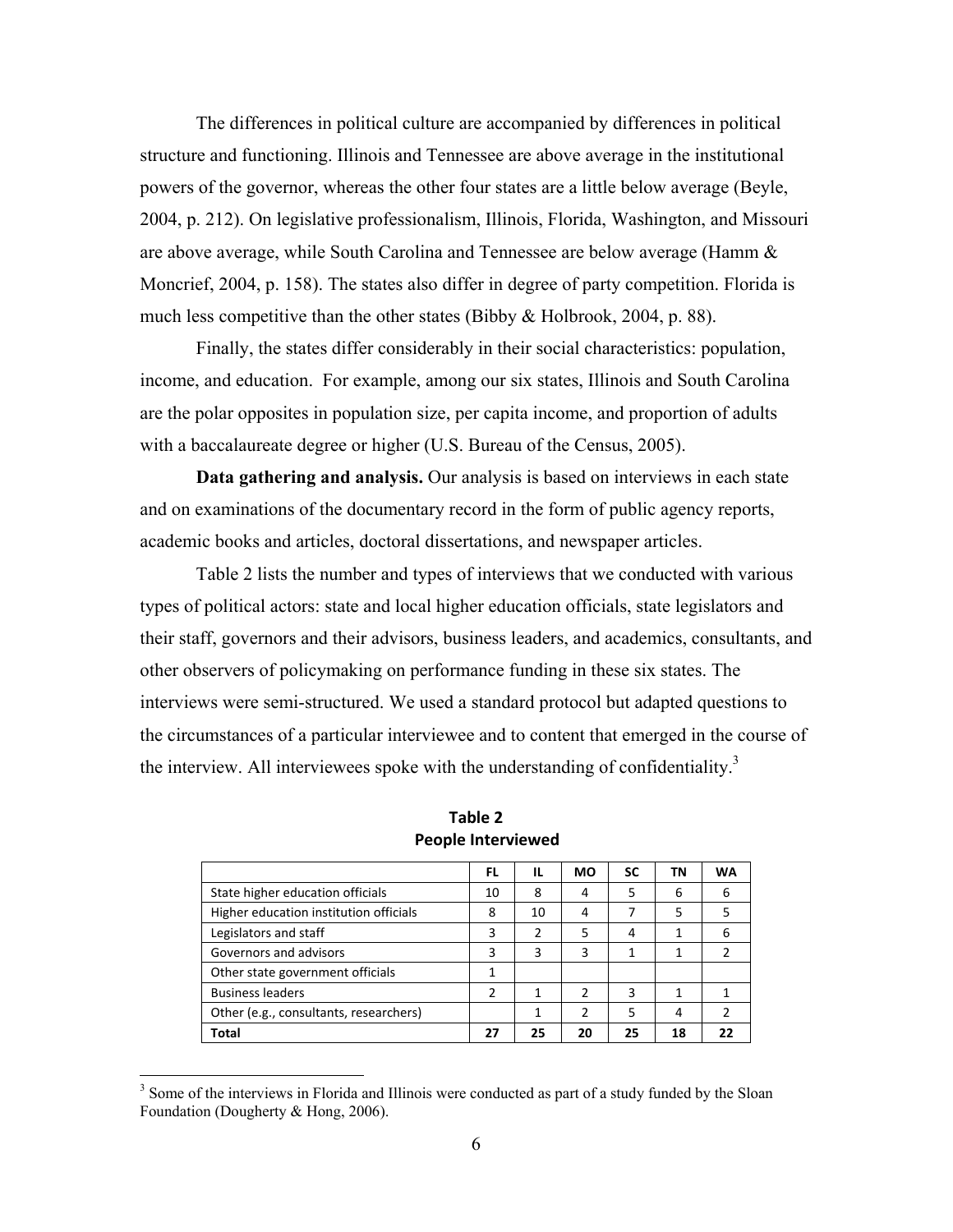Almost all of the interviews were transcribed, coded, and entered into the NVivo qualitative data analysis software system. We also entered into NVivo and coded our documentary materials if they were in a format that allowed this. The coding began with a pre-established list of codes, focusing on the content of performance funding systems, the actors and beliefs and motives supportive of or opposed to performance funding, and contextual events such as state budget problems or changes in control of the government, that were hypothesized to affect the likelihood that performance funding would be put on the government decision agenda and adopted. However, we added new codes and changed existing ones as we proceeded with our interviews and documentary analysis.

 To analyze the data, we ran coding inquiries in NVivo to find all references in the interviews and documentary materials to particular actors, beliefs and motives, or contextual events. We used these references to construct analytic tables to compare different references to the same actor, motive, or event. This allowed us to analyze to what degree our evidence was converging on certain findings and whether divergences were due to the fact that different respondents occupied different social locations that might influence their perceptions. When we found major discrepancies in perception, we conducted additional interviews to resolve these differences.

### **1.2 Moving Past the Prevailing Perspective on the Origins of Performance Funding**

 Our explanation of the rise of performance funding in six states both converges and diverges with the prevailing perspective on the rise of performance funding. The existing research literature on the origins of performance funding highlights the following conditions as playing a role in adoption of performance funding: the coincidence of a revenue/cost squeeze on elected government officials, business demand for greater higher education efficiency and lower costs, public unhappiness with rising higher education costs, a strong Republican presence in state legislatures, the greater vulnerability of higher education to government cutbacks, the rising capacity of state governments to collect detailed information on colleges, a growing belief in the inadequacy of traditional mechanisms of quality evaluation, and the absence of a consolidated governing board (Alexander, 2000; Burke, 2002a; McLendon, Hearn, & Deaton, 2006; Rhoades & Sporn, 2002; Ruppert, 1995; Zumeta, 2001).

Our research finds that the prevailing perspective on the rise of performance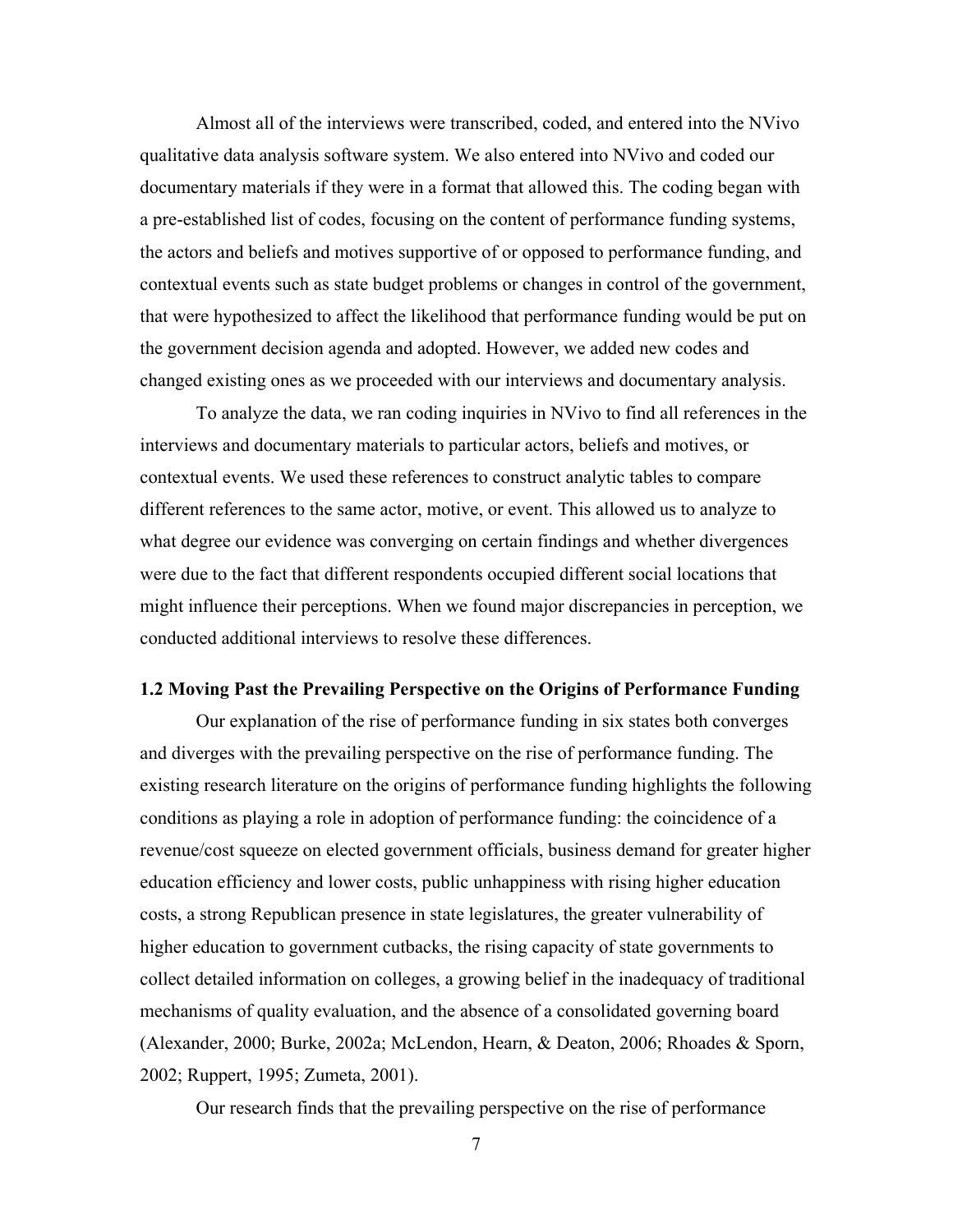accountability is correct on a number of points but that it also misses several important elements. Our analysis of the origins of performance funding in six states does find that the following factors posited by the prevailing perspective were at work: the revenue/cost squeeze on elected government officials, business demand for greater higher education efficiency and lower costs, and a rising Republican presence in state legislatures. Moreover, while we did not find evidence that the rising capacity of state governments to collect detailed information on colleges was a conscious factor in the rise of performance funding, it is a plausible factor since virtually all the states we analyzed were improving their data-gathering capacities at the time they adopted performance funding.

However, we see little evidence that public unhappiness with rising higher education costs and growing belief in the inadequacy of traditional mechanisms of quality evaluation were significant factors in the rise of performance funding in our six states. More importantly, we identify a variety of actors and beliefs and motives that the prevailing perspective does not address. The most important are champions of performance funding from within higher education itself. It was not just legislators, governors, and business that pushed for performance funding. State higher education coordinating boards in five of our six states and community colleges in three pushed strongly for performance funding. They viewed performance funding systems that were designed by higher education itself as a way to secure new funds and increased legitimacy for higher education and to forestall the possibility of the imposition of unwelcome forms of performance funding by state elected officials.

We also part company with the prevailing perspective in calling attention to the opponents of performance funding. While they did not stop performance funding from being established in these six states, their opposition later played an important role in the cessation of performance funding in several of these states (Dougherty & Natow, 2009). The primary opponents were state universities, animated principally by beliefs that performance funding provided state elected officials with an excuse to cut or keep down regular state appropriations for higher education, undercut the autonomy of higher education institutions, and failed to make necessary distinctions among higher education institutions according to their different missions.

Finally, our research points to the importance in fostering the rise of performance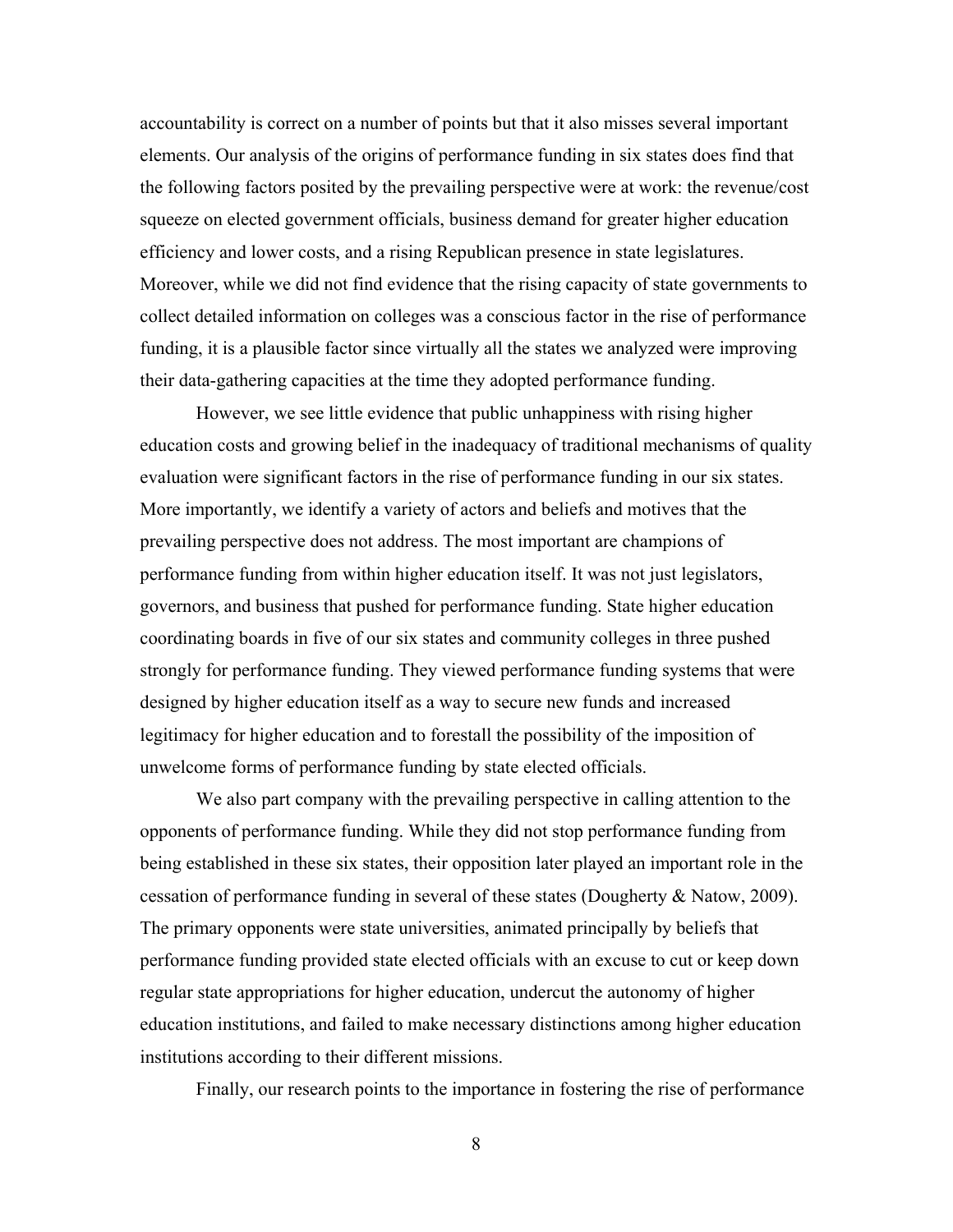funding of policy learning and political opportunities, factors that are not discussed in sufficient detail by the prevailing perspective. With regard to policy learning, we found evidence in three of our six states that actors moved to advocate performance funding as they encountered limitations to the effectiveness of less intrusive forms of performance accountability, such as performance reporting and incentive funding.

With regard to political opportunities, the advocates of performance funding were aided in putting this policy on the decision agenda of state governments by what the Policy Entrepreneurship perspective calls "policy windows" and the Advocacy Coalition Framework calls "shocks." One has been identified by the existing literature on the politics of performance funding: a rising proportion of Republicans in the legislature (McLendon et al., 2006). However, other important political openings were a change in the party controlling the governorship, an antitax mood among the electorate, and spillover from other policy subsystems in the form of proposals for performance funding in the K-12 policy arena in a state.

 In this report, we attend to many of the factors mentioned above—such as the role of actors' beliefs, policy learning, and political openings—because of the guidance we received from theories of the policy process, particularly the Advocacy Coalition Framework (Sabatier & Weible, 2007) and the Policy Entrepreneurship perspective (Mintrom  $\&$  Norman, 2009). Used in conjunction with one another, these theories help us identify important features of the politics of performance funding that the extant literature on the origins of performance funding misses or gives insufficient weight.

 We turn now to examining the origins of performance funding in each of our six states, arrayed from earlier to later in date of enactment: Tennessee, Missouri, Florida, South Carolina, Washington, and Illinois. We conclude by summarizing the main patterns across these six states of supporters and opponents, motivating beliefs, and political openings shaping the actions of the supporters. We will also draw conclusions about the policy implications of our findings.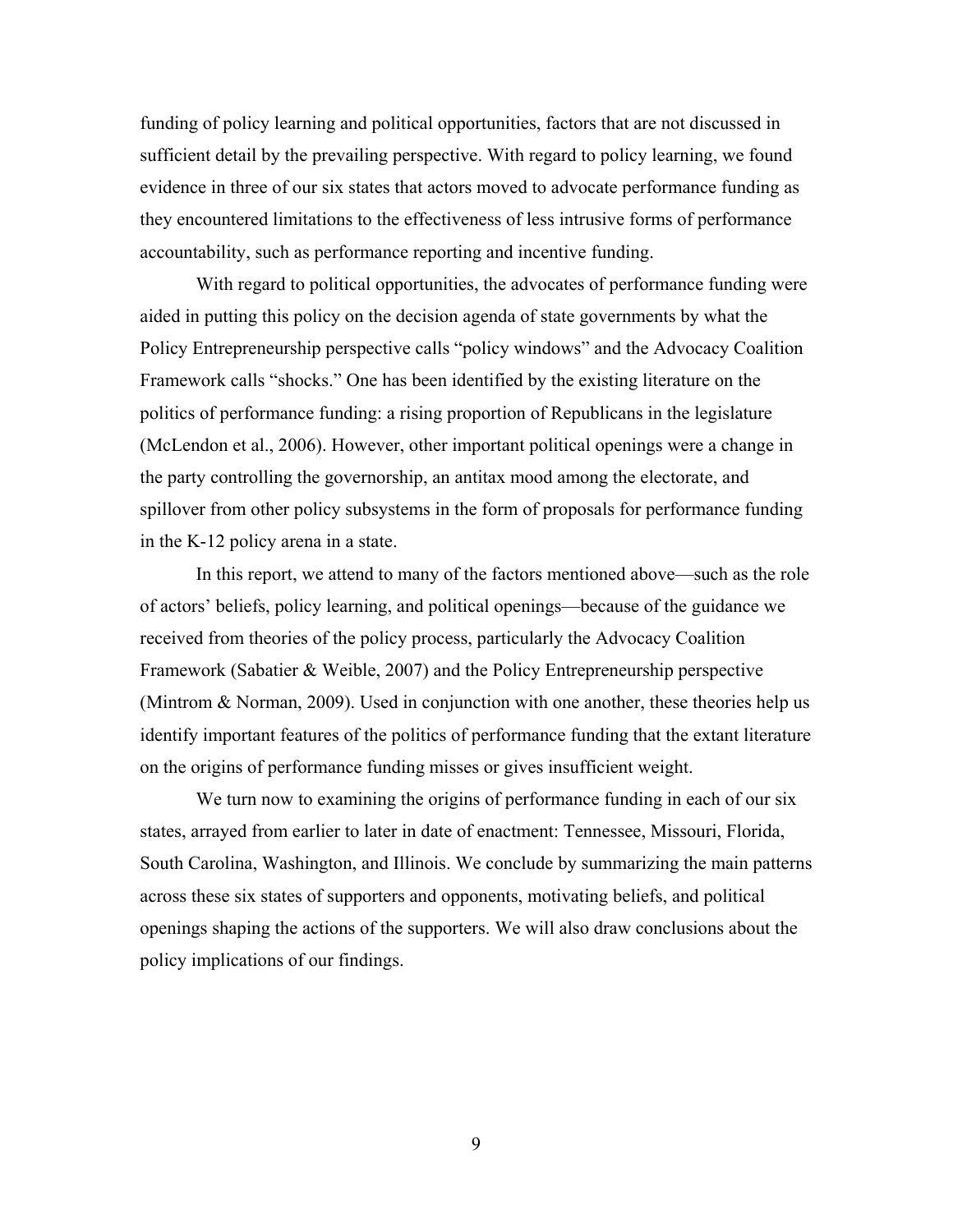### **2. Tennessee**

Adopted in 1979 following a five-year pilot period, Tennessee's performance funding program was the first of its kind, and our research reveals that it was developed and refined almost entirely within the state's higher education community. In the following, we describe the actors, beliefs and motivations, and background context involved in the adoption of performance funding in Tennessee.

# **2.1 The Structure of Performance Funding in Tennessee**

Originally dubbed "the Instructional Evaluation Schedule" (Ewell, 1994, p. 85; Levy, 1986, p. 20), Tennessee's performance funding system began as a pilot program in 1974 (Banta, 1986; Bogue, 1980; Levy, 1986). Foundation funding was obtained to support the pilot (Authors' Interviews TN #1, 3, 4, 10; see also Banta, Rudolph, Van Dyke, & Fisher, 1996; Bogue, 2002; Burke & Serban, 1998; Levy, 1986). During the pilot, some public institutions volunteered to take part in the development of performance funding indicators and measures and make suggestions about how the program should work. These institutions' experience in the pilot led to the development of the formal performance funding policy that was applied to all of the state's public institutions five years later (Authors' Interviews TN #1, 10a).

The Tennessee Higher Education Commission adopted performance funding for the state's public two- and four-year higher education institutions in 1979 (Banta, 1986; Banta et al., 1996; Bogue, 2002; Ewell, 1994; Levy, 1986; Noland, Dandridge-Johnson, & Skolits, 2004). Funds were first allocated to institutions using performance funding in fiscal year 1980–81 (Authors' Interview TN #10a). Under that system, higher education institutions could earn up to 2% of their annual state appropriations for achieving certain goals based on five performance indicators, each of which was worth 20 out of 100 points (Banta et al., 1996; Bogue & Dandridge-Johnson, 2009; Ewell, 1994; Levy, 1986).<sup>4</sup> The original indicators and their point allocations were as follows (Banta, 1986, pp. 123–128; Bogue, 1980; Bogue & Dandridge-Johnson, 2009):

 4 Performance funding was designed with an "improvement" focus so that each institution was competing with itself for the 2%, not with other institutions. Institutions were told that performance funding was voluntary and they did not have to participate. Performance funds allocated to institutions could be used for any purpose by the institution; they were not earmarked (Authors' Interview TN #10a).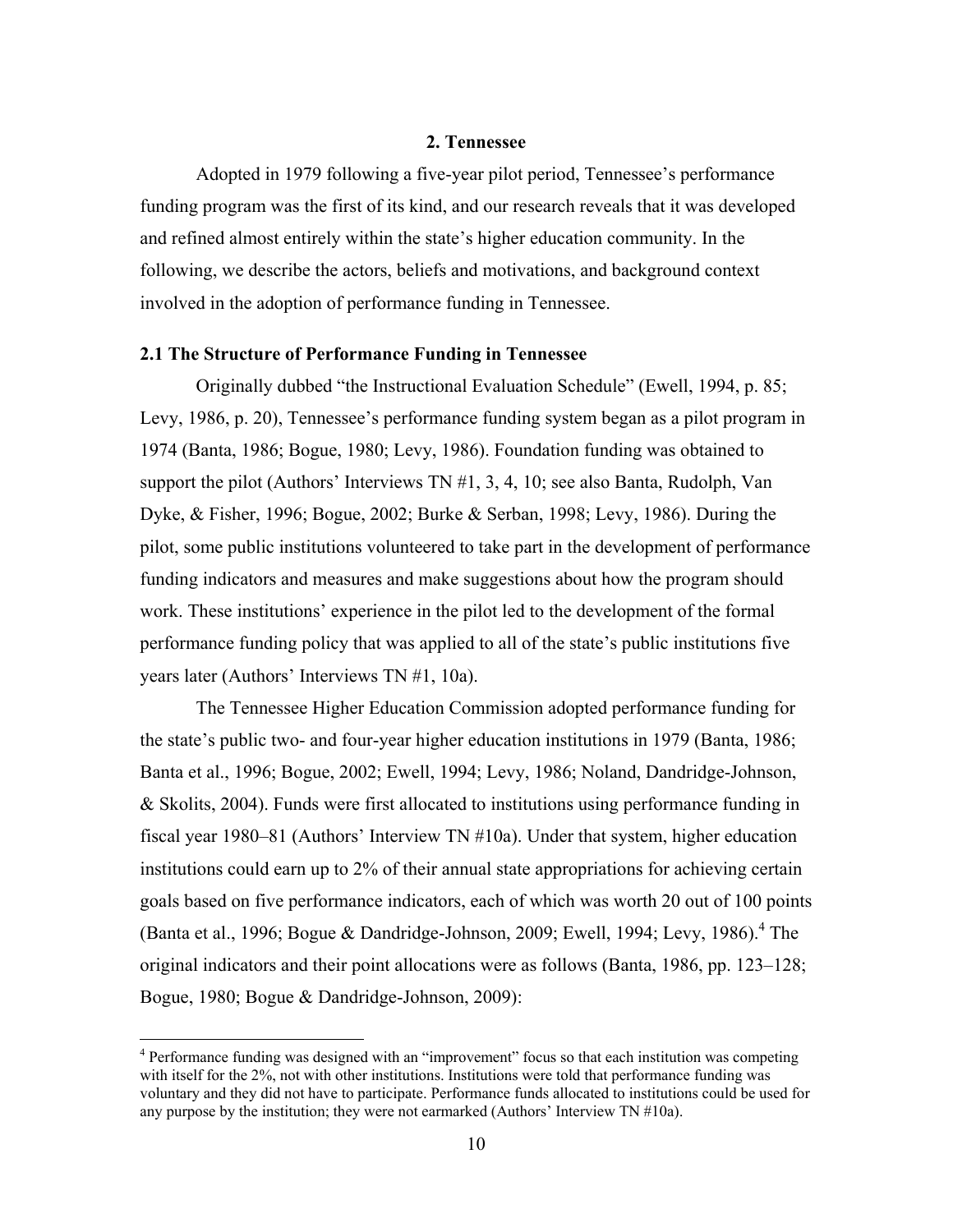1. Program accreditation: The proportion of eligible programs in the institution's inventory that are accredited (20 points).

2. Student major field performance: Student performance in major fields as assessed by examinations that have normative standards for state, regional, or national referent groups (20 points).

3. Student general education performance: Student performance in general education as assessed by a nationally normed exam such as the ACT-COMP examination (20 points).

4. Evaluation of instructional programs: Evaluative surveys of instructional programs or services for a representative sample of current students, recent alumni, or community members or employers (20 points).

5. Evaluation of academic programs by peer review teams of scholars from institutions outside state and/or practicing professionals in a field (20 points).

In the years following, the performance indicators changed. Some were added, others were dropped, and some were measured in new ways. Additionally, the percentage of funding that institutions could earn based on performance increased from 2% to 5.45% (see Bogue & Dandridge-Johnson, 2009; Dougherty & Natow, 2010). However, Tennessee's performance funding system has exhibited a high degree of stability overall.<sup>5</sup>

# **2.2 Patterns of Support and Abstention**

<u>.</u>

The Tennessee higher education community was actively involved in the development of the state's performance funding program, with the Tennessee Higher Education Commission (THEC) and institutional representatives from each public college and university leading the effort to develop the program. Legislators, the governor, and the business community played a much lesser direct role in the program's

 $<sup>5</sup>$  For a description of these changes, see Bogue and Dandridge-Johnson (2009). For an analysis of the</sup> causes of the relative stability of the Tennessee performance funding system over time, see Dougherty and Natow (2010).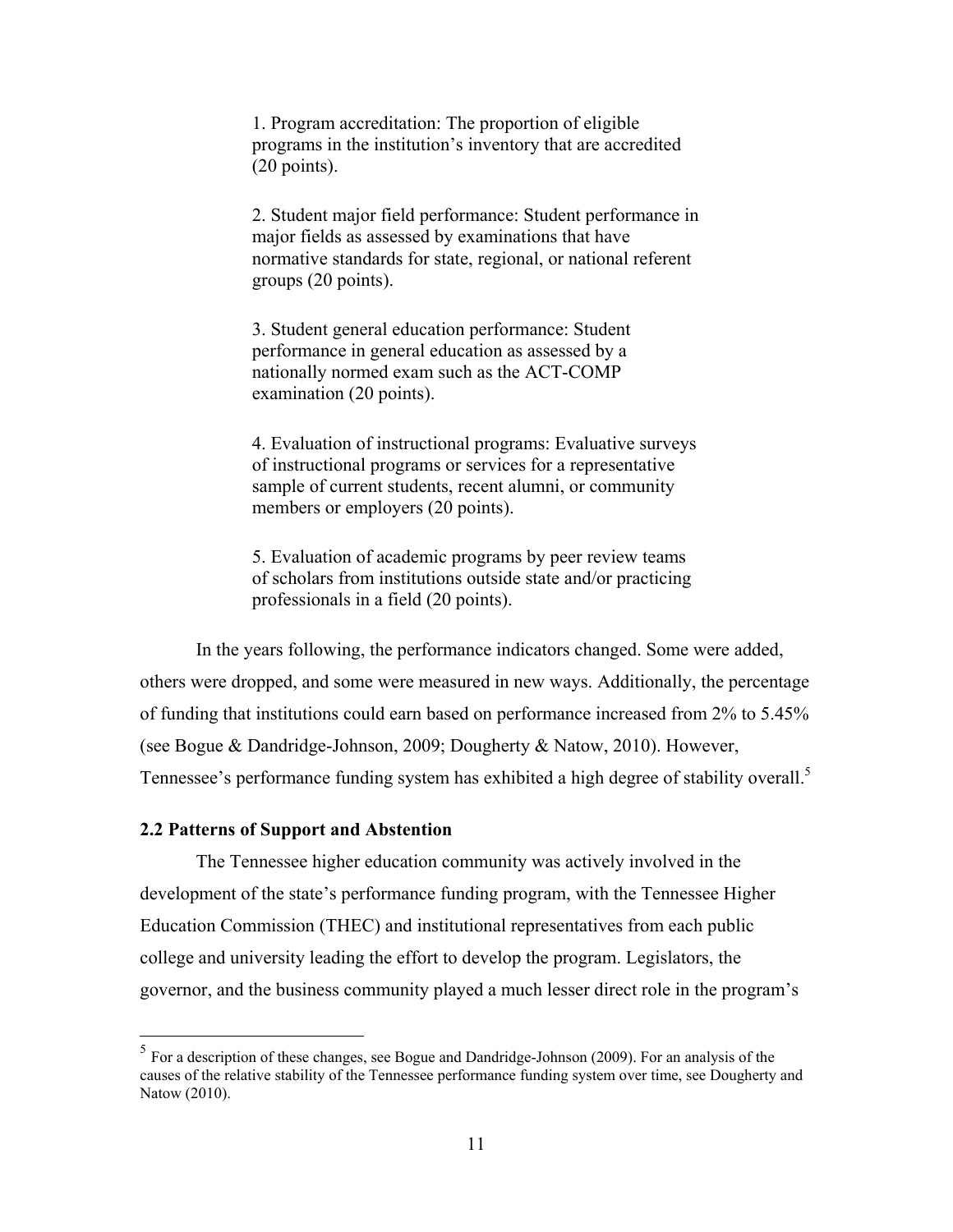creation; however, these actors played secondary roles that were important background features in the development of performance funding in Tennessee. There was no organized opposition. Though many institutional representatives were skeptical of performance funding, they did not voice open opposition or organize against it.

**Supporters.** Our research shows that the creators and main champions of Tennessee's performance funding program were administrators within the state's Higher Education Commission (Authors' Interviews TN #1, 2, 3, 4, 5, 8, 10, 12; see also Bogue, 2002; Folger, 1989). One of our respondents, a Tennessee higher education insider, described THEC administrators as "the chief architects" of Tennessee's performance funding program (Authors' Interview TN #1). Additionally, a former state-level higher education official told us, "This policy was not shoved down our throats by a legislature. It was not imposed in any way. It was something that [THEC] developed from within" (Authors' Interview TN #2).

Significant parts of the higher education community joined the Tennessee Higher Education Commission in favor of performance funding (Folger, 1989). To help design the system, the Commission created a statewide advisory committee composed of staff members of the two governing boards, institutional staff, academic and financial specialists, and members of the education and finance committees of the state legislature (Authors' Interviews; Bogue, 2002; Levy, 1986). A former public university administrator noted: "There were representatives from each of the major systems, University of Tennessee being one, and the Tennessee Board of Regents the other, and those representatives suggested how performance funding might be put together" (Authors' Interview TN #1). In addition, institutional representatives served on initial advisory committees and helped THEC to develop the details of the performance funding policy (Authors' Interviews TN #2, 12). Finally, a large number of the state's public institutions volunteered to participate in the initial pilot program (Authors' Interviews TN #1, 2; Levy, 1986, pp. 16–17).<sup>6</sup>

*Beliefs uniting the supporters.* The supporters of performance funding were united by a certain number of beliefs held in common. These included the importance of

 $\overline{a}$ 

<sup>&</sup>lt;sup>6</sup> Early involvement of colleges and universities in the development of performance funding has been cited by some of our respondents as a reason for the program's longevity (Authors' Interviews TN #2, 3, 12; see also Dougherty & Natow, 2010).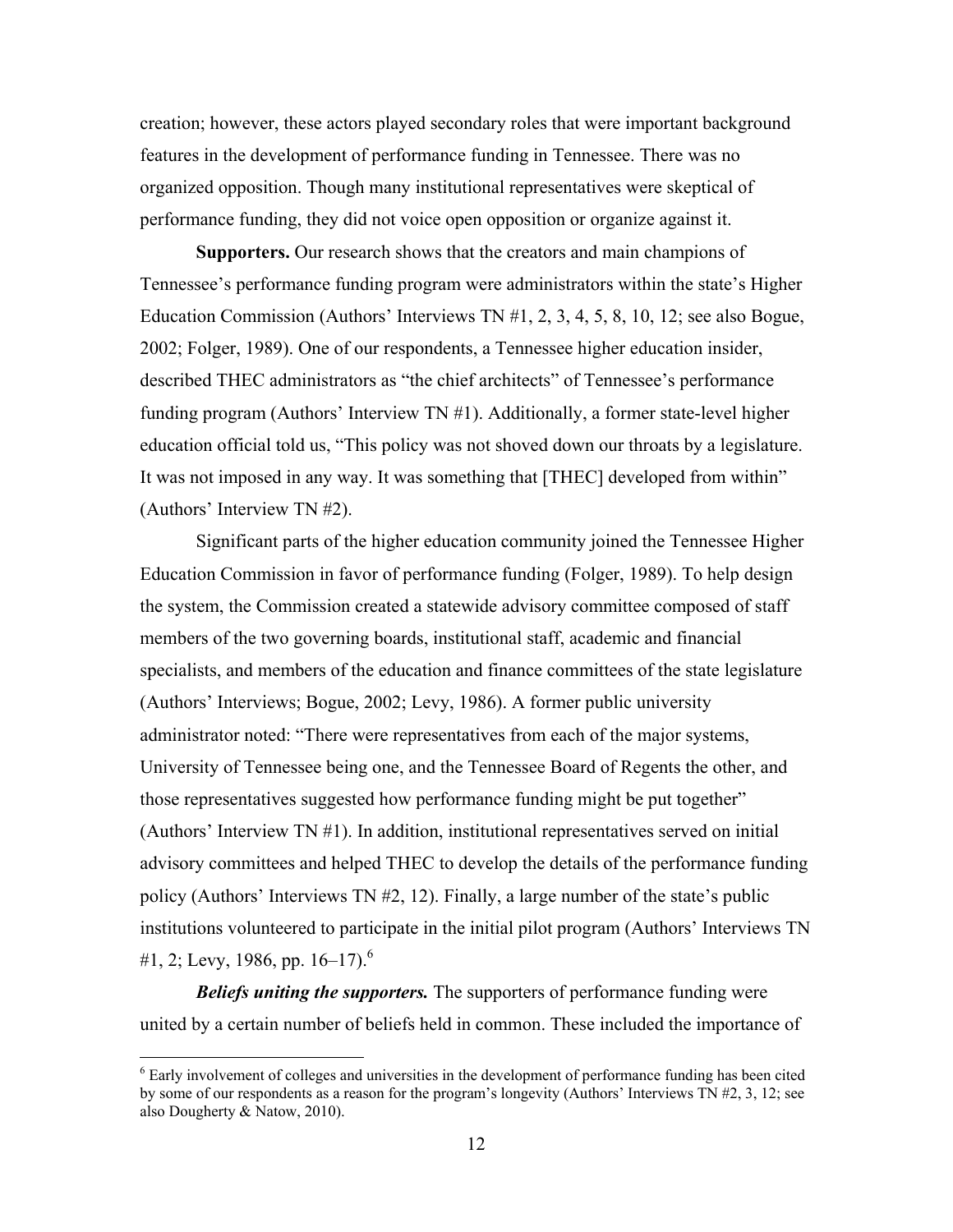making higher education more accountable and raising its quality. By doing both, Tennessee public higher education institutions could both make a stronger claim for public funding and preempt the possibility of accountability systems that they would find distasteful.

Many within the Commission and the higher education institutions shared the growing national perception that public agencies—including public colleges and universities—should be more accountable to the general public and responsive to changing social needs (Levy, 1986, p. 14; see also Authors' Interviews TN #1, 11, 12). A community college official explained that the people of Tennessee:

> knew the technology age was coming. They knew that the age of skilled workers and professional employees was coming, and factory was going away, and so they needed to tool up for that. So there was pressure both on the public and from professionals to change the focus of higher education.

Performance funding was seen as a means to address these concerns by improving the quality of Tennessee public higher education institutions (Authors' Interviews TN # 10a, 12, 15; see also Ewell, 1994, p. 86). Advocates of performance funding believed that the existing enrollment-driven funding formula did not sufficiently address quality improvement (Authors' Interview TN #10a).

The supporters of performance funding also believed it was a way to justify increased higher education appropriations in a time when enrollments were not rising as fast as before (Authors' Interviews TN #1, 3; see also Bogue, 2002; Ewell, 1990; Folger, 1989). According to one insider, THEC administrators "decided that they could use a performance funding mechanism to convince the legislature that our campuses, public universities, and colleges in the state were accountable, and therefore deserved a supplement to the budget" (Authors' Interview  $TN #1$ ). In addition, a former state-level higher education administrator noted that:

> Tennessee was expecting to see downturns in budgets for higher education, a flattening of enrollment growth, and their thought was, "How can we demonstrate performance and accountability in return for sustained or additional funding?"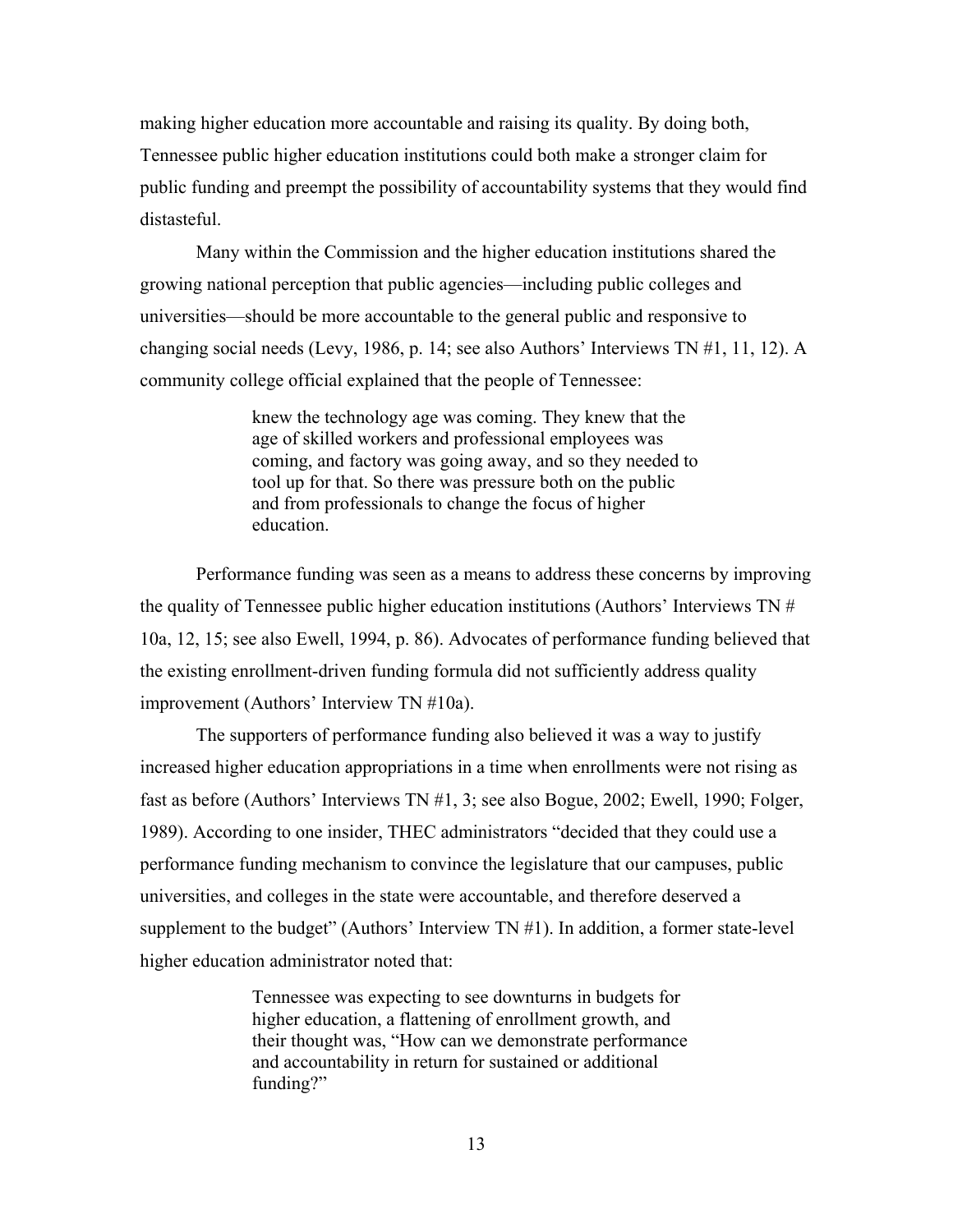Finally, the supporters of performance funding believed that the policy would be a means to prevent externally imposed accountability measures, which THEC thought might be enacted if the higher education community did not implement an accountability mechanism of its own (Authors' Interviews TN #2, 12; see also Bogue, 2002). According to a former community college official, before performance funding was adopted in Tennessee:

> The highest level of government said, "Higher education will improve or we will improve it for you." I think that's what woke everybody up. We better fix this ourselves in higher education or legislature is going to pass some laws that make us do it.

A former state-level higher education official said that THEC administrators did not believe that an external accountability imposition was "imminent," but they "didn't want it to become imminent," and they took their "own initiative and to show that [higher education was] willing to be accountable" (Authors' Interview TN #2).

**Supportive but not active.** Elected officials and the business community did not push for performance funding. However, their demand for greater accountability by government agencies provided the context within which the Tennessee Higher Education Commission developed its performance funding proposal.

*Elected officials.* In Tennessee, elected officials (i.e., the governor and legislature) were essentially uninvolved in the development of performance funding (Authors' Interviews TN #1, 4, 10). According to one insider, the performance funding program "was the brainchild of [THEC administrators], and then they managed to sell it to the legislative committees that were responsible for funding higher education."

But the fact that elected officials did not have direct involvement in the creation of the performance funding program in Tennessee does not mean that the legislative and executive branches did not influence the creation of performance funding. At the very least, if the legislature and governor had opposed performance funding, the program would not have succeeded; performance funds were embedded in appropriations in the state budget bill, which had to pass the legislature and be signed by the governor (Authors' Interviews TN #4, 10). In addition, legislative and gubernatorial demands for greater accountability from public agencies shaped the thinking of the higher education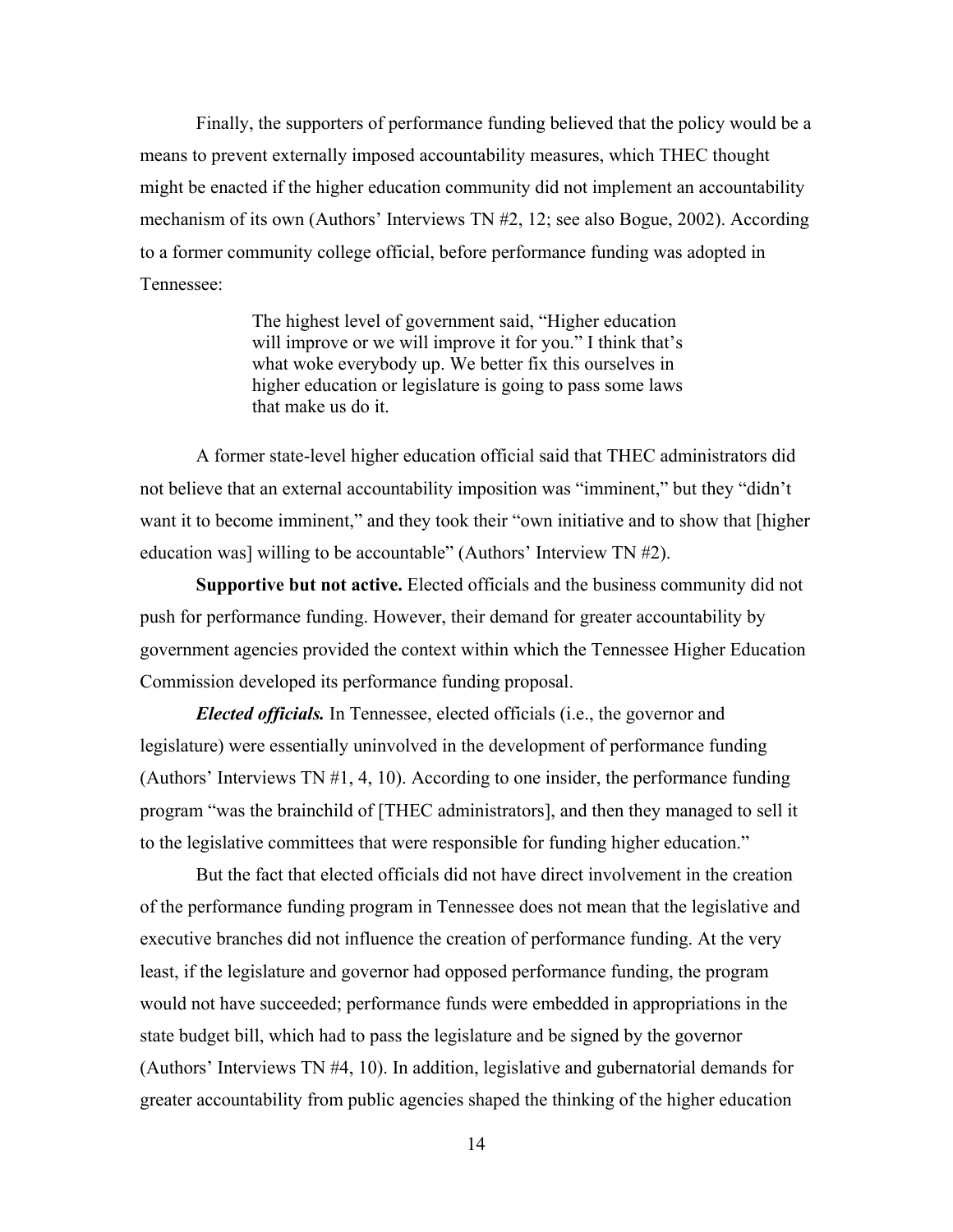advocates of performance funding (Authors' Interviews TN #12; Bogue & Troutt, 1977). A community college official told us:

> We had relied forever on the familiar enrollment formula, and it's like counting warm bodies on the fourteenth day, and that was changing toward a performance-based view of funding, and all that discussion was going on in the general public; in the newspapers. … And that trickles through the legislature and then ultimately ends up in the governor's office, and before you know it they've got a commission called the Tennessee Higher Education Commission to deal with it.

Finally, some legislators did play a more direct role. The THEC's statewide advisory committee for performance funding did include some legislators (Bogue & Brown, 1982, p. 124; Levy, 1986, p. 15).

*Business.* Like elected officials, members of the business community were not directly involved in the development of performance funding in Tennessee, except insofar as there were business people on the Tennessee Commission of Higher Education (Authors' Interviews TN #1, 2). One of our respondents who had been involved in the development of the state's performance funding program told us that "the business community just ignored it, because it wasn't publicized very much" (Authors' Interview TN #1). This stands in contrast to the states of Florida, South Carolina, and Washington, where the business communities openly supported performance accountability for higher education.

However, it is worth noting that business leaders served on the Higher Education Commission, which was the entity that created the performance funding program (Authors' Interview TN #10). Also, our findings suggest that the need to provide a skilled workforce for business and industry may have been one of the motivations for adopting performance funding (Authors' Interview TN #12). According to a former community college official:

> I think the call was for "improve your quality of higher education to benefit the industry and commerce, the private sector growth of the state." So there was a concern at that point that Tennessee had to move into this nearly emerging age of skilled laborers.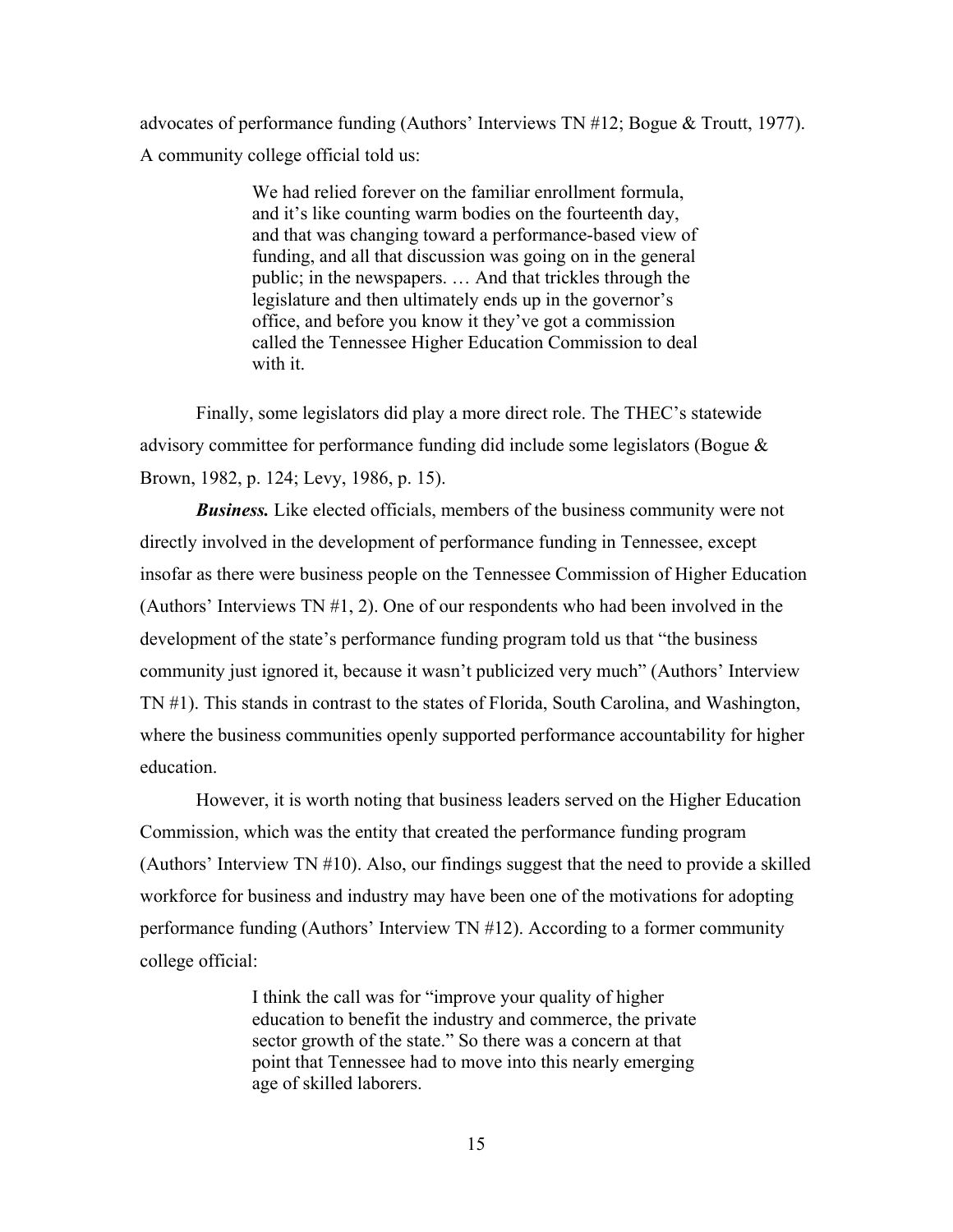Thus, although the business community did not directly advocate in favor of performance funding in Tennessee, business leaders and business concerns about quality and a highly skilled workforce were important considerations in the program's development.

**Latent opposition.** While a sizable number of individuals and institutions in higher education supported performance funding, many others did not. However, this opposition was not organized or even particularly vocal (Authors' Interviews TN #2, 4, 10, 12; see also Bogue & Brown, 1982; Bogue & Troutt, 1977; Folger, 1989; Levy, 1986).

One of the reasons for institutions' opposition was the belief that performancebased funds were coming at the expense of dollars that might have come from the regular enrollment-based funding formula. Many felt that the formula was not fully funded and questioned why the state would move forward with a "new" performance element when the formula was not providing adequate funds to support enrollment growth and quality. This perception was due in part to the fact that the funding for performance funding was initially embedded within the regular state appropriation for higher education and was not a separate item. Moreover, at the time the Commission on Higher Education requested appropriations for performance funding, the governor had cut the request for enrollmentbased funding (Authors' Interview TN #10a; Bogue, 1980, p. 6; Levy, 1986, p. 21).

Higher education organizations also expressed concerns about the vagueness of some indicators and the fact that some measures were not tailored to the unique role of community colleges and some graduate programs (Authors' Interview TN #1; Levy, 1986).<sup>7</sup> Moreover, according to one of our respondents, performance funding:

> goes against the grain of academics and faculty to think that there is something that is supposed to be showing quality and [that] it's test scores of students, [because] test scores are … so heavily influenced by prior learning so you're measuring what the students brought in with them.

But despite their unhappiness about performance funding, the institutions that

 $\overline{a}$ 

 $<sup>7</sup>$  Many of these criticisms continued in 1979 and 1980, after the performance funding system was</sup> authorized. The Commission responded by making various changes in the indicators and how they were measured (Levy, 1986, pp. 21–23).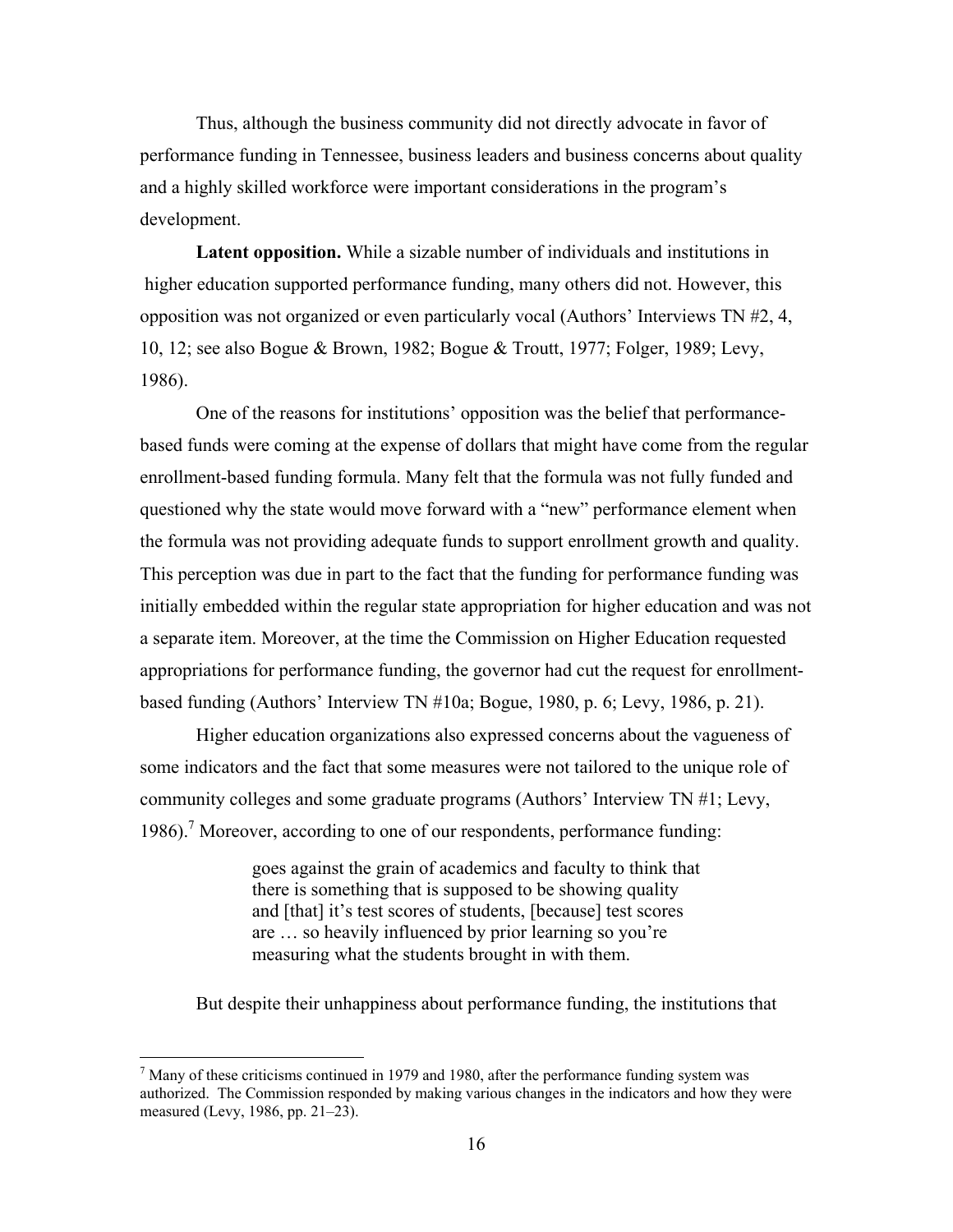disliked the program did not openly oppose its development (Authors' Interviews TN #10, 12). As one former community college official said,

> Faculty and general staff and business officers and people like that just were looking at it like just another government program. Just another administrative hoop to jump through. And I wouldn't call it so much as opposition as I would [a] folded arms, harrumph attitude. … They were suspicious of it being another government-imposed procedure or administrative process that wouldn't necessarily benefit them. But [I wouldn't] say there was any opposition in terms of banging the desk or anything. None of that.

Another higher education insider told us that institutions' lack of vocal opposition was perhaps because many institutional representatives did not believe that performance funding would actually go forward (Authors' Interview TN #10).

### **2.3 The Process of Establishing Performance Funding**

The Tennessee Higher Education Commission moved in a deliberate fashion to develop performance funding. The Executive Director of the Higher Education Commission, John Folger, first gathered together some commission staffers in 1974 to develop the effort. Aided by foundation funding, this group pilot tested the performance funding system over five years.<sup>8</sup> The Higher Education Commission received funding from the federal Fund for the Improvement of Postsecondary Education, the Ford and Kellogg foundations, and an anonymous foundation in Tennessee to finance the pilot of the performance funding program (Authors' Interviews TN #1, 3, 4, 10; see also Banta et al., 1996; Bogue, 1980; Bogue, 2002; Burke & Serban, 1998; Folger, 1989; Levy, 1986; Serban, 1997).

To help design the system, the Tennessee Higher Education Commission gathered opinions from educational experts across the country and created a statewide advisory committee composed of university governing board staff members, staff from colleges and universities, academic and financial specialists, and members of the education and finance committees of the state legislature (Authors' Interview TN #10a; Bogue, 2002; Burke & Serban, 1998; Levy, 1986). In fact, the staff of the state's two governing

<sup>&</sup>lt;sup>8</sup> Folger's successor, Wayne Brown, also supported and promoted the performance funding program (Authors' Interview TN #1, 10a).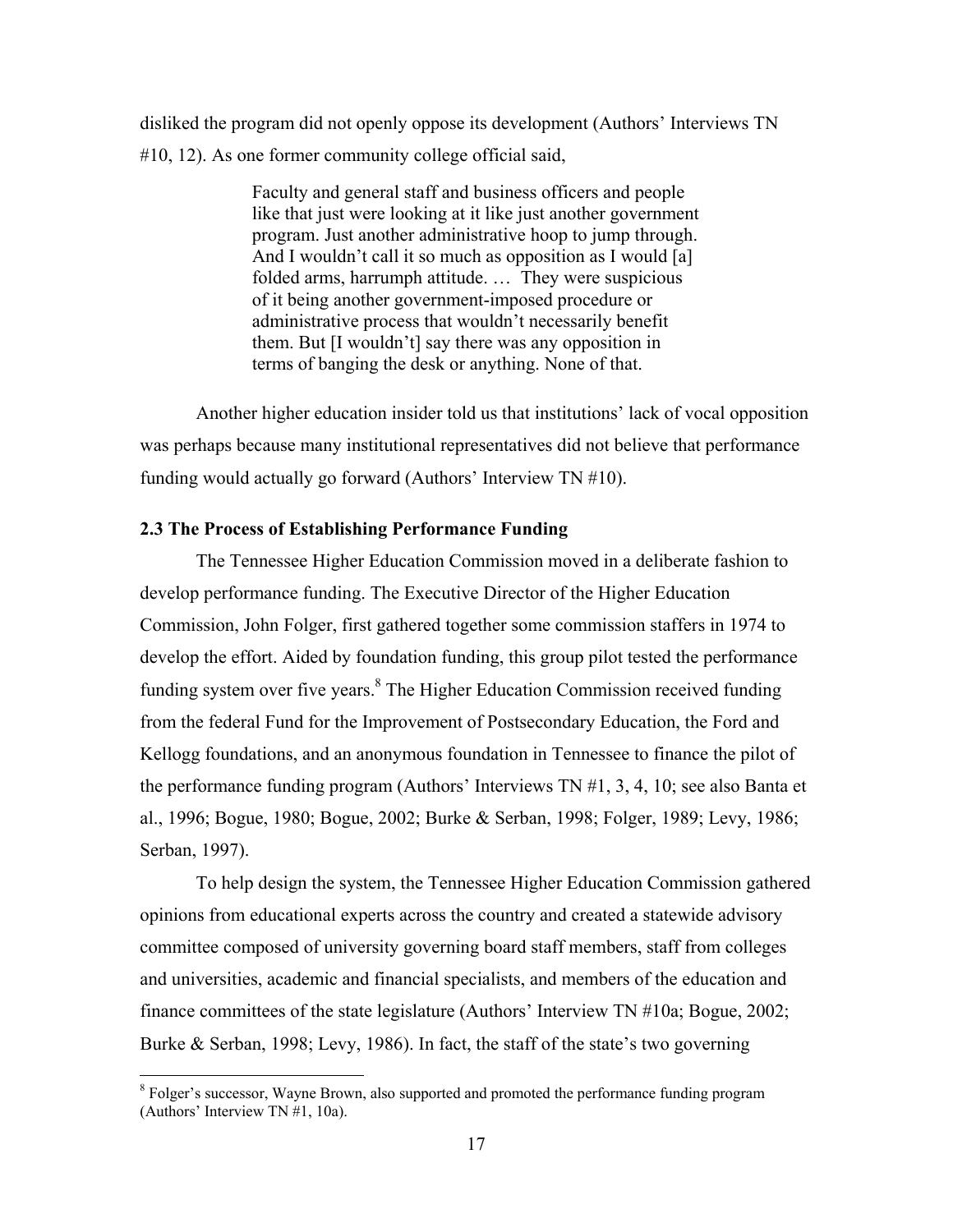boards—the Tennessee Board of Regents and the University of Tennessee system worked closely with THEC in the development of performance funding (Authors' Interviews TN # 2, 3). Members of the governing boards served on one of the initial performance funding advisory committees (Authors' Interview TN #2). In addition, the Commission invited the state's public higher education institutions to submit proposals to develop "a set of performance indicators reflecting the identity of an institution" and "provide at least some very tentative thinking about how performance on indicators might be rewarded through the appropriation process" (as cited in Levy, 1986, p. 16). The Commission received proposals from 19 of the 21 public institutions and approved 12 of them. As the pilot projects were implemented, THEC staff visited the campuses to observe and provide advice for the projects (Bogue, 1980; Bogue & Troutt, 1977; Bogue & Troutt, 1978; Levy, 1986). In the process, the Commission staff learned of the importance to institutions of performance indicators that were tailored to institutional missions. The Commission also found out how important it was to institutions to have a funding system that would not lead institutions to receive less funding than they would on an enrollment basis if they performed poorly (Bogue & Troutt, 1977, pp. 7–8).

#### **2.4 Policy Learning**

Tennessee did not have the advantage of learning from previous efforts to establish performance funding from higher education, since it was the first state to establish such a system. However, previous policy experiences did play a role in shaping the views of the advocates of performance funding. Their interest in performance funding was stimulated in part by a growing perception that enrollment-based formula funding had its limits. There was growing criticism inside and outside higher education that enrollment-based formula funding provided no incentive for improving instructional performance but rather encouraged institutions to simply pursue increased enrollments (Bogue & Brown, 1982, p. 124; Bogue & Troutt, 1977, pp. 1–2; Serban, 1997, p. 91).

# **2.5 Agenda Setting**

Certain contextual events in the 1970s appear to have spurred or facilitated the efforts of the advocates of performance funding in Tennessee. First, performance funding was developed in a period when state budgets were under great strain and yet there was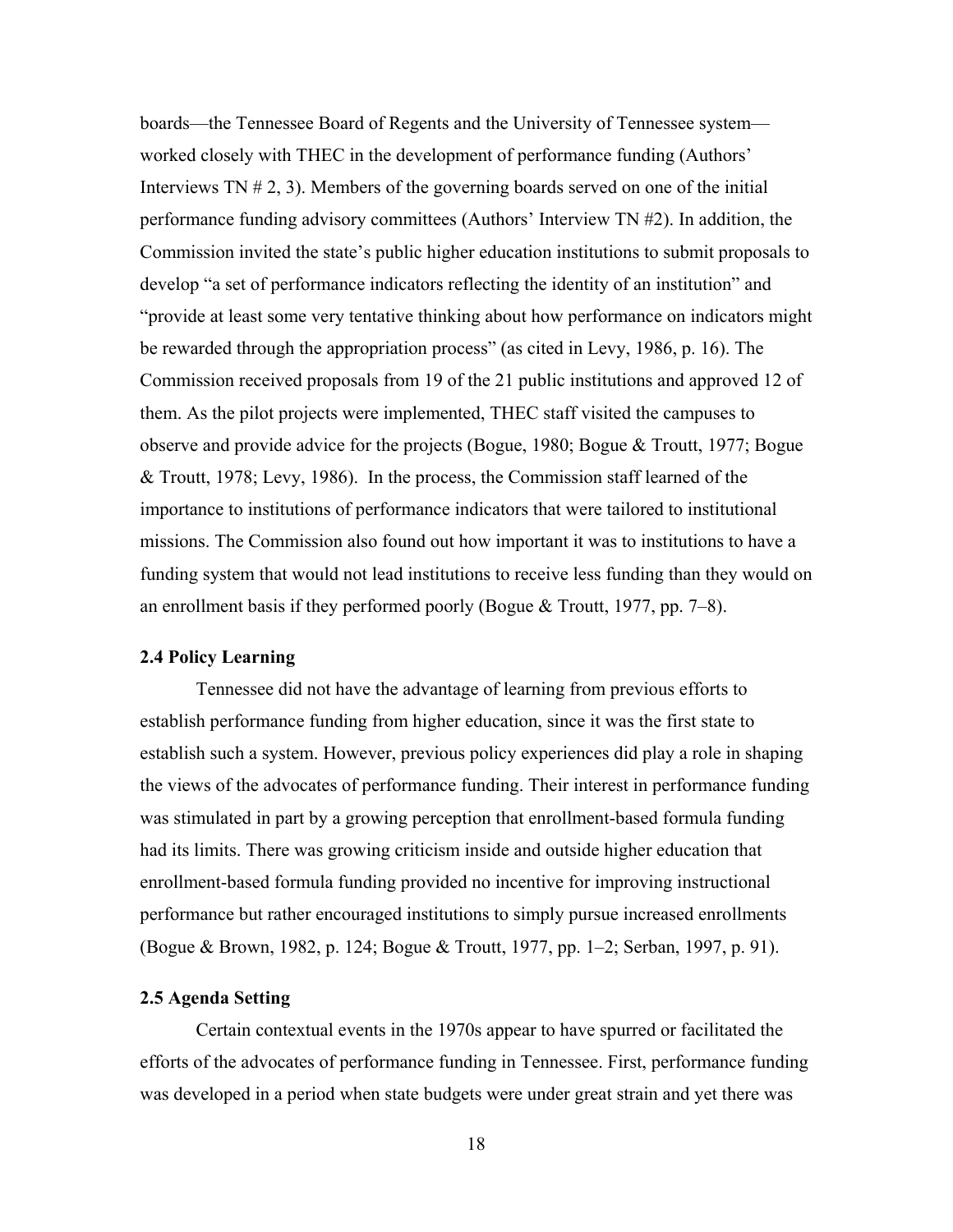great resistance to higher taxes (Levy, 1986, pp. 13–15; Authors' Interview TN #12). For example, in 1973, California passed Proposition 13, which put limits on how much state taxes could rise (Levy, 1986). In addition, Tennessee in the 1970s elected two Republican governors with accountability priorities and the legislature had begun to base "budget requests" on "program effectiveness" (Burke & Serban, 1998, p. 45; Serban, 1997).

#### **2.6 Summary**

Tennessee's performance funding program, established in 1979, was the first performance funding system for higher education in the country. Tennessee's performance funding system began as a pilot program in 1974, and the details were worked out over the next five years through active collaboration between the Tennessee Commission on Higher Education and representatives from the public colleges and universities. Legislators, the governor, and the business community did not play a direct role in the program's creation. However, their demands for greater accountability by government agencies, for education reform, and for an education system that produced a highly qualified workforce provided the context within which the Tennessee Higher Education Commission developed its performance funding proposal. There was no organized opposition. Although many institutional representatives were skeptical of performance funding, they did not voice open opposition or organize against it. The rise of performance funding reflected both policy learning on the part of higher education actors concerned about higher education finance and the occurrence of contextual events such as the budget troubles of the late 1970s and the election of governors and legislators who valued greater accountability on the part of government agencies.

# **3. Missouri**

Missouri was one of the first states to develop performance funding for higher education. It created a system in 1993 that took effect in fiscal year 1993–94 (Stein, 2002, p. 113; Stein & Fajen, 1995, pp. 82–83). This system attracted a lot of attention from policymakers and analysts nationwide because it had been carefully designed and seemed likely to last a long time (Burke, 2002a; Ewell, 1994; Schmidt, 2002a, 2002b). Below, we describe this system and then analyze its political origins.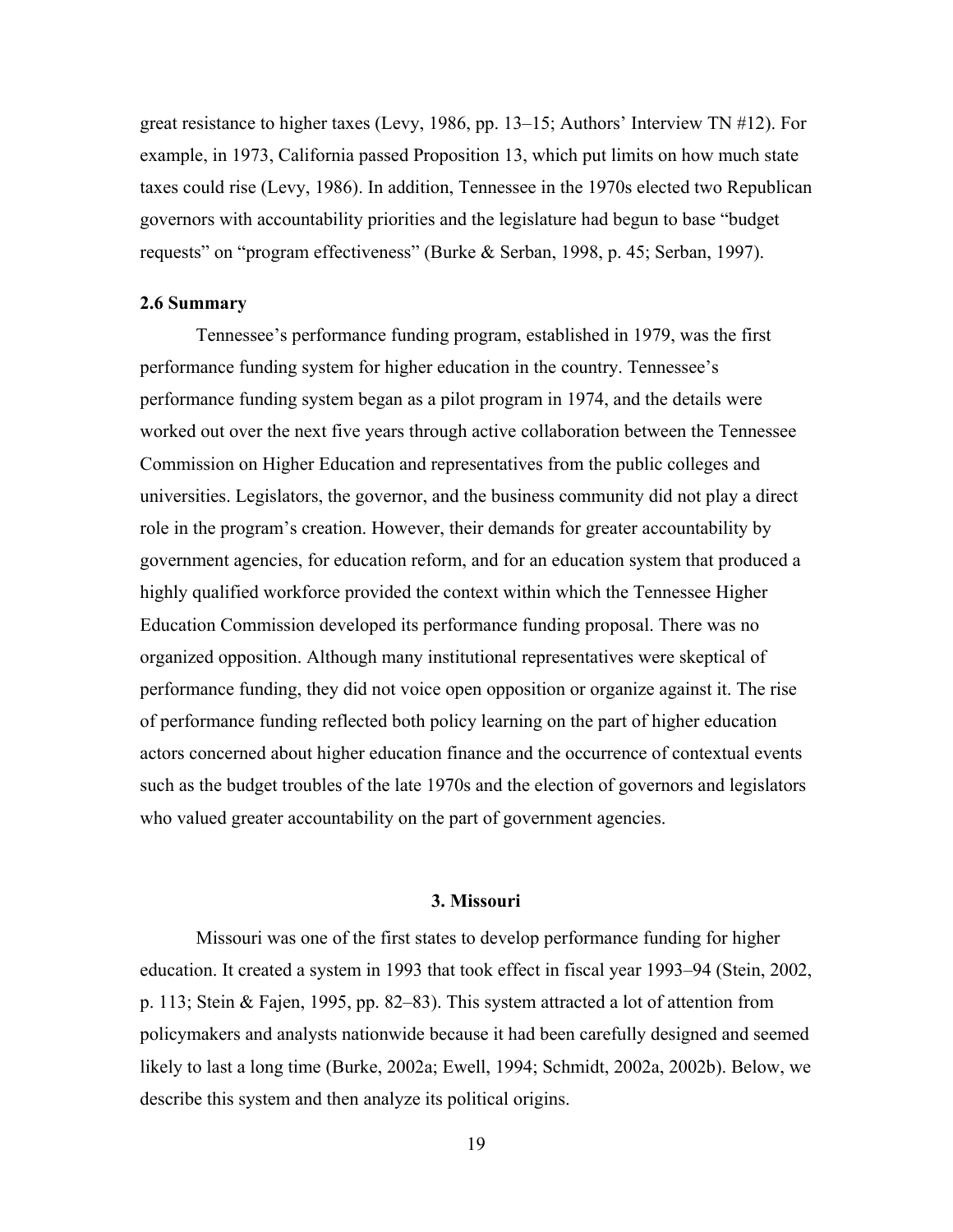## **3.1 The Structure of Performance Funding in Missouri**

The performance funding system (Funding for Results) began in fiscal year 1994 with a \$3 million appropriation to be applied to the performance of public four-year colleges. The following year, \$4.3 million was appropriated for the four-year colleges, and \$500,000 was added for the two-year colleges. In subsequent years, funding went up and down, peaking in fiscal year 1999 at \$11 million for the four-year colleges and \$2.3 million for the two-year colleges (Stein, 2002, pp. 127–128). However, the Funding for Results (FFR) program failed to receive state funding after fiscal year 2002 and disappeared (Dougherty, Natow, & Vega, 2010), although performance funding requests were sent forward in the higher education budget requests sent to the governor and the General Assembly in subsequent years.

 The Funding for Results program began with three indicators, but these eventually flowered into six for the community colleges and eight for the universities. Four indicators were common to both types of institutions: "freshman success rates," "success of underrepresented groups," "performance of graduates," and "successful transfer." The community colleges had two additional, sector-specific indicators: "degree/certificate productivity" and "successful job placement." The four-year colleges and universities, meanwhile, had four additional sector-specific indicators: "quality of new undergraduate students," "quality of new graduate students," "quality of prospective teachers," and "attainment of graduation goals." Two of the early indicators were dropped in later years: "assessment of graduates" and "degrees in critical disciplines" (Naughton, 2004; Stein, 2002).

# **3.2 Patterns of Support and Abstention**

Performance funding for higher education in Missouri was supported by a coalition involving the Coordinating Board for Higher Education, Governors Mel Carnahan and John Ashcroft, and Democratic legislative leaders. While it was not formally opposed by any organized group, there were pockets of resistance both within and outside higher education. Individual business leaders were supportive, but the business associations were quiet. However, business did exert considerable indirect influence. Finally, higher education institutions ranged from mildly supportive to decidedly negative, but the institutions did not become involved politically. We explore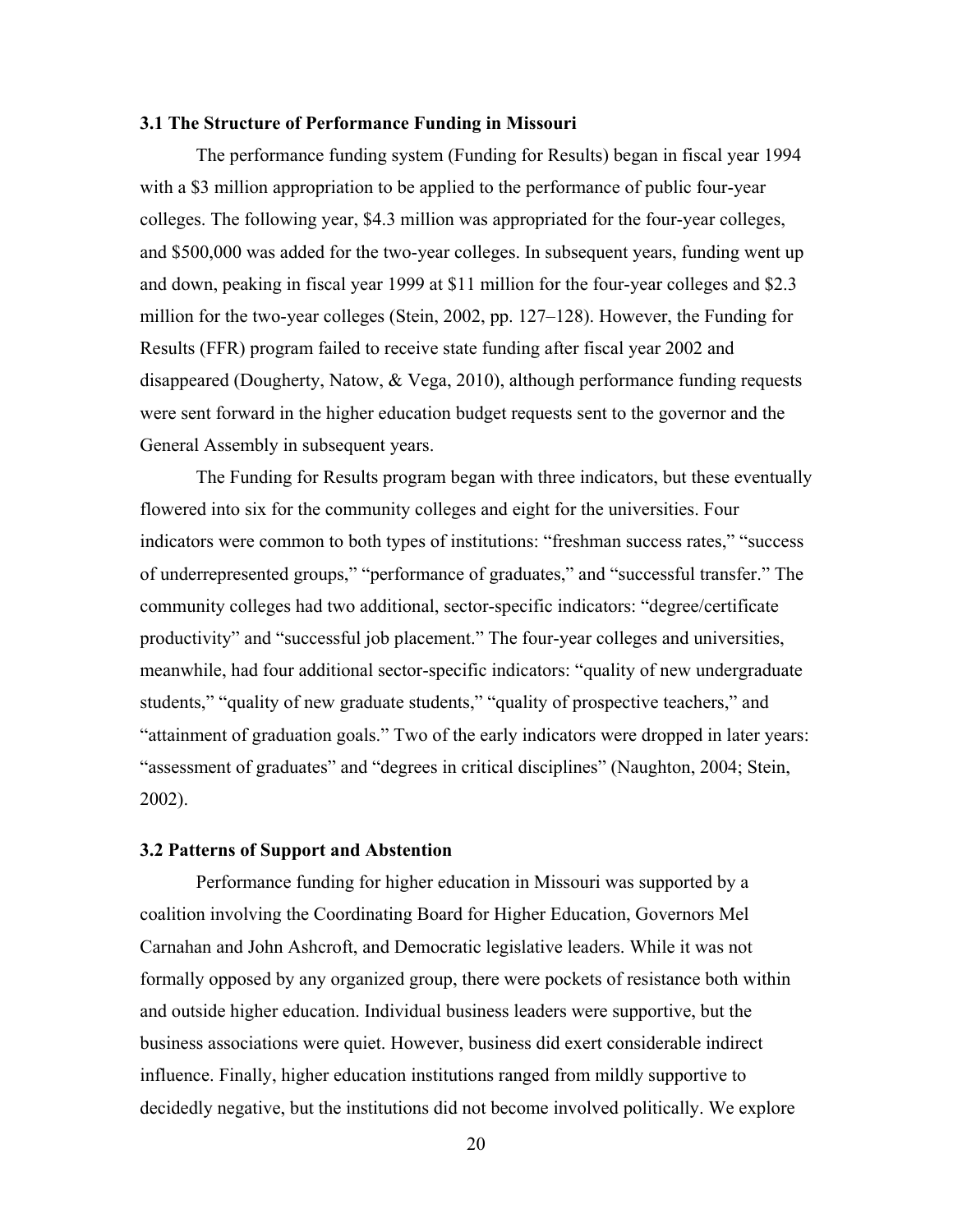these patterns of support and abstention below.

**Supporters.** The main coalition in support of performance funding was comprised of the Coordinating Board for Higher Education, Governor Mel Carnahan, and Democratic legislative leaders (Stein, 2002, p. 119). Also playing significant roles were Governor John Ashcroft and external consultants, including the National Center for Higher Education Management Systems (NCHEMS). We briefly review their roles below and then examine the beliefs that united this advocacy coalition.

 Virtually all those we interviewed stated that the Coordinating Board—most particularly, its top leadership—played the most important role in conceiving and pushing performance funding. Especially singled out were Commissioner of Higher Education Charles McClain (1989–1995) and a senior administrator, Robert Stein. They had conceived of performance funding and then championed the idea with the governor, legislators, and institutional leaders (Authors' Interviews MO #1, 2, 3, 5, 7, 9, 10, 16; also see Naughton, 2004; Stein, 2002; Stein & Fajen, 1995).

Governors Mel Carnahan (1993–2000) and, to a lesser extent, John Ashcroft (1985–1993) were key supporters of performance funding. Carnahan was the first governor to recommend a budget appropriation for performance funding in his fiscal year 1994 budget message (Stein, 2002, p. 113; Stein & Fajen, 1995, pp. 82–83). Furthermore, in his budget message for the fiscal year 1995, Carnahan highlighted Funding for Results by placing it under a separate budget heading, "Requiring Performance and Rewarding Success" (Stein, 2002, p. 114). Ashcroft had also supported the concept of rewarding institutions based on student performance (Cobbs, 1989; Stein, 2002, pp. 109, 111–112; Thomson, 1991). However, he did not support an actual appropriation of performance funding dollars, as recommended in 1991 by the Coordinating Board for Higher Education for the fiscal year 1993 budget (Naughton, 2004, p. 95; also see Authors' Interviews MO  $#1, 2, 6$ ).

 Democratic legislative leaders played a key role in the formation of the Missouri Business and Education Partnership Council that recommended incentive funding for higher education and a 1991 referendum proposal (Proposition B) that would have mandated it (Ganey, 1991; Missouri Business and Education Partnership Commission, 1991). Interestingly, Republican legislators were not leading advocates of performance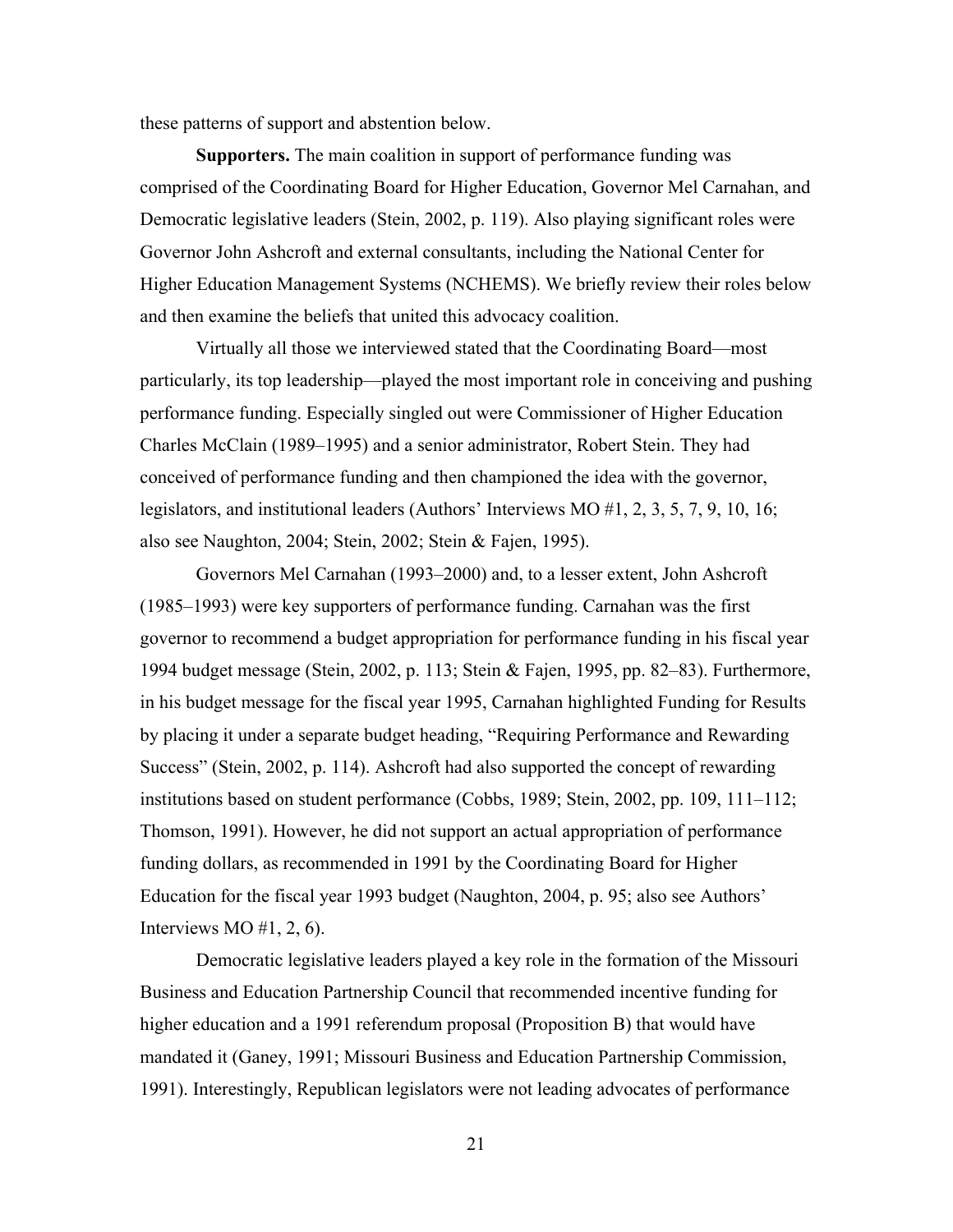funding, as they were in states such as Florida, South Carolina, and Washington (Authors' Interviews MO #6, 10).

 Rounding out this advocacy coalition were outside consultants associated with the National Center for Higher Education Management Systems (NCHEMS). They were involved in the design of Proposition B, including its provision to reward colleges and universities for each minority student they graduated (Authors' Interviews MO #1, 2, 10; Aguillard, 1990).

*Common beliefs.* The coalition advocating performance funding was united by certain beliefs they held in common. One was the importance of getting more state funds for higher education. The second was the importance of increasing higher education efficiency by reducing unnecessary duplication in the provision of higher education programs. In addition, the Coordinating Board was animated by the belief in the importance of improving the quality of higher education. In each case, performance funding was seen as a very useful way of securing these benefits.

 The Coordinating Board, Governors Carnahan and Ashcroft, and Democratic legislative leaders wanted to increase state funding for higher education. But this was notably difficult given the state's antitax mood and a constitutional amendment passed in 1980 (the Hancock Amendment) that limits how much the state can raise taxes (Hembree, 2004). Performance funding was seen as a way to legitimate an increase in state funding because of its promise to make higher education more efficient and effective (Authors' Interviews MO #2, 3, 7, 12). For example, a state higher education official argued:

> It's not very dramatic to get up and talk about how many library books you have or the input measurements. A person sitting on the Appropriations Committee [is interested in] how many are graduating and what kind of citizens that you are producing and things of that type. All of the evidence that one can accumulate to show that here are the things that are happening as a result of the education that is going on on the campuses, it makes a very powerful and persuasive case for additional funding. … I just thought it was a creative way to try and get to tell our message in a little more measurable way and put a little meat on the message so it wouldn't just be high rhetoric that tells how wonderful it is if you will support higher education and how much of a difference it will make in our economy and economic development and blah, blah, blah. Remember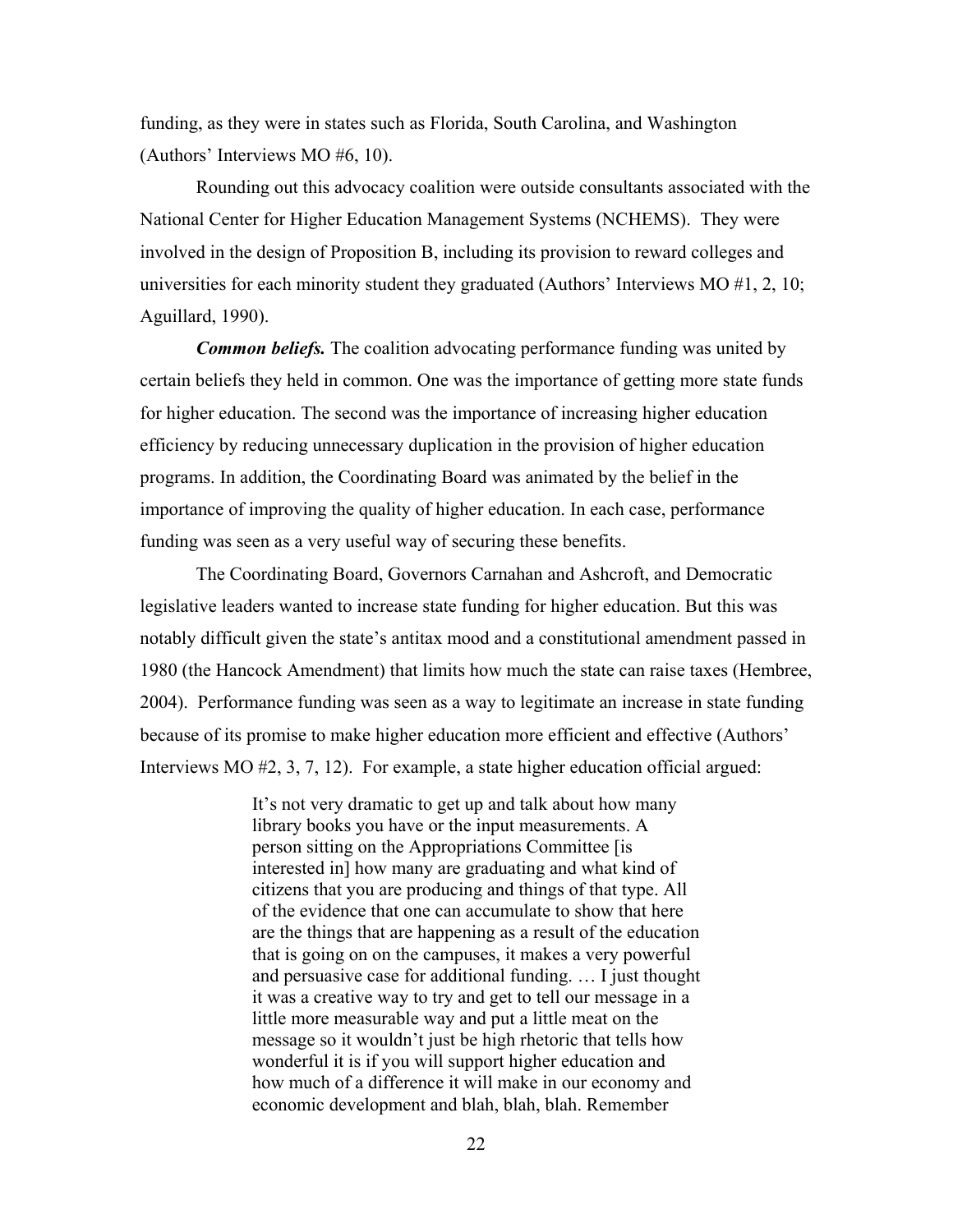we're from the Show Me state and there must be a reason for some of those mottos.

The second belief animating the coalition in favor of performance funding was the importance of making higher education run more efficiently and that performance funding was a useful way of doing this (Missouri Coordinating Board for Higher Education, 1992; Authors' Interviews MO  $#1, 2, 3, 6, 7, 16$ ). For example, a state university official noted:

> There was a move on a lot of institutions in Missouri to expand and to try to be like each other and compete with each other. … They were doing things like setting up satellite operations in each other's backyard; universities that … grew out of normal school systems and then became regional universities were now wanting to be research universities. … That was a great concern to the commissioner [of higher education]. … It would have been prohibitively expensive for all institutions to try to expand their missions. … What I see the [Coordinating Board for Higher Education] was able to do with performance-based funding was to provide incentive for institutions to … do the right things or to stay within their mission.

 Governor Carnahan and legislative leaders shared this concern about finding ways of keeping down the operating costs of higher education. As a university official noted,

> Carnahan's motives too, I think, were pretty straightforward. … We have too many publicly supported institutions of higher education in this state. We spread our dollars very thin. … So the governor, regardless of who it is, is going to hear a lot of concerns about funding of public higher education, and I think this in part was probably a reasonable way for a governor to respond. "Okay, let's see how good we are, how we can make ourselves better, and can we make our few dollars go further and be more effective."

Similarly, legislative leaders were attracted to the promise of performance funding in reducing duplication in higher education (Authors' Interviews MO #3, 7, 10, 16; Thomson, 1992). A Democratic legislative leader who served on the Missouri Business and Education Partnership Commission (MBEPC) noted: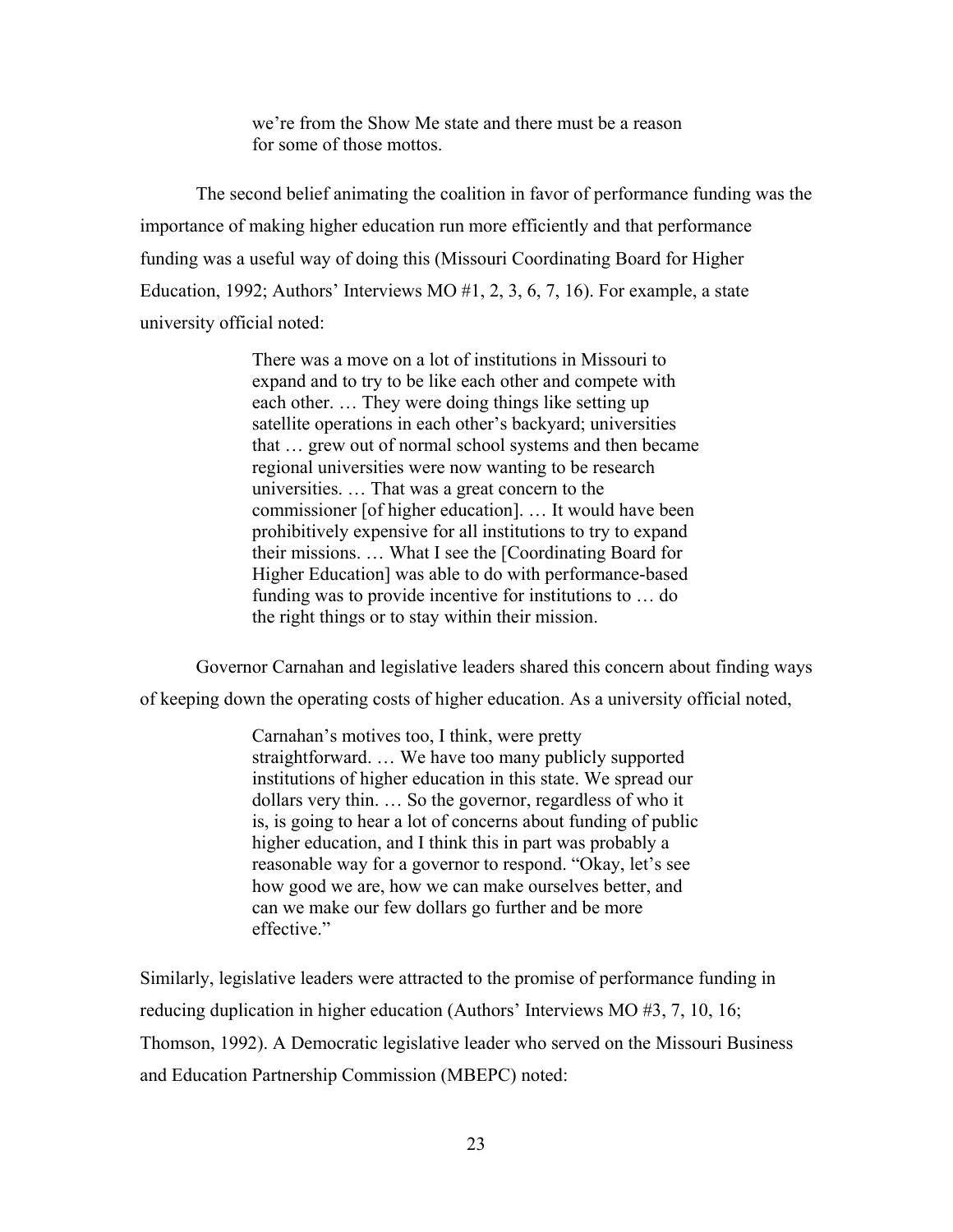Mission-drift is what we were trying to prevent. … We were working on missions and each of the institutions was to define as clearly as possible the mission of the institution. … We attempted to eliminate mission-drift as much as possible because of duplication. … And the institutions were getting funding based on the efficacy of their missions and their attempt to prevent mission-drift.

 Thirdly, the Coordinating Board believed in the efficacy of performance funding in improving the quality and effectiveness of higher education (Authors' Interviews MO #1, 2). As a Coordinating Board official noted,

> The overriding concern was to try to focus on quality at the state level. The temptation—particularly with institutions that have a fairly decent Chamber of Commerce so to speak —[is] … to want to boost the fall enrollment and to get state appropriations based on the enrollment as of October without regard to whether or not the students succeed or whether or not they stay and graduate. … One of the ways that it occurred to me that one might try to change the conversation slightly would be to say we're going to have some measurements that relate to the academic part of the house and the quality part rather than just the quantity part. … It was a mechanism to provide an incentive to look at the outputs in higher ed as well as the inputs such as FTE [full time equivalent] and student enrollment. ... I knew that it was not possible to get funding at 100% or even a large percent, but we started and said, "Well let's see if we can get a margin of excellence, if you will, and fund that 5% or 6% margin based on some agreed-upon academic outputs."

**Supportive but not active.** Elements of the business community were supportive of performance funding—for example, there were business members on the blue-ribbon commissions that called for incentive funding or performance funding (Missouri Business and Education Partnership Commission, 1991; Missouri Coordinating Board for Higher Education, 1992). However, none of the business associations formally came out in favor of performance funding (Authors' Interviews MO #1, 2, 3, 6, 7, 10, 19). As a state higher education official noted:

> I'm not sure the Chamber really ever got it. … I'm not sure; maybe we didn't do a good job of selling it to them.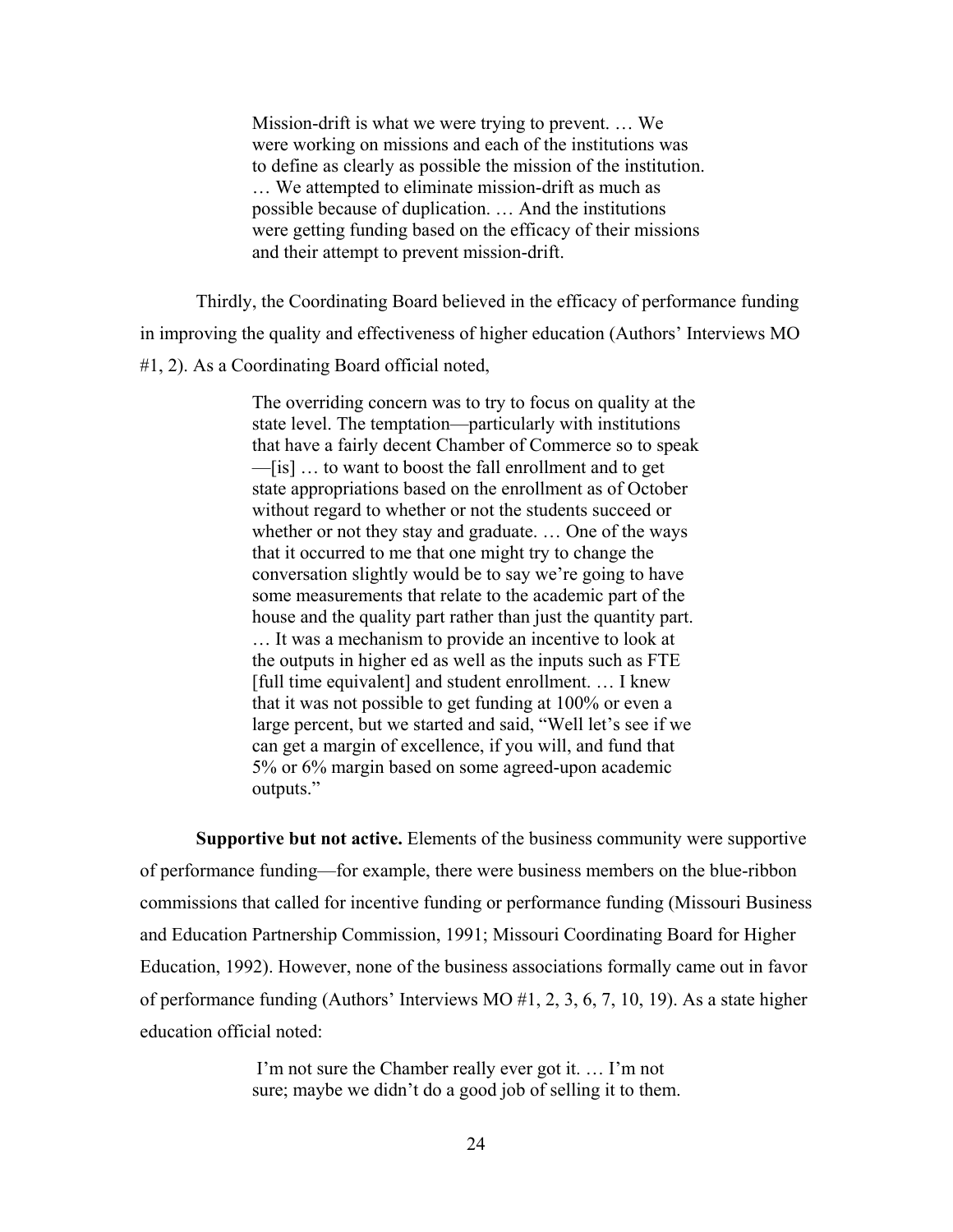… We had individual corporate types that might have been curators [members of the board] at the University of Missouri for example. … So you had the individual support, the individual institutional support, but nothing on an organized basis from the Chamber of Commerce that I recall.

 Even if business was not mobilized in favor, it could be argued that it still exerted a powerful indirect role.<sup>9</sup> Its possible resistance to funding increases for higher education unless they were coupled with accountability requirements shaped the strategy of the advocates of more funding (Authors' Interview MO #10). As a prominent state legislator noted,

> You've got [a] group of people looking for money. … You've got this maybe coincidental group of conservative business entities who as a resistance to additional funding. … they want to talk about things like accountability. … So you know, performance-based funding was just kind of brought to us by consultants as a way to pacify various conservative groups.

**Ambivalent and not involved.** Higher education institutions ranged between mildly supportive to decidedly negative about performance funding, but initially they did not get involved politically in the passage of performance funding (Authors' Interviews MO #2, 3, 6, 7; Stein, 2002, p. 115). As a state higher education official noted,

> In my perception, in the beginning years, there was a lot of resistance to FFR from the presidents. They were not overly enamored with it … because it was intrusive. It was a perception that they were going to have to earn some of their money out of an era where [it was felt], "We do good things, we're entitled and we deserve increases. You're encroaching on … our increases." You know that whole tension between the days of "We do good work. Put the money on the stump and go away and give it to us because we deserve it."

 To be sure, the medium-prestige institutions and the community colleges were somewhat supportive, though they had their criticisms of the original formulation of performance funding (Authors' Interviews MO #1, 2, 3). However, the University of

<sup>&</sup>lt;sup>9</sup> For more on this concept of non-participatory business power, see Dougherty (1994).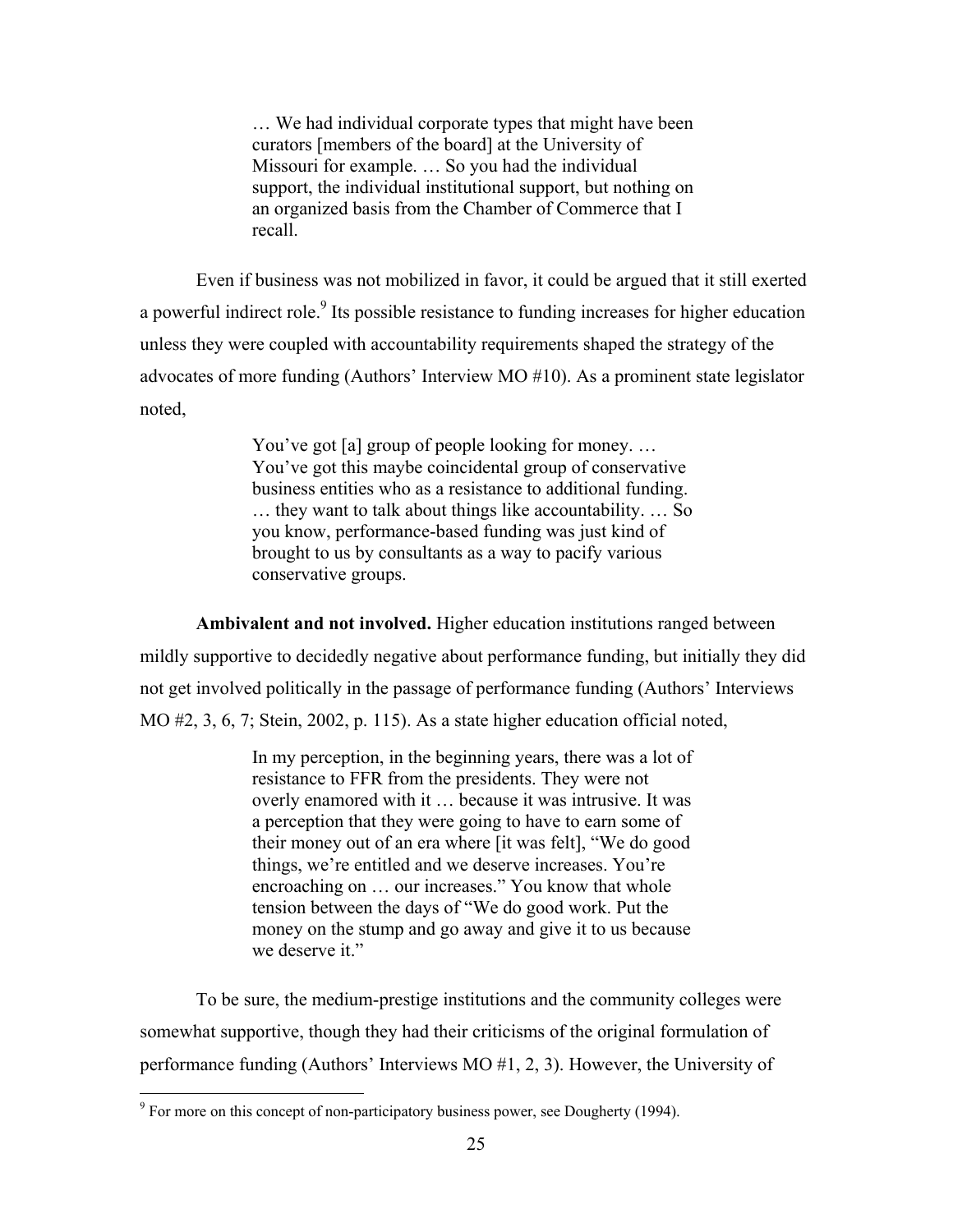Missouri was decidedly negative (Authors' Interviews MO #1, 7; Stein, 2002, p. 115). In fact, in a 1994 letter to the Commissioner of Higher Education, Chancellor Charles Kiesler of the University of Missouri–Columbia urged reconsideration of the whole Funding for Results approach, labeling it "basically flawed" (Stein, 2002, p. 115).

 Pulling the higher education institutions toward supporting performance funding was an awareness that it might be the necessary price for securing more state funding (Authors' Interviews MO #2, 10; Naughton, 2004, p. 69). As a prominent state legislator noted,

> I don't know if I'd say [the universities did] flat out oppose it [performance funding], but they certainly had problems with it. I think they also wanted money, too. … Recalling my conversations with the faculty, they were philosophically opposed to it, but they also were listening to people like myself about the political realities and the things we needed to do if we ever were going to get any more money. … I think a lot of people … recognized the other goodies that it [performance funding] brought along.

 However, this awareness of the political benefits of performance funding was counterbalanced by reservations on the part of higher education institutions about performance funding. Above all, there was a feeling that performance funding brought an unwanted and illegitimate infringement on academic autonomy (Authors' Interviews MO #1, 2, 7; Aguillard, 1992; Stein, 2002, p. 116). A university official observed:

> Initially, the University of Missouri opposed it mainly on the basis that … the funding was based on a general education competency test and on major field exams. … A lot of people felt that we should not let politicians and the legislature get involved in what we teach.

 In addition to this rather widespread feeling, there were other more localized objections. Some institutions voiced concern that performance funding came at the expense of increases in their regular funding and was just one more bureaucratic requirement superimposed on an already underfunded, overworked faculty (Stein, 2002, p. 116; Stein & Fajen, 1995, pp. 86–88; Authors' Interview MO #16). There was also concern that performance funding imposed a one-size-fits-all system on higher education, with indicators and standards that did not sufficiently reflect different institutional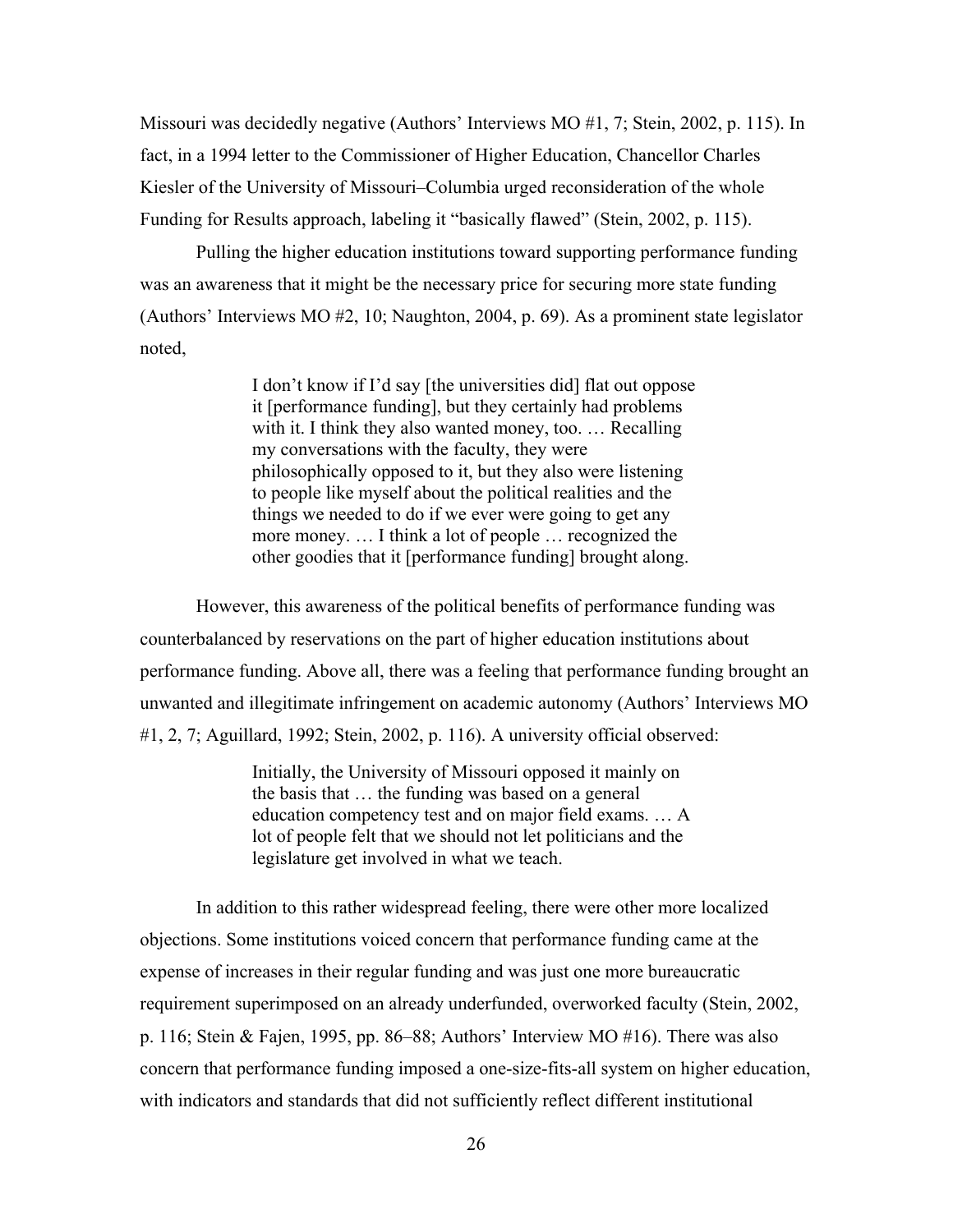missions (Authors' Interviews MO  $#1, 3, 7$ ). This was particularly the concern of the community colleges, who felt the indicators were tailored too much to the realities of the four-year colleges and too little to those of community colleges with their commitment to open enrollment and student progress that did not necessarily require graduation (Authors' Interviews MO #1, 3).

# **3.3 The Process of Establishing the Funding for Results Program**

The heads of the Coordinating Board for Higher Education, especially Commissioner of Higher Education Charles McClain, were the key political entrepreneurs in the development of performance funding in Missouri (Authors' Interviews MO #1, 2, 3, 5, 6, 7, 9, 10, 12, 16; Stein & Fajen, 1995, p. 80). A university official observed:

> It was [Charles McClain's] idea, and he based it in part on his success at what became Truman State University up in Kirksville. … A value-added approach to the evaluation of the academic program. He basically had students come in having taken the ACT or the SAT and he would regive that test at the end of the second, third year. … So leaving that role, he came to be the Commissioner of Higher Education, and Charles is not one to just let things rock along. … One of the initiatives that he started was this performance-based funding.

 As noted above, McClain had developed a much celebrated academic assessment program in the 1980s that brought national attention to Northeast Missouri State University (later called Truman State) (Ewell, 1991; Serban, 1997, p. 81; Stein & Fajen, 1995, p. 79). In 1989, he became Commissioner of Higher Education (1989–1995) and directed the staff of the Coordinating Board for Higher Education (CBHE) to begin to explore the concept of performance funding with all public institutions. Institutions were invited to work with CBHE staff in developing the guiding principles (Serban, 1997, p. 94; Stein, 2002, pp. 110–111; Stein & Fajen, 1995, p. 80). In 1991, McClain testified before the legislature, urging the importance of linking funding with results (Stein, 2002, p. 111). He also served on the Missouri Business and Education Partnership Commission, which in its 1991 report called for giving CBHE control over 2% of the state's higher education budget (about \$12 million) for incentives to colleges and universities that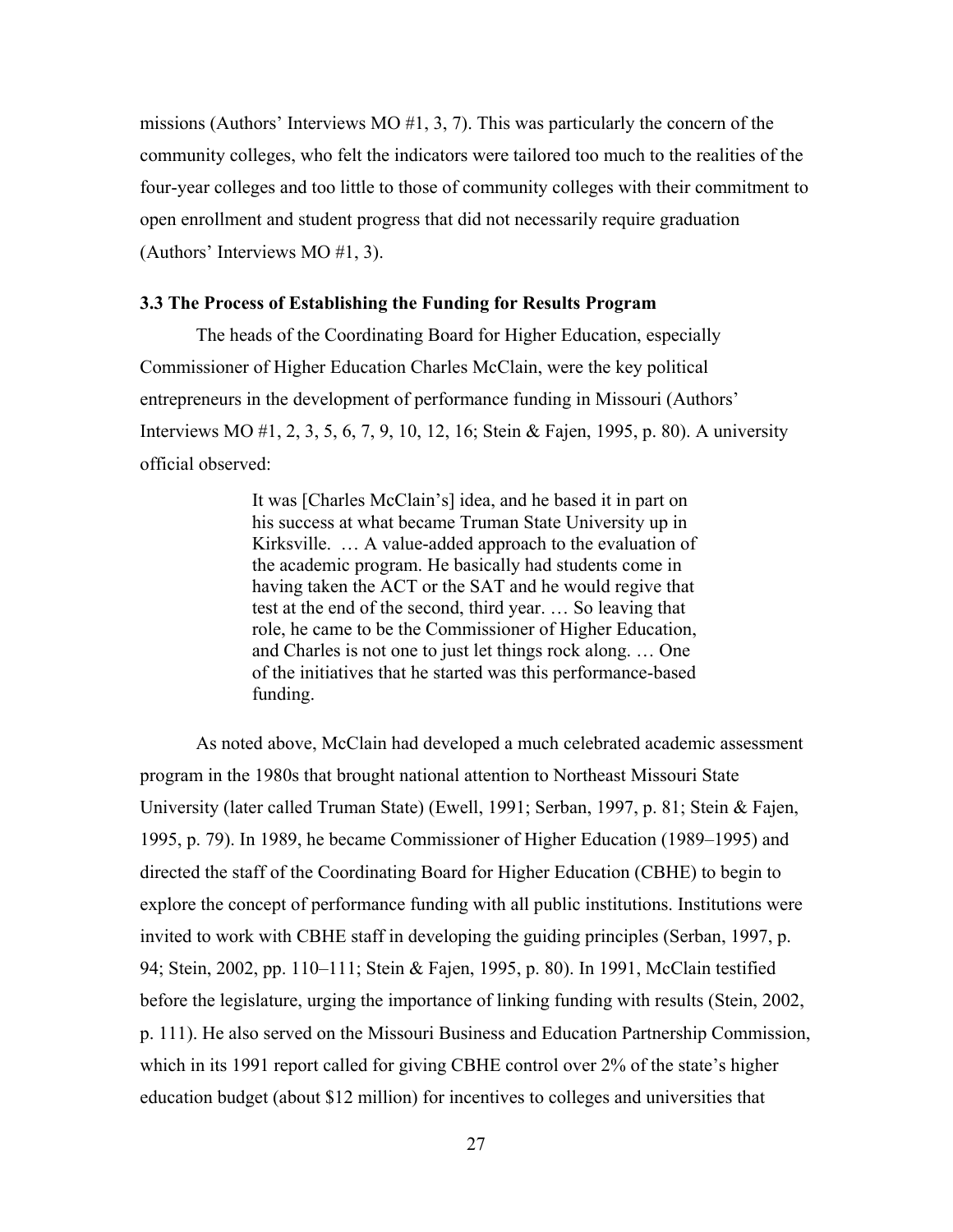showed improvement in, for example, graduating students with better writing skills. The MBEPC report also called for \$10 million to increase the graduation rates of economically poor students, especially minority students (Aguillard, 1991a). And in 1992, McClain led the CBHE to form a Task Force on Critical Choices composed of chairs of all public college and university boards (Naughton, 2004, p. 65; Serban, 1997, pp. 83–84, 93–94, 115–116; Stein, 2002, p. 112; Stein & Fajen, 1995, p. 79). Among other things, its report called for:

> Financial incentives and rewards for performance as well as targeted funds to achieve focused institutional missions and improvements in institutional governance; such programs may include but are not limited to the following performance measures: implementing admission decisions appropriate to institutional missions; increasing student performance in general education and the major field of study; increasing participation and graduation of historically underserved populations, particularly minorities, as well as increasing the proportion of faculty and staff from historically underrepresented populations; increasing institutional graduation and time-to-completion rates, particularly in critical high-skill traces and disciplines; encouraging students to continue their formal education through transfer or post-baccalaureate study; developing distinctive programs and more focused missions; and achieving administrative efficiency goals. (Missouri Coordinating Board for Higher Education, 1992, p. 12)

# **3.4 Agenda Setting**

 The efforts of the advocates of performance funding were aided by two contextual developments. One was the failure of Proposition B in 1991 by a two-to-one margin. It had proposed to sharply increase spending on both higher education and K-12 education by raising taxes. In addition, in the case of higher education, it mandated that: (1) each college develop a statement of purpose and a plan on how the statement would be put into action; (2) the Coordinating Board for Higher Education develop a "coordinated plan" specifying goals and objectives for the higher education system, a mission implementation plan for each higher education institutions, and accountability measures; (3) "incentive funding" be developed to improve undergraduate education; and (4)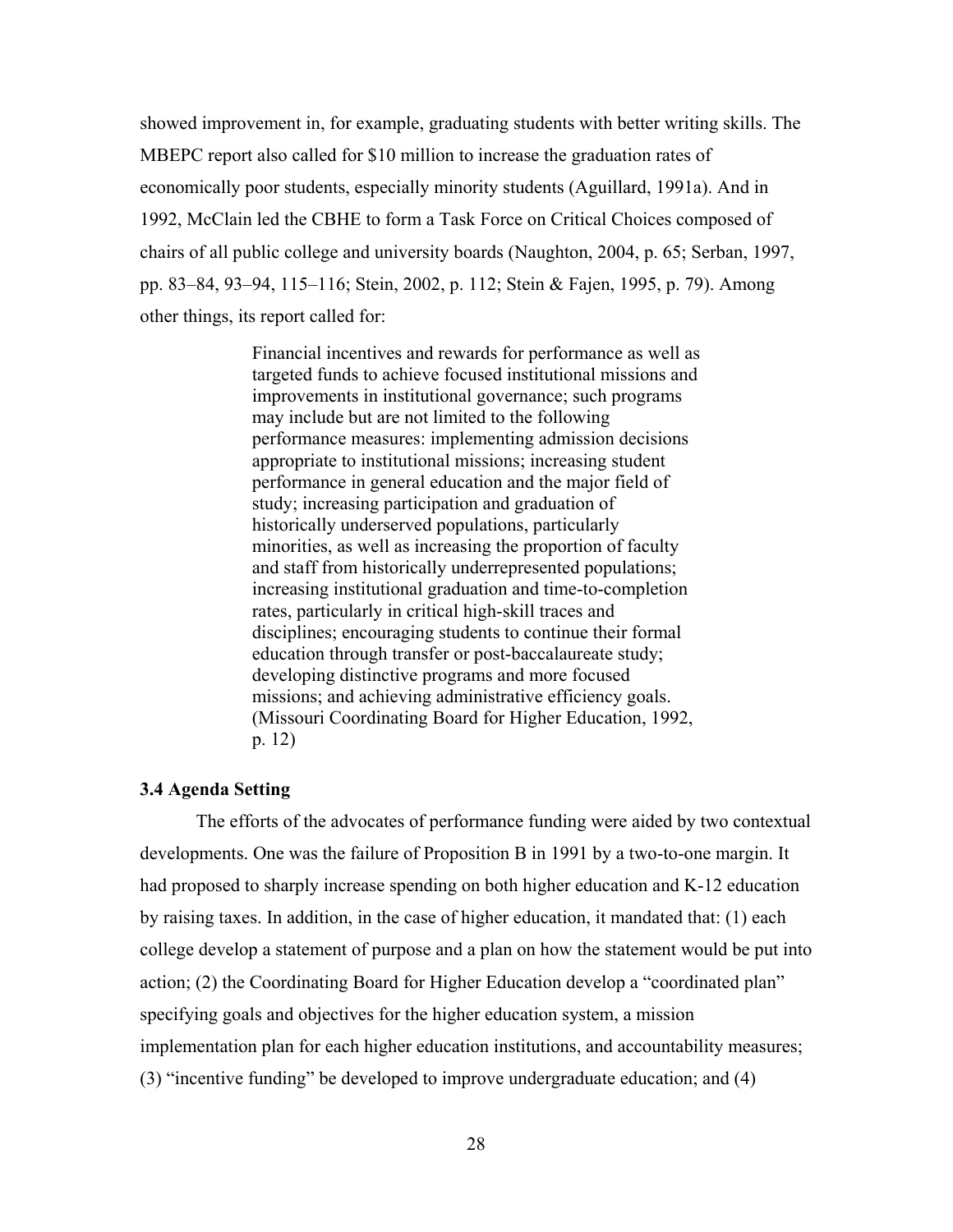funding be provided for minority student completion of 60 credits and graduation (Aguillard, 1991b, 1991c, 1991d; Serban, 1997, pp. 82–83; Stein, 2002, p. 111; Stein & Fajen, 1995, p. 79).

 The failure of Proposition B by a two-to-one margin led state officials and many higher education officials to conclude that higher education could not expect to get additional state funding unless it could strikingly demonstrate that it was improving in its efficiency and effectiveness. For example, Lawrence K. Roos, interim chancellor of St. Louis Community College and a former Supervisor of St. Louis County, argued:

> Missouri citizens are convinced that they are not getting full value for their educational tax dollars; and until Missouri education gets its act together and our citizens become convinced that we are doing our job efficiently and effectively, we will not work our way out of our present predicament, as I see it. (As cited in Thomson, 1991)

 The second contextual development was the 1992 election of Democrat Mel Carnahan to the governorship (1993–2000). His predecessor, Republican John Ashcroft, had been supportive of greater higher education funding and of performance funding. However, in 1991 he had not supported a budget allocation for performance funding for fiscal year 1993 (Naughton, 2004, p. 95; Authors' Interviews MO #1, 2, 6). In contrast, in his budget message for fiscal year 1994, Carnahan called for the first state appropriation for performance funding, a request that the legislature accepted (Naughton, 2004, p. 68; Stein, 2002, p. 113; Stein & Fajen, 1995, pp. 82–83).

#### **3.5 Summary**

The enactment of performance funding for higher education in Missouri in 1993 was the product of the joint efforts of the Coordinating Board for Higher Education, Governors Mel Carnahan and John Ashcroft, and Democratic legislative leaders. This coalition was united by certain beliefs held in common. One was the importance of getting more state funds for higher education. The second was the importance of making the provision of higher education more efficient. In addition, the Coordinating Board was animated by the belief in the importance of improving the quality of higher education. In each case, performance funding was seen as a very useful way of securing these benefits.

Performance funding was not opposed by any organized group. Higher education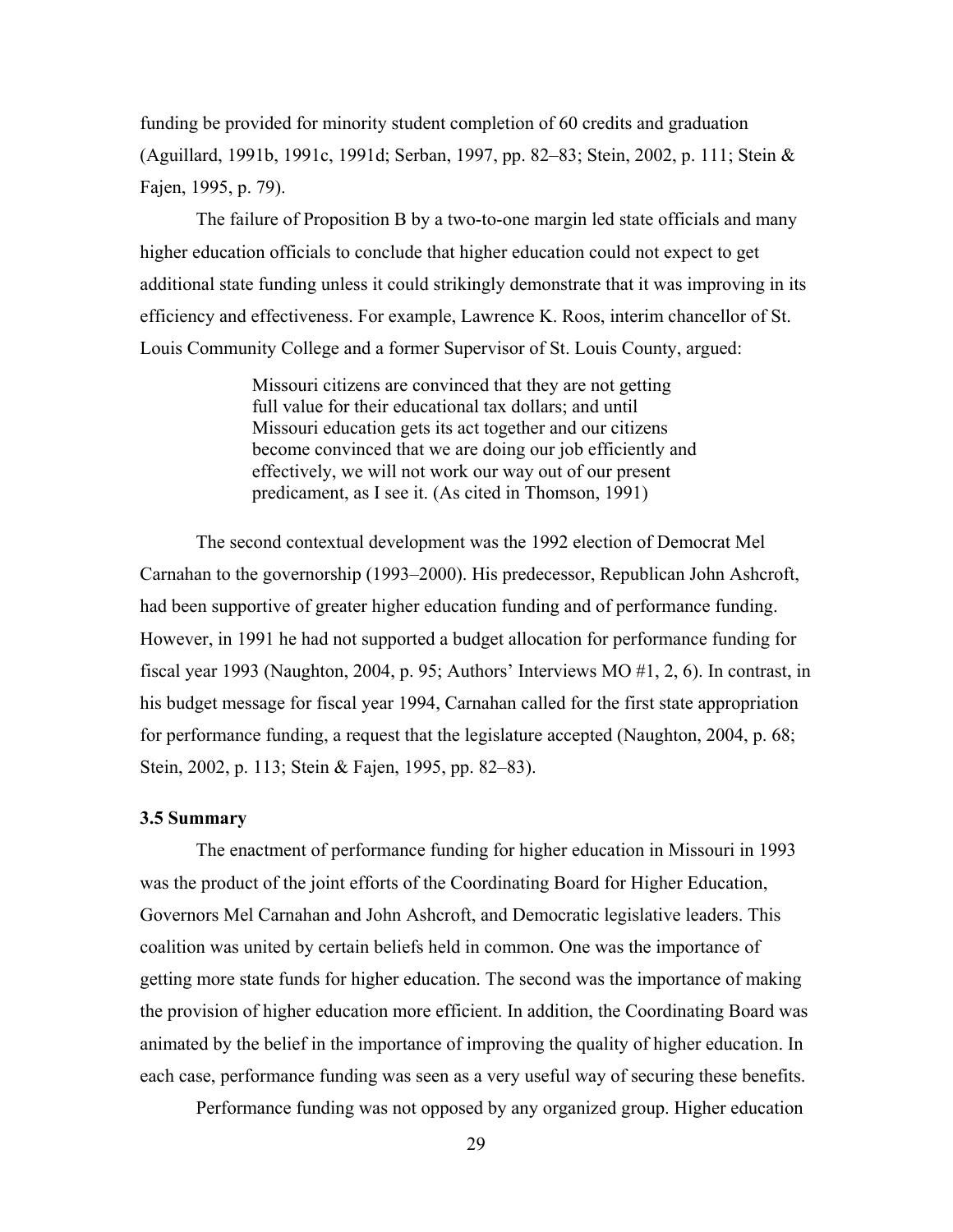institutions were not involved politically, although they were torn between those institutions that were mildly supportive and those that were decidedly negative toward performance funding.

 Business was largely uninvolved directly. Though individual business leaders were supportive, the business associations were quiet. However, business did exert considerable *indirect* influence. Its attitude that any additional funds for higher education should be coupled with greater accountability demands gave further impetus to the push for performance funding.

### **4. Florida**

Florida adopted two performance funding systems for higher education. Performance-Based Budgeting (PB2) was enacted in 1994 and continues to this day. The Workforce Development Education Fund (WDEF) was initiated in 1997 but ended after 2002 (Bell, 2005; Dougherty & Natow, 2009; Florida State Board for Community Colleges, 1998, 2000; Pfeiffer, 1998; Wright, Dallet, & Copa, 2002; Yancey, 2002). Both systems applied only to community colleges. In the following, we describe in greater detail the structure of these two performance funding systems and then analyze their origins.

### **4.1 Structure of the Florida Performance Funding System**

In 1994, Florida passed the Government Performance and Accountability Act, which was intended to move state funding of government agencies toward program outcomes rather than inputs. The state's community colleges were some of the first public organizations to come under the purview of PB2, which went into effect for them in 1996. The state's four-year colleges and universities were supposed to become subject to PB2 some time later, but this has not happened (Bell, 2005, p. 42; Yancey, 2002, pp. 56– 57; Wright et al., 2002, pp. 144–145).

When the 1994 Government Performance and Accountability Act was passed in 1994 (Laws of Florida ch. 94-249), it was envisioned as a form of performance budgeting in which the legislature would base its funding for higher education institutions on the performance they had already demonstrated and set performance targets for the future.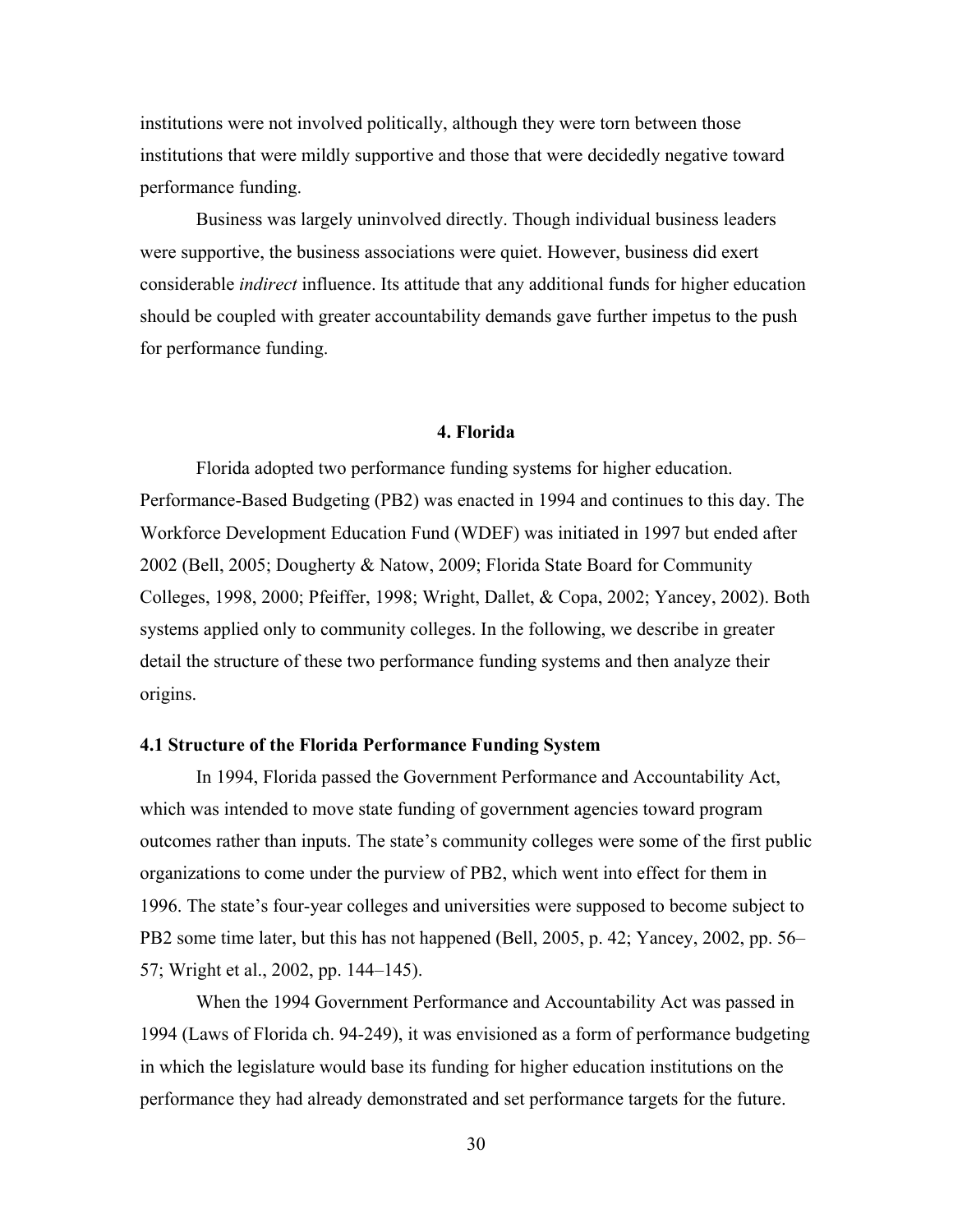However, there was no fixed formula tying funding to specific indicators. This displeased key senators, who wanted a fixed formula. This led these senators to create the Performance Incentive Funding program in 1996 (1996–97 General Appropriations Act, HB 2715, Specific Appropriation 172A). This program created a specific pot of money that would be allocated by formula to community colleges, based on specific performance indicators. This new program became a part of Performance-Based Budgeting.

 Initially, \$12 million was appropriated for fiscal year 1996–1997. These funds would be distributed to community colleges at the end of the fiscal year, depending on their individual performances on three sets of indicators: completion of certificates and Associate of Arts and Associate of Science degrees (\$5 million); completion of the same by students who are economically disadvantaged, disabled, non-English speakers or in ESL programs, passed state job licensure exams, or were placed in jobs in targeted occupations (\$5 million); and Associate of Arts completers who graduated with less than 72 attempted credit hours (\$2 million) (Wright et al., 2002, pp. 144–145). Over the years, PB2 funding has accounted for 1% to 2% of total state appropriations for the community colleges. While the performance indicators have changed over time, they have continued to focus on degree completion, transfer to the state university system, successful passage of licensure exams, and securing jobs paying more than \$10 an hour (Bell, 2005, pp. 39– 43, 53–54; Dougherty & Natow, 2010; Florida State Board for Community Colleges, 1998, 2000; Office of Program Policy Analysis and Government Accountability, 1997; Wright et al., 2002, pp. 148–149, 161, 163, 165, 250–252; Yancey, 2002, pp. 56–58).

Initiated in 1997, the Workforce Development Education Fund (WDEF) (Laws of Florida, ch. 93-307, SB1688) applied to the community colleges and area vocational centers operated by the K-12 districts.<sup>10</sup> The WDEF operated between 1997–1998 and 2000–2001 and then lapsed (Dougherty & Natow, 2009). At its peak, WDEF comprised nearly 6% of state funding for community colleges. WDEF held back 15% of an

 $\overline{a}$ 

<sup>&</sup>lt;sup>10</sup> There was a short-lived precursor called Performance Based Incentive Funding (PBIF) (Florida Statutes § 239.249), which was enacted in 1994 and lasted till 1997. It allowed community colleges and public vocational technical centers to voluntarily take part in a program that pooled federal and state vocational education funds and held back 20% of those funds, with colleges and schools then betting that they could perform well enough to get all those funds and even more back, depending on their performance on various outcome measures (Bell, 2005, pp. 32, 41, 44–45, 96; Pfeiffer, 1998, p. 23; Wright et al., 2002, p. 153; Yancey, 2002, pp. 55–56).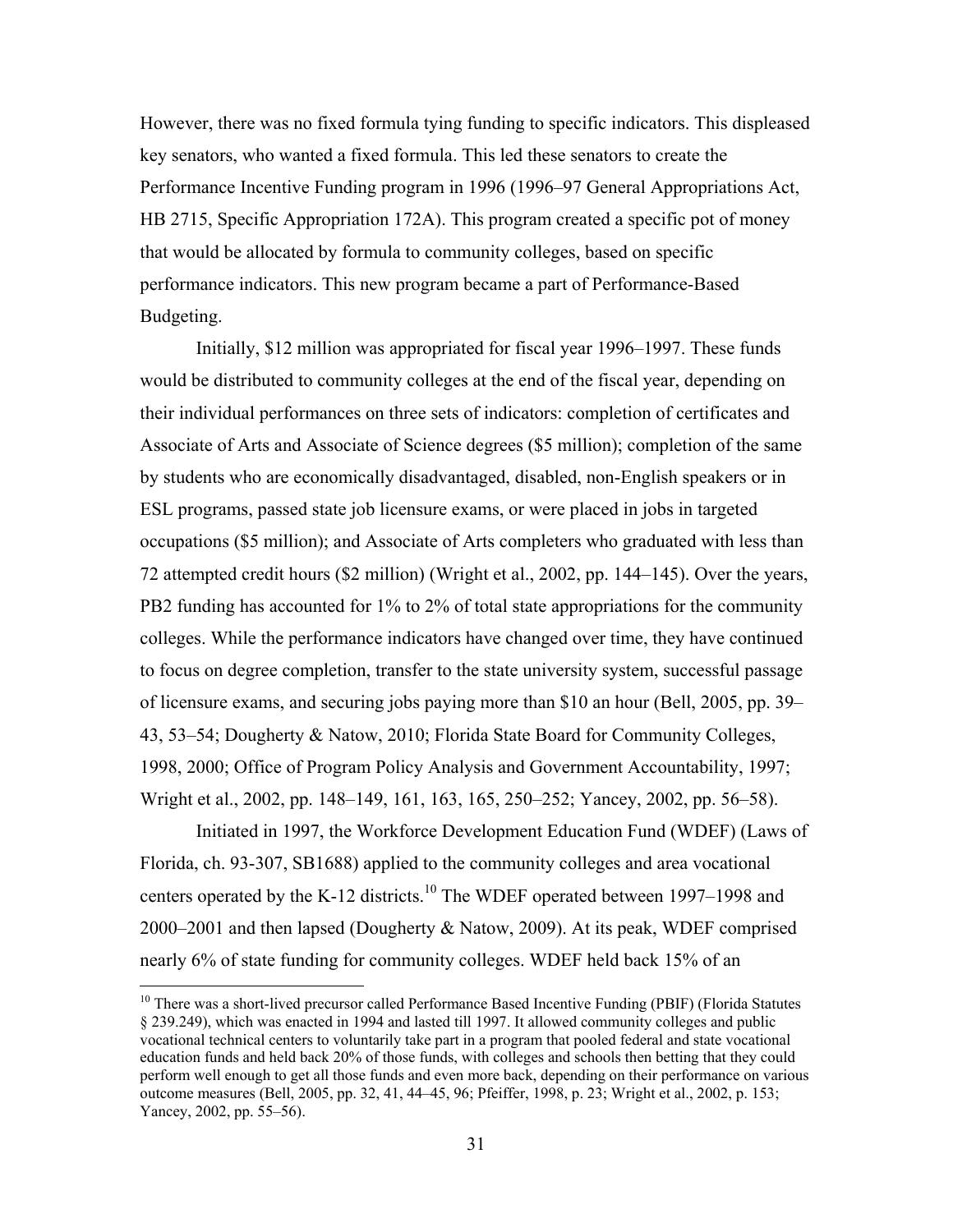institution's state appropriation from the previous year for vocational and technical education. Institutions could then win this money back based on their performance on these measures: (1) number of adult basic education completions, vocational certificates, and vocational associates of science for students with certain characteristics (economically disadvantaged students, welfare recipients, the disabled, dislocated, and ESL); and (2) job placement of students (with institutions getting more points for placement in higher-paying jobs) (Bell, 2005, pp. 47, 59–60, 175–176; Florida State Board for Community Colleges, 1998, 2000; Pfeiffer, 1998; Wright et al., 2002, p. 163; Yancey, 2002, pp. 59–61).

## **4.2 Patterns of Support and Opposition for Performance Funding**

 There emerged in Florida three distinct advocacy coalitions supporting performance funding for different reasons and one coalition opposing it. The supportive coalitions involved the governor, legislators, business associations, and community college officials. The opposing coalition centered on the public universities.

**Supporters.** The supporters of performance funding were organized into three different coalitions. One was focused on the passage of the 1994 Government Performance and Accountability Act, while the other two were focused on the passage of the 1996 Performance Incentive Fund and the 1997 Workforce Development Education Act.

*The first coalition.* This coalition, which was focused on the 1994 Government Performance and Accountability Act, was centered on the governor, legislators in the House, and business leaders. This coalition favored performance budgeting, in which state appropriations would be informed by the performance of higher education systems but would not be dictated by a specific formula (Authors' Interviews FL #13, 16, 19; also see Berry & Flowers, 1999, pp. 585, 591, 594; Boyd & Calabro, 1996; Bradley & Flowers, 2001, p. 378; Florida State Board for Community Colleges, 1998, pp. 6–9; Tyree & Hellmich, 1995; Wright et al., 2002, pp. 142–144; Yancey, 2002, p. 56).

 This first coalition was animated by a common belief in the importance of increasing the efficiency of government in order to allow it to meet increasing demands on government without having to also increase taxes (Authors' Interviews FL #1, 2, 3, 6, 7, 10, 14, 19, 20; also see Berry & Flowers, 1999, pp. 585, 587, 591, 594; Klas, 1994).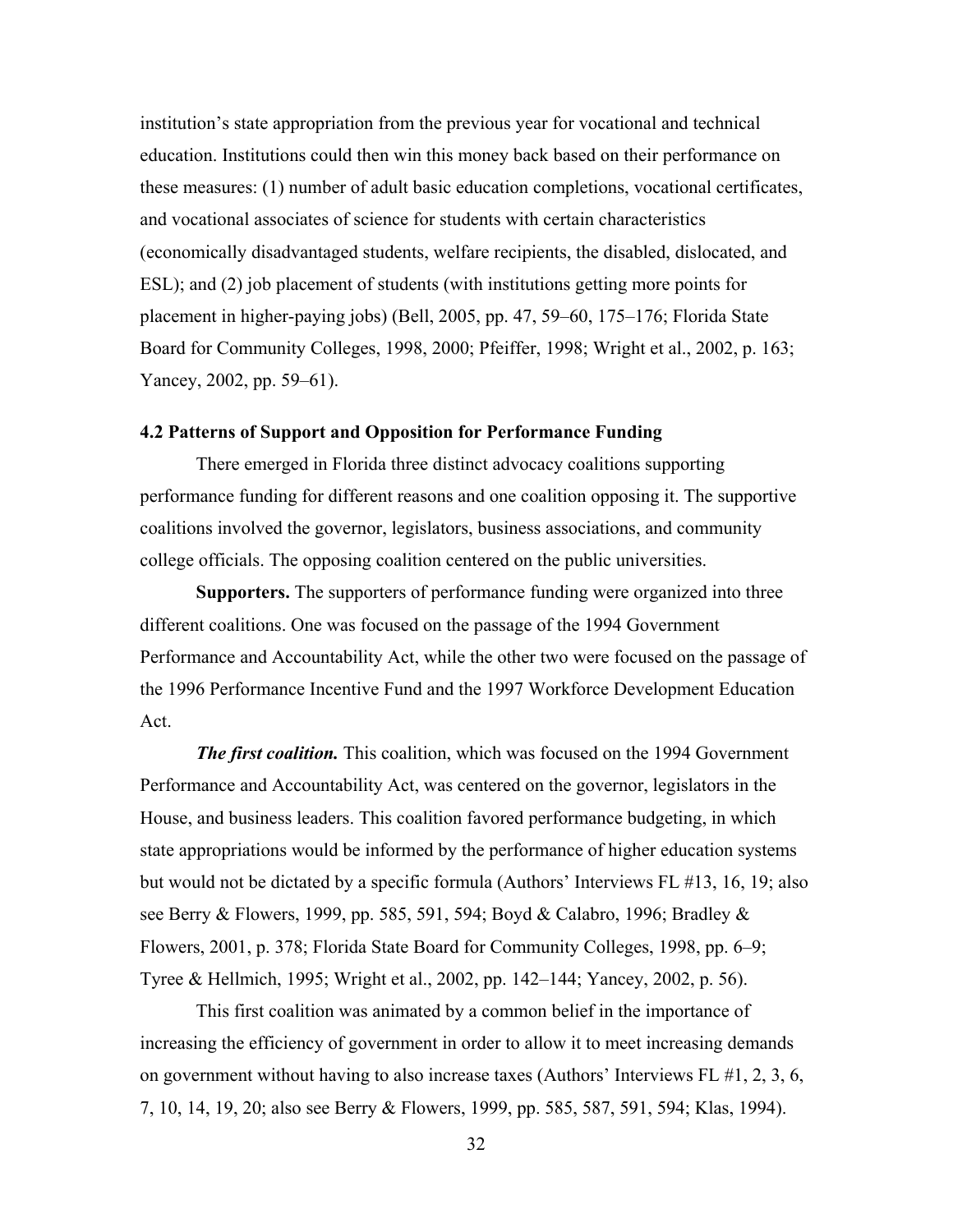Democratic Governor Lawton Chiles (1991–1998) had pledged to not raise taxes until the state ran more efficiently (Klas, 1994). The need for greater government efficiency was a longstanding concern of the governor, according to a key gubernatorial staffer: $11$ 

> [When Chiles was in the U.S. Senate in the 1980s], he was looking at, especially with the Reagan folks there, what were then huge budget deficits. No attention to fiscal discipline. … You had people like Chiles and some others who were interested in reforming the expenditure side. … A piece of that was this belief that they were spending a lot of money and not getting a lot for it in a variety of areas.

Chiles was certainly concerned about keeping down taxes but he also thought that if there were more accountability, then he could make a pitch for additional revenues because greater perceived accountability of the government would create more trust in it and greater willingness to spend money on social and education programs (Authors' Interview FL #19).

 The business supporters of the 1994 Act emphasized the connection between greater efficiency and keeping down taxes. Florida TaxWatch, Associated Industries of Florida, the Council of 100 (a business advisory group to the governor), and Partners in Productivity (a public/private initiative that included Florida TaxWatch, the Council of 100, and state officials) all advocated the introduction of performance budgeting, performance measurement, and incentive-based concepts because they believed government—which increased taxes every year in the 1980s—was wasteful (Partners in Productivity, 1992, p. 8; also see Berry & Flowers, 1999, pp. 585, 590–591; Bradley  $\&$ Flowers, 2001, p. 374). In 1992, the Partners in Productivity declared:

> Government in Florida is ineffective, inefficient, and increasingly expensive, and it suffers from a lack of citizen confidence. Over the past decade growth in the size and spending of Florida government has outstripped growth in the state's population and economic base. … The State's budget law … should be amended to make performance and productivity measures an integral part of the state budgeting system. (Partners in Productivity, 1992, pp. 3, 7)

In 1994, Florida TaxWatch and the Council of 100 strongly pushed for accountability

 $\overline{a}$ 

 $11$  We were unable to interview Chiles, who passed away in 1998.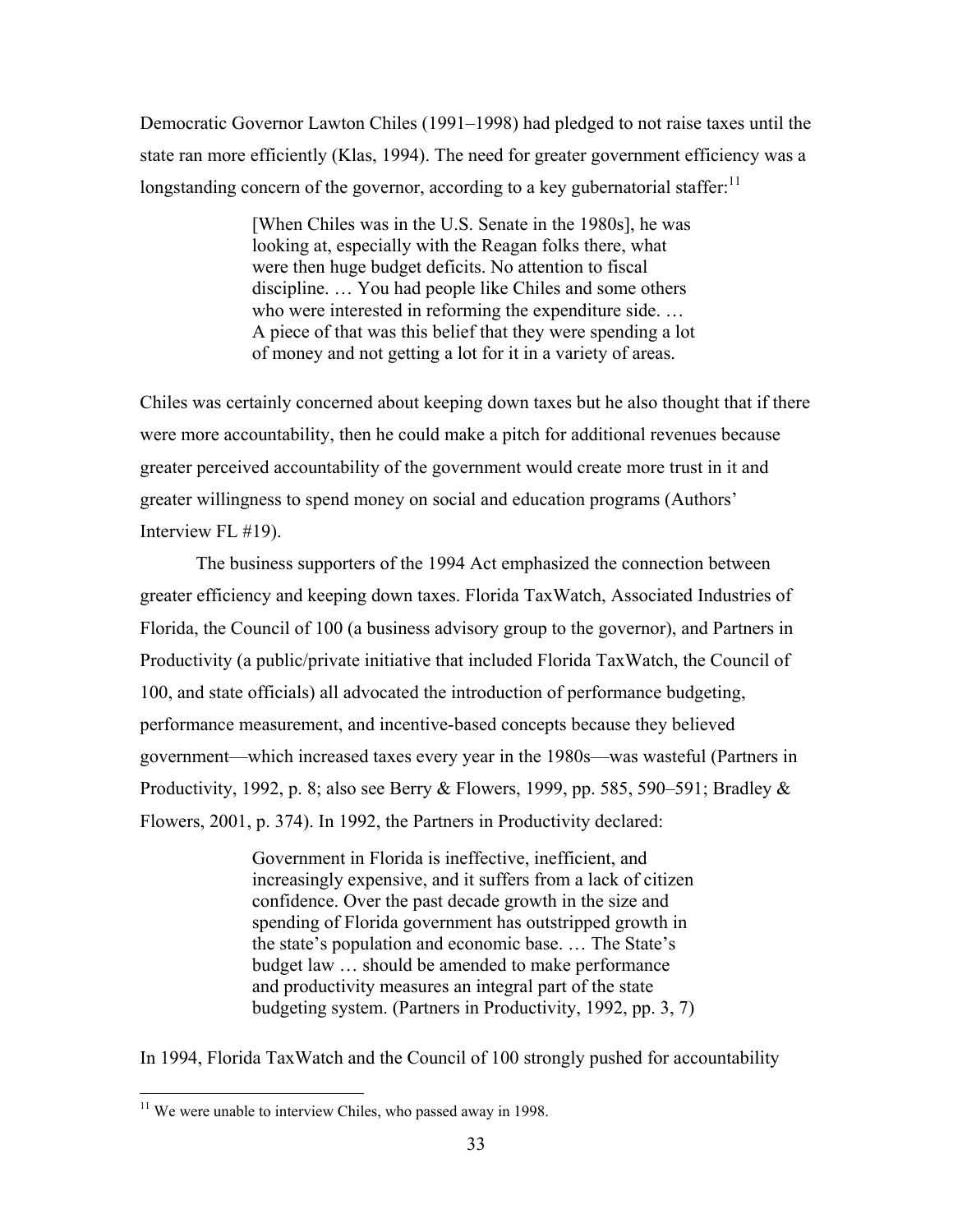legislation (Authors' Interview FL #13; also see Berry & Flowers, 1999, p. 594; Bradley & Flowers, 2001, p. 378).

*The second coalition.* This coalition agreed with the first coalition on the importance of greater government efficiency and accountability, but it differed on a key aspect. It favored performance funding, not simply performance budgeting. The coalition was largely comprised of senators, many of them Republican, who were more concerned with using performance data not just to orient state agency action and inform legislative budget decisions but also to allocate funds through algorithms linking performance and funding (Authors' Interviews FL  $\#1, 7, 9, 10, 19, 20$ ; also see Bradley & Flowers, 2001, pp. 377, 387; Easterling, 1999, p. 568; Wright et al., 2002, pp. 144–147; Yancey, 2002, p. 56).

 The senators were motivated by the belief that market incentives were a very effective way of spurring desirable human action (Authors' Interviews FL #1, 9, 19). For example, George Kirkpatrick (D-Gainesville), the Senate's leading advocate of performance funding, was described as believing that "you could get performance altered by money. If you put a pot of money out there, people would change their behavior in order to chase that money."<sup>12</sup> In the case of higher education, Kirkpatrick and his allies believed—according to a staffer who worked closely with him—that colleges should put their money at risk and "if you performed well, you got your money back. If you didn't perform well, then you didn't get your money back and those who had performed better got your money."

*The third coalition.* This coalition—centered on community college officials joined the second coalition in favoring performance funding. However, the main reason these community college officials favored performance funding was not because of a fundamental belief that it was important to secure greater government efficiency and that performance incentives were a key way of doing so. To be sure, some members of the community college coalition did fully share the beliefs of the Republican legislators about the importance of government efficiency and market incentives, but this belief did not appear to be widely shared among community college officials and faculty (Authors' Interviews FL #7, 10). Rather, their main reason for supporting performance funding was

 $\overline{a}$ 

 $12$  We were unable to interview Kirkpatrick, who passed away in 2003.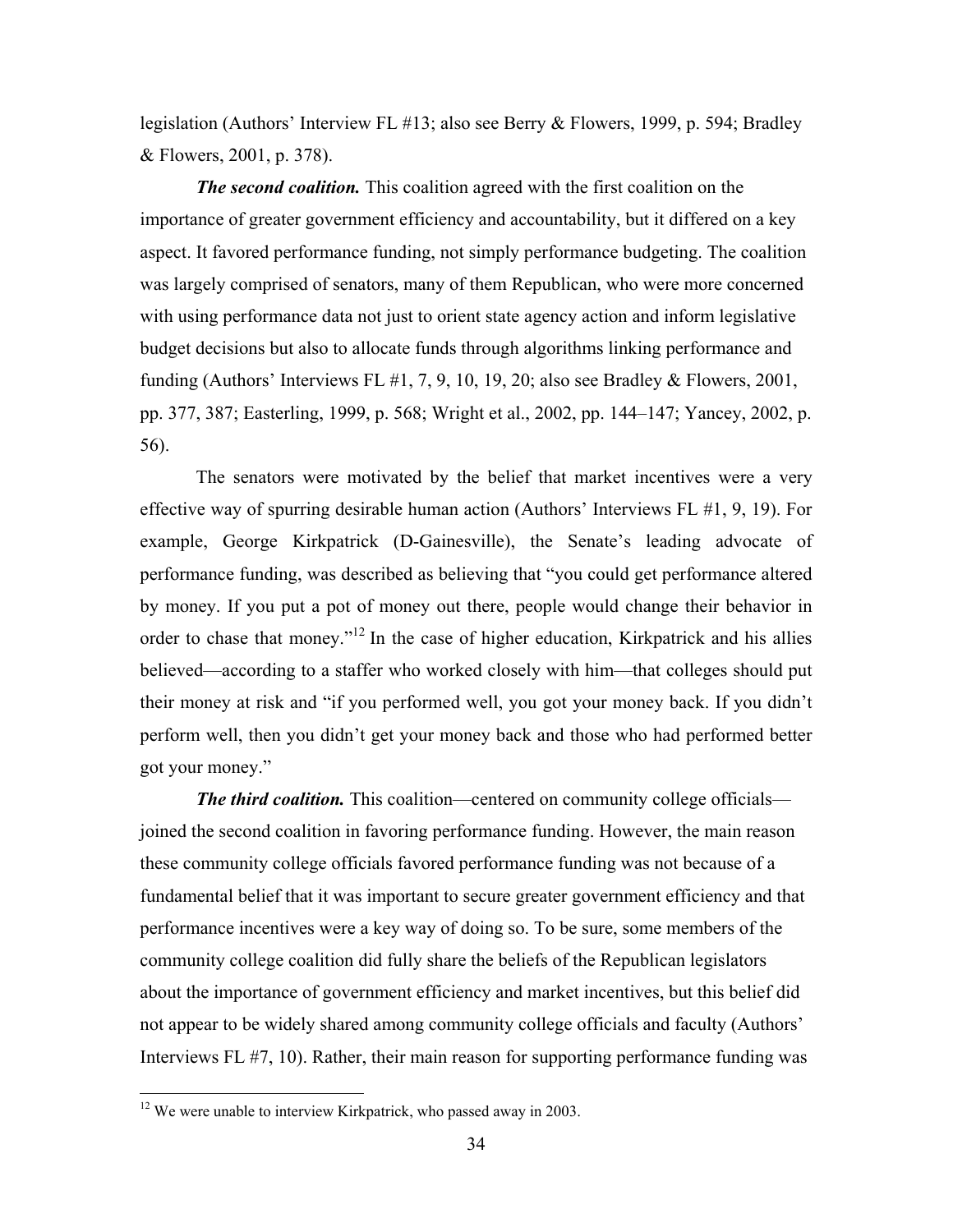a desire for additional funding and legitimacy for their institutions (Authors' Interviews FL #1, 7, 8, 10, 19, 20; also see Holcombe, 1997, p. 360). A community college president who was very active in this coalition noted:

> We thought it would lead to an improved funding for the system. We thought it was a great opportunity to market the system in terms of what we do as a community college system in terms of outcomes. … We thought it would be a great opportunity … to explain to legislators and policymakers what the role of the community college was all about in the state of Florida.

Moreover, the community college officials were not supportive—as the senators were of having the performance incentive take the form of holding back funding and forcing colleges to earn it back through improved performance. Rather, they favored performance funding that enabled the community colleges to receive "new" money, that is, funding over and above their current appropriation (Authors' Interview FL #10).

 In sum, the third coalition of community college officials worked closely with the second coalition less because of shared beliefs in particular outcomes of performance funding and more because of the shared belief that it was a desirable policy that would meet their separate interests. The community colleges were very aware that the universities were opposed to performance funding. Thus, by supporting performance funding, the community could win legislative favor and, it was hoped, higher appropriations. As a state community college official put it:

> Part of our … community college system strategy was to become more closely aligned with the legislature and to try and read their desires as it fit in with ours. How we could in fact do what we wanted to do and at the same time be serving our masters in a way that they would want to reward us for that.

**Opponents.** There was one coalition opposing performance funding, centered on the state universities and the Board of Regents that headed them (Authors Interviews FL #6, 9, 10, 11, 12, 13, 14). University opposition to performance funding was driven in great part by the belief that performance funding would result in not more funding but actually less (Authors' Interviews FL #11, 19). As a state university official noted,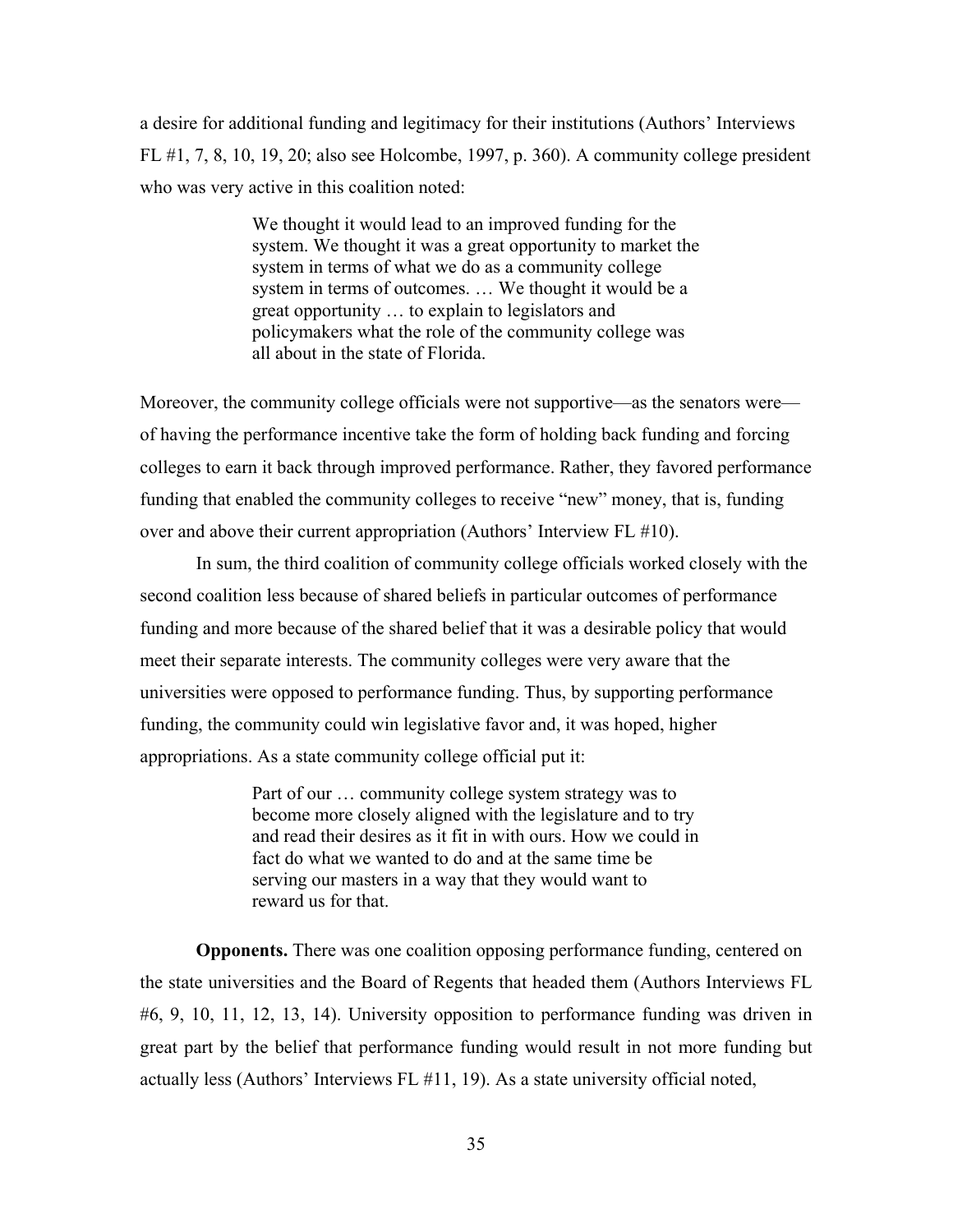So when you ask, "Were the universities looking forward to it?", the answer I think is no, because first of all the universities saw it as punitive in nature and as a mechanism whereby there would be excuses to take funding away rather than having funding added.

However, this opposition also stemmed from beliefs quite opposite to the basic premises of performance funding, at least as it was first being developed in Florida (Authors' Interviews FL #6, 14). As a leading state university official noted,

> I have opposed [performance funding] for the 25 years that I have been a [state university official], because I don't think that there are accurate enough measurements. Every performance funding scheme I have ever seen, I didn't feel that it was worth a damn. … Let's talk about value added. I always was an advocate, for instance, of Florida A&M University, which was the historic black institution in Florida. I felt that the value added to a student who entered as a freshman and graduated with a bachelor's degree was a hell of a lot more than at the University of Florida... These performance schemes didn't take that into [account]. I mean, they thought you know there was this level playing field out there and everybody started from the same spot.

 In the end, the four-year institutions were never really subject to the Performance-Based Budgeting performance funding system. They did receive some lump sum payments of \$3 million per year for three years (fiscal years 1998–2000) to be distributed primarily on the basis of institutional graduation rates, but they were never brought into the Performance-Based Budgeting program (Authors' Interviews FL #17, 18, 19; also see Wright et al., 2002, pp. 149–152).

#### **4.3 The Process of Enacting Performance Funding**

 The principal policy entrepreneurs in the development of performance funding in Florida were Democratic Governor Lawton Chiles (1991–1998) and Senator George Kirkpatrick (D-Gainesville). They were assisted by key gubernatorial aides, leading members of the House of Representatives, and state and local community college leaders.

**Gubernatorial and House leadership on the 1994 legislation.** Governor Chiles was the prime mover of the effort to pass the 1994 Government Performance and Accountability Act, working in concert with leading House members and assisted by key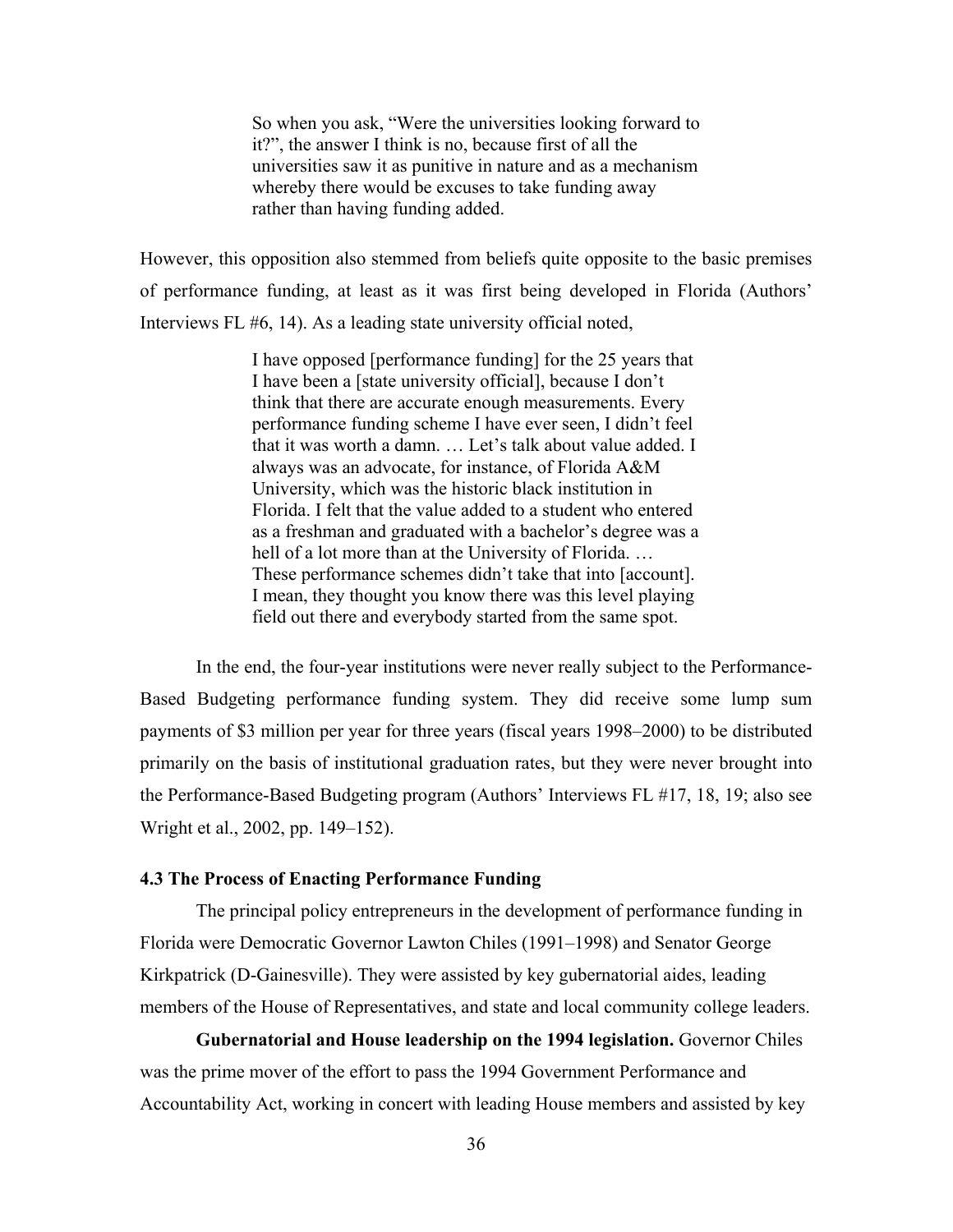gubernatorial aides. Leading up to the 1994 legislation, Chiles appointed in 1990 the Governor's Commission for Government by the People—headed by Orlando Mayor Bill Frederick—to recommend how to shift the state budget from an emphasis on inputs to one on outcomes. Chiles also appointed a Government Accountability to the People Commission to develop program and statewide benchmarks and to facilitate input into the policy creation process (Berry & Flowers, 1999, pp. 585–587; Bradley & Flowers, 2001, p. 374). Members the Chiles administration played key supporting roles in writing the 1994 legislation, including the budget director, the directors of the departments of Management Services and Revenue, and the executive director of the Government Accountability to the People Commission (Authors' Interviews FL #18, 19; also see Berry & Flowers, 1999, pp. 586–588, 593).

 Joining Chiles and his aides in the effort to enact the 1994 Government Performance and Accountability Act were several House members, particularly Representative Allen Boyd (chair of House Committee on Government Operations) and Representative Joe Tedder (Appropriations Committee). Boyd was particularly concerned with the need for the state to secure better data for decision making (Authors' Interview FL #19; also see Berry & Flowers, 1999, pp. 587, 593; Bradley & Flowers, 2001, p. 375; Easterling, 1999, p. 567).

**Senate leadership on the 1996 and 1997 legislation**. When it came to the 1996 Performance Incentive Funding legislation and the 1997 enactment of the Workforce Education Development Fund, policy leadership shifted to the Senate, particularly in the person of Senator George Kirkpatrick (D-Gainesville). Kirkpatrick drew together a group of legislative staffers and state and local community college officials to design performance indicators that would show up in the Performance Incentive Fund (1996) and Workforce Development Education Fund (Authors' Interviews FL #1, 7, 9, 10, 19, 20; also see Holcombe, 1997, p. 360; Tyree & Hellmich, 1995, p. 18). As a veteran legislative staffer noted:

> It was probably '94, '95, in that period of time when we really sat down and started working with the community colleges on making this performance funding kind of thing something that will really work. And a fellow that was our senator, that was our chair at that time, a man named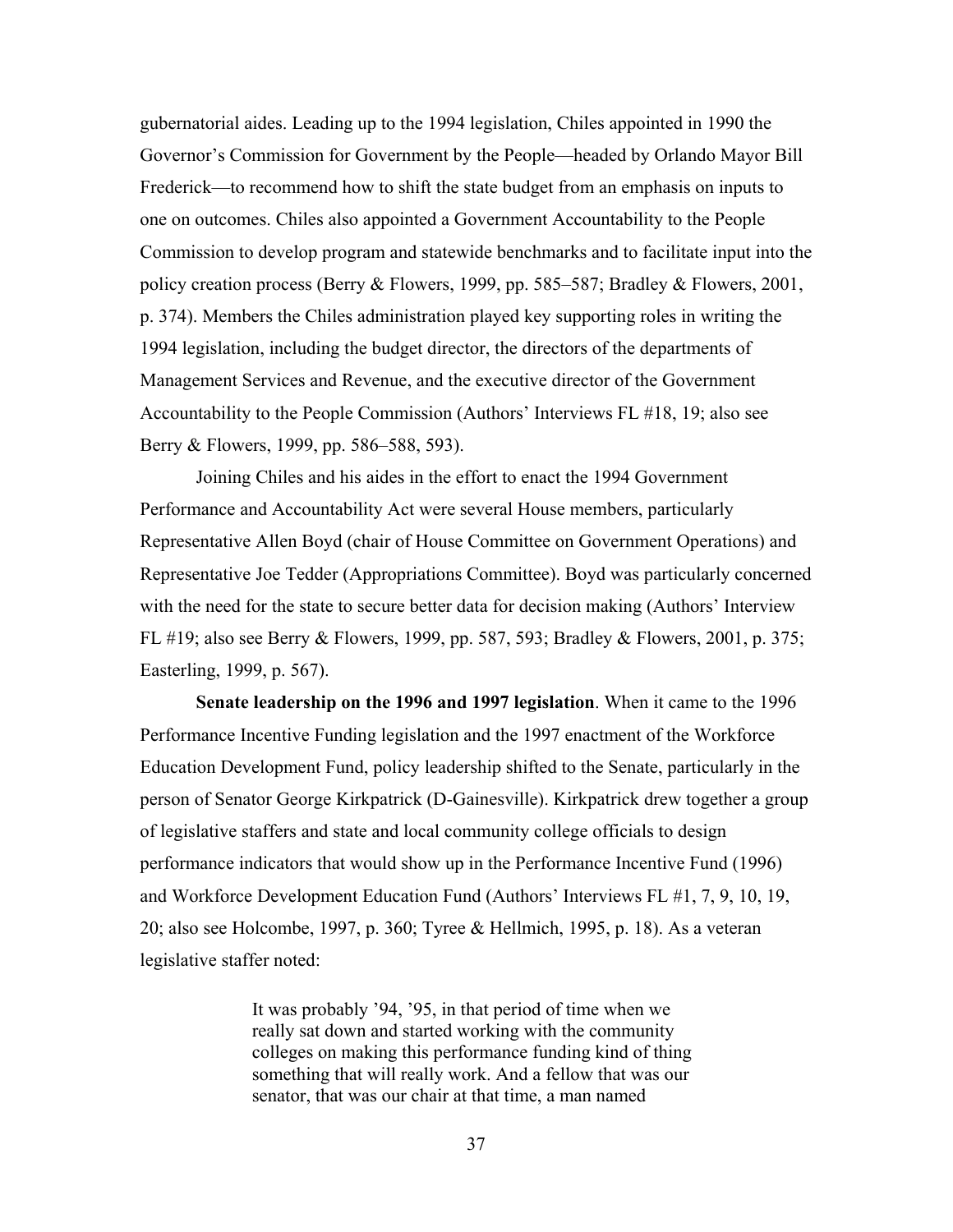George Kirkpatrick … kind of got it going with our committee and the education subcommittee of our appropriations committee. The man who was the executive director of the community college system at that time was a former senator. … And he worked with Kirkpatrick and we got a group of about five community college presidents to work with us. And we would meet periodically, once a month maybe once every two months. And we would sit down and hammer the process out and how we were going to do it and how it was going to work.

 The efforts of this work group headed by Kirkpatrick resulted in the passage of the Performance Incentive Funding program in 1996 (1996–1997 General Appropriations Act, HB 2715, Specific Appropriation 182A), which created a fund of \$12 million for community colleges, to be allocated on the basis of the number of degree and certificate completers, with extra weight for students who were economically disadvantaged, disabled, non-English speakers, passed state job licensure exams, were placed in jobs in targeted fields, or graduated with Associate of Arts degrees with fewer than 72 attempted credit hours (Wright et al., 2002, pp. 144–145). Kirkpatrick struck a compromise with Governor Chiles so that the Performance Incentive Fund established in 1996 was added to the existing Performance-Based Budgeting system, with the result that the PB2 system included both performance budgeting and performance funding (Wright et al., 2002, p. 144; Yancey, 2002, p. 56).

Senator Kirkpatrick and his colleagues were also the key actors behind the passage in 1997 of the Workforce Development Education Fund (WDEF) (Laws of Florida ch. 97-307, SB1688). The WDEF held back 15% of a community college's or area vocational school's state appropriation for vocational and technical education and required the institution to win this money back based on the institution's performance on number of completions for adult basic education and vocational education and number of job placement of students (particularly in higher-paying jobs) (Bell, 2005, pp. 47, 59–60, 175–176; Florida State Board for Community Colleges, 1998, 2000; Pfeiffer, 1998; Wright et al., 2002, p. 163; Yancey, 2002, pp. 59–61). State and local community college leaders initially favored this legislation as a way of getting new funds for their vocational efforts, which were not being rewarded by the Performance-Based Budgeting system (Authors' Interview FL #1). However, the community colleges greatly disliked WDEF's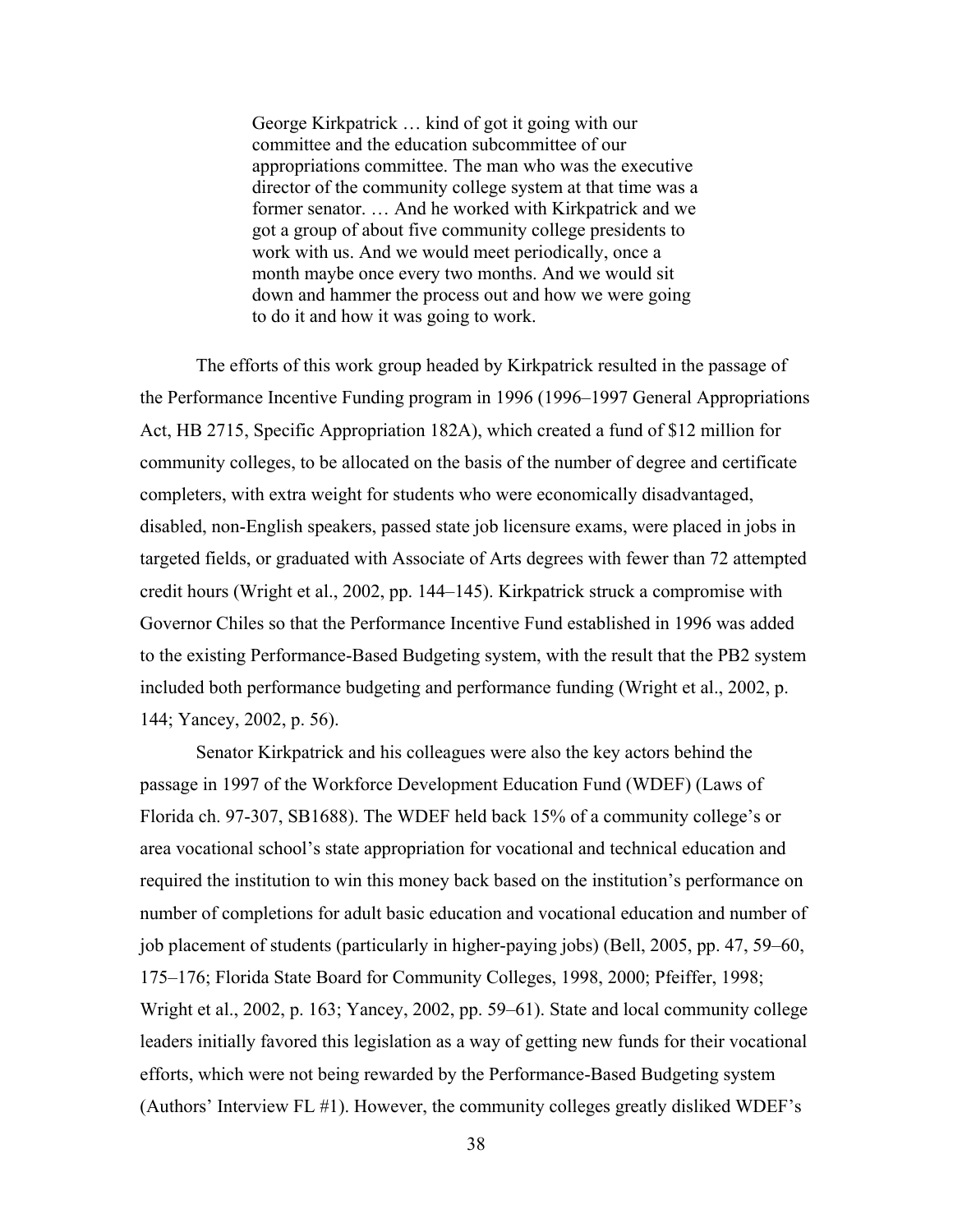provision of reserving 15% of their state workforce appropriations, to be won back by good performance (see Dougherty & Natow, 2009). In the end, WDEF was hammered out by legislators and staff in the Senate with little input and support from the community colleges or from other legislators (Authors' Interviews; Wright et al., 2002, pp. 147, 152– 153).

**Policy development: The role of policy learning.** The performance budgeting and funding legislation of 1994 through 1997 drew on a long history of policy development in Florida that nicely exemplifies the advocacy coalition framework's emphasis on policy learning (Sabatier & Weible, 2007). Over the course of three decades, advocates of greater educational accountability gradually moved from incentive programs to performances reporting and eventually to performance funding. This was part of a general movement in Florida government to increase accountability demands on government agencies (Berry & Flowers, 1999; Bradley & Flowers, 2001, p. 371; Easterling, 1999; Office of Program Policy Analysis and Government Accountability, 1997; Wright et al., 2002; Yancey, 2002).

 In 1977, the legislature mandated (Ch. 77-352, § 4) that every budget request include workload and other performance indicators (Easterling, 1999, p. 562). In 1985, the Florida Growth Management Act passed, establishing a framework for strategic planning. Governor Bob Graham submitted a State Comprehensive Plan that contained quantified performance measures and time frames for reaching a series of state goals (Berry & Flowers, 1999, p. 584; Bradley & Flowers, 2001, p. 371; Office of Program Policy Analysis and Government Accountability, 1997, pp. 6–7; Yancey, 2002, p. 50).

 Meanwhile, in the 1970s and 1980s, the state introduced incentive programs to encourage higher education institutions to develop high quality research programs, attract eminent scholars, and collaborate with high technology businesses (Bell, 2005; Wright et al., 2002; Yancey, 2002). By the 1980s, Democratic Governor Bob Graham and other state officials started calling for public colleges and universities to publicly report their performance (Authors' Interview FL #14). Moreover, the state passed legislation in 1984 establishing job placement requirements for vocational programs. Programs had to demonstrate a training-related placement rate of 70% in order to assure continued funding (Pfeiffer, 1998, p. 19). In the late 1980s, the State Community College Board began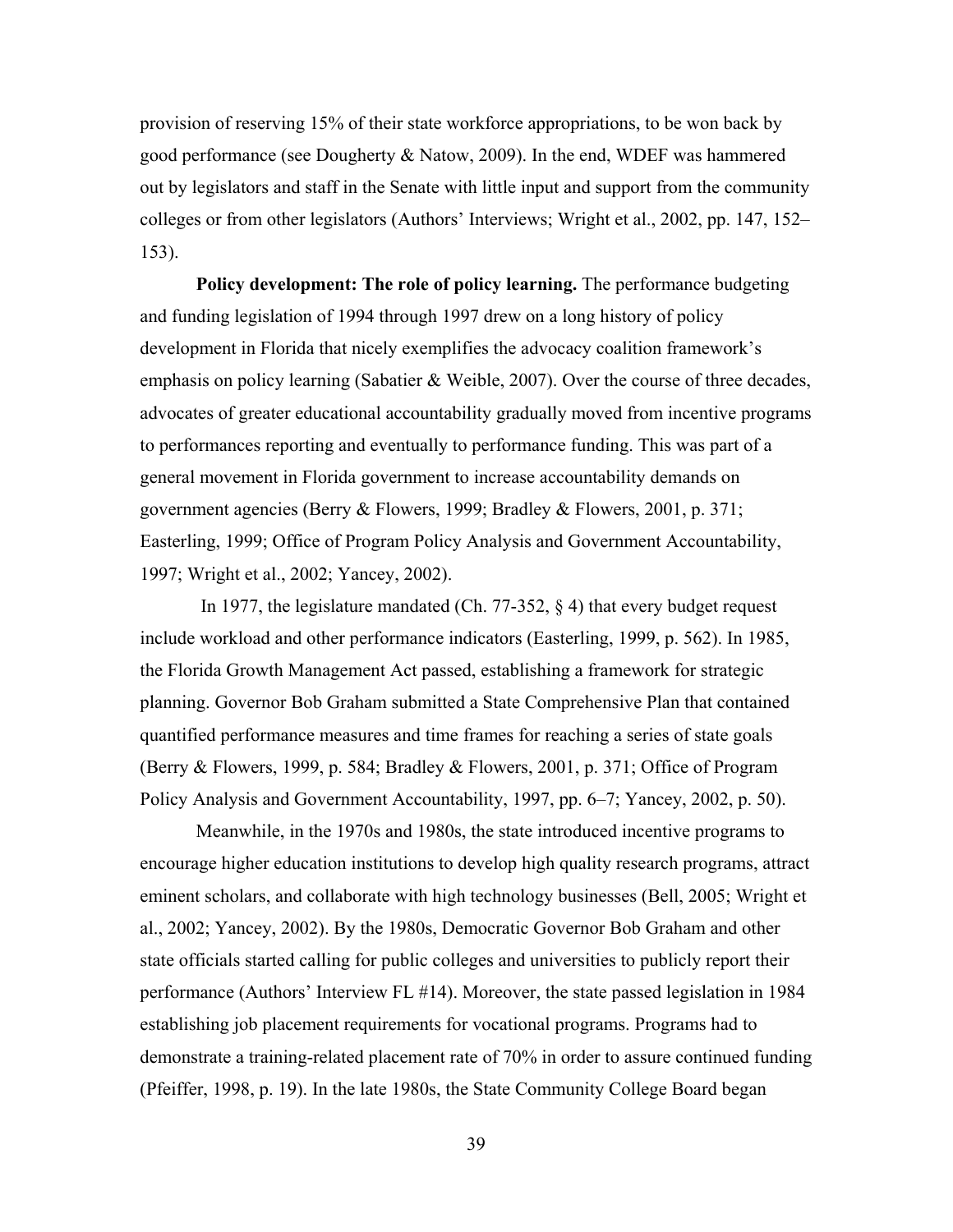requiring mandatory program review and additional reporting (Yancey, 2002, p. 54).

By 1991, the state developed a performance reporting system (Florida Statutes, 1991, § 240.324). The law mandated certain specific indicators, which later became the core of the performance funding systems established in 1996 and 1997 (Bell, 2005, p. 39; Florida State Board for Community Colleges, 1998, p. 6; Wright et al., 2002, p. 141; Yancey, 2002, pp.  $54-55$ ).<sup>13</sup>

Outside sources played a role in stimulating these internal policy developments. Florida policy actors were aware of performance accountability efforts in Texas, Minnesota, and North Carolina in the early 1990s. Representative Allen Boyd and legislative and gubernatorial staffers attended a national performance measurement conference organized by the University of Texas's Lyndon B. Johnson School of Public Affairs in 1992 (Berry & Flowers, 1999, p. 590). In addition, state policy actors consulted with national education policy organizations such as the National Conference of State Legislatures, Education Commission of the States, State Higher Education Executive Officers, and the National Center for Higher Education Management Systems (Authors' Interview FL #8). Moreover, Governor Lawton Chiles and other actors were influenced by the work of David Osborne on re-inventing government (Authors' Interview FL #19; also see Berry & Flowers, 1999, pp. 586–587). Finally, state policy actors were influenced by the National Performance Review that President Clinton and Vice President Gore unveiled in March 1993 (Berry & Flowers, 1999, p. 590).

**Agenda setting.** Budgetary stringency and change of party control of the legislature were two "policy windows" or "external shocks" to the political subsystem that provided key openings for the development of performance funding in Florida.

*Budgetary problems.* Performance funding was made more attractive by the budget woes that the Florida government faced in the early 1990s. Due to the national recession, state revenues stagnated from 1990 to 1992, falling well below budget projections, at the same time as demand for state services (e.g., welfare, Medicaid,

<sup>&</sup>lt;sup>13</sup> These indicators included graduation rates for Associate of Arts and Associate of Science seekers; minority enrollment and retention rates; student performance (including rates on the College Level Academic Skills Test, mean GPA for Associate of Arts transfers, and performance on licensing exams); job placement rates for vocational students; and student progress by admission status and program (Bell, 2005, p. 39; Florida State Board for Community Colleges, 1998, p. 6; Wright et al., 2002, p. 141; Yancey, 2002, pp. 54–55).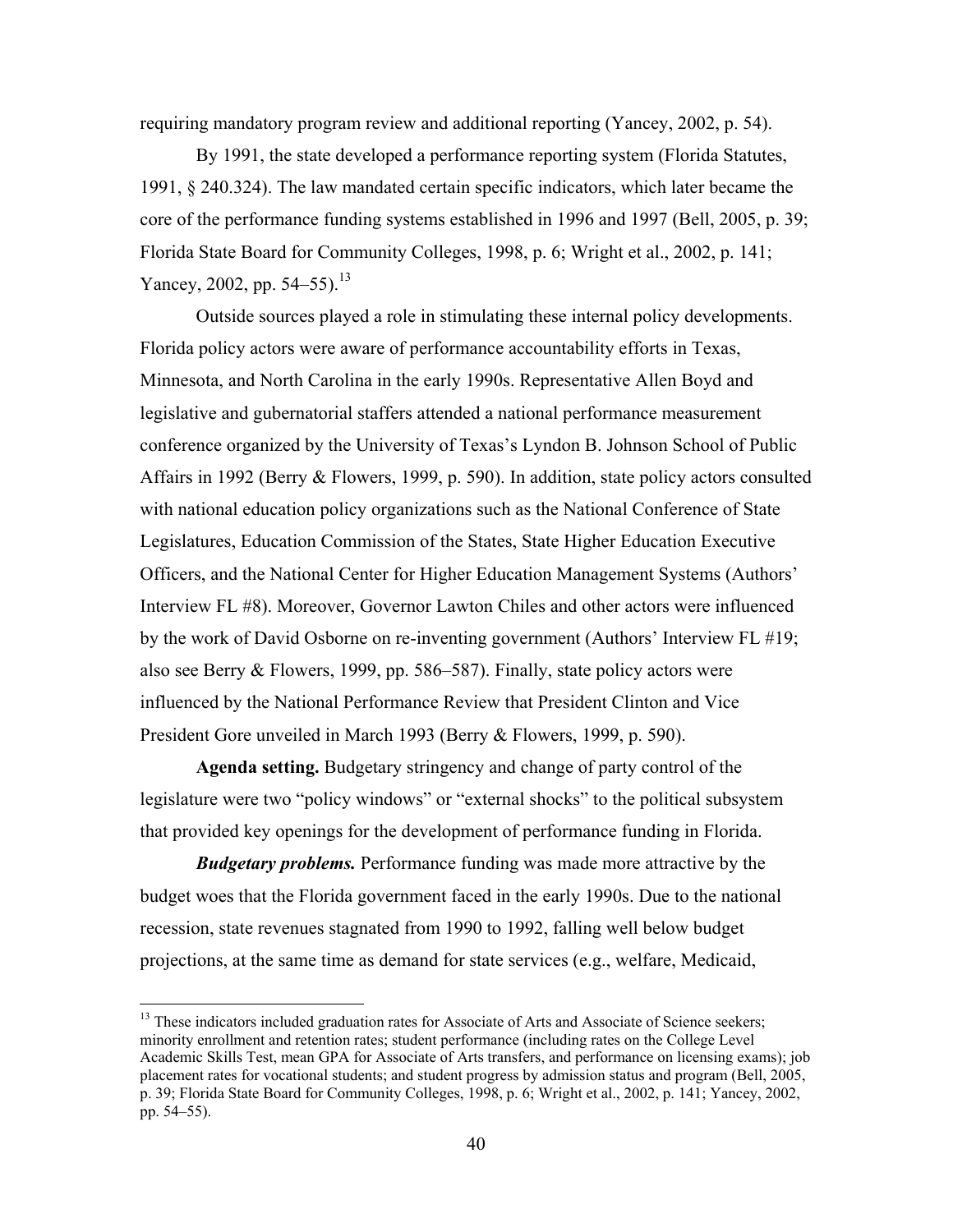corrections, public education) escalated sharply (Berry  $\&$  Flowers, 1999, p. 590; Bradley & Flowers, 2001, p. 373; Harper, 1995a; Sanchez-Penley, Martinez, & Nodine, 1997, pp. 107, 109). As a result, between fiscal year 1990 and fiscal year 1993, total state support for higher education (general revenue and lottery revenue) per full time equivalent (FTE) student dropped 11% and the community college share of state general revenues dropped from 4.7% to 3.7% (Holcombe, 1997, p. 354–356; see also Bergstrom, 1995; Horine, 1995a, 1995b; Sanchez-Penley et al., 1997, pp. 108, 112, 119).

 At the same time, there was strong opposition to raising taxes and to establishing an income tax (Berry & Flowers, 1999, p. 590; Debenport, Hijek, & Wolfe, 1991). In fact, voters passed in 1992 a constitutional amendment limiting growth in the assessment of homestead property. And in 1997, a constitutional amendment was passed limiting growth in all state revenues to the average growth rate of personal income in Florida over the preceding five years (Richardson, Bracco, Callan, & Finney, 1999, p. 92; Sanchez-Penley et al., 1997, pp. 108–109, 113).

 Higher education institutions found it difficult to resist these restrictions on funding because the colleges were widely seen as inefficient. Many state officials believed by the late 1980s that higher education institutions had not improved their performance despite special funding (Florida State Board for Community Colleges, 1998; Wright et al., 2002, p. 141). Legislators were criticizing the universities for having low graduation rates. Senators in particular were very concerned with why students were taking five years to graduate from university (Harper, 1995a, 1995b, 1996). And while the community colleges were seen more favorably, they were also subject to criticism for their high remediation rates (Associated Press, 1996). Moreover, members of the Senate Higher Education Committee (particularly George Kirkpatrick) were accusing the community colleges of inefficiency in job training, citing high dropout rates and duplication of programs between community colleges and area vocational centers (Rado, 1996).

 This combination of budget stress and the perceived inefficiency of higher education institutions created an opportunity for policy entrepreneurs to suggest performance funding. It promised increased funding by seemingly neutralizing criticisms that higher education institutions were insufficiently efficient.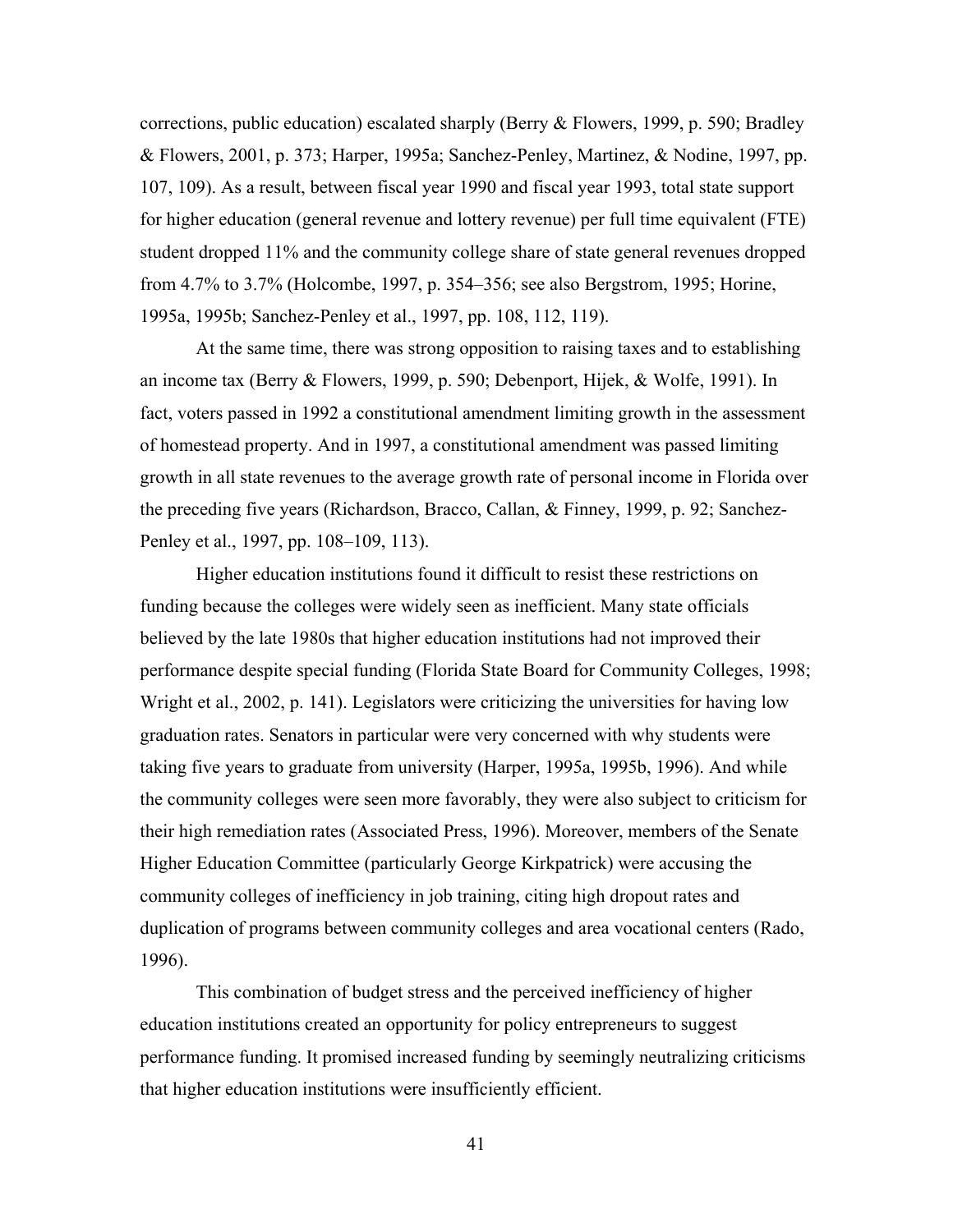*Change in party control.* The case for performance funding took on added interest when control of the state legislature shifted in 1994. Republicans gained a majority in the state Senate, and while the state House remained Democratically controlled, it became more conservative (Metz & Bartlett, 1994). In 1992, the Senate had been equally divided between Republicans and Democrats, and the Senate presidency rotated between the two parties. However, Republicans seized control in the 1994 election (with 22 out of 40 senators). While the House remained Democratic, Democrats lost eight seats, so the GOP was only three seats short of control (Richardson et al., 1999, p. 91; Sanchez-Penley et al., 1997, p. 114).

The Republican takeover of the Senate was a significant shift because senators, particularly Republicans, were key supporters of performance funding (Authors' Interviews FL #9, 10, 19; also see Sanchez-Penley et al., 1997, pp. 114–115). As a leading community college official stated, "I do think that the Republican leadership was much more in tune to performance budgeting than what would be the Democrat leadership now."

#### **4.4 Summary**

 The development of performance funding for higher education in Florida has been complicated, involving a number of different enactments that were preceded by a long line of policy precursors. The two key systems of performance funding have been Performance Based Budgeting (PB2)—which was enacted in 1994 and continues to this day—and the Workforce Development Education Fund (WDEF), which was initiated in 1997 but disappeared after 2002.

 Three different coalitions of actors—animated by different sets of beliefs and interests—were involved in the development of performance funding in Florida. One coalition, focused more on performance budgeting than on performance funding, involved the governor, key leaders in the House of Representatives, and business associations. The other two coalitions that focused on performance funding involved key state senators and, separately, key state and local community college officials. Opposing these three coalitions was a less mobilized coalition involving the public universities, which opposed performance funding in general.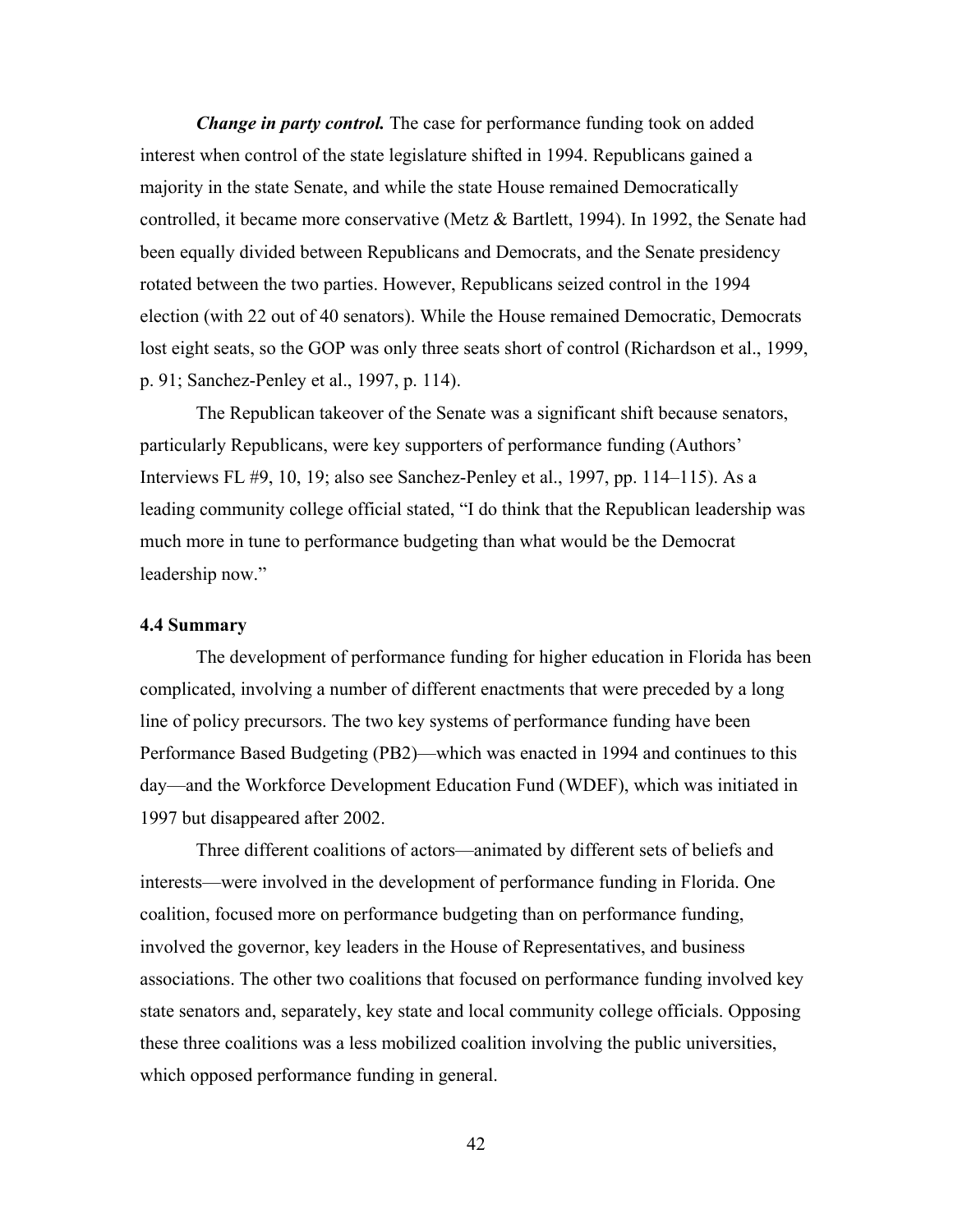## **5. South Carolina**

In 1996, South Carolina dramatically restructured its funding for higher education. It passed legislation mandating that the Commission on Higher Education (CHE) develop a performance funding model that based state appropriations for state higher education institutions *entirely* on performance (Burke, 2002b; South Carolina General Assembly, 1996).

Historically, institutions in South Carolina received state funding based on enrollment. However, Act 359 ( $\S$  59-103-15(A)) mandated that the state's Commission on Higher Education distribute *all* state dollars to the state's research universities, teaching institutions, two-year regional campuses, and technical colleges based on their performance on nine "success factors" (Burke, 2002b; South Carolina General Assembly, 1996). This legislation aroused tremendous interest across the country because it put a much greater share of state funding for higher education on a performance basis than any state had ever done before (or has ever done since).<sup>14</sup>

In the following, we explore the forces that led to the development of South Carolina's performance funding program. We describe key legislative initiatives and analyze the actors and motives involved.

## **5.1 Structure of the South Carolina Performance Funding System**

 $\overline{a}$ 

 Act 359 in 1996 legislated that 100% of state funding of public higher education institutions be based on performance and, in addition, that each public higher education institution create mission statements with clear goals, improve faculty quality by establishing post-tenure review for professors and expanded training, and foster better cooperation among the business community, public education, and higher education. The performance funding was to be based on 37 indicators grouped into nine Critical Success Factors (in priority order): mission focus, quality of faculty, instructional quality, institutional cooperation and collaboration, administrative efficiency, entrance requirements, graduates' achievements, user-friendliness of institution, and research funding. Act 359 required each institution to submit performance data to the Commission

<sup>&</sup>lt;sup>14</sup> However, South Carolina actually did not end up allocating all of its state appropriations for higher education on the basis of institutional performance. The highest share allocated on the basis of performance was 38% in fiscal year 1999, but then it dropped to 3% the next year (South Carolina Legislative Audit Council, 2003). Moreover, many of the indicators used were not actually outcomes indicators.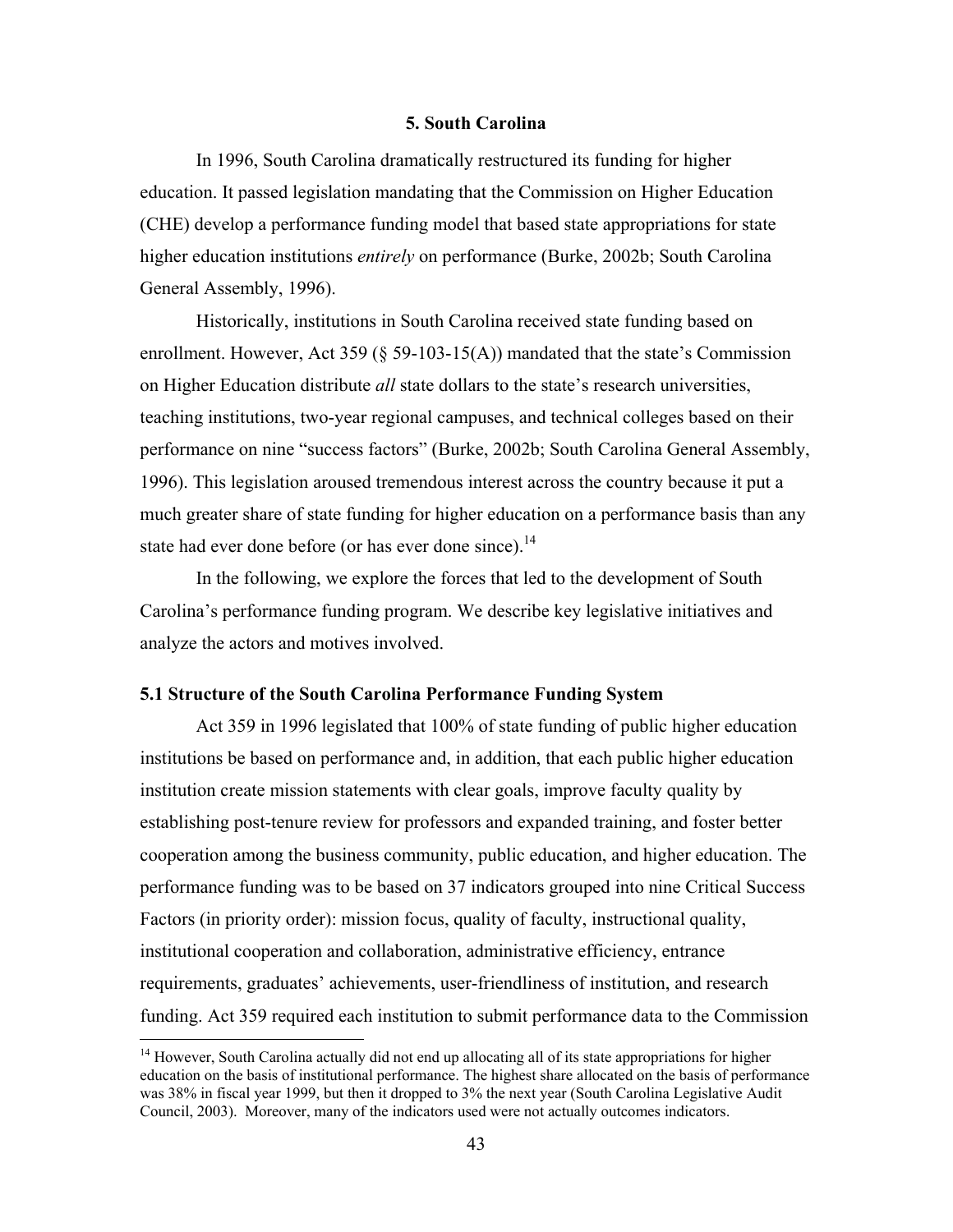on Higher Education (CHE). The CHE would then be responsible for deciding how to measure performance and drawing up the funding formula. After a "hold harmless" period in which state funding would not be based on performance indicators, 100% of each school's state funding would be tied to these measures beginning in fiscal year 2000.

## **5.2 Patterns of Support and Opposition for Performance Funding**

Performance funding was supported by a coalition of legislators and business leaders. Opposing them was another coalition centered on the leaders and faculty of the state higher education institutions.

**Supporters.** The supporters were a coalition of legislators and a segment of the business community which was not affiliated with the state's research universities. The governor was supportive but not an active participant (Authors' Interview SC #10).

The performance funding legislation was sponsored by a bipartisan coalition of legislators, including Senators Nikki Setzler (D-Aiken-Lexington-Saluda Counties), McKinley Washington (D-Ravenel), Holly Cork (R-Beaufort) and Representatives Ronald Townsend (D-Anderson), David Wright (R-Lexington), and Leon Howard (D-Columbia) (Burke, 2002b; Fix, 1996b). However, as we will explore below, the key figure was Senator Setzler.

Although many business leaders supported performance funding, they did not represent the whole of the business community (Authors' Interview SC #3). One faculty member commented, "I felt that there were a range of business leaders … around Nikki Setzler. … I was never convinced that they represented directly any consistent thinking on the part of the Chamber of Commerce and others." The key business activists in favor of performance funding—most notably Roger Whaley, a banker, and Austin Gilbert, a construction contractor lacking a college degree—were not associated with the major research universities. In fact, the trustees of those universities, many of them prominent business people, were often opposed to the performance funding legislation.

Members of the legislative and business coalition supporting performance funding shared a common conception that higher education was ineffective and inefficient and that greater accountability was required. These policy positions reflected a fundamental belief that government strongly needs to become more efficient and that market-like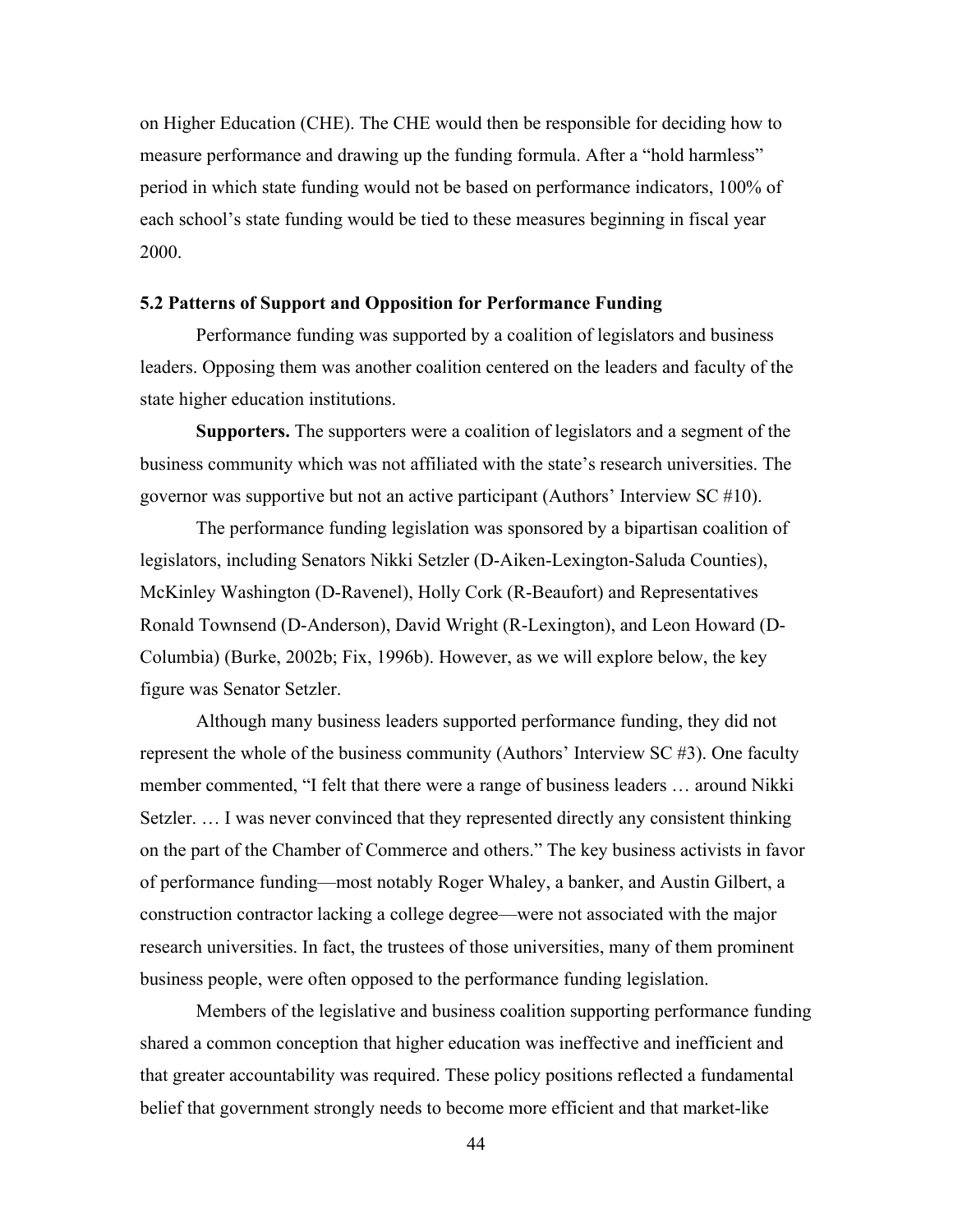incentives are a key way of doing so.

Many members of the advocacy coalition supporting performance funding felt that higher education was *ineffective*, that it was not producing graduates capable of meeting the needs of the economy, with the result that South Carolina was losing jobs (Authors' Interviews SC #3, 7, 19; also see Trombley, 1998). One businessman who was a key supporter of the performance funding effort commented that higher education institutions, especially the technical colleges, were not preparing future workers to meet the needs of the business community:

> Technical colleges were getting into the first two years of a baccalaureate degree when really we didn't need more baccalaureate degrees. What we needed were more people that were interested in what the technical college would teach. … And what we were saying is you technical schools … needed to focus on technical education and leave the first two years of the baccalaureate degree to the other institutions which offer the baccalaureate degree.

Meanwhile, a technical college president recalled that another prominent business advocate of performance funding was angry with the research universities for not training graduates for his industry:

> [He] had it in for USC [University of South Carolina] because he was trying to get USC to develop a four-year degree that would serve his industry, and he couldn't get them to do it. … So he had an ax to grind, because they felt they couldn't move their company to the next level because it didn't have the qualified workforce they needed.

Besides complaining that higher education was ineffective, advocates of performance funding also argued that South Carolina's higher education system was *inefficient*. Critics pointed to the rising cost of higher education, an excessive number of institutions in relation to the size of the state, and the close-knit relationships between the institutions and legislators leading to unnecessary line items, or pork, as causes of the system's inefficiency (Authors' Interviews SC #3, 5, 7). A business member who was a prime advocate of performance funding commented:

> We were concerned about the spiraling costs of higher education at that time. … The ratio of students to faculty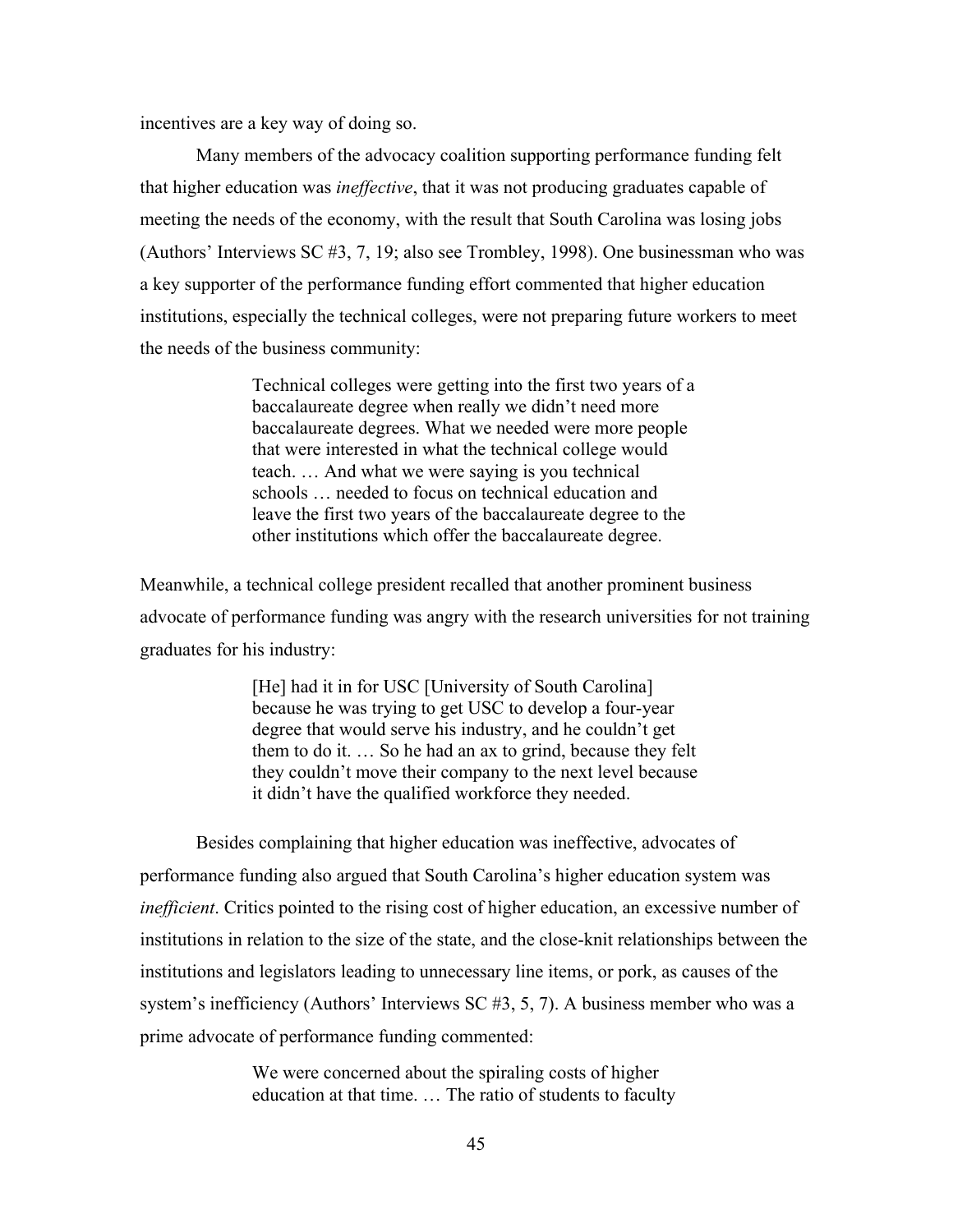was steadily increasing. There was a huge increase in administration and staff as compared to the number of teachers. … I remember they [the universities] talked about how they were short of funding, and I went to one institution and took picture of gold flush valves on the toilets. … It's a minor thing, but damn it put the money in the classrooms. The students needed computers. And the professors needed computers, and instead they were putting gold flush valves on the toilets.

Senator Glenn McConnell (R-Charleston) echoed this sentiment: "The idea is to get schools to look at the way they utilize their money. … How much money do they spend on out-of-state travel? Do they use lavish offices? Do they have lavish entertainment accounts?" (as cited in Fix, 1996b).

Perhaps the most common example cited of higher education's inefficiency was the sheer number of institutions in the state. South Carolina's public higher education system is comprised of 3 research universities, 9 teaching institutions, 5 two-year regional campuses, and 16 two-year technical colleges.<sup>15</sup> Beginning in the early 1990s, there was growing concern among many legislators and state officials that the number of public institutions in South Carolina far exceeded demand in a state with stable population and enrollments (Authors' Interviews SC #16, 19; also see Burke, 2002b, Frazier & Meggett, 1995). A college administrator noted: "There was a notion that we have too many state-supported universities in South Carolina. The question is about quality and should the state continue to support that many universities and would it be better if funding related to how well you accomplished your mission."

Accompanying their belief in the ineffectiveness and inefficiency of higher education, the advocates of performance funding believed in a need for *greater accountability* in higher education (Authors' Interviews SC #16, 17; see also Schmidt, 1997b). One college administrator said:

> If you asked them [the governor and legislature] what they were doing, they wanted accountability. They wanted to know how universities were spending their money and they

 $\overline{a}$ 

<sup>&</sup>lt;sup>15</sup> Although they are coordinated by the state Commission on Higher Education (CHE), each public fouryear college and university system is governed by its own board. However, the two-year technical colleges are governed by the State Board for Technical and Comprehensive Education (SBTCE) (McGuinness, 2003).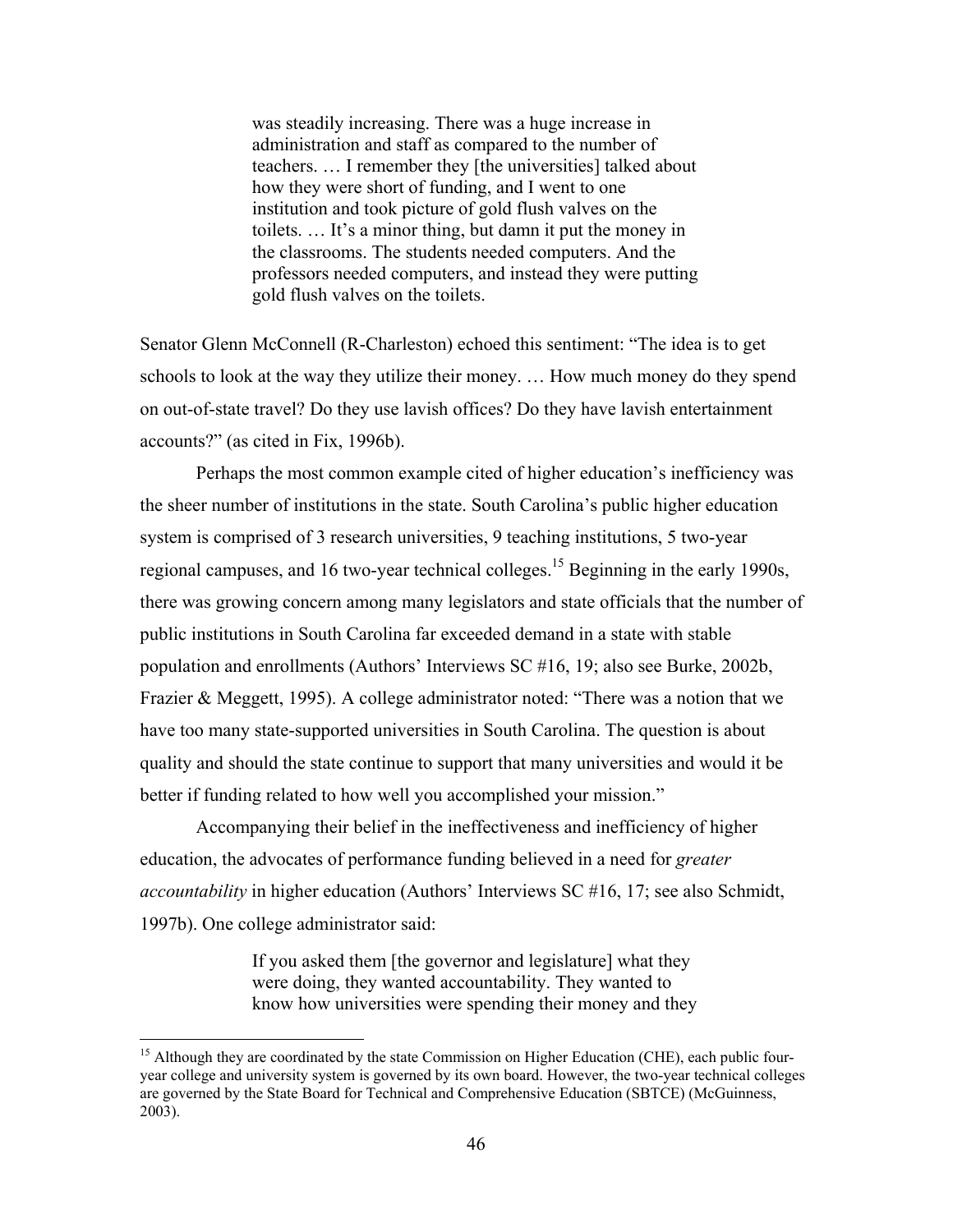wanted to reward the behavior, I mean that's the only way I can put it. In other words, you're doing your job, you're doing it well and you are going to be rewarded for that.

Indeed, Senator Setzler was quoted in the press as saying, "To make higher education more accountable, we must first define what we expect from the system. … [The new system of financing] will bring us a system of excellence rather than a system that supports mediocrity" (as cited in Schmidt, 1997b).

Underlying the supportive coalition's policy core beliefs concerning higher education was a more fundamental belief about the importance of government efficiency and how it was best served. During the early 1990s there was a push to make state government become more efficient by becoming more market-oriented (Authors' Interviews SC #6, 18).

A state university official noted how the state embraced the Baldridge Program in "an attempt to make government run like a business. … 'Let's embrace Baldridge. Let's do the whole Total Quality Movement concept and apply it to government.'" A consultant familiar with South Carolina echoed this assessment:

> I think that the people who thought it up, certainly [Sen.] Nikki [Setzler], and the business community, and the business community was very, very heavily pushing for this. This was also very close to the days of TQM [Total Quality Management] and performance management, CQI [Continuous Quality Improvement], and they thought that this was really a step in the direction of modern management and would result in better data systems and more accountable management. So a lot of it was the business community pushing on that.

**Governor Beasley: Interested but not active.** Although Governor David Beasley signed the performance funding legislation and supported the program, he was not an active member of the coalition (Authors' Interview SC #2). A high-level state official noted: "[Governor Beasley] wasn't a leader in it. He didn't dream that up. He just signed the legislation. ... He wasn't the moving spirit behind it. He just signed it. The business community was the moving spirit behind it."

**Opponents.** The primary coalition opposing performance funding involved the higher education community. Our research suggests that although state higher education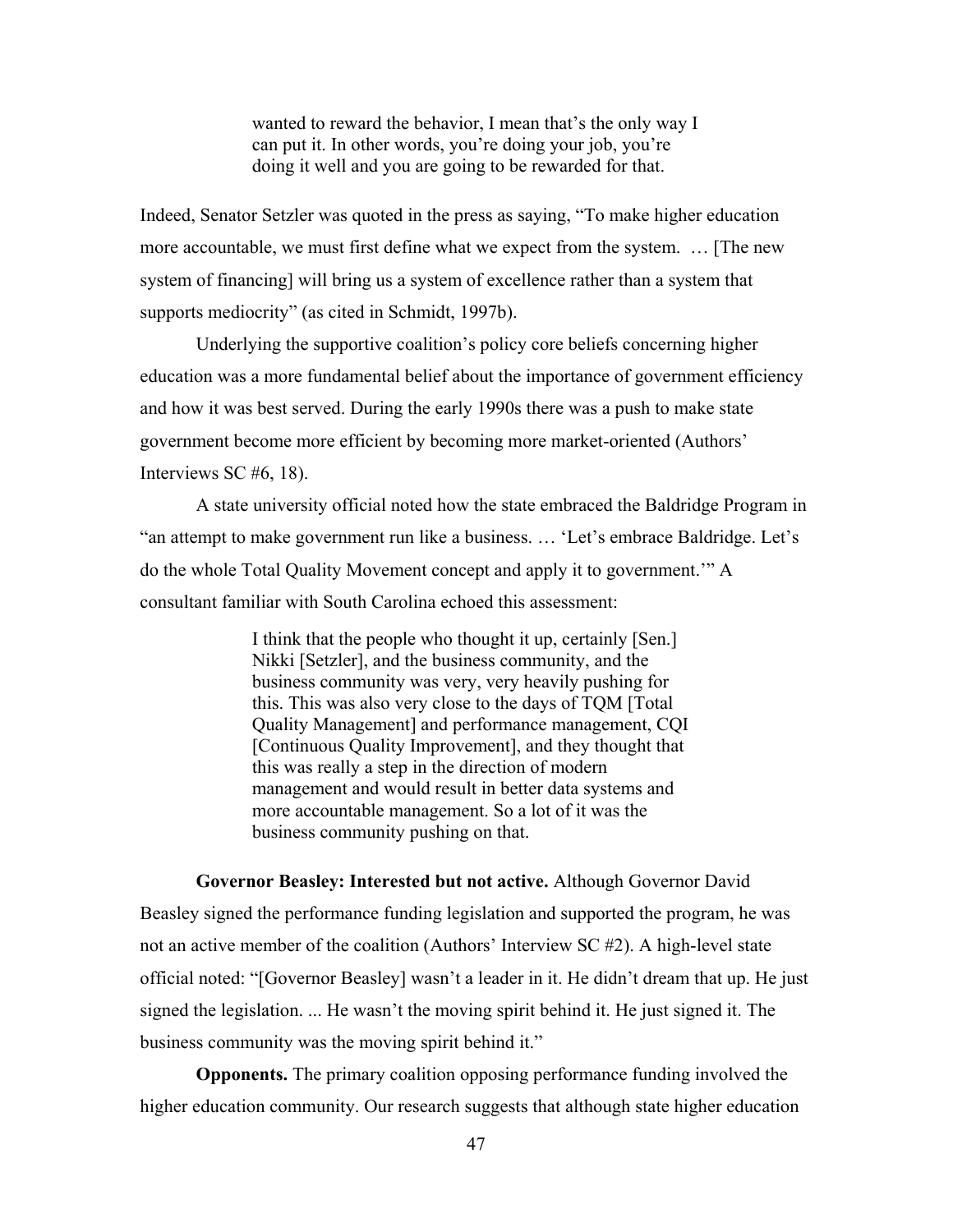institutions publicly supported performance funding, they opposed it privately. Many respondents suggested that, due to political pressure and the national attitude favoring accountability, state higher education institutions felt that publicly supporting performance funding was the only viable option, despite their undisclosed opposition.<sup>16</sup>

The coalition opposing performance funding was comprised of the leaders of the state higher education institutions, particularly the research universities, the Commission on Higher Education (CHE), and the State Board for Technical and Comprehensive Education (SBTCE) (Authors' Interviews SC #1, 14, 22). Although the Commission on Higher Education remained publicly neutral on Act 359, it was privately opposed (Authors' Interview SC #1). Similarly, a former staff member of the SBTCE reflected, "Well, not only our board, but all of the higher education community found the initial proposal, as in any public administration systemic move like this, they found it rather threatening."

 The opposition coalition was united in their belief that the performance funding system did not address the chronic underfunding of the higher education system, had too many indicators, would lead to cost-cutting measures that would negatively affect academic quality, and might even lead to institutional closure (Fix, 1996c; Schmidt, 1997a). Prior to the enactment of performance funding, many higher education officials had argued that the legislature was not adequately funding the state's higher education institutions (Authors' Interview SC #3). Professor Jack Parsons, Chair of the South Carolina Faculty Chairs (an association of elected faculty leaders from the state's 18 public four-year colleges), stated: "My fear is that the move to performance-based funding will serve to mask the poor performance of the state legislature in funding higher education" (as cited in Schmidt, 1997a). One faculty member recalls, "We consistently were pointing out that in terms of tuition we were second high[est] only to Virginia, but in terms of state funding and formula funding we were at the bottom or very nearly at the bottom, and that the idea that we could do more with less didn't make much sense if you

<u>.</u>

 $16$  In the press, the majority of higher education officials praised the initiative. For example, Ron Ingle, president of Coastal Carolina University and chairman of the South Carolina Council of College and University Presidents, publicly supported performance funding: "We need to focus more clearly on what our mission is and how it compares within the state system. This is a very positive thing, and I think all my colleagues applaud this effort to evaluate the system" (as cited in Meggett, 1996). However, Burke (2002b) concluded that, although the Council of Presidents publicly supported performance funding, privately they opposed it but feared that vocal opposition would be viewed as resistance to performance review.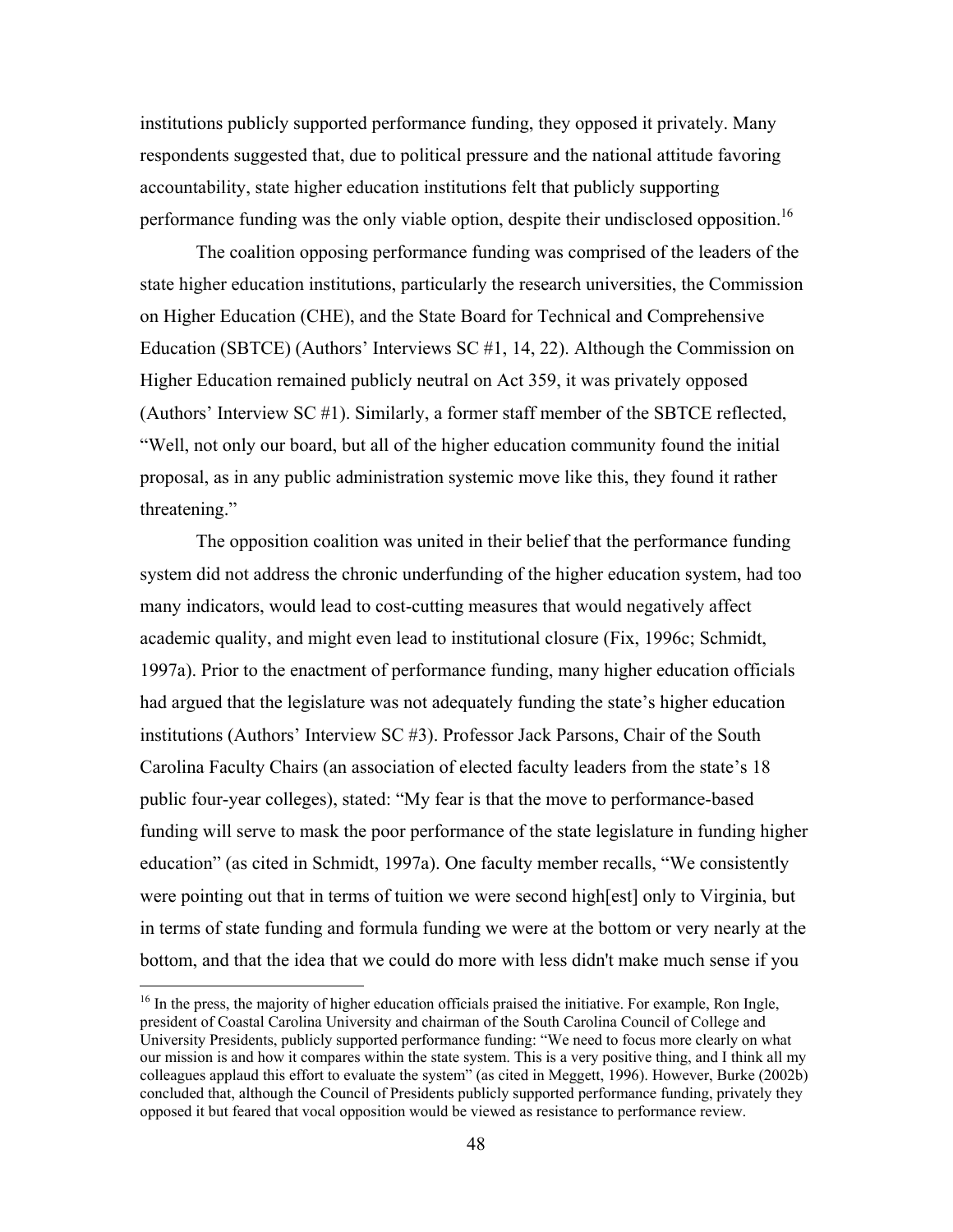compared us to other institutions in the region."

A number of institutional leaders believed that performance funding could lead to institutional closures (Authors' Interviews SC #16, 19). In fact, several newspaper articles reporting on the performance funding legislation suggested that the policy would allow the closing of institutions based on politically acceptable criteria (Associated Press, 2003; Fix, 1996b; Heilprin, 1996). Moreover, a report issued by South Carolina Legislative Audit Council (LAC) stated, "Officials stated that the original intent of performance funding was to take funding from weak institutions and lead to their closure" (South Carolina Legislative Audit Council, 2001).

# **5.3 The Process of Enacting Performance Funding**

 Performance funding in South Carolina could not have occurred without the leadership of Democratic Senator Nikki Setzler, chair of the Senate education committee and chair of the Senate appropriations subcommittee for education funding. As a result of his tenure in the state Senate, connections with the business community, and past political victories, Senator Setzler was a key leader of performance funding policy from its inception (Authors' Interviews SC #1, 2, 3, 7, 9, 15, 19, 20, 24; also see Burke, 2002b). A higher education insider described Senator Setzler's role: "I really viewed Senator Setzler as being more the catalyst for the performance part of it than any of the commissioners [of the Commission on Higher Education]. … It was largely something that Senator Setzler believed in and wanted to get accomplished." Senator Setzler was the public face of the initiative. He was constantly quoted in the press and was considered the architect of the policy.

Due to his previous work on education legislation, many considered Senator Setzler to be a natural leader for higher education reform (Authors' Interviews SC #15, 19). As a legislative staff member noted,

> One of his [Senator Setzler's] first hallmark pieces of legislation shortly after he was first elected, I think in the late 1970s was working with some senior Senators on the K-12 Education Finance Act that is still in use today as a general distribution formula for states monies to go back to local school districts. So this was not out of character for him to take a lead on the legislative side.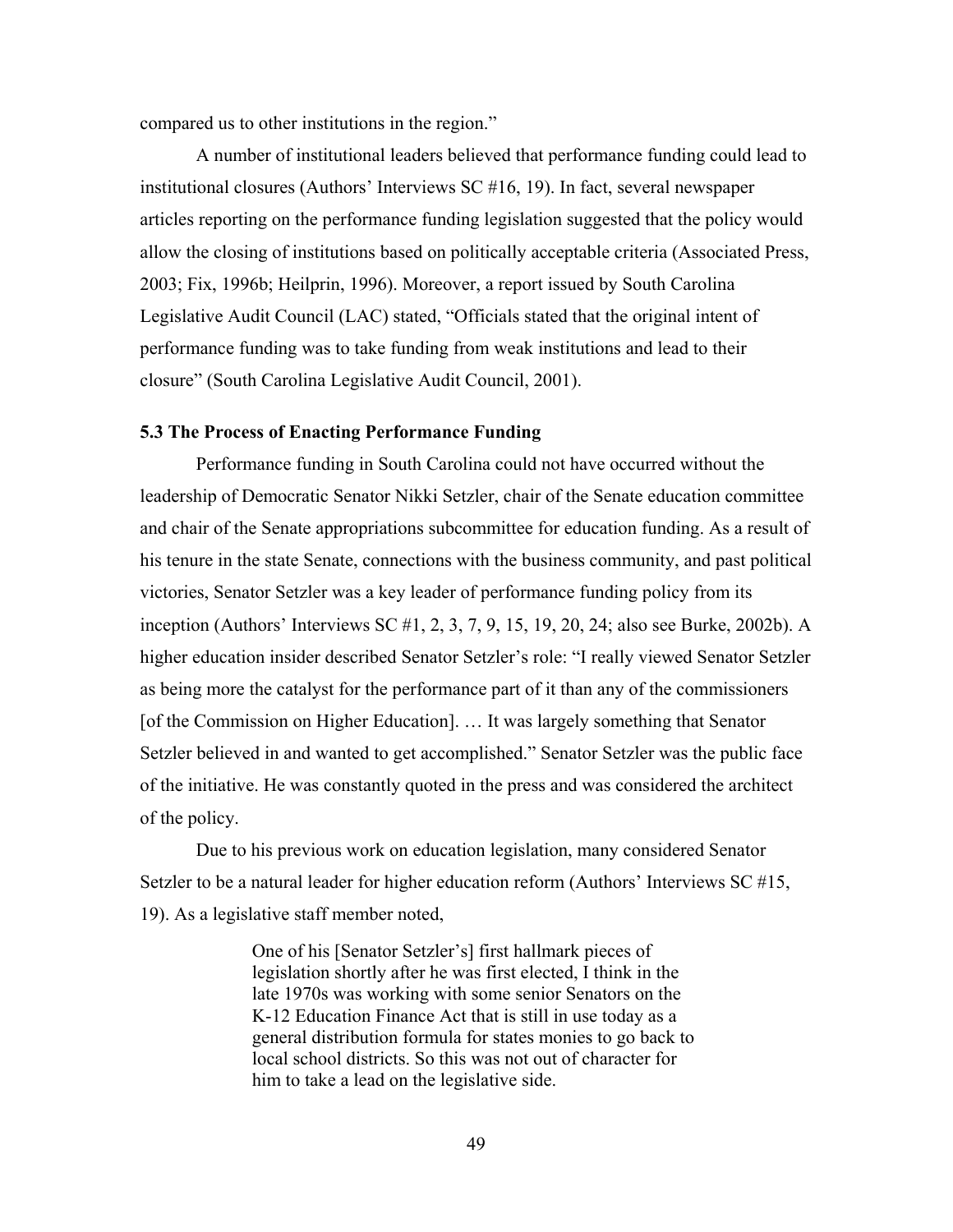In addition, Setzler had close ties to key business people. A college president noted that Setzler "was very much a pusher of getting the business viewpoint into higher education. So that it would be run more like a business."

A former CHE staff member suggested that Senator Setzler had several motives for pushing performance funding in South Carolina.

> Senator Setzler saw a chance to say from a political perspective, "I can score some brownie points and try to get the institutions to behave. I can make them more accountable. I can sort of improve my political fortune and my legacy as an education legislator by doing something to improve higher education in the state." Now the institutions wanted more money and he said, "Well, okay here's what we can do. I will do everything I can to get you more money, but you've got to put something on the table. And what you're going to have to put on the table is performance funding."

**Policy selection.** Although there is a general consensus regarding Senator Setzler's role in the policy process, there are varying views on where the idea for performance funding came from. Our research suggests that the idea to institute performance funding may have come from four different sources: policy learning based on the South Carolina experience, the business community, national organizations, and other states.

*Policy learning.* South Carolina had a history of higher education accountability legislation in the 1980s and early 1990s before it took up performance funding in 1996. A consultant familiar with South Carolina emphasized the importance of the state's history with performance reporting:

> It goes back to the first days, essentially of state-mandated assessment which was in the late '80s and South Carolina was one of the early adopters. So they had something called Cutting Edge legislation back in 1988. … And that first proposed performance indicators. … It was succeeded by Act 255 in 1992, which put a little bit harder edge on the performance measures and defined them a little bit better. … So by the time performance funding came out in 199[6] with Act 359, the state was pretty sophisticated with regard to the kinds of people that they had that knew what they were doing in this area.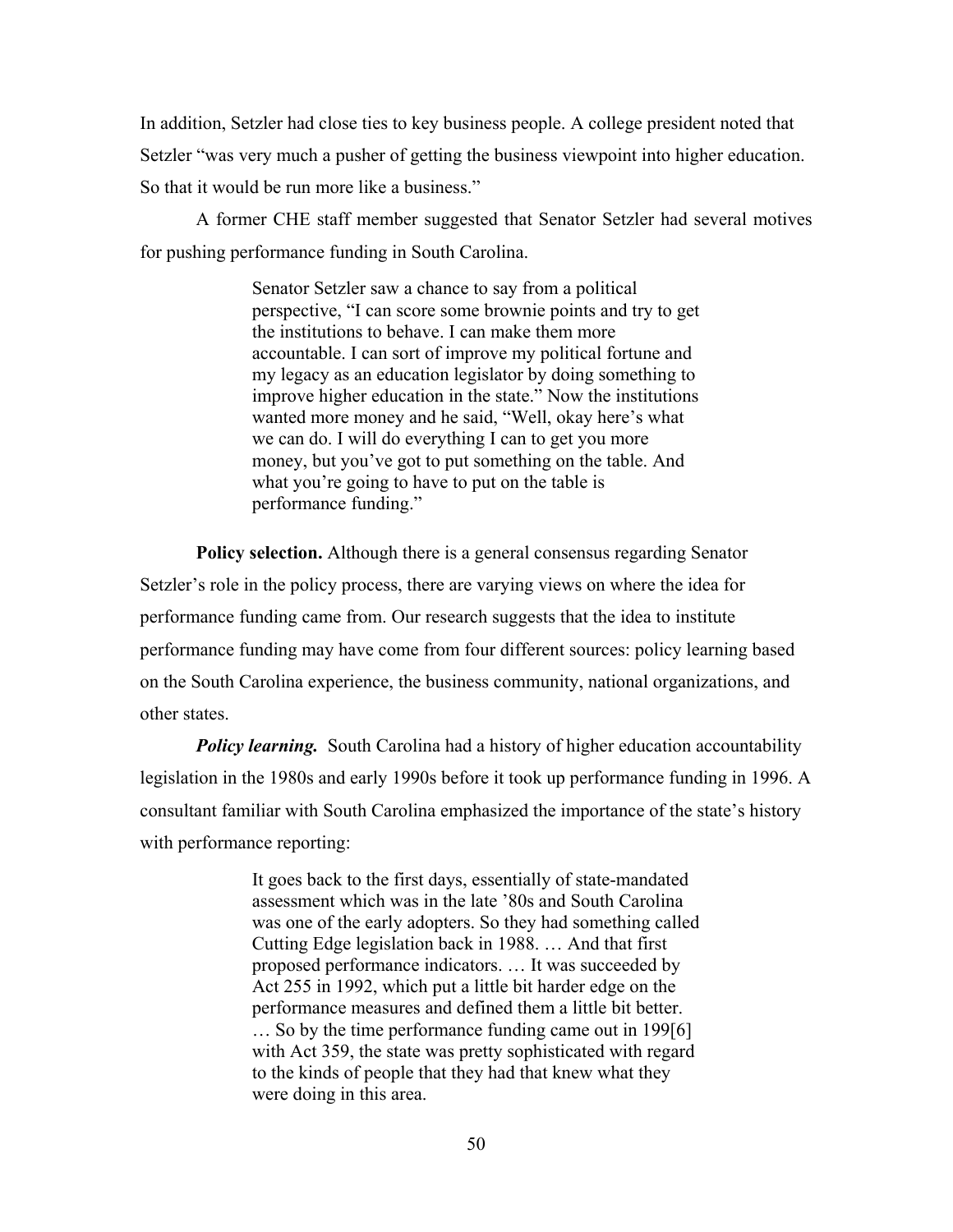In 1988, the General Assembly passed Act 629, referred to as "A Cutting Edge." According to a former Commission on Higher Education staffer, Act 629 "gave the Commission authority … to require certain reporting elements, which were to be reported to the state agency to the Commission and to the public" (Authors' Interview SC #2; also see Festa, 2004). In the years following, all South Carolina public institutions "adopted assessment programs and an assessment network was formed to share and review information being gathered" (Festa, 2004).

In 1992, Act 255 was passed, which required public higher education institutions to report annually to the General Assembly through the South Carolina Commission on Higher Education (Festa, 2004). The items to be included in the report included institutional performance related to specialized program accreditation, student degree completion, the type of faculty teaching lower-division courses, enrollment and success of students in remedial courses, student participation in sponsored research, graduate placement data, minority enrollment, the state from which graduate students received undergraduate degrees, information on student transfers, student performance on professional examinations, information from alumni satisfaction surveys, and information from institutional assessment activities (Festa, 2004).

*Business ideas.* As we have noted, business people were a key part of the coalition favoring performance funding, and they had long been arguing the value of importing business practices into higher education (Authors' Interviews SC #6, 18, 19). A technical college president commented:

> There were several businessmen on the Commission on Higher Education … and I think they borrowed the notion from some kind of corporate idea that they had about performance funding. And of course what they really wanted was the funding to be 100% driven by performance.

*National organizations.* Other respondents suggested that the idea of performance funding may have come through the influence of national organization such as the National Governors' Association (NGA) or the National Conference of State Legislatures (NCSL) (Authors' Interview SC #6). At events sponsored by these organizations, representatives from various states come together and have the opportunity to share ideas and refine policy objectives. An outside consultant attributed Senator Setzler's interest in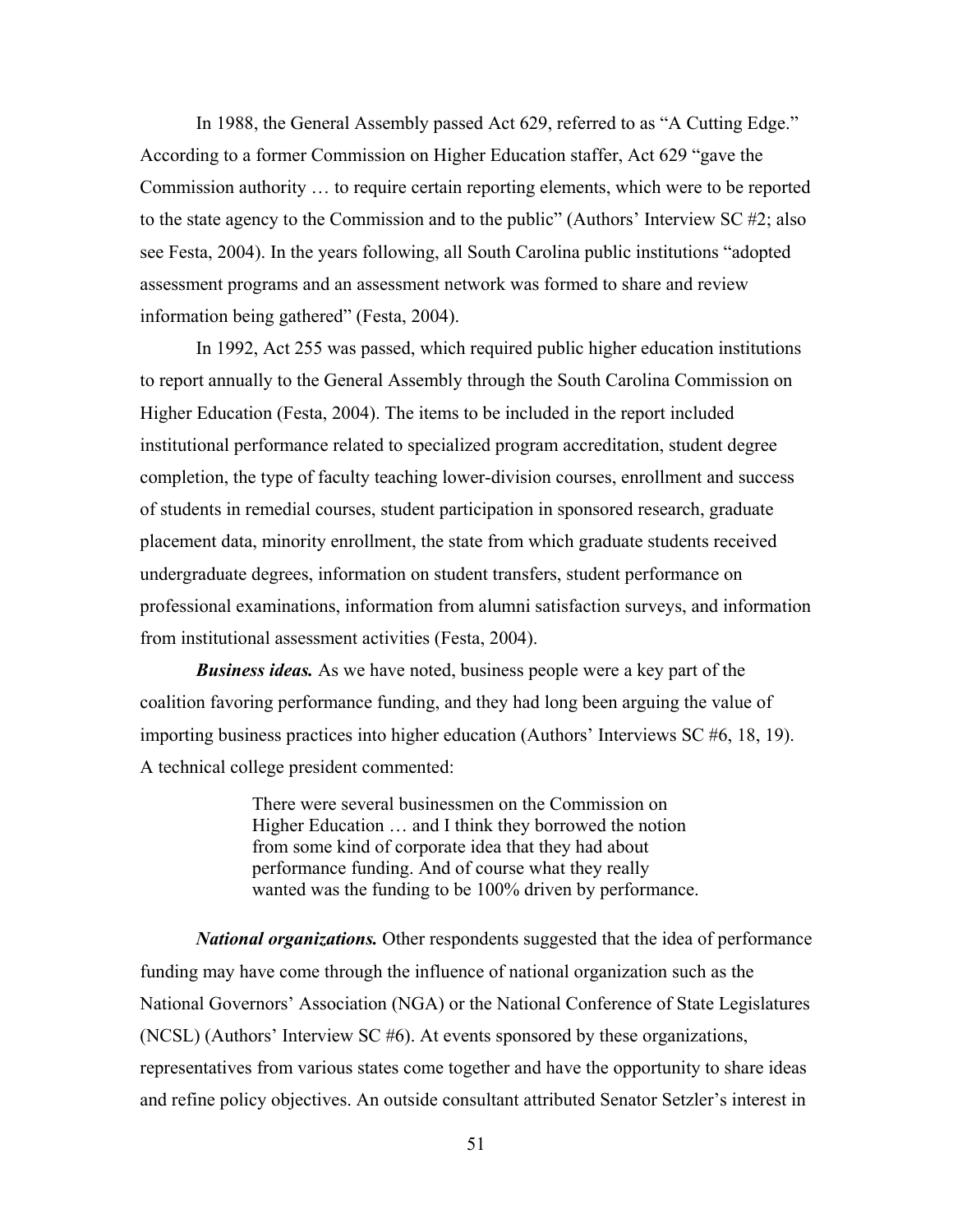performance funding to the NCSL. "I think that [Senator] Nikki [Setzler] was at an NCSL meeting somewhere and he picked it up. I mean this was the period when we were coining the phrase 'legislation by fax'; you know, where people would send all these kinds of things back and forth."

*Other states.* South Carolina's geographic proximity to Tennessee, the first state in the United States to enact performance funding, may have also contributed to the idea gaining traction (Authors' Interviews SC #6, 9). In addition, the Southern Regional Education Board in March 1996 had held a conference on performance budgeting (Schmidt, 1996). As a university president remarked: "I believe this came about largely as a result of Senator Setzler looking at some comparative practices in other states, some of the readings he did, and essentially decided that he'd like to see this, at least some variation of this, underway in South Carolina."

#### **5.4 Agenda Setting**

 The efforts of the advocates of performance funding were aided by two key political developments in the mid-1990s: the 1994 election of a Republican governor and the Republican takeover of the state House of Representatives and the consequent passage in 1995 of legislation (Act 137) restructuring the Commission of Higher Education (CHE). This restructuring of the CHE removed it as an effective impediment to the passage of performance funding. Moreover, a corollary of the restructuring was the creation of a Joint Legislative Committee that provided the arena within which Senator Setzler drew up and mobilized support for Act 359 establishing performance funding.

 Act 137 (1995) restructured the Commission of Higher Education and created a Joint Legislative Committee to study higher education. Act 137 diminished the role of the Commission by changing the title of the CHE chief executive from commissioner to executive director, declared the new position as not subject to the state's civil service act (allowing dismissal without cause), and severely restricted the appointive power of the executive director. Additionally, it delayed the convening of the reconstituted CHE until July 1996, turning the existing Commission and its commissioner, Fred Sheheen, into lame ducks for over a year (Burke, 2002b). These changes rendered the Commission unable to effectively oppose the performance funding proposal.

The evisceration of the Commission was facilitated by the 1994 election. When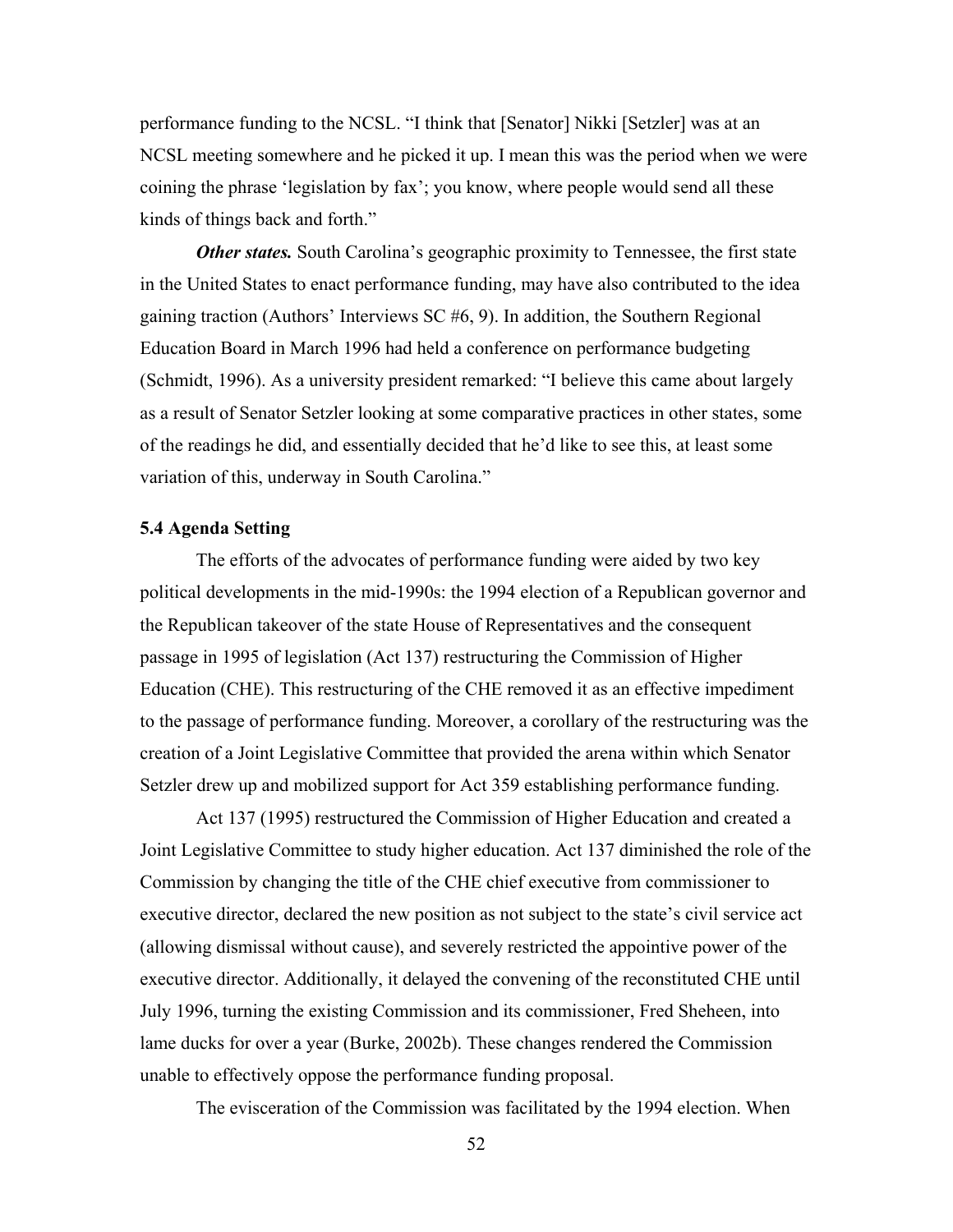Democrats lost control of the state House of Representatives, Speaker Robert Sheheen (D-Kershaw), who had served as Speaker of the House since 1986, lost his leadership position and therefore his capacity to protect his brother, Fred Sheheen, the Commissioner of Higher Education (Burke, 2002b). In addition, the cutting down of the Commission on Higher Education owed its origins to the growing dissatisfaction on the part of many college presidents and business members serving on boards of trustees of the major research institutions regarding the growing political power of the CHE (Authors' Interview SC #15; also see Burke, 2002b; Fix, 1996a). Traditionally, South Carolina had had one of the most decentralized systems of higher education governance in the United States. This decentralized system created an environment where university presidents dominated policymaking, at both their institutions and in the state capital. Beginning in the late 1980s, however, the CHE gained political power under the leadership of Commissioner Fred R. Sheheen. With strong political connections, Sheheen had become a significant political force in the state's politics of higher education, much to the distress of the state universities (Burke, 2002b; Fix 1996a, 1996b).

Besides reducing greatly the power of the Commission of Higher Education, Act 137 also established a Joint Legislative Committee (JLC) to conduct a comprehensive review of public higher education. The JLC thus became the staging ground for the development of a plan for performance funding. The Committee was comprised of four senators, four members of the House of Representatives, and four business leaders. The committee selected Senator Setzler to be chair. Members of the higher education community were not allowed to formally participate; they could attend meetings of the JLC but could not speak unless called on (Authors' Interviews SC #3, 14, 21; see also Trombley, 1998). The change in venue to the Joint Legislative Committee helped to establish performance funding in South Carolina. The state higher education institutions were shut out of the political process and therefore had to reconcile their private dislike of the legislation with the political reality of the situation. A consultant who worked with the state noted:

> People, at least at the state level, felt positively about this [performance funding]. That was not the case when you got out to the institutions, though I would say there wasn't any overt opposition to this. Primarily because I think there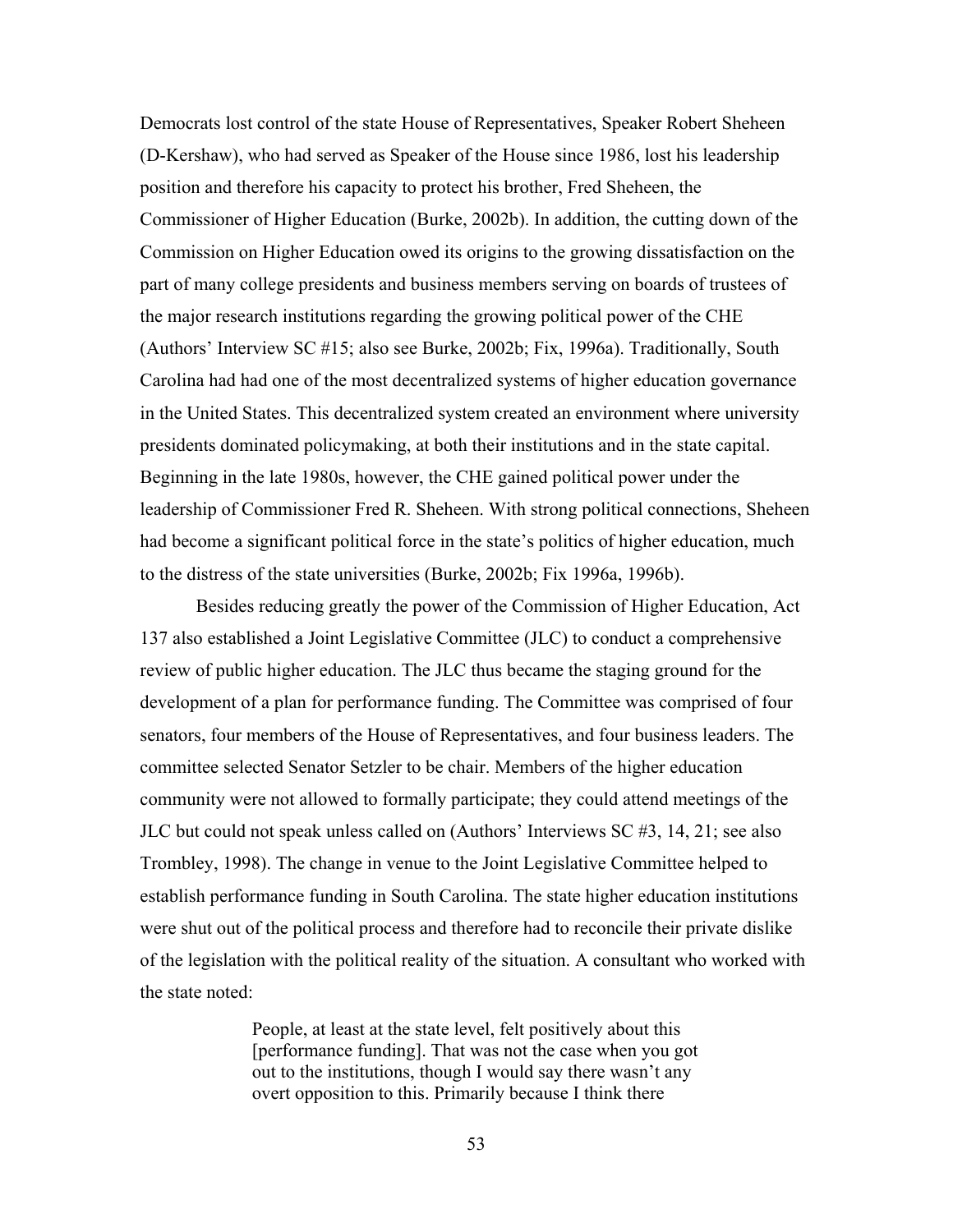were concerns of political backlash against them if they were too vocally opposed to it, especially when they hadn't even implemented it yet.

On February 7, 1996, the Joint Legislative Committee published its final report outlining a process "to reward successful higher education programs and penalize those programs that fail to achieve certain goals" (Gaulden, 1996). The committee proposed performance funding based on nine "success factors" comprised of 36 indicators. It also advocated a hold-harmless provision, preventing any institution from losing funding due to the proposed formula until its full implementation in the 2000 fiscal year (Burke, 2002b).

 The Joint Legislative Committee had not explicitly recommended that 100% of state appropriations to public institutions should be put on a performance basis. However, those knowledgeable about the period felt that the concept of 100% performance funding was assumed by all members of the Committee. In any case, all members of the committee approved the text of Act 359 before it was presented to the General Assembly (Authors' Interview SC #21).

#### **5.5 Summary**

The origins of South Carolina's performance funding initiative involved an astute policy entrepreneur, Senator Nikki Setzler, who was able to assemble an effective coalition of legislators and business people to support performance funding. Moreover, he was adept at seizing the political opening created by the 1994 Republican takeover of the state House of Representatives to open up a new policy venue—the Joint Legislative Committee to investigate higher education—in which a performance funding plan could be developed, opposition from the state colleges and universities stifled, and new supporters for performance funding recruited. As a result, South Carolina became the first state in the nation to legislate that 100% of state appropriations for public higher education be based on the performance of its institutions.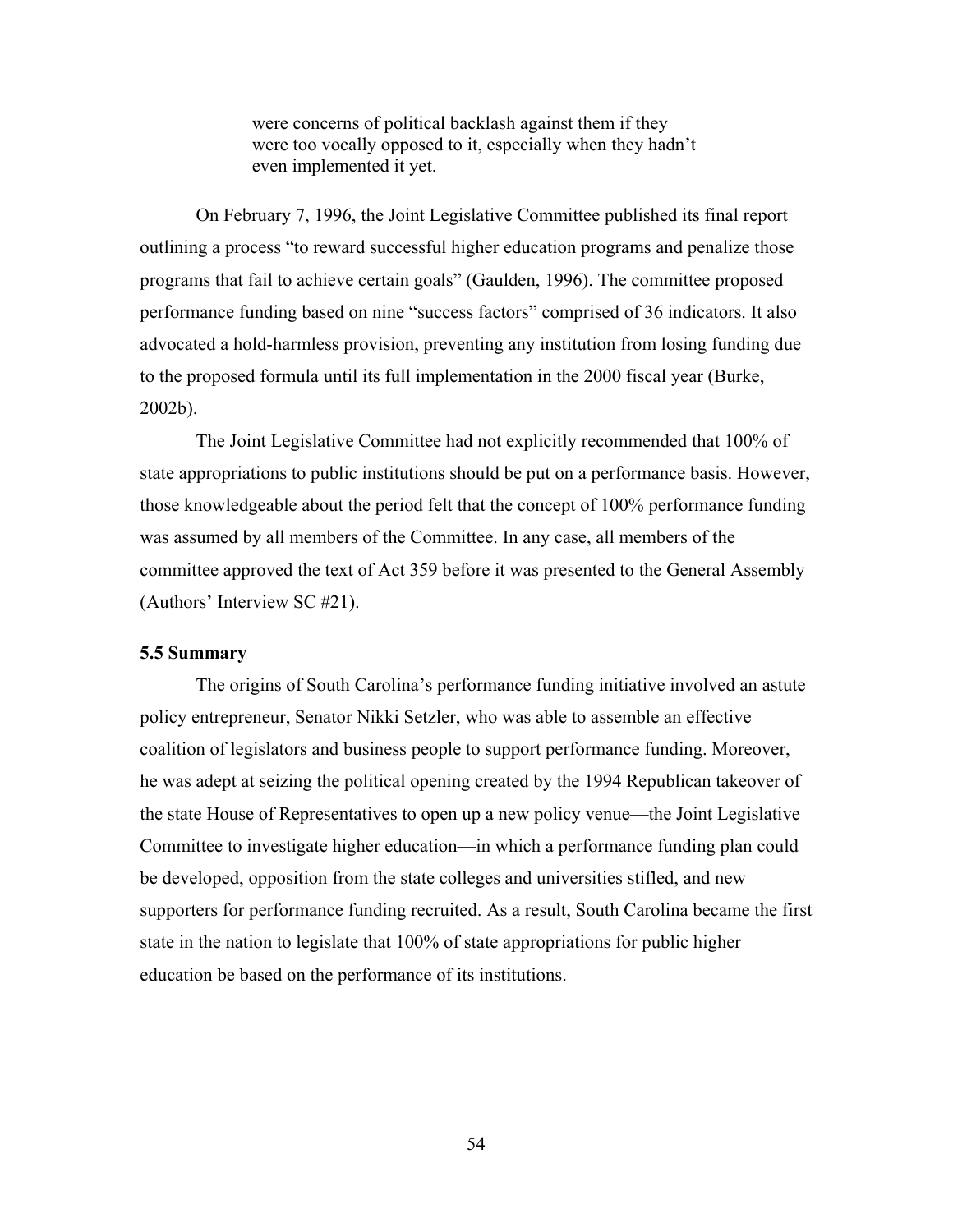## **6. Illinois**

In 1998, the Illinois Community College Board (ICCB) approved the formation of a performance funding system—the Performance-Based Incentive System (PBIS)—and the General Assembly voted \$1 million to begin the program in fiscal year 1999 (Illinois Community College Board, 1998b). In this section, we describe the PBIS system and analyze its origins.

#### **6.1 Structure of the Illinois Performance-Based Incentive System**

 Although the advisory committee that designed the structure of the PBIS had recommended that at least 2% of the state's appropriation to community colleges be based on performance, the amount of funding involved was much smaller. Funding allocations for PBIS were \$1 million in fiscal year 1999, \$1.5 million in fiscal year 2000, and \$1.9 million in fiscal year 2001 (Illinois Community College Board, 1998b, 2000, p. 3). These funds amounted to only 0.4% of state appropriations to the community colleges in fiscal year 2001 (Illinois Community College Board, 2002, Tables IV-5 and IV-14).<sup>17</sup>

 PBIS consisted of six statewide goals, accounting for 60% of the PBIS money, and one district goal, which accounted for 40%. The six statewide goals were the following (Illinois Community College Board, 1998b, 2000, 2003):

- *Student satisfaction* (12% of total weight): percentage of students who are somewhat or very satisfied with courses in their major, courses outside their major, and student support programs (the only students surveyed were occupational completers).
- *Student educational advancement* (12%): among first-time college students who earned at least 12 credits within first four years of enrolling, the number who earned a degree or certificate, transferred to a two-year or four-year institution, or who were still enrolled in their college of origin after five years.

 $\overline{a}$ 

<sup>&</sup>lt;sup>17</sup> In fiscal year 2001, state funds for performance funding amounted to \$1.9 million, total state funding for community colleges amounted to \$468 million, and total community college current fund revenues from all sources amounted to \$1.7 billion (Illinois Community College Board, 2002, pp. IV-5, IV-14).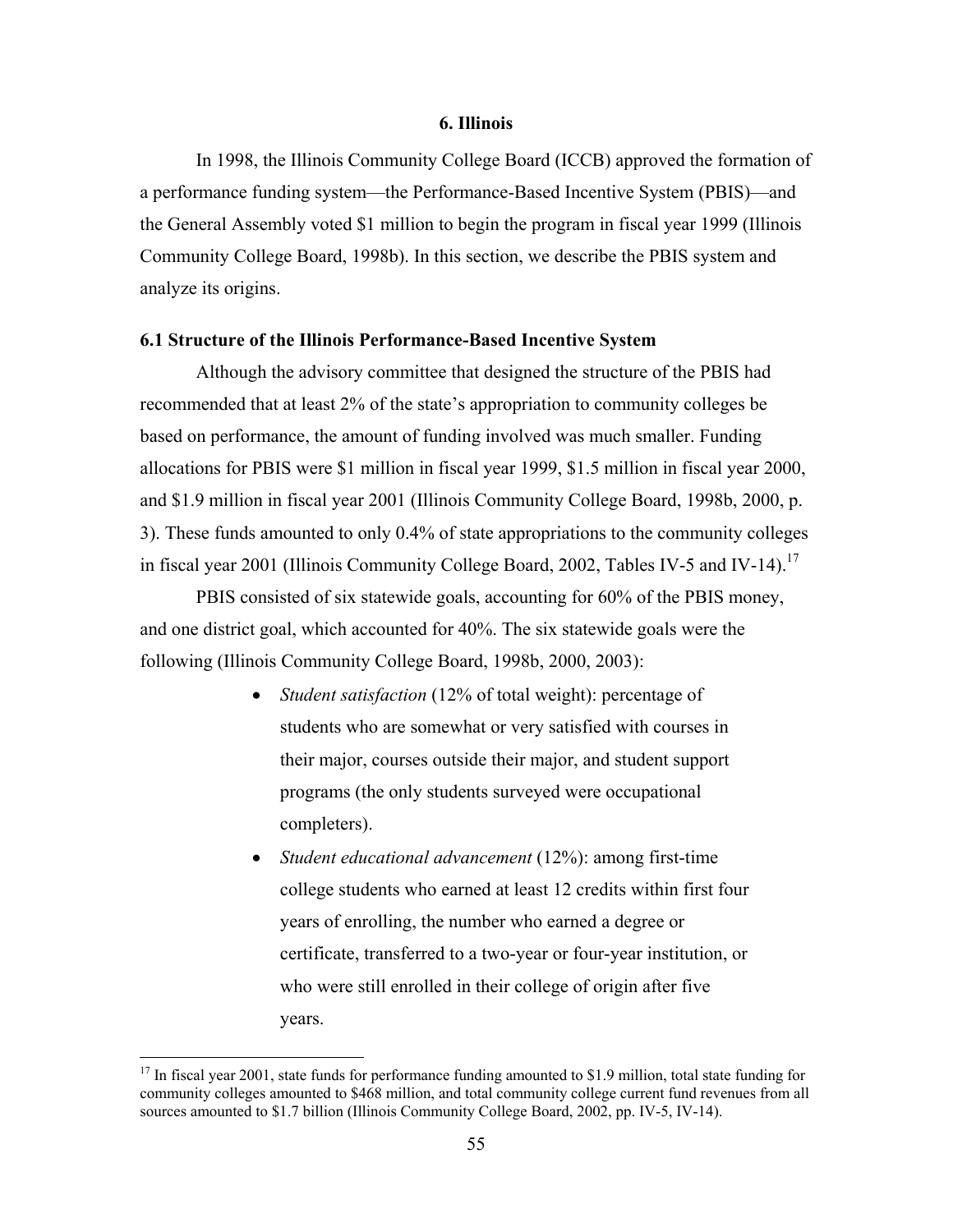- *Student success in employment/continued pursuit of education* (12%): the number of graduates who were employed or currently enrolled in college.
- *Student transfers* (8%): the number who transferred to a fouryear institution within five years of college entrance, among students who completed a minimum of 12 college-level credits in a BA/transfer program at a single community college within four years of entering that college.
- *Population served* (8%): average credit enrollments over three years divided by a district's population.
- *Academically disadvantaged students' success* (8%): percentage of remedial courses completed of total remedial courses attempted for the fiscal year.

For the one local goal (worth 40%), each community college district selected one area of focus from the following three (Illinois Community College Board, 2000, p. 3):

- *Workforce preparation*: chosen by 8 community college districts.
- *Technology*: chosen by 21 districts.
- *Responsiveness to local need*: chosen by 10 districts.

Three panels (one for each goal) appointed by the Presidents Council determined how well the local goals were met (Illinois Community College Board, 1998b). During the first year (fiscal year 1999), the panels reviewed the community colleges' proposed goals, plans, and benchmarks and decided which ones would be funded. During fiscal years 2000–2002, the colleges funded were reviewed for evidence of how well they implemented their plans and addressed the comments of the review panels (Illinois Community College Board, 2000, pp. 3–4).

# **6.2 Patterns of Support and Opposition for Performance Funding**

The supporters of performance funding for community colleges comprised a coalition of state and local community college officials. There was no opposing group. The state universities would have opposed the application of performance funding to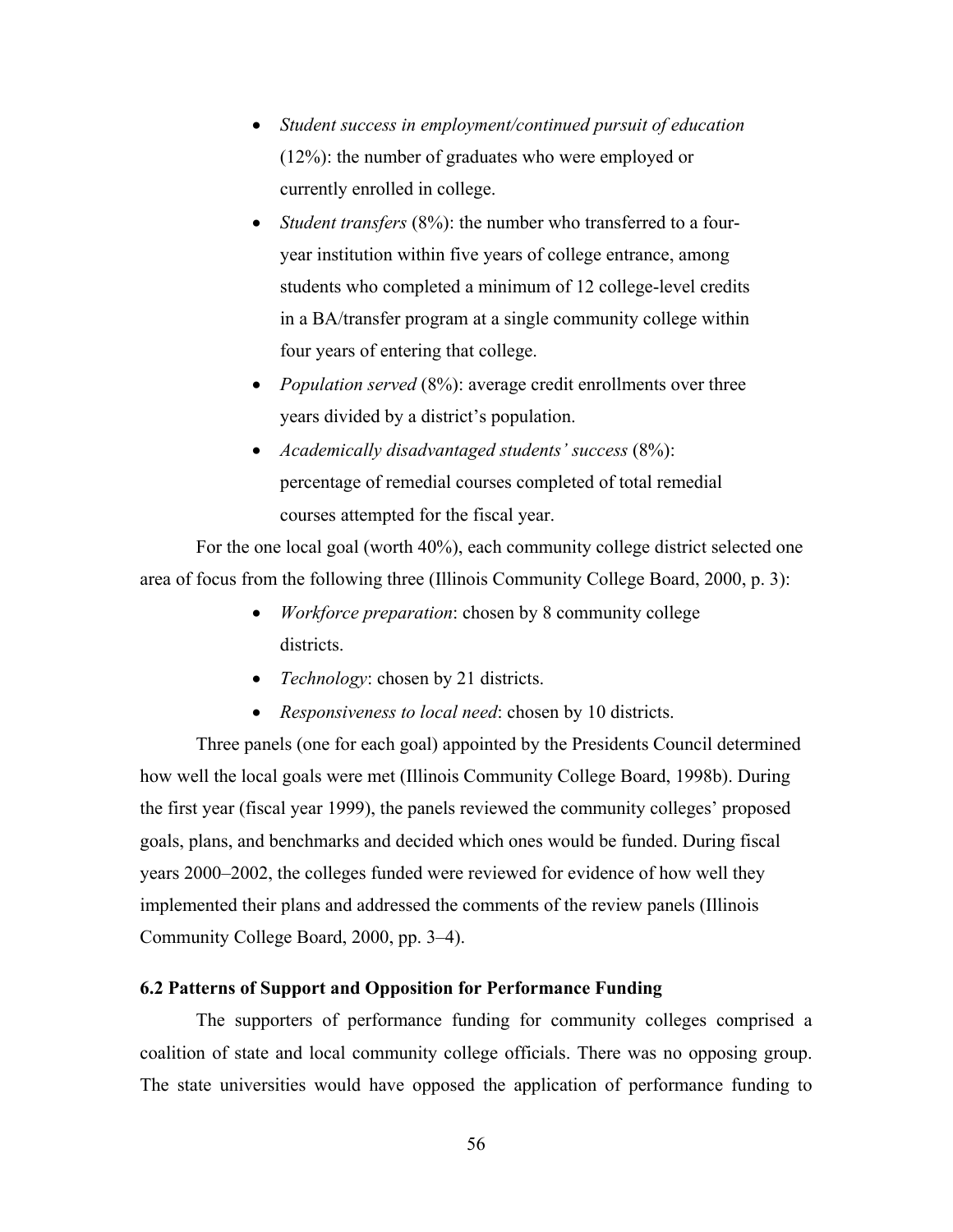them, but this was not proposed. Meanwhile, the business community was uninvolved.

**Supporters.** The effort to establish the Performance-Based Incentive System was led by a coalition centered on officials of the Illinois Community College Board and the Illinois Council of Community College Presidents. The Presidents Council had suggested performance funding as a means of increasing state aid for community colleges (Illinois Council of Community College Presidents, 1995). This suggestion was accepted by the Illinois Community College Board in 1998 (details below), which then made a successful budget request to fund performance funding beginning in fiscal year 1999 (Illinois Community College Board, 1996, 1998a, 1998b; Authors' Interview Data).

 The governor, legislature, and Board of Higher Education supported performance funding to the degree that they supported the ICCB request for funding. However, they did not initiate or demand performance funding.

 The coalition of state and local community college officials who favored performance funding was united by the beliefs that community colleges needed new sources of revenue that were not enrollment-based, that performance funding would be a viable source of that revenue, that performance funding provided a means to improve the quality of community college teaching and learning, and that a performance funding system should be designed by the community college system and not by external forces (Authors' Interviews IL #3, 4, 9, 11, 24, 26).

The primary belief of the supporters of performance funding was the importance of securing additional funding for community colleges that was not based primarily on enrollments (Illinois Community College Board, 1996, pp. 3, 8, 17; idem, 1998a, p. 3; Authors' Interviews IL #4, 11, 12, 26). As a leading state-level advocate of community colleges noted,

> Toward the end of the '90s we were running out of ideas about how to get additional dollars. We knew there were dollars out there; the question was how do we justify it. At that point, the state was coming close to fully funding the enrollment-based funding formula for the community colleges. The universities in Illinois are incrementally funded. That is to say, it doesn't make any difference whether their enrollment goes up or down.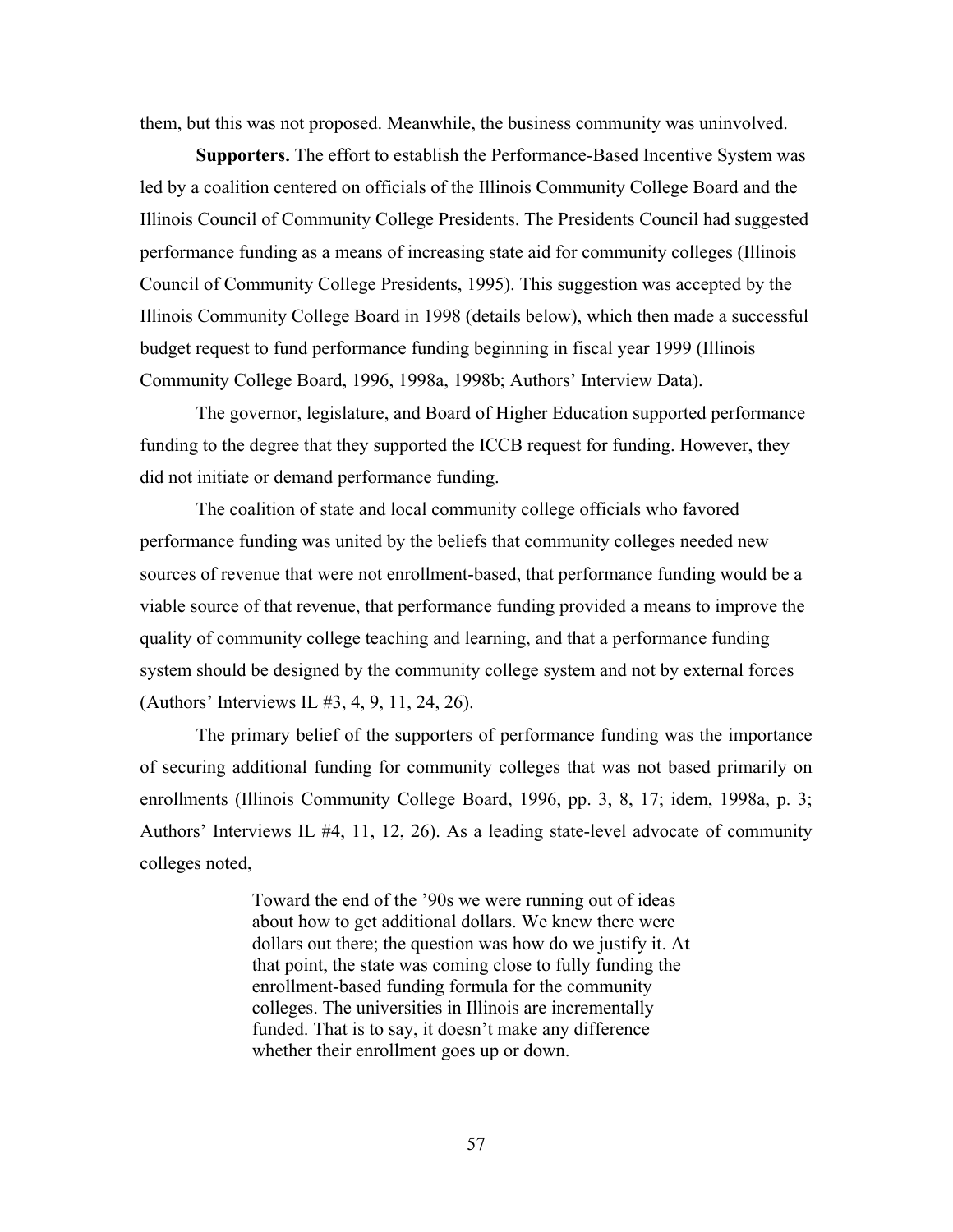Many of the supporters of non-enrollment-based funding for community college believed performance funding would provide a useful way of doing this, because it resonated with legislative and gubernatorial concerns about making higher education more efficient (Authors' Interviews IL #4, 11, 24, 26; also see Illinois Community College Board, 1998a, pp. 3, 16). As a state-level higher education advocate noted,

> We basically needed, if we were going to get more of the money on the table, which would otherwise go to other sectors such as universities or K-12 or mental health or any of our competitors, we had to figure out other nifty new claims on the state dollar and this performance-based funding program that you are talking about was one of the ideas put on the table and adopted.

 Secondly, many of the advocates of performance funding saw it as a means to improve the quality of community college teaching and learning. The Advisory Committee on a Performance Based Incentive System stated:

> The primary goal of any community college is to provide the highest quality educational services possible. A practical, effective way of assuring continuing improvement of Illinois community colleges is to tie demonstrated quality to some funds received. A performance based incentive system for Illinois community colleges should focus on teaching and learning. The system should reward institutions for high performance and/or significant improvement, establish state and district goals and priorities, provide consequential information for institutions to use in improving performance, provide accountability information to state policy makers, and build credibility and support for community colleges. (Illinois Community College Board, 1998a, p. 4)

 Finally, the community college advocates of performance funding believed that any performance funding system for community colleges should be designed by the community college system itself. They were leery of having a performance funding system designed by others and imposed on the community college system (Authors' Interviews IL #3, 4, 7, 9, 27). In the words of a state community college official:

> The Illinois Community College Board … really attempted to get out in front of the discussion. … [R]ather than being force-fed, … community colleges attempted to get out in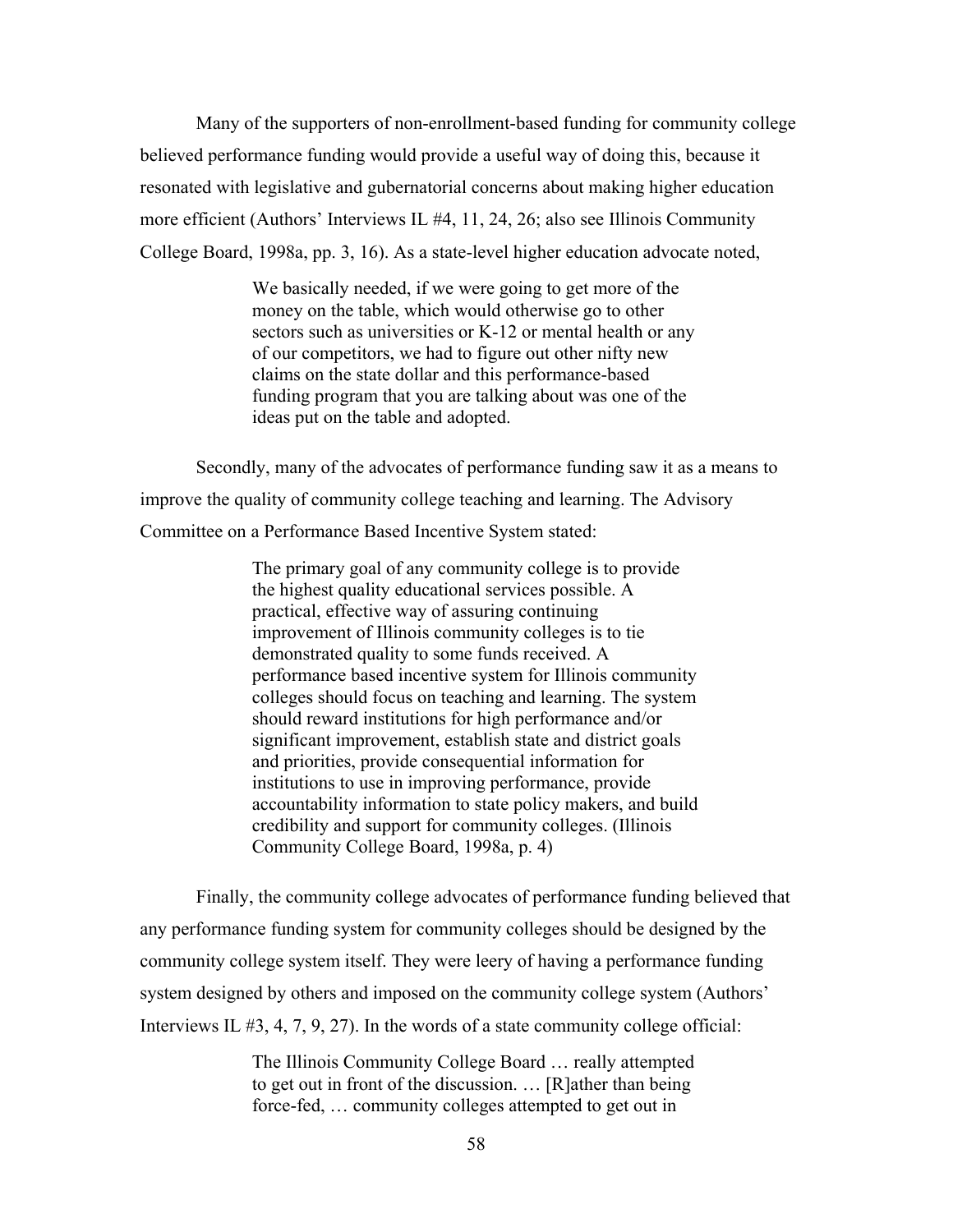front of it. … We could jointly go to the Illinois legislature, we could jointly go to … [Governor] Jim Edgar, and we could talk about this particular initiative that community colleges were advocating. So what happened was, granted the seed was sown by the governor and to some degree by the GA [General Assembly], but [we] … claimed ownership on that, and presented it to them. So rather than them force-feeding us, it almost became an initiative we were suggesting to them.

**Opponents.** There was no organized opposition to performance funding for community colleges. There is evidence that some local community college officials had reservations about performance funding (Authors' Interviews IL #3, 17; Illinois Community College Board, 1998a, pp. 16, 25). When hearings were held by the ICCB Advisory Committee on a Performance Based Incentive System, some local community college officials expressed a fear that the performance funding would constitute not new money over and above the regular enrollment-based funding colleges received but rather existing funding that was now tied to performance measures. Concerns were also raised that the performance funding proposal would discriminate against small colleges that lacked resources (Illinois Community College Board, 1998a, pp. 16, 25). However, these reservations did not eventuate in any major opposition or concerted action against the idea of performance funding, which in fact had the endorsement of the Illinois Council of Community College Presidents (1995).

**Uninvolved but potentially opposed.** An uninvolved, but potentially opposed group were the public universities, particularly the University of Illinois. The public universities did not oppose the proposal for performance funding for community colleges, since it did not apply to the four-year colleges and universities. However, it is clear that if an effort had been made to expand performance funding to the universities, they would have strongly opposed it (Authors' Interviews IL #3a, 19, 20, 24, 27). University officials—particularly those associated with the University of Illinois<sup>18</sup>—strongly questioned the applicability of the business model of organization to higher education. A

 $\overline{a}$ 

<sup>&</sup>lt;sup>18</sup> It appears that Southern Illinois University was somewhat intrigued by the idea of performance funding and was watching what the community colleges were doing. However, this interest never took the form of advocacy, and it was coupled with awareness that SIU faculty were quite nervous about performance funding (Authors' Interview IL #22).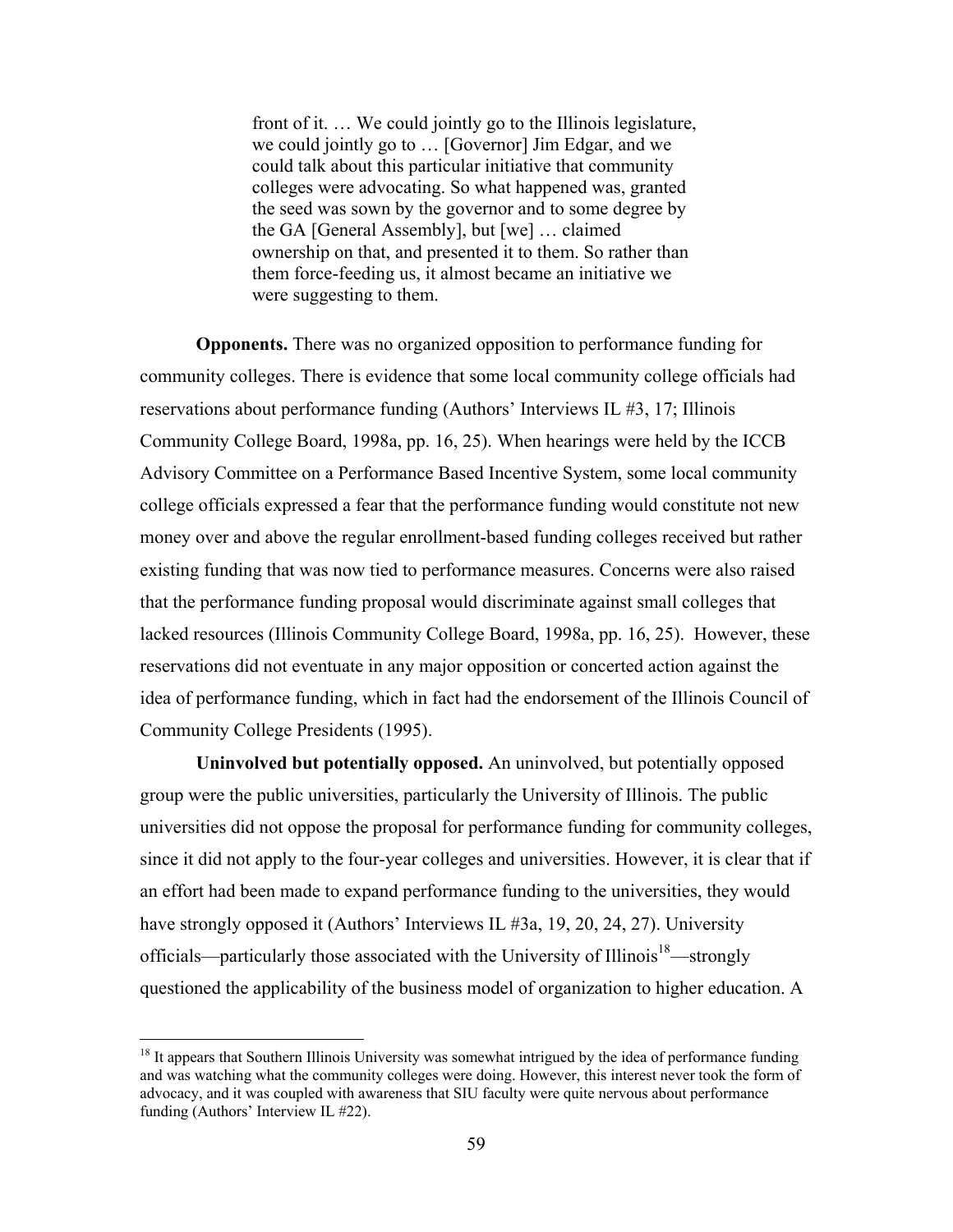leading university official stated forcefully:

I don't think business models work in higher education. … How do you set up any kind of outcomes when you are trying to evaluate engineering versus the fine arts versus business school? … How do you do that so that's within the University of Illinois? If you look across the state of Illinois, then you've got two Research One institutions, two Research Two institutions, and then you have a number of teaching institutions, again with different missions and having a different mix of students and having much different missions. So how do you set up any kind of outcome measures … that you tie your budget to that are equitable under those kinds of diverse conditions? I just don't see how you can do it.

**Uninvolved.** The business community might seem to be a natural proponent of performance funding. However, business in Illinois did not evidence much interest in performance funding, according to a wide variety of observers (Authors' Interviews IL  $\#13$ , 14, 15, 20, 24). A top state public official noted:

> I don't remember the business community getting real involved in this. … I never remember a lot of complaints about higher education coming from the business community. … There are organizations like the Business Roundtable in the state or we have something in Illinois called the Civic Committee, which is [comprised of] the major CEOs in Chicago. I just don't remember them spending a lot of time talking about higher education.

# **6.3 The Process of Enacting Performance Funding**

The idea of performance funding arose as the Illinois community colleges sought new ways to increase their state funding after encountering limits to using enrollments as a basis of funding increases (Illinois Council of Community College Presidents, 1995; Authors' Interviews IL #4, 7, 8, 9, 10, 11, 12, 26). In 1995, the Presidents Council proposed several ways of changing the funding formula for Illinois community colleges. One proposal was to include "performance-based funding" with an eye to "encourage and recognize quality, efficiency, and productivity level and to raise the level of accountability." The Presidents Council had gotten this idea from the experience of Tennessee, Missouri, Florida, and Ohio with performance funding (Illinois Council of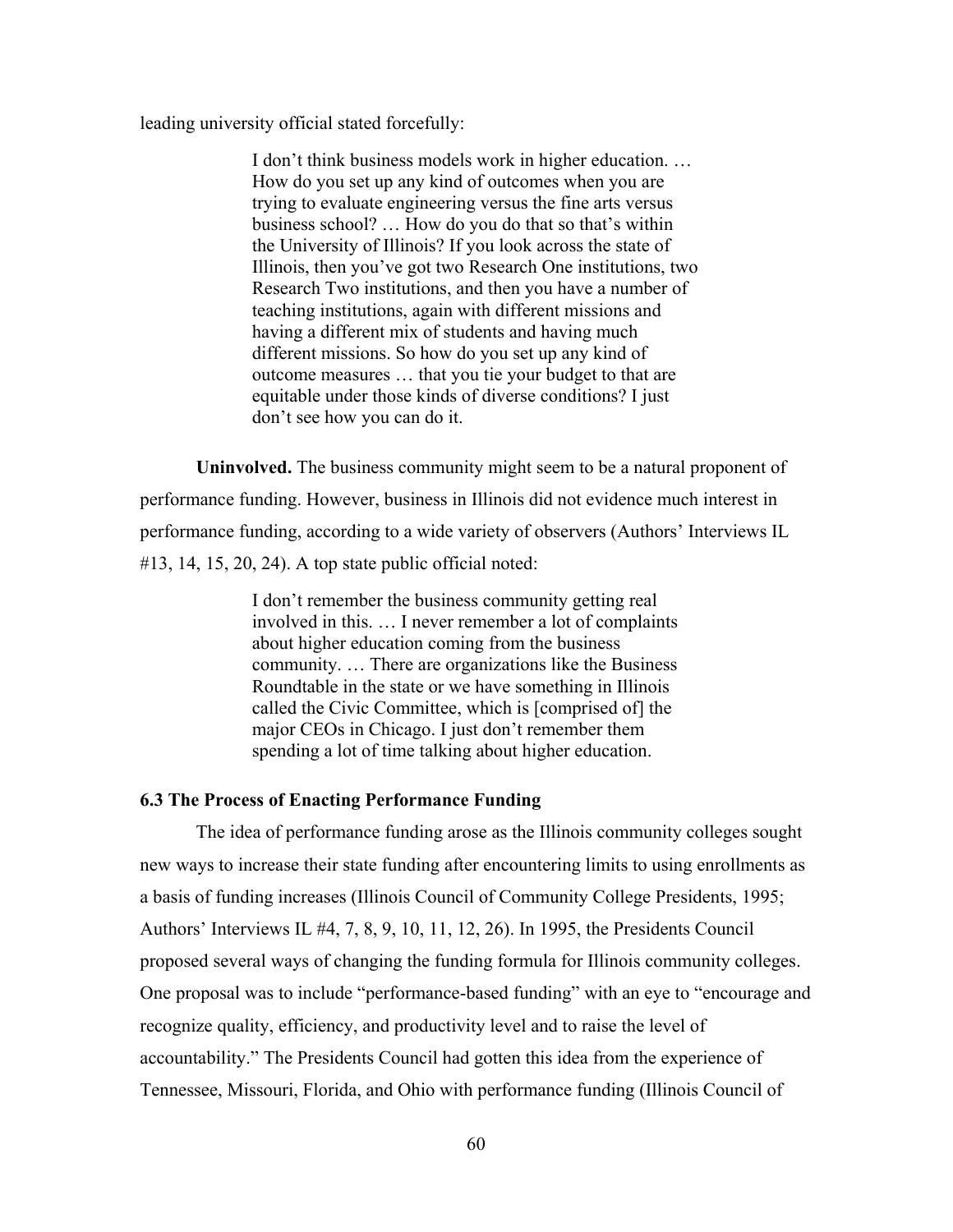Community College Presidents, 1995, pp. 17, 25).

 The Presidents Council report was taken up by the Illinois Community College Board, which established a task force on system funding in 1996. The Task Force included representatives from the Presidents Council and organizations representing community college trustees, chief financial officers, college administrators, faculty, and students, as well as staff from the Illinois Community College Board and the Illinois Board of Higher Education (Illinois Community College Board, 1996, p. iii). The Task Force recommended implementation in fiscal year 1999 of a performance funding system (Illinois Community College Board, 1996, p. 17). It is clear that one of the reasons performance funding was chosen was that it was likely to appeal to state policymakers interested in greater accountability for higher education (Authors' Interviews IL #4, 11, 24, 26).

This recommendation of performance funding was then energetically pursued by Joseph Cipfl when he became Chief Executive Officer of the Illinois Community College Board in 1997 (Authors' Interviews IL #4, 7, 9, 10, 25, 26). A key vehicle to bring together various constituencies was the Advisory Committee on a Performance Based Incentive System, which was established in 1997 with funds appropriated by the legislature. The committee was composed of local community college officials (presidents and other administrators, faculty members, and students) and several staff members of the Illinois Community College Board (including two vice presidents). It was advised by a prominent out-of-state higher education consultant (Illinois Community College Board, 1998a).

In 1997, the Committee held three hearings across the state and received feedback from community college presidents on its draft report. Its final report in May 1998 detailed what form a performance based funding system should take, including what performance indicators should be used, how they should be measured, and what weights should be attached to each (Illinois Community College Board, 1998a). The Illinois Community College Board formally accepted the Advisory Committee's final report in May 1998 (Illinois Community College Board, 1998b). However, the ICCB had already requested funds—on the basis of an interim report in fall 1997—to begin performance funding in fiscal year 1999 (Illinois Community College Board, 1998b). The ICCB asked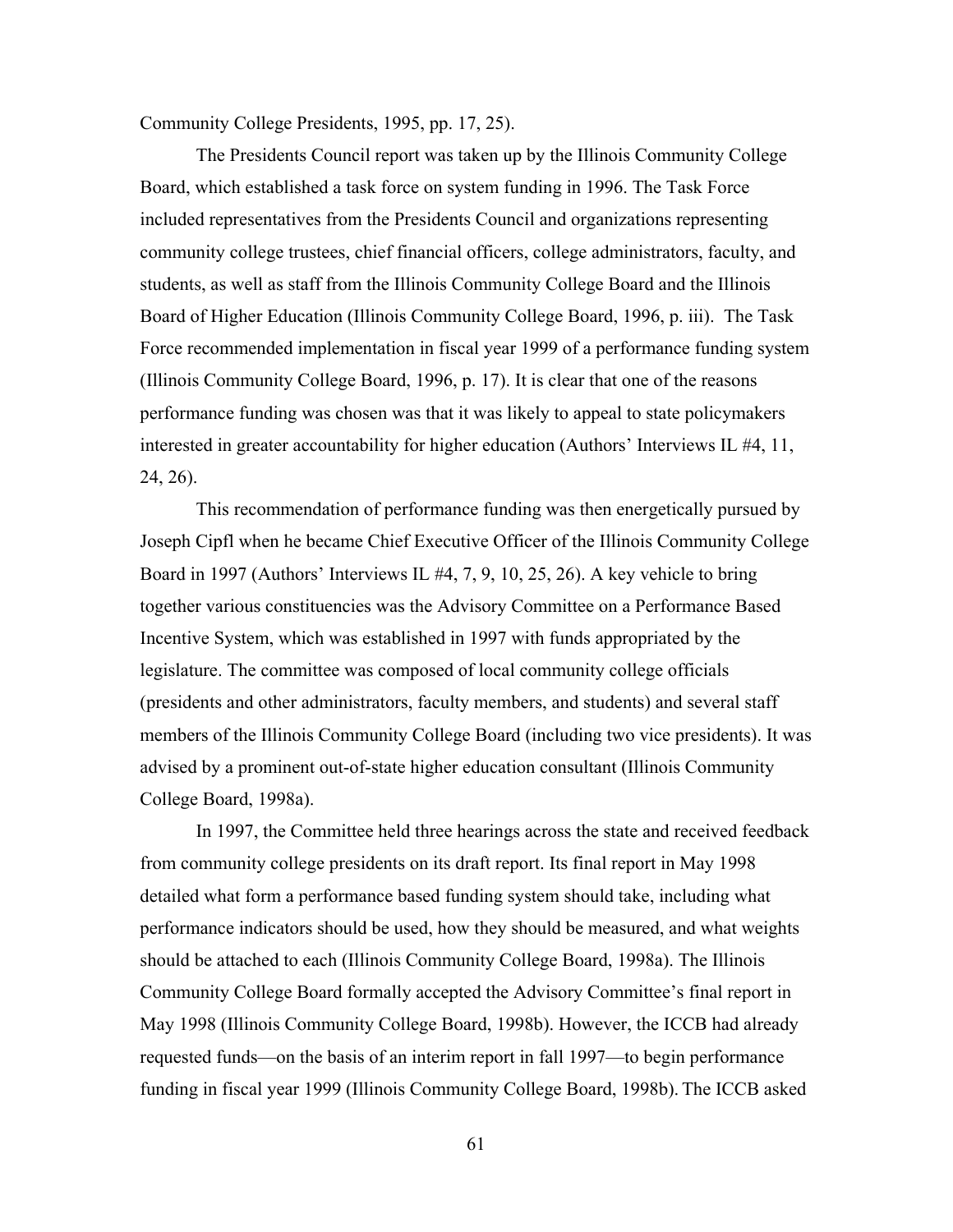for \$5.4 million. Its request was cut to \$1 million by the Board of Higher Education, and this was the amount eventually appropriated by the General Assembly (Illinois Community College Board, 1998b, p. 45).

**Agenda setting.** Two external political developments shaped how community college officials pursued performance funding. One was an increasing concern about higher education accountability and efficiency on the part of state elected officials. The second was the enactment of performance funding in South Carolina in 1996.

Through the 1990s, there was an increasing belief among state elected officials that higher education was not sufficiently efficient or accountable (Authors' Interviews IL #3, 4, 12, 14, 15, 16, 17, 20, 21, 24, 26).<sup>19</sup> A leading state elected official noted:

> There is this perception, I think, among the public and government that higher education is pretty fat and sassy and in some ways is not a necessity. … I think our thinking was, yeah, higher education really hasn't changed and you know there are places there they can squeeze a little bit and reorganize and become a little bit more up-to-date, like the rest of government has had to do.

This concern about higher education accountability intensified after the 1994 election. The Republicans gained control of both branches of government, adding the House of Representatives to their existing control of the governor's office and the Senate. This greatly increased Republican strength and, in turn, general sentiment in favor of higher education accountability (Authors' Interview IL #14).

A state community college official noted how community college advocates of performance funding made sure to couple their policy proposal to the accountability concerns of state elected officials:

> In the late '90s there was a feeling that higher education was not necessarily as accountable as it should be in the

<sup>&</sup>lt;sup>19</sup> We found little evidence that the concern of state elected officials about higher education efficiency and accountability was due to public pressure. In a search of Illinois newspapers in Lexis-Nexis for 1994–1998, we did come across a few articles discussing the fact that tuition was rapidly rising (Dodge, 1997; Drell and Golab, 1998; Pokorski, 1996). Indeed, the average in-state public tuition in 1994–1995 at Illinois four-year colleges was high: it stood at \$3,352, 118% of the national average of \$2,848 (National Center for Education Statistics, 1996, p. 322). However, none of the articles that we found discussed any public protest, particularly in any organized form, or calls for greater higher education accountability. Moreover, our interviewees did not mention any public protest of higher education costs or any demands for greater efficiency.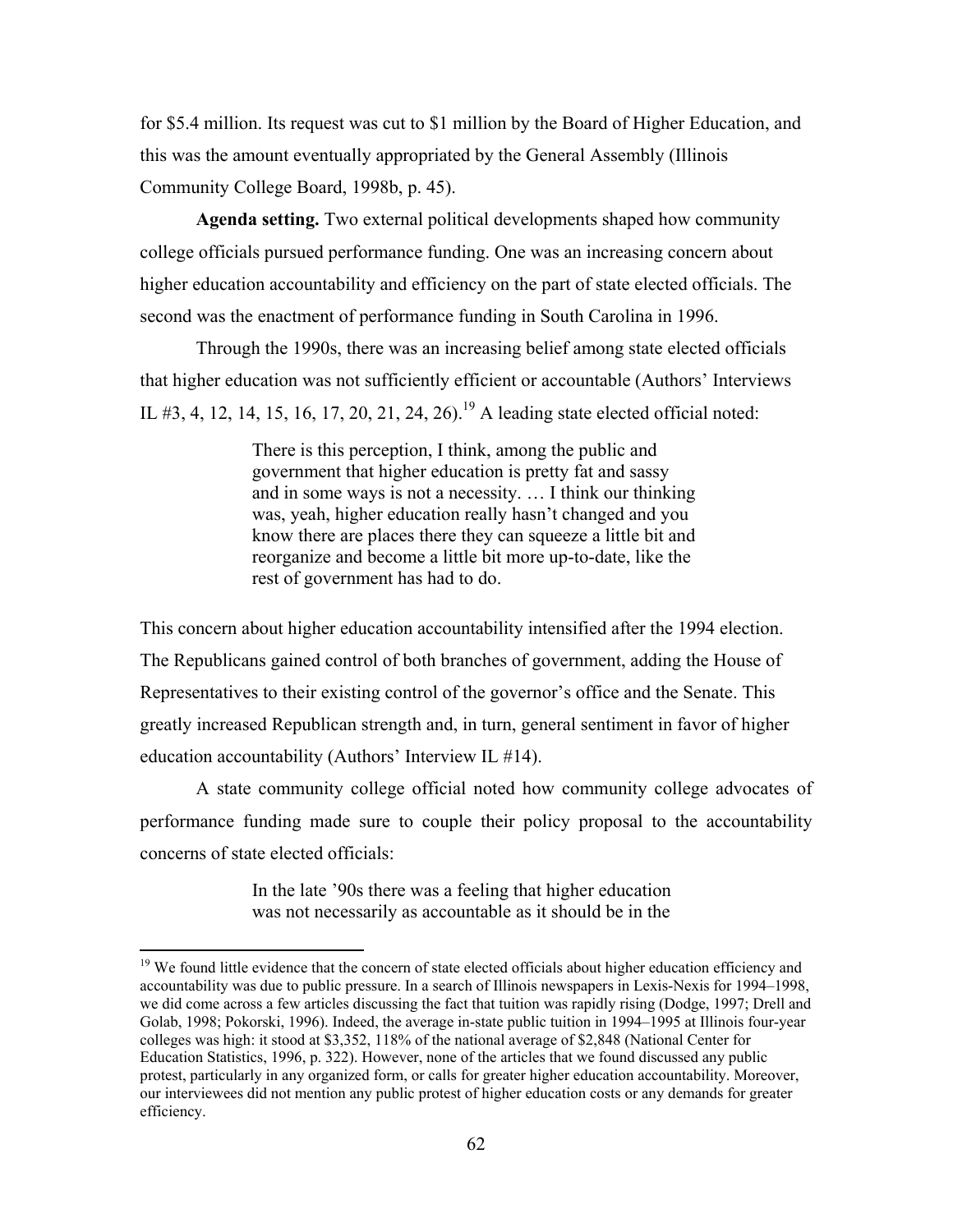state of Illinois. … And so it [the request for performance funding] was to a certain degree political in the standpoint of, well, if we can garner some more funding for the system, if we have to call it performance based because that's what is selling, then let's do it. … I think they [community college presidents] looked at it ultimately from the standpoint of, well if it's an effort to get additional money into the system, if that's what we have to do, that's what we have to call it, so be it. Because money is money no matter what you call it.

 A second policy window that aided the advocates of performance funding to secure support within the community college community was the enactment by South Carolina in 1996 of a performance funding system that tied 100% of state appropriations to public higher education to performance (Burke, 2002b). This caught the notice of Illinois community college officials who were concerned that Illinois elected officials might be tempted by this precedent (Authors' Interviews IL #3, 4, 7, 9). As a leading state community college official noted:

> South Carolina stands out because it was enacted there by their legislature, and they had, I don't remember 26, or 56 [laughter] or so ... indicators, and you know, many of them, particularly at that time, were just impossible. Many of them were determined, as I recall, by the legislature itself, rather than by the educational system. And so, I think that was one of the driving forces: that we felt that if we stepped forward with it, then we were able to determine what those measures were going to be, and that they were ones that we felt comfortable with having the data, or being able to eventually have the data to be able to support it.

# **6.4 Summary**

 The origins of the Performance-Based Incentive System for Illinois community colleges lie primarily with state and local leaders of the community colleges. They championed performance funding primarily as a politically attractive device to secure additional funds for community colleges and to head off the possibility of a form of performance funding that would be unpalatable to community colleges.

 The driving forces behind performance funding were the Illinois Community College Board and the Illinois Council of Community College Presidents. The governor,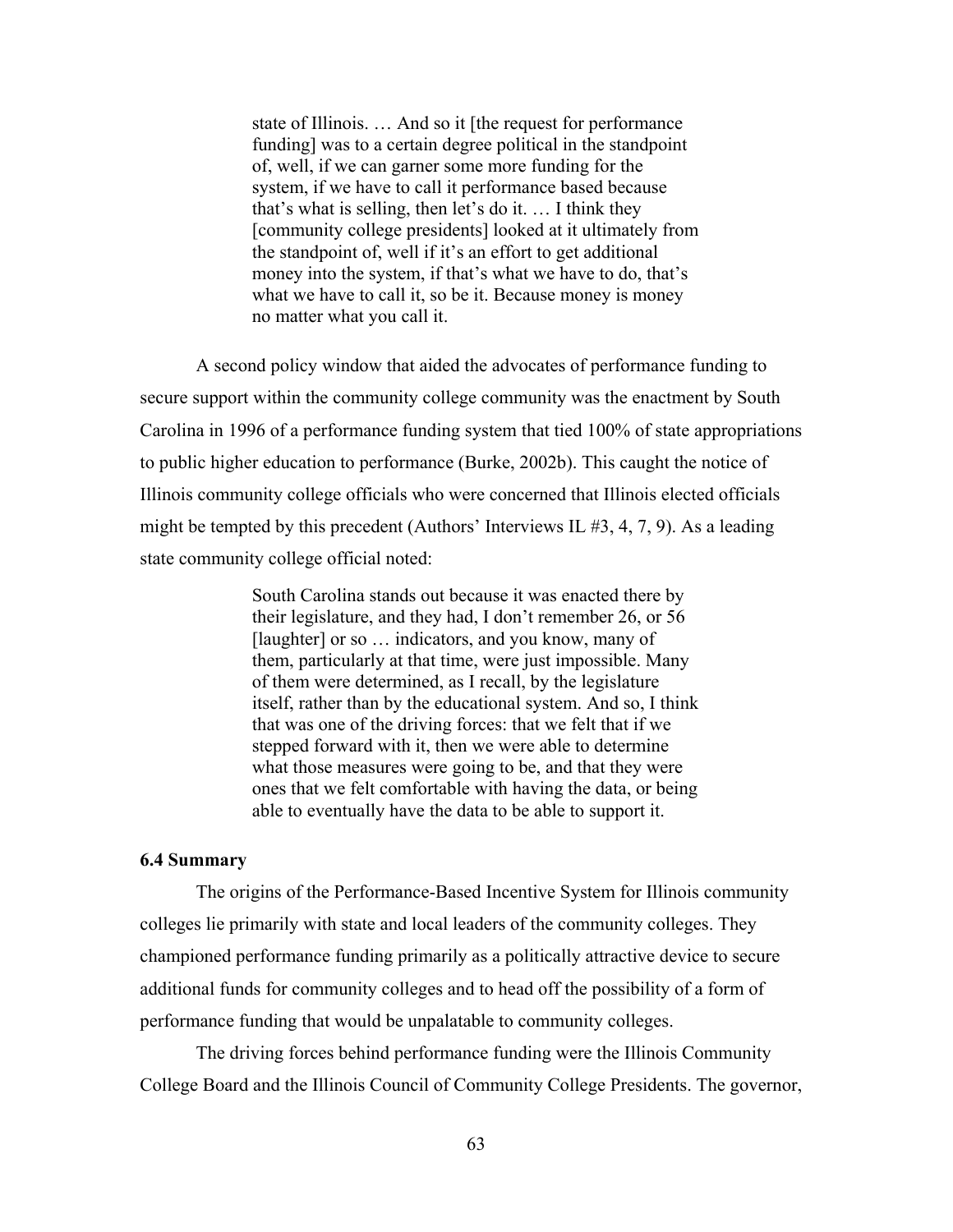legislators, and the Board of Higher Education were supportive of the Illinois Community College Board's proposal for performance funding, but they did not initiate or call for performance funding themselves, although they supported the idea of greater accountability for higher education. Business was uninvolved.

 There was no opposition. However, the state universities would have been opposed if an effort had been made to apply performance funding to them as well.

#### **7. Washington**

 Washington State established performance funding at two different points in time. The first performance funding program, which affected all higher education institutions, was adopted by the state legislature via budgetary proviso in 1997 and was discontinued in 1999 (Dougherty & Natow, 2009). The second program, adopted in 2007, applies only to the state's community colleges. To explain the rise of these two different performance funding policies, this section looks at the various actors and contextual circumstances that led to their establishment.

## **7.1 The 1997–1999 Performance Funding Program**

 Washington enacted a performance funding system of accountability for public institutions of higher education in 1997, as a proviso in its appropriations bill for the 1997–1999 biennium. During the first year that the proviso was in effect (1997 to 1998), institutions were required only to develop "implementation plan[s]" for achieving improvement on specified performance indicators. However, in the following year, a small percentage of institutions' state appropriations was held back, and colleges and universities were required to meet or exceed certain levels on those performance indicators in order to receive full appropriations (Washington State Legislature, 1997; see also Nisson, 2003; Washington State Higher Education Coordinating Board, 1998).

The performance measures that were adopted for four-year institutions differed from those for two-year institutions. For public four-year colleges, the performance measures related to persistence and completion rates, "faculty productivity," time-to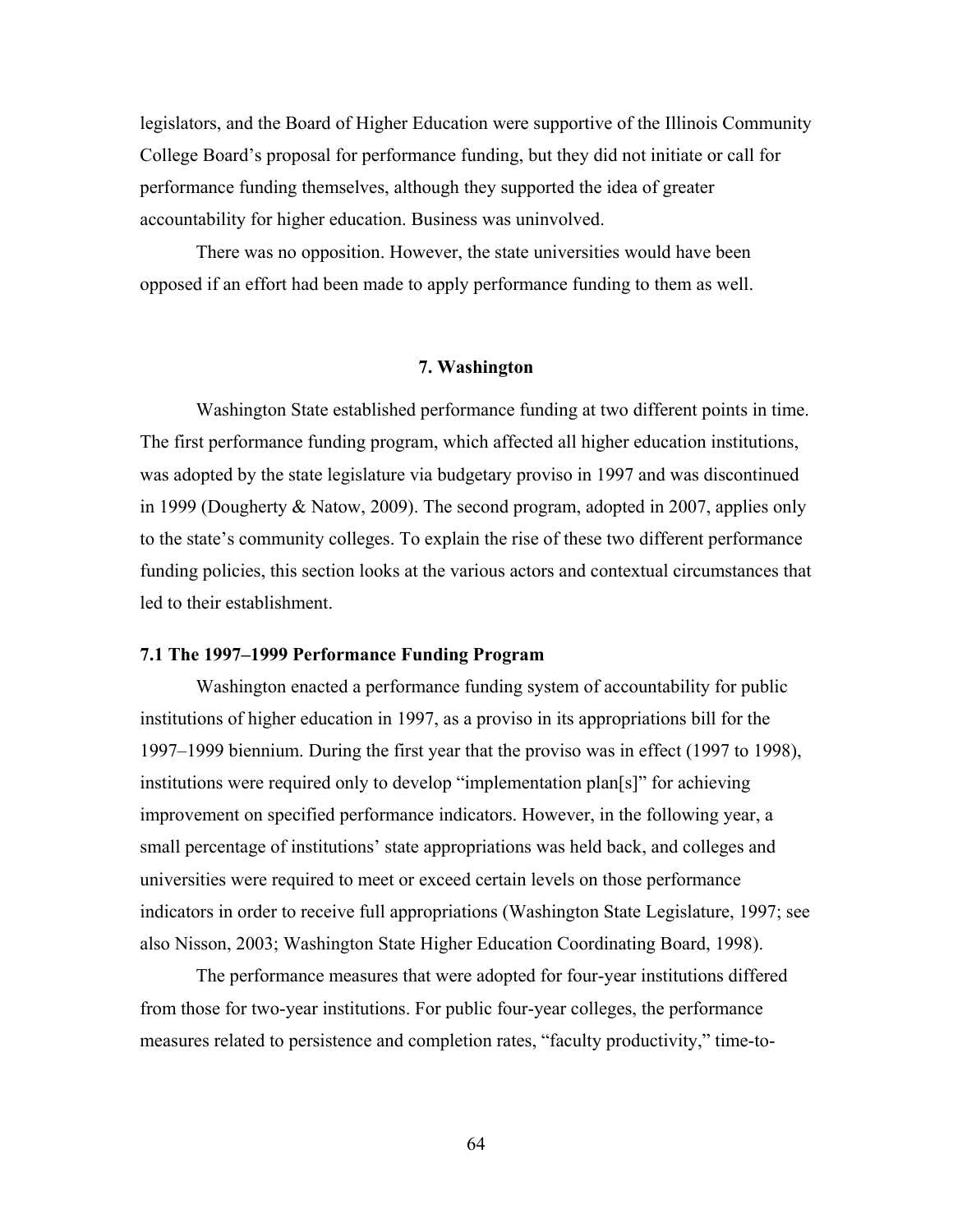degree efficiency,<sup>20</sup> and "[a]n additional measure and goal to be selected by the higher education coordinating board … in consultation with each institution" (Washington State Legislature, 1997; see also Sanchez, 1998; Washington State Higher Education Coordinating Board, 1998, p. 2). The performance of public two-year colleges was measured based on transfer rates, "[c]ore course completion rates," the hourly earnings of institutions' occupational program alumni, and time-to-degree efficiency (Washington State Legislature, 1997; see also Nisson, 2003).

# **7.2 Patterns of Support and Opposition for the 1997 Performance Funding Proviso Supporters**

Washington's first performance funding program was supported by a coalition of legislators (particularly Republicans) and the business community (Authors' Interviews; see also Nisson, 2003). Additionally, the Democratic governor was a supporter of accountability for higher education and ultimately signed the budget bill that brought performance funding into being.

One business actor recalled that "there was a lot of support in the legislature" for performance funding, particularly from the then-House Appropriations Chairman, a Republican (Authors' Interviews WA #1, 2, 9, 10, 11, 12, 14, 16, 20, 21, 22, 23; see also Nisson, 2003). Lawmakers' support of the performance funding proviso was largely motivated by a belief that private-sector market principles may be effectively applied to public-sector institutions. One state-level higher education official noted that the legislators who were the main proponents of performance funding were Republicans who believed in "smaller government, and fiscal restraint." The same official noted that they also believed "in the notion that we tend to get more of what the funding structure responds to, so what is incentivized and measured and funded, we tend to get more of and less of other things."

Another state government insider described the legislature's general belief that colleges and universities were inefficient and often unproductive:

At the time, I think the legislature was perceiving higher ed

 $\overline{a}$ 

<sup>&</sup>lt;sup>20</sup> This was labeled the "graduation efficiency index" in the legislation (1997 Wa. ALS 454,  $\S$  601, 1997 Wa. Ch. 454; 1997 Wa. HB 2259; see also Washington State Higher Education Coordinating Board, 1998, p. 2).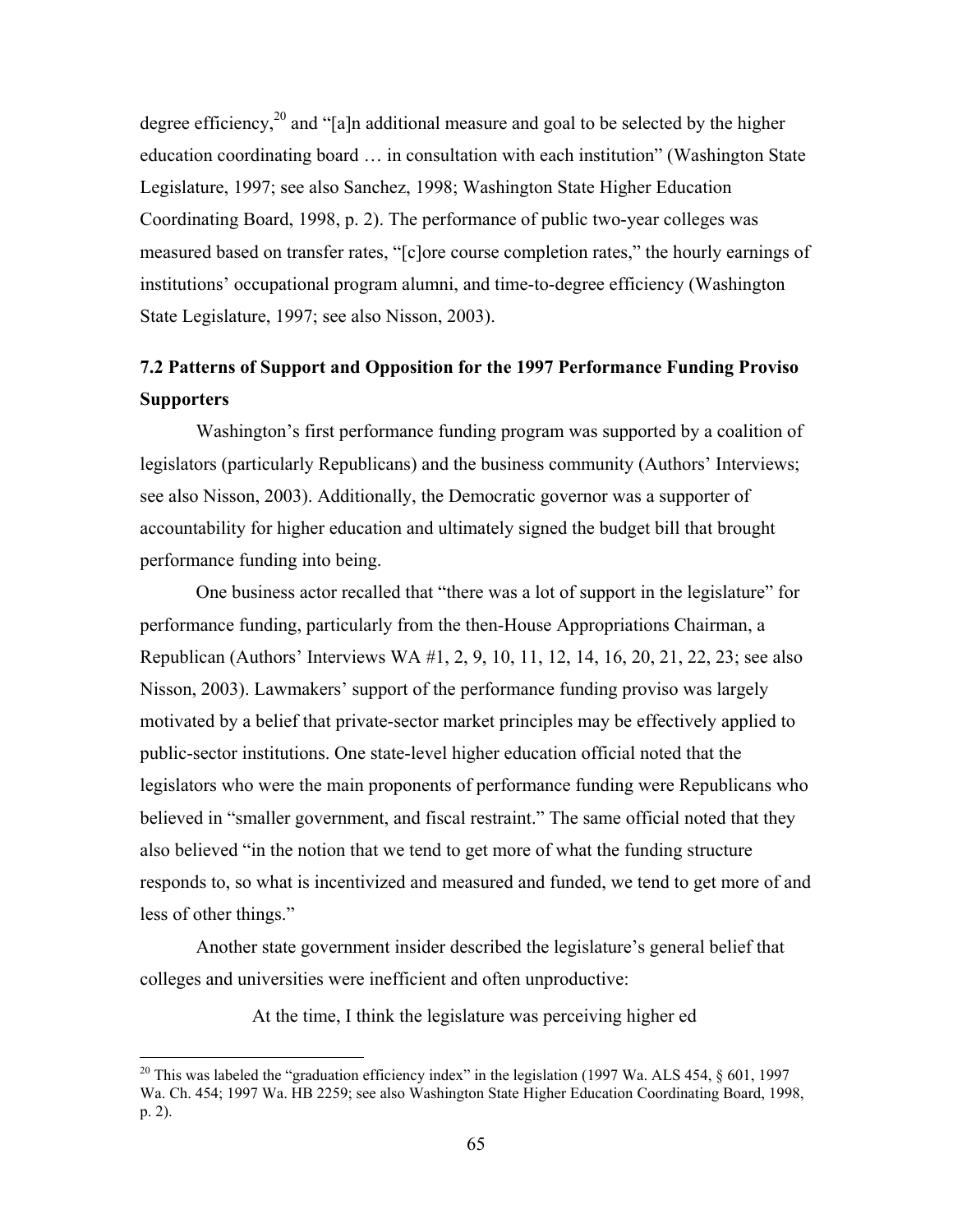as somewhat wasteful, and not being demanding enough of students. The publicly-funded, supported students were marking time in higher ed and graduating with degrees that didn't match the needs of the economy.

 Also evident is the fact that legislators believed performance funding accountability would serve the interests of the business community (Authors' Interview WA #12). A state government insider said the legislative proponents of the 1997–1999 proviso were motivated by the desire "to get a better value for the taxpayer dollar that was subsidizing activities on higher ed campuses. And they wanted higher ed to pay attention more to the needs of the business community and the economy."

The state's governor was also supportive of higher education performance accountability (Authors' Interviews WA #1, 12, 20; Paulson, 1997). A state community and technical college board staffer explained,

> [I]t started with the governor, and the governor wanted performance measures put into the budget … He wanted to figure out how to measure outcomes or results for higher education. So he put some language in the budget that called for measures to be developed … When it got to the legislature, they—the Chair of the House Appropriations Committee—decided to ratchet it up a level by putting specific measures in and by attaching funding to it.

The Washington business community also supported performance funding for higher education (Authors' Interviews WA #5, 10, 14, 16, 20). One leading business organization created a task force to study performance funding initiatives in other states and developed a policy statement supporting performance funding that was submitted to the legislature (Authors' Interview WA #10). Moreover, a former legislator recalled: "They [business representatives] came to the higher education committees and spoke in support of performance criteria at our public hearings on bills, both in the budget as well as higher education accountability legislation." Despite this evidence of the business sector's strong support for performance funding accountability, our interviews revealed no clear evidence that it was the state's business community that originally developed the idea to fund institutions based on performance.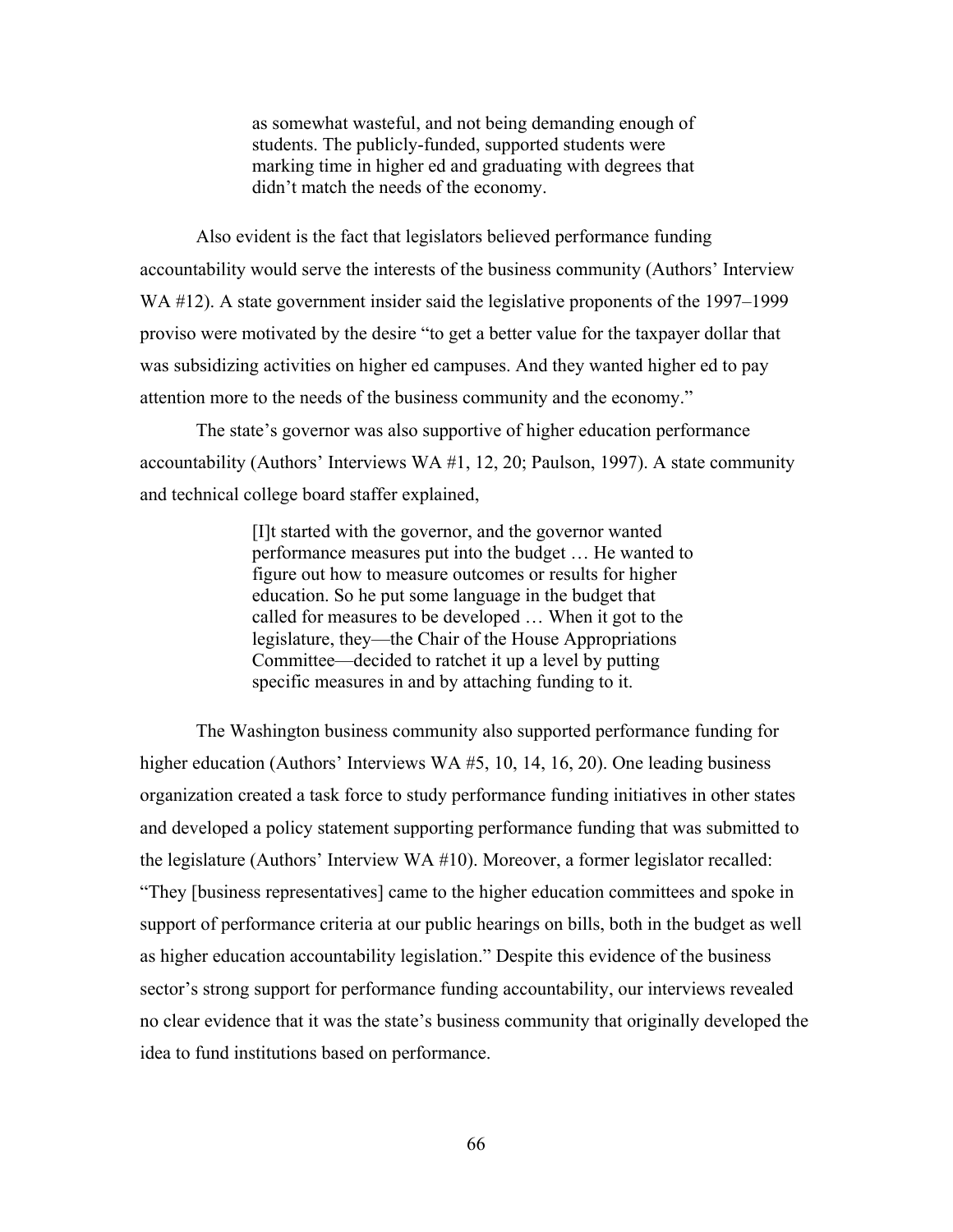**Involved but not clearly supportive: The higher education boards.** The Higher Education Coordinating Board could have been a supporter of performance funding. It was interested in holding state colleges and universities accountable for their outcomes (Authors' Interviews WA #10, 17, 16, 20). The Board and its staff held meetings across the state to discuss the concept of higher education accountability (Authors' Interview WA #16). Moreover, the legislature asked both the Higher Education Coordinating Board and the State Board for Community and Technical Colleges for input into the performance measures that were to be used (Authors' Interviews WA #2, 14; see also Jenkins, Ellwein, & Boswell, 2009; Nisson, 2003).

 However, neither board was on record as clearly supporting performance funding. Moreover, both the Higher Education Coordinating Board and the State Board for Community and Technical Colleges did not approve of the type of performance funding system that appeared in the 1997–1999 budget proviso, which was based on holding back a certain portion of funding and requiring institutions to win it back (Authors' Interviews WA #9, 20). In fact, both boards later recommended that the performance funding system be discontinued after the 1997–1999 biennium (Authors' Interview WA #9).

**Opponents**. A coalition opposed to performance funding for higher education was also present in Washington State. This coalition was mostly made up of the presidents and faculty of the state universities (Authors' Interviews #2, 5, 11, 12, 14, 16, 17, 21, 22).<sup>21</sup> We found no evidence that this coalition actively mobilized against the adoption of the 1997 budget proviso—in part because it had been added to the budget with little warning—but the negative attitude toward performance funding was palpable. One legislator told us that higher education institutions "tended to hate" the state's original performance funding program. An executive branch official reiterated this point, stating that the institutions were "absolutely" opposed to performance funding, arguing that the program largely duplicated the institutional accreditation process. This executive official said that institutions' "principal argument was that we go through an accreditation process. What more do you need?" Institutions also opposed performance funding

<sup>&</sup>lt;sup>21</sup> The public two-year colleges were not as opposed as the state universities. While the universities argued for throwing out the entire system, the State Board for Community and Technical Colleges argued that the performance indicators should be more closely aligned with the missions of the community and technical colleges and the money should take the form of new funding rather than a holdback of a portion of the existing state appropriation (Authors' Interviews WA #1b).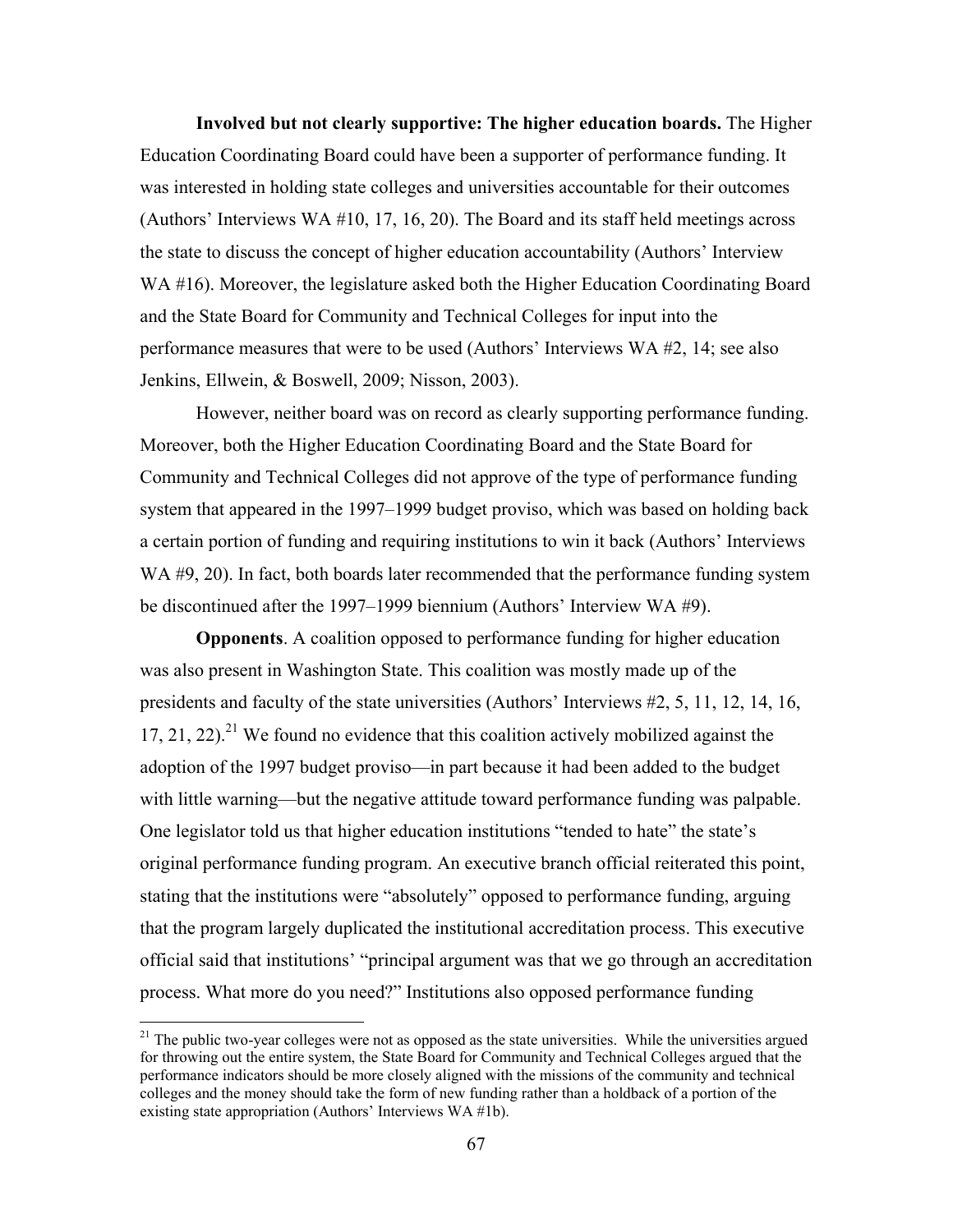because it sought to apply standardized performance metrics to many different kinds of organizations. According to a former higher education official:

> Institutions were very diverse, very different, had different missions, for example. Our community college system versus the four-year system, and inside the four-year system, there are the research universities and the state universities. So they didn't see that being a very fair comparison. And that internally, it would not be really of much use for them in helping to manage the institution. So there was much resistance to it.

More generally, higher education institutions highly valued their own autonomy (Authors' Interview WA #5). As one higher education insider explained, "The institutions collectively want more autonomy from the state, not more control, and so I mean, I think the notion was 'We know best how to run our institutions.'" Accordingly, institutions believed that they should have a say in the performance measures by which they would be judged and have sufficient resources to adequately fund their operations.

**Not involved: The general public.** Our research revealed no strong demand on the part of the general public for performance funding in Washington. According to one of our respondents, Washington had experienced a general public discussion during the 1990s "about the appropriate level of funding and restricting the growth of government revenue" (Authors' Interview WA #9). And in 1993, Washington voters passed a limit on government expenditures (Authors' Interviews; see also Lefberg, 1999; *Seattle Post-Intelligencer*, 1993). This enactment was not directed specifically at higher education; rather, it applied generally to all state expenditures (see *Seattle Post-Intelligencer*, 1993).

 Yet despite the general public's attitudes toward government and efficiency, there was no strong public demand to hold higher education institutions accountable through performance funding (Authors' Interviews WA #9, 14). Indeed, according to one higher education insider, the general public's concerns about higher education at that time related largely to student access to higher education:

> I think that there was more interest in the general public about making sure that their son or daughter had an opportunity to go to college. And at that time … some of our institutions were talking about limiting the freshman class, and you know, we have to close our doors.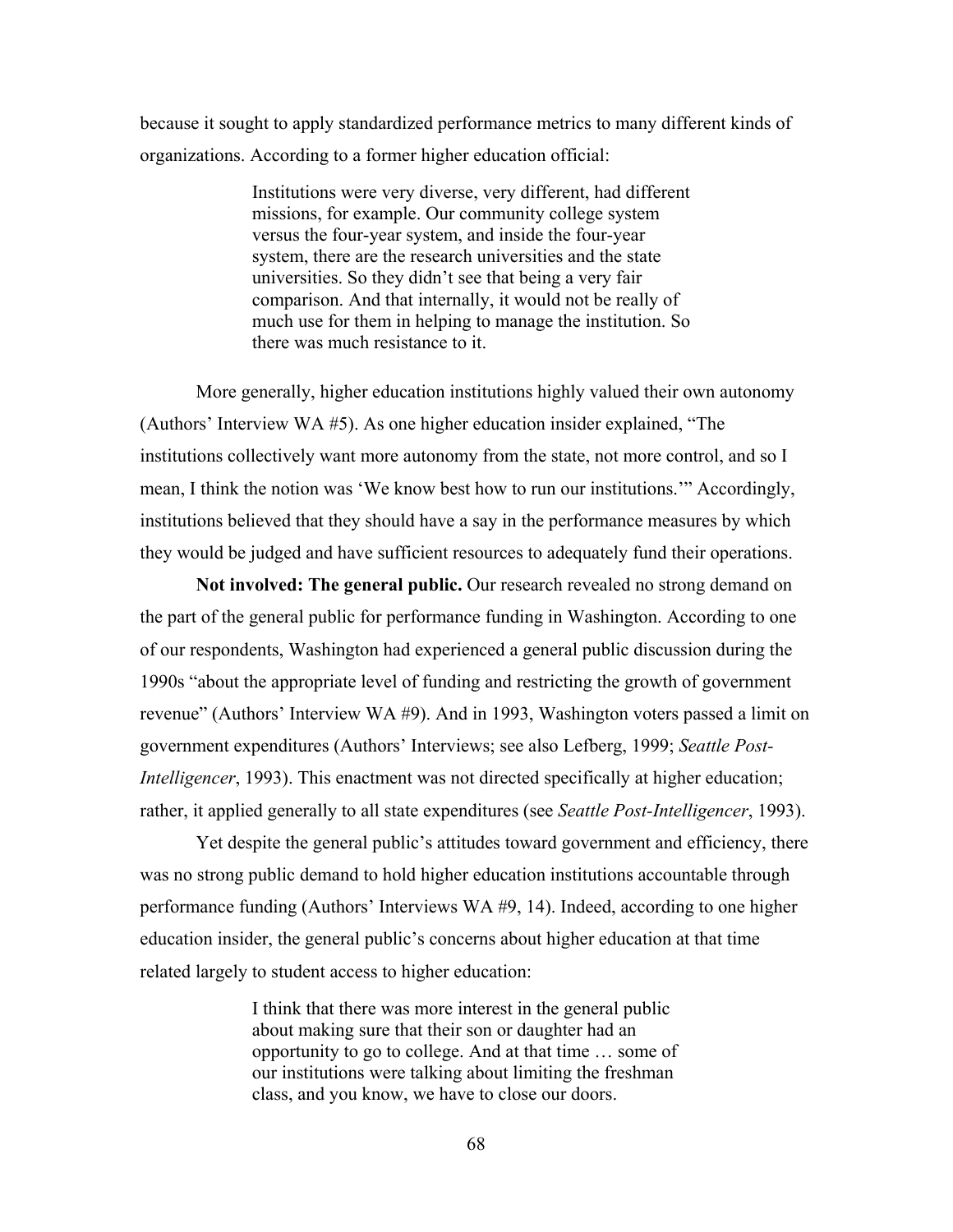# **7.3 The Process of Enacting Performance Funding in 1997**

The main driving force behind the 1997–1999 performance funding proviso was the chair of the Appropriations Committee of the Washington House of Representatives (Authors' Interviews WA #1, 2, 9, 10, 11, 12, 14, 16, 20, 21, 22, 23; see also Nisson, 2003). According to a state government insider, the chair:

> … had a real bee in his bonnet about performance funding, and used his position to require that in the budget there were for the institutions indicators that were sort of performance indicators. … He chaired the Appropriations Committee. That's a very powerful position in our state, and he was a strong person. … He was a real … leader in thinking about performance funding, and it was just literally his stubbornness that made it happen.

The Appropriations Committee chair was a businessman who strongly favored the application of business practices to government (Authors' Interviews #2, 22, 23; also see Shukovsky, 1997). As an insider with varied experience in state government noted, the chair "had a business background and was in management … and … business practices [were] something that he wanted to see adopted in public activities including education and higher education." A former state legislative staff member described how the chair drove the passage of the budget proviso:

> When it came to higher education, at least during that session, he expressed a strong desire to have some kind of outcome-based, performance-based piece for higher education. … I really don't remember anyone particularly having a whole lot of interest in it except for him and obviously some members of his committee. So the initiation really came out of the House of Representatives Appropriations Committee Chair. It was not something that was discussed as a major priority for the Senate. It was definitely a House initiative.

**Agenda setting.** Washington State's economic and political circumstances provided two key openings that made it more likely that performance funding would get on the state government's agenda for an authoritative decision. First, although state revenues had risen sharply, thus moving the state away from the economic difficulties of the early 1990s, the state government was facing increased spending demands for K-12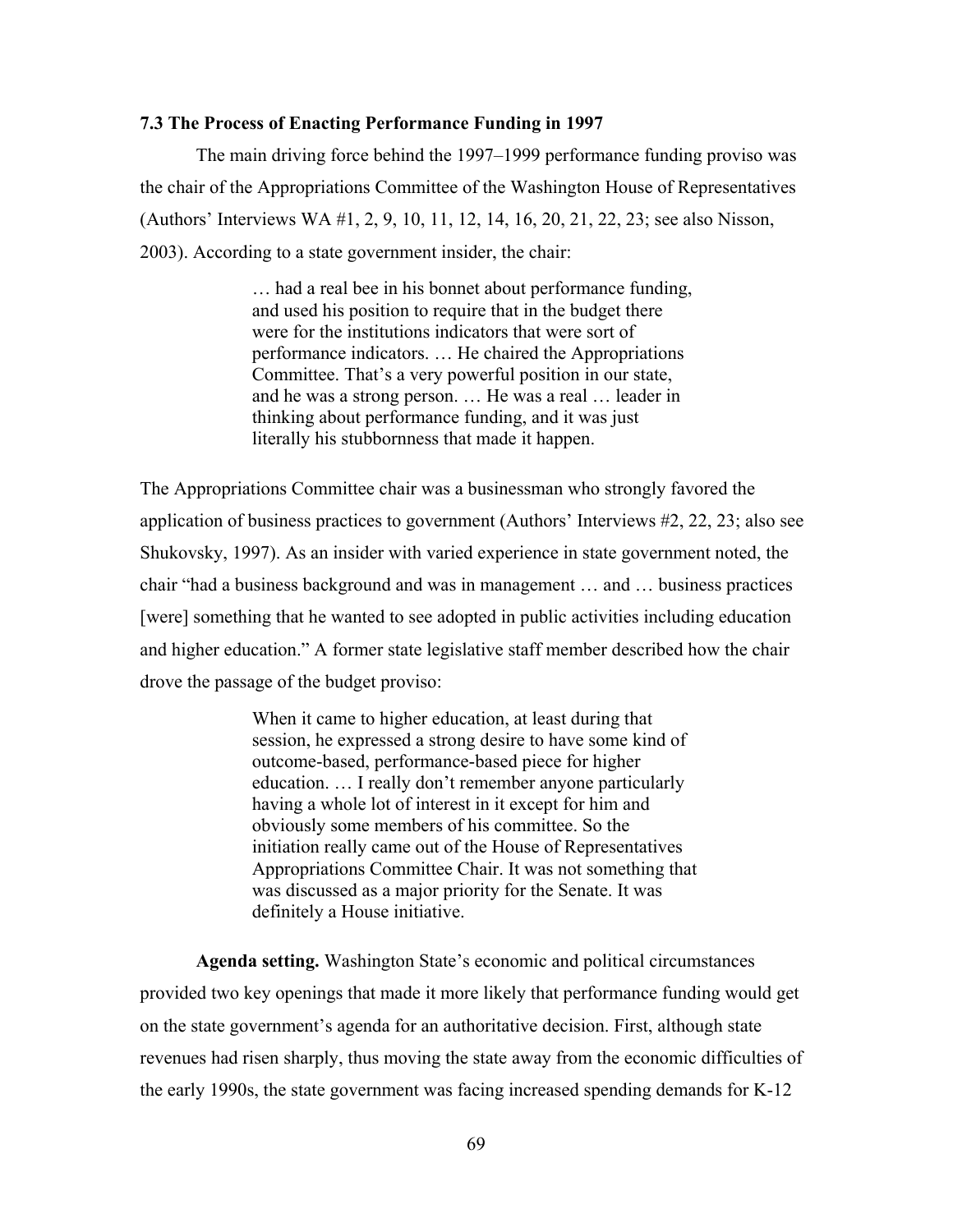education and corrections. Moreover, in 1993, voters had passed Initiative 601, which restricted the growth of state spending (Authors' Interview WA #23; also see Ammons, 1997; Shukovsky, 1997). These circumstances made lawmakers look to higher education as a natural place to keep spending down (Authors' Interviews WA #9, 14; also see Shukovsky, 1997). A higher education official told us:

> Higher education is typically an area where lawmakers find the capacity to bring the budget into balance, because it's … a discretionary spending item, in contrast to so many other things in the budget. So there was not … any sense of a particular crisis in higher education, that Washington institutions were not working in an efficient manner, but there was some concern that improvements could and should be made in efficiency in higher education. … There was some data available that probably struck at least some members of the legislature as areas where there could be some improvements in efficiency, and by doing that, either provide some relief for the budget or for some more capacity in the system to provide additional access.

 Second, the 1997–1999 budget was passed on the heels of an election that gave Washington Republicans control over both branches of the state legislature (Authors' Interviews WA #5, 9, 23; see also Modie, 1996). Republican control contributed to the proviso's adoption. As one higher education insider remarked:

> [I]t was the first time in a long time that a Republican majority wrote the budget for the state in 1997. … At least one could make the argument that the political climate and specifically, the majority control of the legislature, may have had something to do with both the adoption of this policy framework, as well as its short life.

The then-Republican majority in the state legislature (like the Republican majority in Congress that came to power around the same time) favored less government spending and greater government accountability (Authors' Interviews WA #5, 23; also see Shukovsky, 1997). A higher education insider explained:

> [N]ationally the Republicans had taken control of Congress in 1994, after having not been in power for you know several years. And then, and that happened at the state level here as well. In fact, the lower chamber, House of Representatives, went—tilted very far to the Republican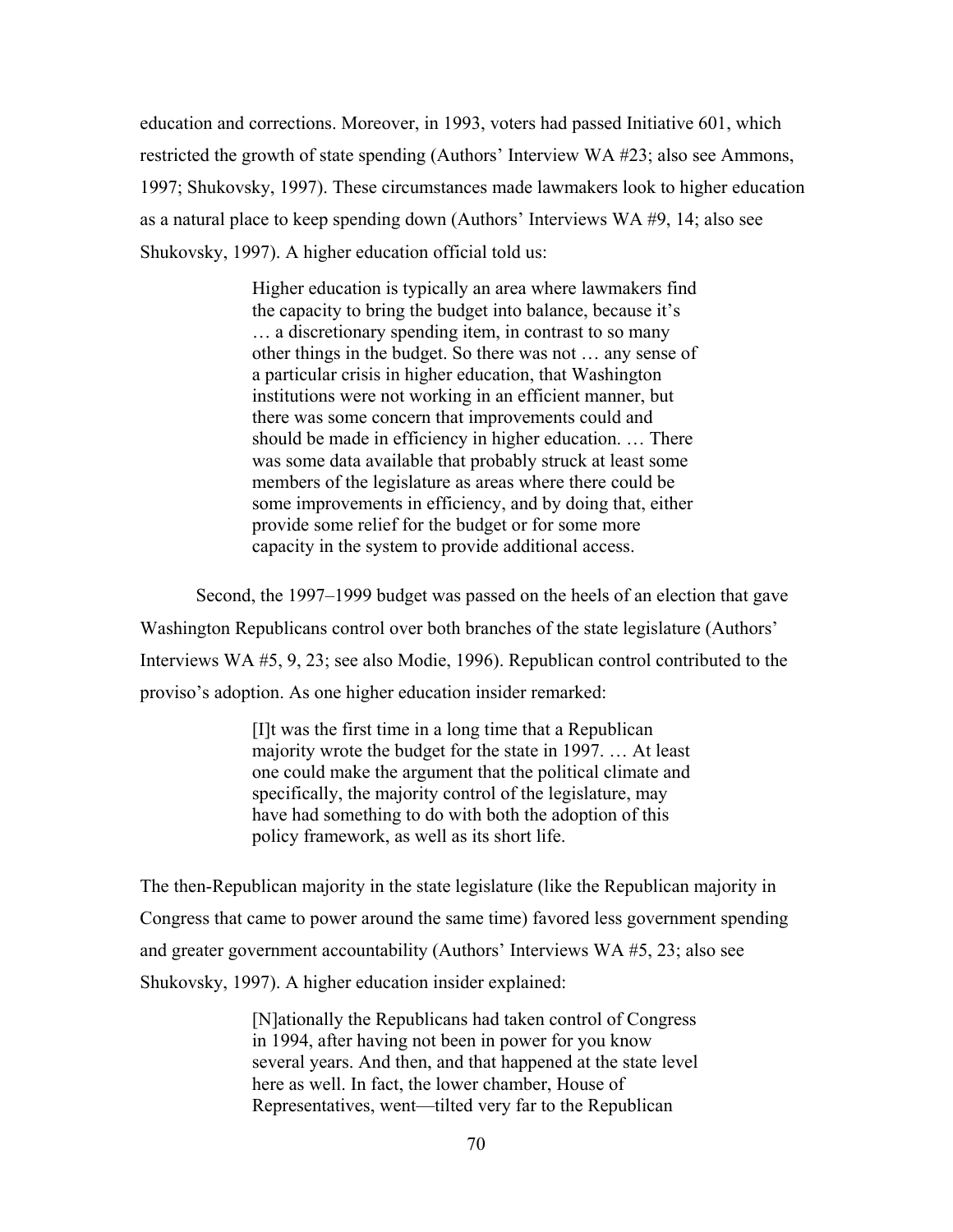side, after having not been in power for more than a decade. And so there was a lot of the whole philosophy of their "Contract with America" [which] was reducing taxes, reducing the burden on taxpayers … reducing budget expenditures as much as possible.

### **7.4 The 2007 Community College Student Achievement Initiative**

 While Washington's first performance funding program ended in 1999, the state reintroduced another program eight years later. In 2007, the State Board for Community and Technical Colleges established the Student Achievement Initiative (SAI) for Washington's two-year colleges (Authors' Interviews WA #1, 2; see also Jenkins et al., 2009; Washington State Board for Community and Technical Colleges [WSBCTC], 2007).

Unlike the 1997–1999 performance funding proviso, the State Board's new performance funding system was designed not to withhold any money from institutions but to reward technical and community colleges with a small amount of new money when their students reach certain outcomes thresholds.<sup>22</sup> Performance indicators include competency in basic skills, pass rates for postsecondary-level mathematics and developmental coursework, and the number of degrees, certificates, and college credits granted. Under the funding formula, colleges receive "achievement points" when their students reach certain goals on these indicators. The 2008 fiscal year was a "learning year," which involved community and technical colleges examining their performance on these measures and developing plans to improve. During the 2009 fiscal year, institutions began to be rewarded for their performance on the measures (Authors' Interviews WA #1, 2; see also Jenkins et al., 2009; WSBCTC, 2007).

# **7.5 Patterns of Support and Opposition for the 2007 Student Achievement Initiative**

**Supporters.** The coalition supporting this new type of performance funding for community colleges is comprised primarily of board members and administrators of the Washington State Board for Community and Technical Colleges along with local community and technical college officials (Authors' Interviews WA #1, 2, 18; see also

 $\overline{a}$ 

 $22$  Although this program was designed to reward institutions for meeting certain performance levels, whether appropriations are considered to be a "bonus" or funding that would have been part of the base if not for the performance requirement is largely a matter of perception.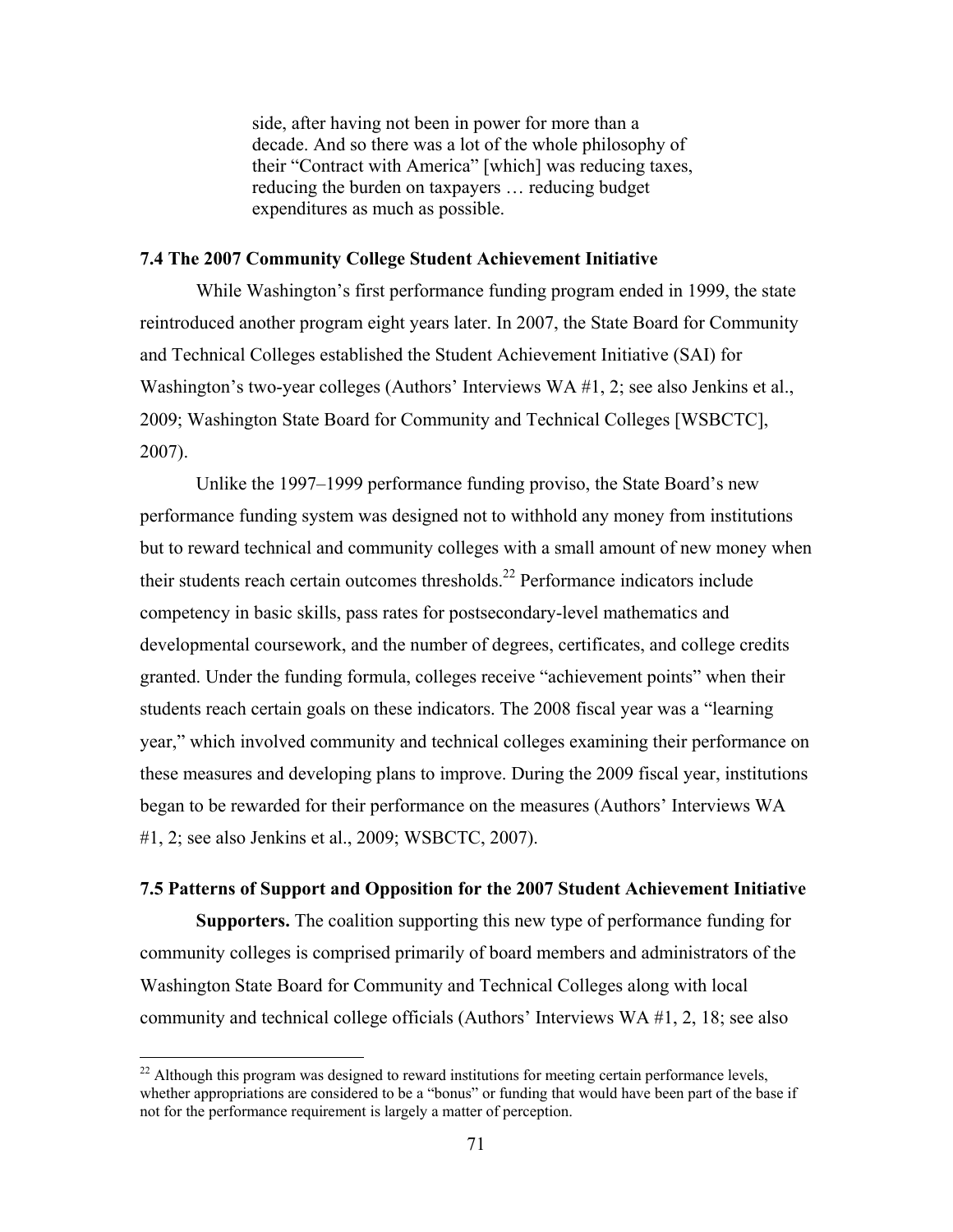Jenkins et al., 2009, p. 14). In the words of one State Board staffer: "The … plan is [from] our own State Board for Community and Technical Colleges. The Board itself has asked for this plan or approach." While local community and technical college officials are not the primary instigators of the Student Achievement Initiative, they do seem to be willing members of the coalition. College trustees, administrators, and professors were part of the Board's task force that helped to create the system (Authors' Interviews WA  $#7, 23$ ; see also Jenkins et al., 2009, pp. 24–25; WSBCTC, 2007).<sup>23</sup> As a result, there is a feeling among practitioners that there has been greater consultation in planning the SAI than was the case with the development of the 1997–1999 performance funding system. Moreover, local community college officials believe that the Student Achievement Initiative is founded on solid research (Authors' Interview WA #7; see also Jenkins et al., 2009, pp. 24–25). As a community college president noted:

> [The system has] heavily analyzed the research and … know[s] how our system in this state performs. And we know how we do on those things, and that those things are related to achieving some of the outcomes. They're really related to getting people through a system and through a process and getting into important outcome points. … It will make us more efficient as a system in handling these folks.

Even though the Student Achievement Initiative was the creation of the state twoyear college system, other public officials in the state, including the governor, were supportive of the program (Authors' Interviews WA #2, 23; see also Jenkins et al., 2009, pp. 42–43). According to a state-level higher education official, "[B]oth the governor and the legislature, I think, viewed it as a very positive development and a model for how we go forward."

The Washington coalition supporting the community and technical colleges' Student Achievement Initiative appears to hold beliefs similar to the coalition that supported the state's original performance funding program: that market incentives can influence behavior, and that tying funding to institutional performance can improve colleges' outcomes (Authors' Interview WA #1, 2; see also Jenkins et al., 2009; Rolph,

 $\overline{a}$ 

 $^{23}$  However, there is evidence that community college trustees and top administrators are more supportive of the Student Achievement Initiative than are community college faculty (Jenkins et al., 2009, p. 24).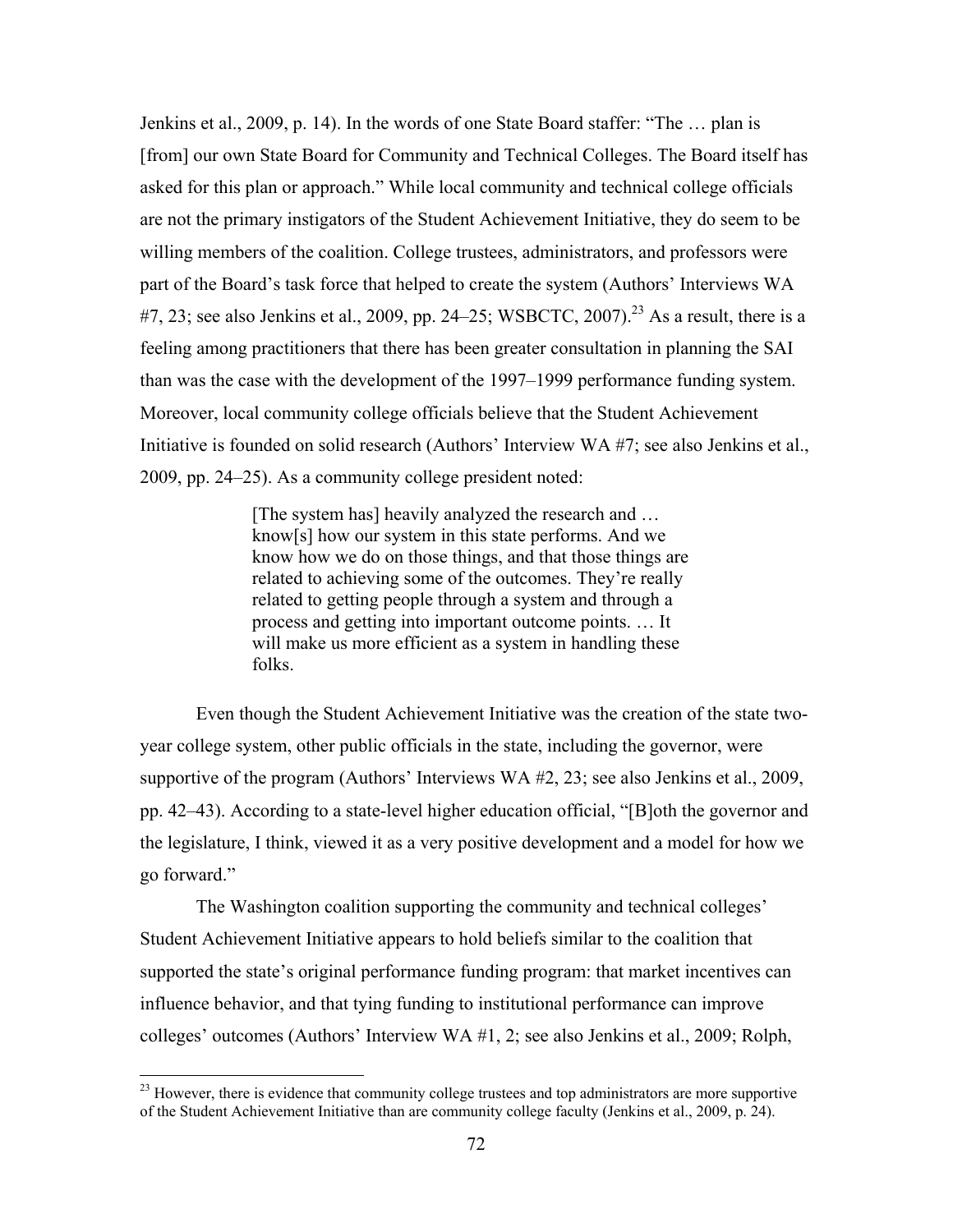2007). A member of the State Board noted: "We did the debate of whether or not it's best to reward process or to reward outcome. We landed on rewarding outcome" (as cited in Rolph, 2007). In the words of a State Board administrator, there was "a belief on the part of the Board … based on experience in their work world, in other parts of government … that performance funding can actually provide an incentive for improvement."

Based on this belief, the State Board believes that funding for outcomes can be used to improve student success in the public two-year colleges (Authors' Interviews WA #1, 2). According to a State Board staffer:

> [O]ur Board [was] really aware that there are retention issues in the community and technical college sector. We're not unlike community colleges in other states, where there are a lot of students that come, and not an awful lot that finish. And so our Board has been aware of that for a number of years, and so … the Board wanted to figure out a way of providing some incentives for colleges to improve student persistence.

Another belief supporting the Student Achievement Initiative was focused more on maintaining the autonomy of the state's community college system (Authors' Interviews WA #1, 18). There was growing interest on the part of the governor and the legislature in performance accountability. Recognizing that this interest was unlikely to slacken, the Board believed that it would be best if the board acted in advance, designing itself the performance funding system (Authors' Interviews WA #1b, 18; see also Jenkins et al., 2009, p. 24). As one State Board administrator explained, there had been:

> a lot of focus on accountability in education and higher education this past year-and-a-half, under the Governor's Washington Learns Initiative. … [Also] our Governor has formed a P-20 Council. … And one of the goals of that P-20 Council is to identify some indicators for education and higher education. ... So we were trying to be proactive about identifying results measurements for the colleges ourselves before somebody else starts saying, what about this? Or what about that?

To this end, the Board directed its own resources toward developing a non-punitive performance funding system.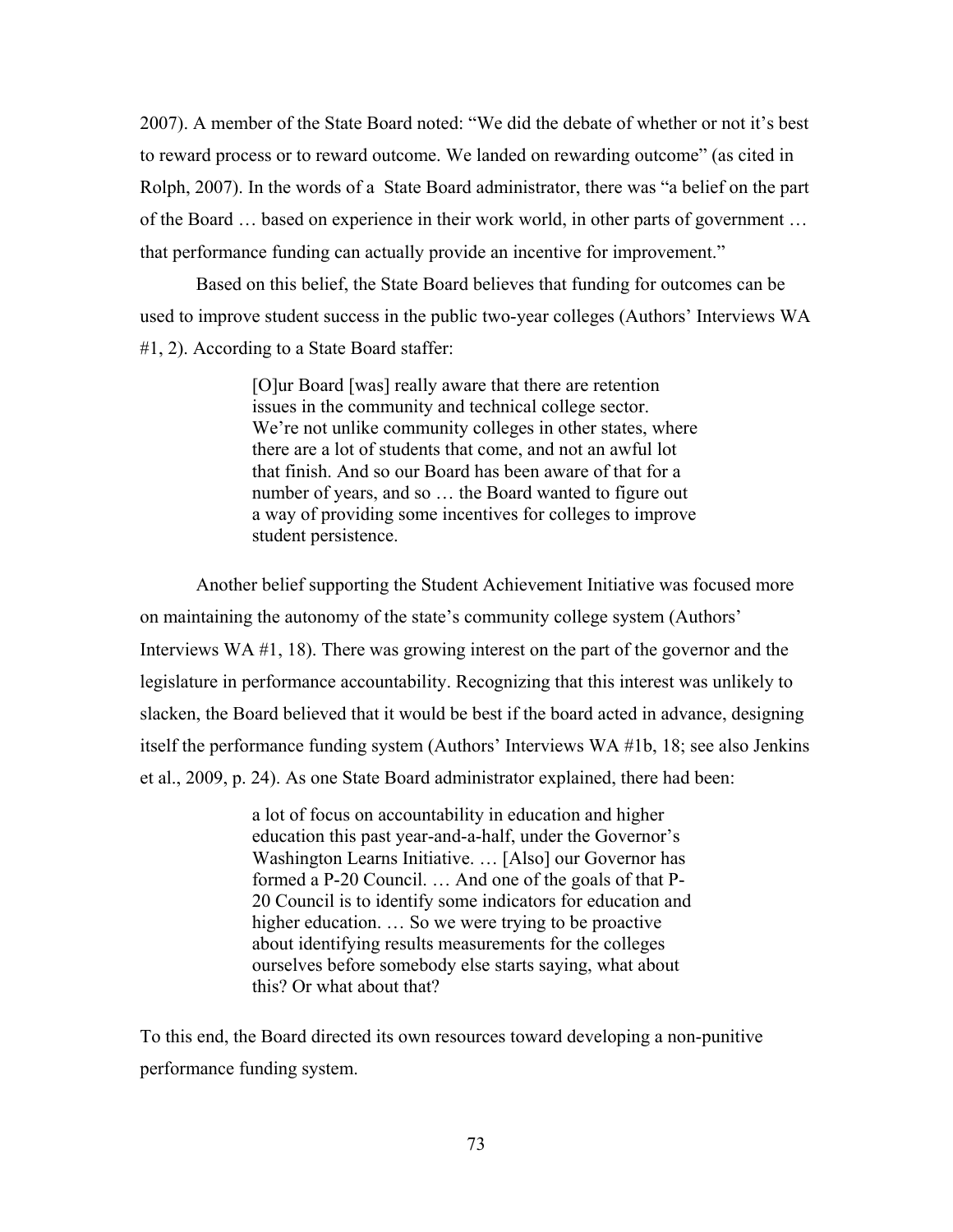### **7.6 The Process of Enacting the 2007 Student Achievement Initiative**

 As was the case with the 1997–1999 proviso, the State Board's new performance funding system was not initiated at the behest of the general public, and it was not the invention of the business community (Authors' Interviews WA #1, 2). But unlike the prior system, the Student Achievement Initiative did not originate in the state legislature. Rather, the Student Achievement Initiative was spearheaded by the State Board for Community and Technical Colleges (Authors' Interviews WA #1, 2, 18, 22, 23). In the words of a state-level higher education official, this program "was initiated by and led by the community and technical college system. They developed it internally, and they've done a terrific job of selling it to a broader community." The main impetus to this initiative was a turnover in the State Board, which brought in several new members who were in business and who had a strong interest in performance accountability (Jenkins et al., 2009, p. 23).

 To develop this program, the State Board convened a task force and advisory committee—which included not only State Board personnel but also community college presidents, trustees, and other institutional personnel—to help design the performance funding system (Authors' Interviews WA #1, 2, 18, 22; see also Jenkins et al., 2009; WSBCTC, 2007). The task force developed the principles, goals, and design of the policy, soliciting advice from college personnel at the state's community and technical colleges as well as from national higher education experts. A system-wide advisory committee comprised of representatives from all interested colleague groups in the college system (such as institutional researchers and student support professionals) helped design the performance indicators and measures. The task force's recommendations were then forwarded to the State Board for approval (Authors' Interviews WA #2, 22; also see Jenkins et al., 2009, p. 9).

**Policy learning.** The reemergence of performance funding in Washington can be seen as evidence of policy learning. To begin with, the Washington State Board for Community and Technical Colleges had moved to a position of supporting performance funding in 2007, whereas it was at best neutral in 1997. Moreover, it developed the Student Achievement Initiative based on research and advice from its staffers, local community college officials, and outside experts (Authors' Interviews WA #1, 2, 22; see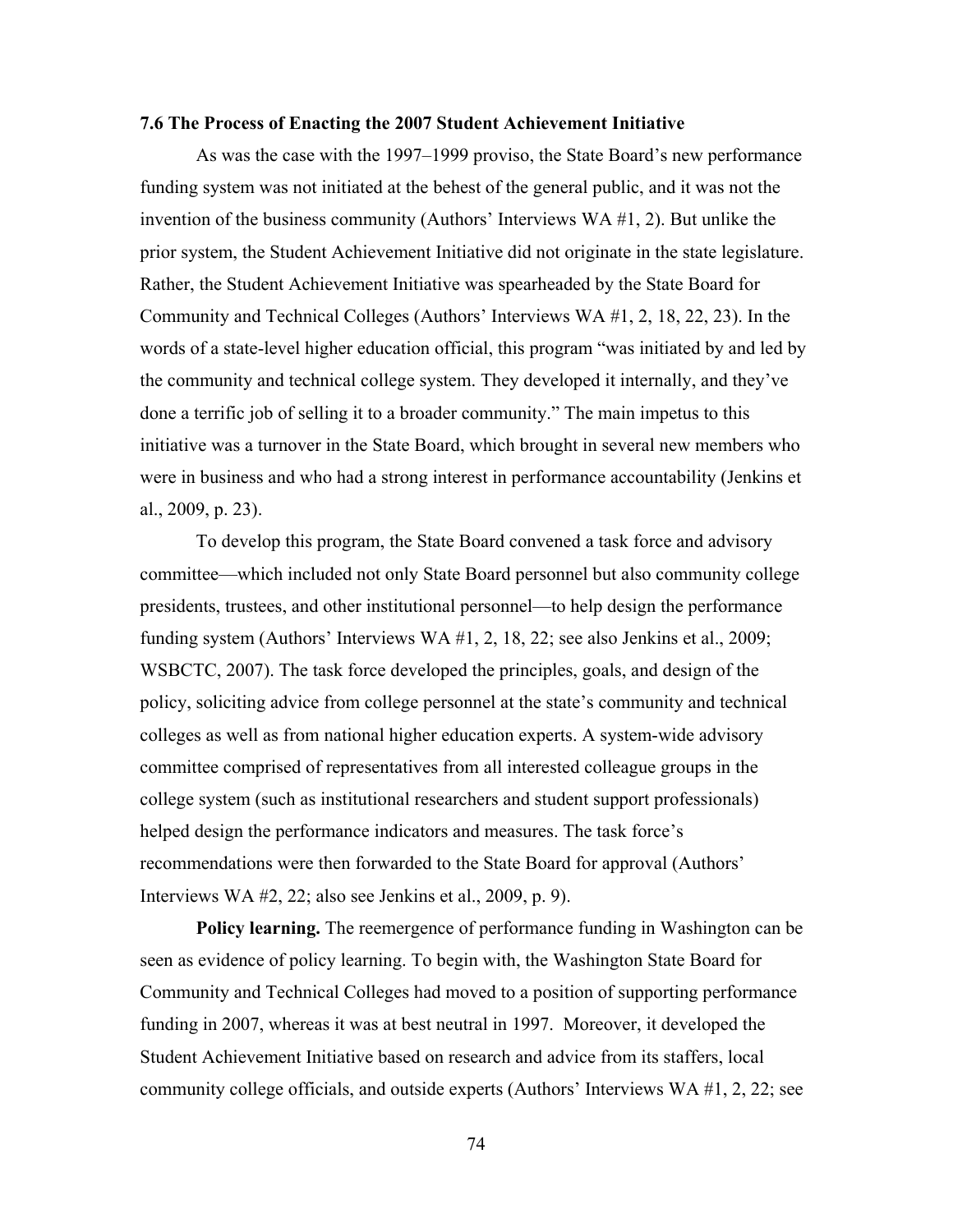also Achieving the Dream, 2007; Jenkins et al., 2009, p. 9; WSBCTC, 2007). A state community and technical college official explained that the program was designed with careful consideration of relevant research:

> [W]e asked three national experts to give us advice. … And amongst the things they said to us, is be focused. … Keep it really simple so that you can communicate it. … They also said reward people for evidence of improvement. Don't reward them for processes, which is always the conversation that you get into with college people. Isn't it good to have faculty better engaged with students, for example? This is a common conversation. … But the advice was, provide a reward for evidence of improvement. So these are things that we have done in the system.

Additionally, having learned from Washington's prior experience with performance funding that the *process* of developing a performance funding program is important in itself, the State Board kept the process of the state's earlier performance funding system in mind when designing its new plan (Authors' Interview WA #2). A community and technical college board official told us:

> [For] the previous proposal [in 1997] basically the three indicators were developed in three days, literally in three days. And they were sprung upon us. The legislature said you're going to have three, you're going to have to have indicators, and you're going to have to have them in three days.

But this would not be the case with the new program, as the same official explained:

People have had basically one academic year to think it through. … That time frame to engage people, of course there's a lot of complaining time as well, but I think it's better. If you really truly want your performance funding to be for improvement, then you've got to have people very engaged, and you have to have time for systems, large systems to have people engaged. Even to know, let alone get engaged, that certainly wasn't the case the first time around.

**Agenda setting.** Washington State's culture and economic circumstances around the time that the Student Achievement Initiative was developed were conducive to major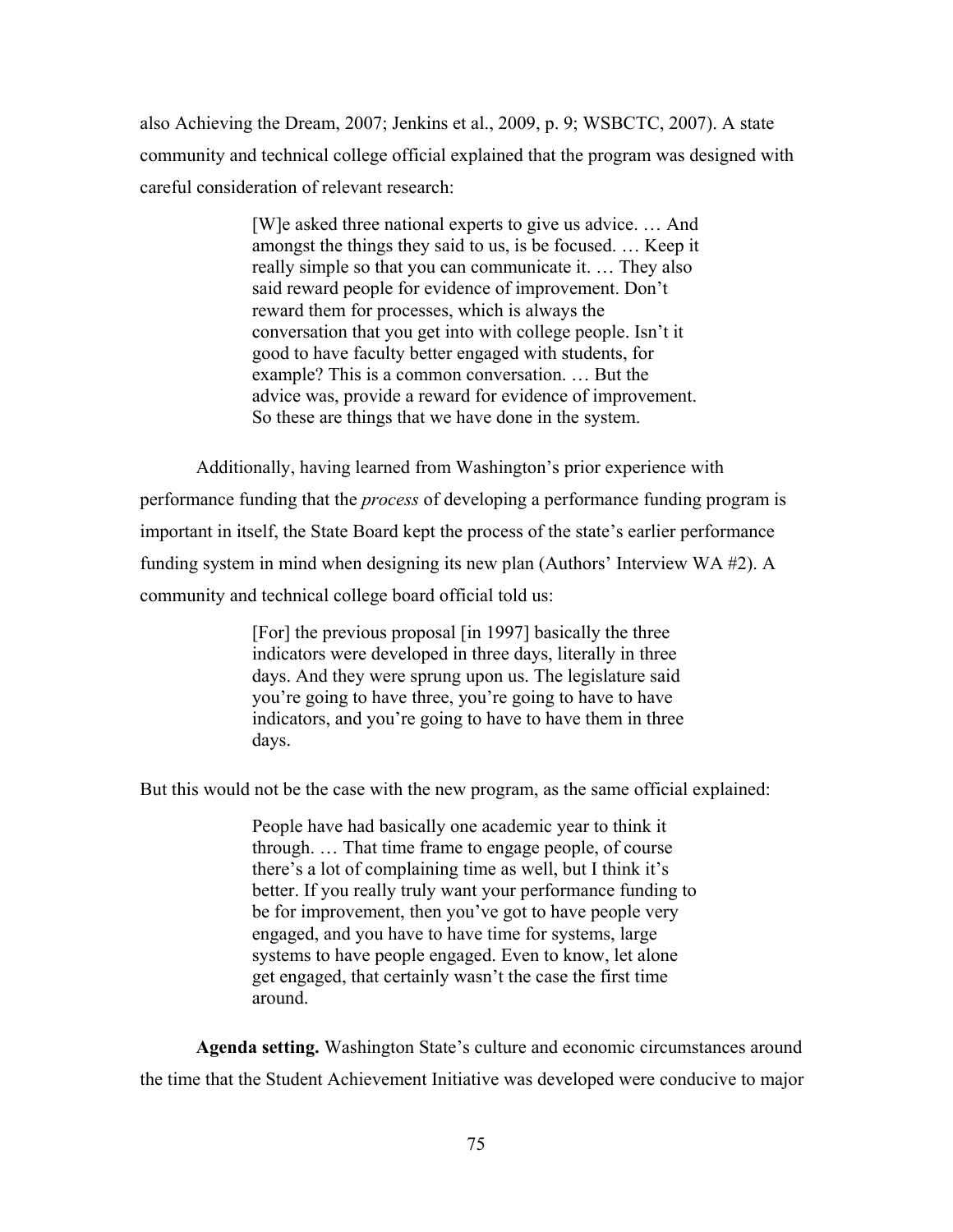government attention to performance funding as designed by the State Board for Community and Technical Colleges. First, the state's economy was doing relatively well at the time, making it easier to countenance providing new performance-based funding for higher education. In the words of a State Board administrator, Washington State had "lots of money" when the Student Achievement Initiative began (Authors' Interview WA #2). Indeed, this same respondent speculated that it may be difficult for the State Board to maintain funding for this program in the future if the economy were to shift for the worse (Authors' Interview WA #2).

 Second, in the years leading up to the adoption of the Student Achievement Initiative, state accountability programs had been discussed and implemented in other governmental sectors. One such accountability initiative—the Government Management, Accountability and Performance (GMAP) program—had come into being in the years before the Student Achievement Initiative was conceptualized (Authors' Interviews WA #1b, 20; see also Jenkins et al., 2009, p. 14; Van Lare, 2006). The purpose of GMAP was "to hold state agencies directly accountable for achieving results and focusing on priorities important to citizens" (Van Lare, 2006, p. 5).

 In addition to GMAP, the state of Washington had begun to focus on accountability in the education sector. The governor and legislature had coordinated a task force known as "Washington Learns" to examine K-12 and higher education and to make recommendations for improving public education in the state (Authors' Interview #13; see also Washington Learns, 2006). Also in the years preceding the adoption of the Student Achievement Initiative, the legislature had seriously discussed the possibility of adopting performance agreements for higher education institutions, under which the state legislature would provide funding to institutions up-front; in exchange, colleges and universities would agree to produce specific minimum outcomes, such as a certain number of degrees in "high-demand" subjects (Authors' Interviews WA  $\#11$ , 13).<sup>24</sup> It was within this policy environment of accountability that the Student Achievement Initiative was conceived. Indeed, a state legislator speculated that the State Board of Community and Technical Colleges may have decided to pursue the Student

<sup>&</sup>lt;sup>24</sup> Washington State did adopt performance agreements for higher education in 2008 (Authors' Interviews). However, as of this writing, it is unclear the extent to which this policy has been implemented.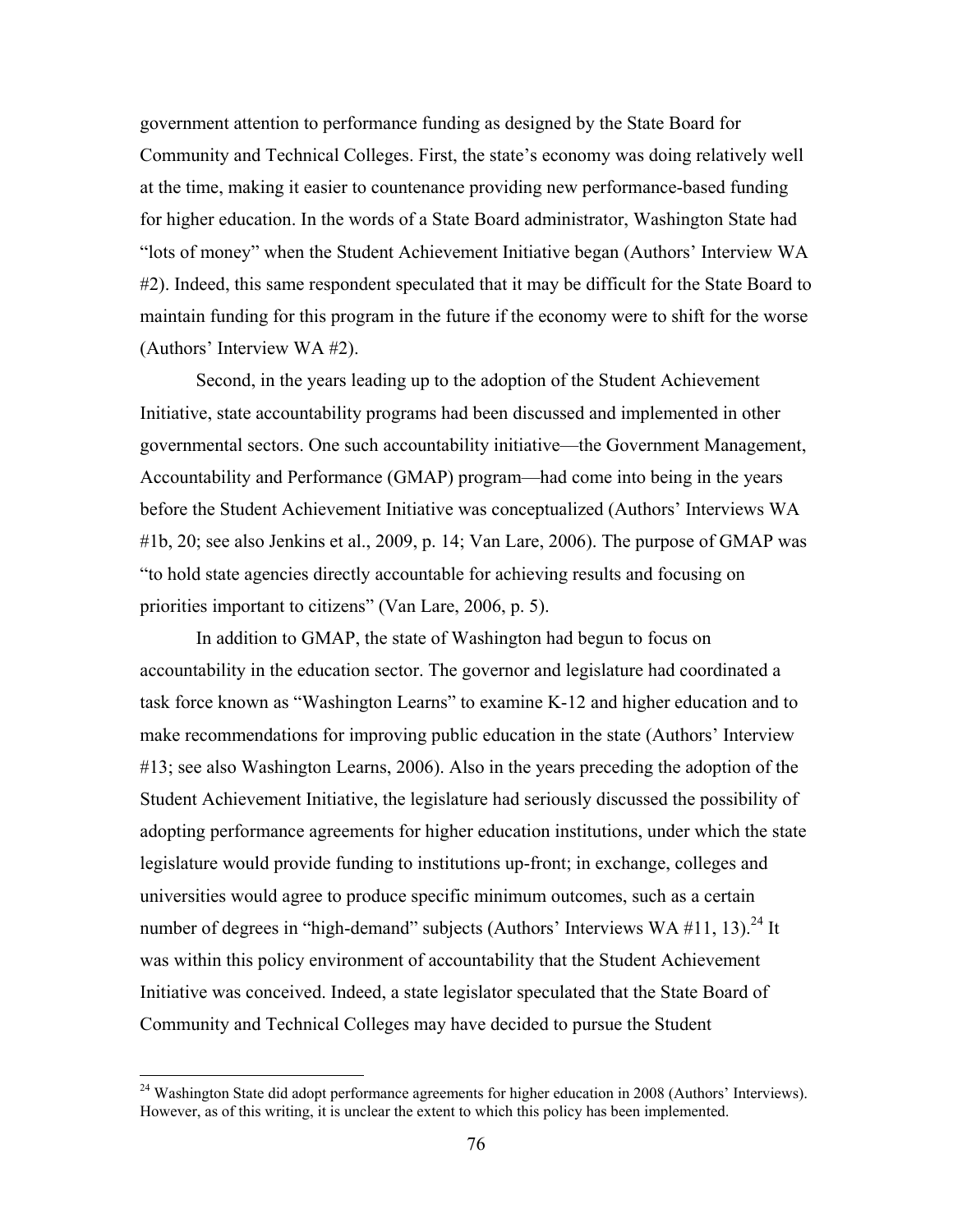Achievement Initiative because it was aware that the legislature was interested in accountability around that time (Authors' Interview WA #18).

## **7.7 Summary**

Washington established performance funding programs at two different times: 1997 and 2007. These two programs differ in substance, who supported and opposed them, and the circumstances that existed at the time each program was adopted. The state's first performance funding program, which applied to all public higher education institutions, was developed by the legislature and was cheered on by the governor and the business community, while the affected institutions were largely uninvolved in its development and disliked the concept behind the program. The more recent Student Achievement Initiative, which applies only to the public two-year colleges, was developed by the State Board for Community and Technical Colleges and did not face opposition from the institutions themselves. The 1997–1999 program was created at a time of fiscal uncertainty when Republicans controlled the state legislature. However, the Student Achievement Initiative was developed in a political environment at a time when the state budget was healthy and Democrats controlled the legislature.

#### **8. Summary and Conclusions**

We summarize below our findings across six states concerning the actors who supported and opposed performance funding, their beliefs and motives, the sources of their ideas, and the circumstances shaping their actions. We finish by drawing conclusions for policymaking.

# **8.1 Summary of Findings Across Six States**

As detailed in the previous sections, the processes by which performance funding has been established exhibit considerable variation across Florida, Illinois, Missouri, South Carolina, Tennessee, and Washington. At the same time, there are striking similarities among these six states, particularly in terms of who were the main supporters and opponents, what beliefs animated them, and what political openings allowed political entrepreneurs to put performance funding on the decision making agendas of state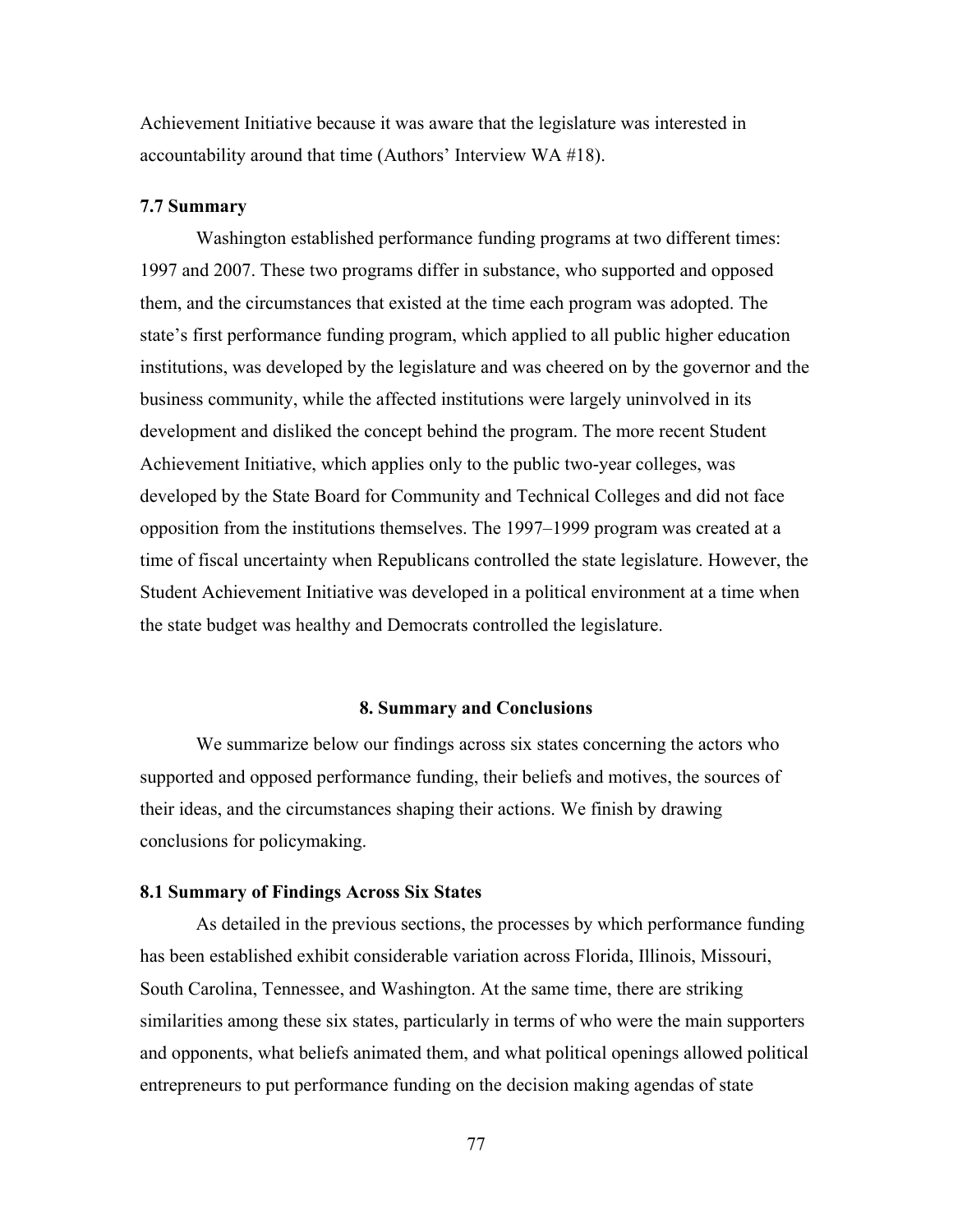governments.

 $\overline{a}$ 

**Supporters.** In all six states, the main proponents of performance funding were state officials. In Florida, South Carolina, and Washington (in 1997), state legislators, particularly Republicans, played the leading role. Meanwhile, state higher education board officials played the leading role in Illinois, Missouri, Tennessee, and Washington  $(in 2007).<sup>25</sup>$  Governors were openly supportive in four states (Florida, Missouri, South Carolina, and Washington) but played a significant role in only the first two states.

These leading state officials were joined in supporting performance funding by local community college officials and business. Officials of individual public colleges were openly supportive of performance funding in Florida, Illinois, Tennessee, and Washington (in 2007). In fact, in all four states, college and university officials were directly involved in designing the performance funding system.

Meanwhile, business supported performance funding in a direct and organized fashion in South Carolina, Washington, and Florida. In South Carolina, a group of business leaders pushed hard for performance funding for higher education, working closely with legislative activists to secure and then design the performance funding system. In Washington, business openly favored performance funding. In Florida, though business did not endorse performance funding specifically, it strongly endorsed the 1994 Government Performance and Accountability Act that gave rise to performance funding.

In addition to its direct participation, business also played an important indirect role. In South Carolina, Washington, Florida, and Missouri, business concerns about government efficiency strongly shaped the politics of performance funding by making performance funding an attractive policy for higher education in the eyes of state officials insofar as it would seem to please business.26

 $^{25}$  As we note below, the state universities were considerably less favorable and even opposed to performance funding.

 $26$  For more on this indirect, non-participatory form of business power, see Dougherty (1994).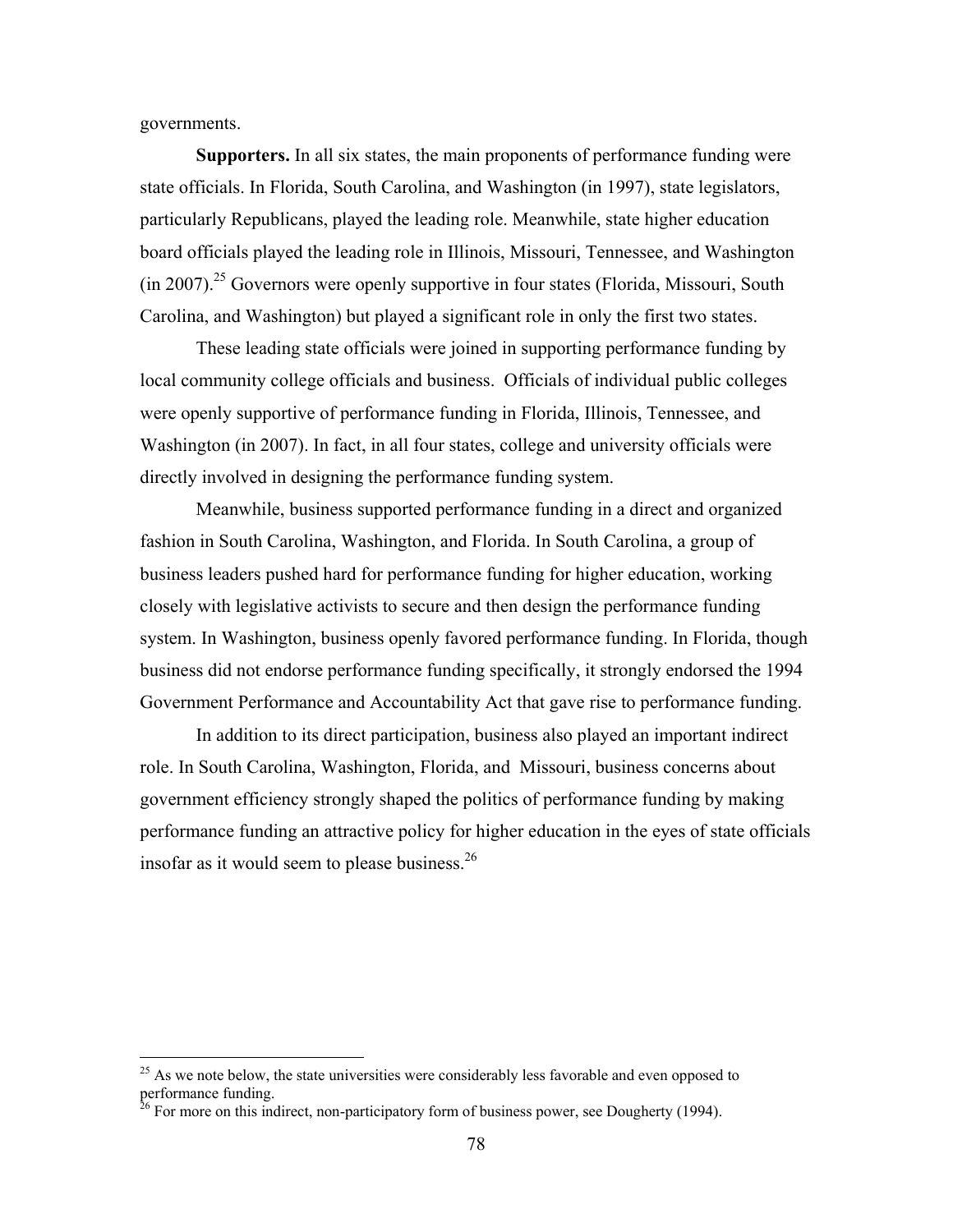|                                                                           | ΤN | MО    | FL.   | <b>SC</b> | IL.   | <b>WA</b>  |
|---------------------------------------------------------------------------|----|-------|-------|-----------|-------|------------|
| Supporters (leading groups are in bold)                                   |    |       |       |           |       |            |
| Legislators                                                               |    | X     | X     | X         |       | X 1997     |
| Governor                                                                  |    | x     | X     | Χ         |       | X 1997     |
| State higher education<br>board officials                                 | X  | X     | X     |           | X     | X 2007     |
| Local (institutional)<br>officials                                        | Χ  |       | X     |           | Χ     | X 2007     |
| <b>Business (direct)</b>                                                  |    |       | X     | X         |       | X 1997     |
| <b>Business (indirect)</b>                                                |    | x     | Χ     | X         |       | X 1997     |
| <b>Supporters' Beliefs and Motives</b>                                    |    |       |       |           |       |            |
| Need to Increase higher<br>education efficiency                           |    | X     | X     | X         |       | X 1997     |
| Need to increase<br>government efficiency                                 |    |       | X     | X         |       | X 1997     |
| Need to meet labor<br>training needs of<br>business                       |    |       |       | X         |       | X 1997     |
| Need to secure more<br>funds for higher<br>education                      | X  | X     | X     |           | X     |            |
| Need to increase quality<br>of higher education                           |    | X     |       |           | X     | X 2007     |
| Need to increase<br>accountability                                        |    |       |       | X         | Χ     |            |
| Need to increase<br>legitimacy of higher<br>education                     | X  |       | X     |           | Χ     |            |
| Need to preempt<br>passage of unwelcome<br>form of performance<br>funding | X  |       |       |           | X     | X 2007     |
| <b>Political Openings</b>                                                 |    |       |       |           |       |            |
| Change in party control<br>of legislature                                 |    |       | X GOP | X GOP     | X GOP | X 1997 GOP |
| Change in party control<br>of governorship                                |    | X Dem |       | X GOP     |       |            |
| Economic recession                                                        |    |       | X     |           |       |            |
| Economic prosperity                                                       |    |       |       |           |       | X 2007     |
| Antitax mood                                                              | X  | X     | Χ     |           |       | X 1997     |
| Spillover from other<br>policy subsystems                                 | X  |       |       |           | X     | X 2007     |

# **Table 3 Actors, Beliefs, Idea Sources, and Political Openings Across Six States**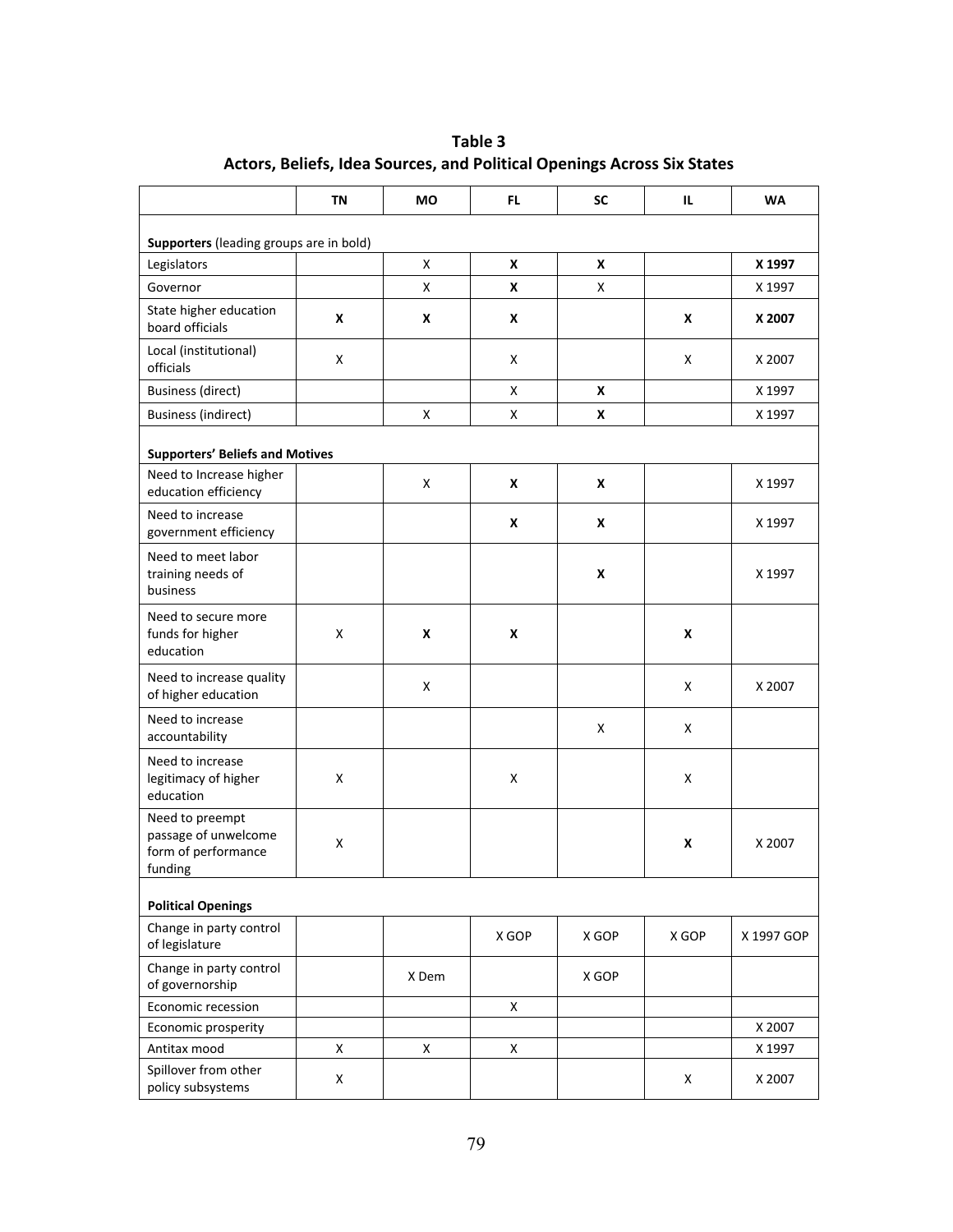|                                                 | <b>TN</b> | <b>MO</b>  | FL.          | <b>SC</b>    | IL. | <b>WA</b> |
|-------------------------------------------------|-----------|------------|--------------|--------------|-----|-----------|
|                                                 |           |            |              |              |     |           |
| <b>Sources of Ideas for Performance Funding</b> |           |            |              |              |     |           |
| Policy learning                                 | X         |            | $\mathsf{x}$ | $\mathsf{X}$ |     | X 2007    |
| External state policy                           |           |            | X            | X            |     |           |
| organizations                                   |           |            |              |              |     |           |
| Other states                                    |           |            | X            | X            | X   |           |
| Outside experts                                 | X         | X          | X            |              | X   | X 2007    |
| <b>Opponents</b>                                |           |            |              |              |     |           |
| State universities                              |           | X Inactive | X            | X Inactive   |     | X 1997    |
| Community colleges                              |           |            |              | X Inactive   |     |           |
| State coordinating                              |           |            |              | X Inactive   |     |           |
| board                                           |           |            |              |              |     |           |
| <b>Opponents' Beliefs and Motives</b>           |           |            |              |              |     |           |
| PF system does not                              |           |            |              |              |     |           |
| distinguish enough                              |           | X          |              |              |     | X 1997    |
| among institutions                              |           |            |              |              |     |           |
| PF is an excuse to cut                          |           |            |              |              |     |           |
| regular funding for                             |           | X          | X            | X            |     |           |
| higher education                                |           |            |              |              |     |           |
| PF will lead to closing                         |           |            |              | X            |     |           |
| institutions                                    |           |            |              |              |     |           |
| PF undercuts higher                             |           | X          |              |              |     |           |
| education autonomy                              |           |            |              |              |     | X 1997    |
| PF raises institutional                         |           |            |              |              |     |           |
| costs                                           |           | X          |              |              |     |           |
| PF does not work well                           |           |            | X            | $\mathsf{X}$ |     |           |
| PF duplicates                                   |           |            |              |              |     |           |
| accreditation system                            |           |            |              |              |     | X 1997    |

**Table 3 Actors, Beliefs, Idea Sources, and Political Openings Across Six States**

Florida had the broadest advocacy coalition, consisting of the governor, legislators, state higher education board officials, business, and community college presidents. Narrower coalitions were present in Missouri, South Carolina, and Washington in 1997: legislators, the governor (weakly), and either the state coordinating board or business. The narrowest coalitions were present in Illinois, Tennessee, and Washington in 2007: the state higher education board and the heads of individual colleges.

Popular pressure was not a factor. Popular concern about rapidly rising tuitions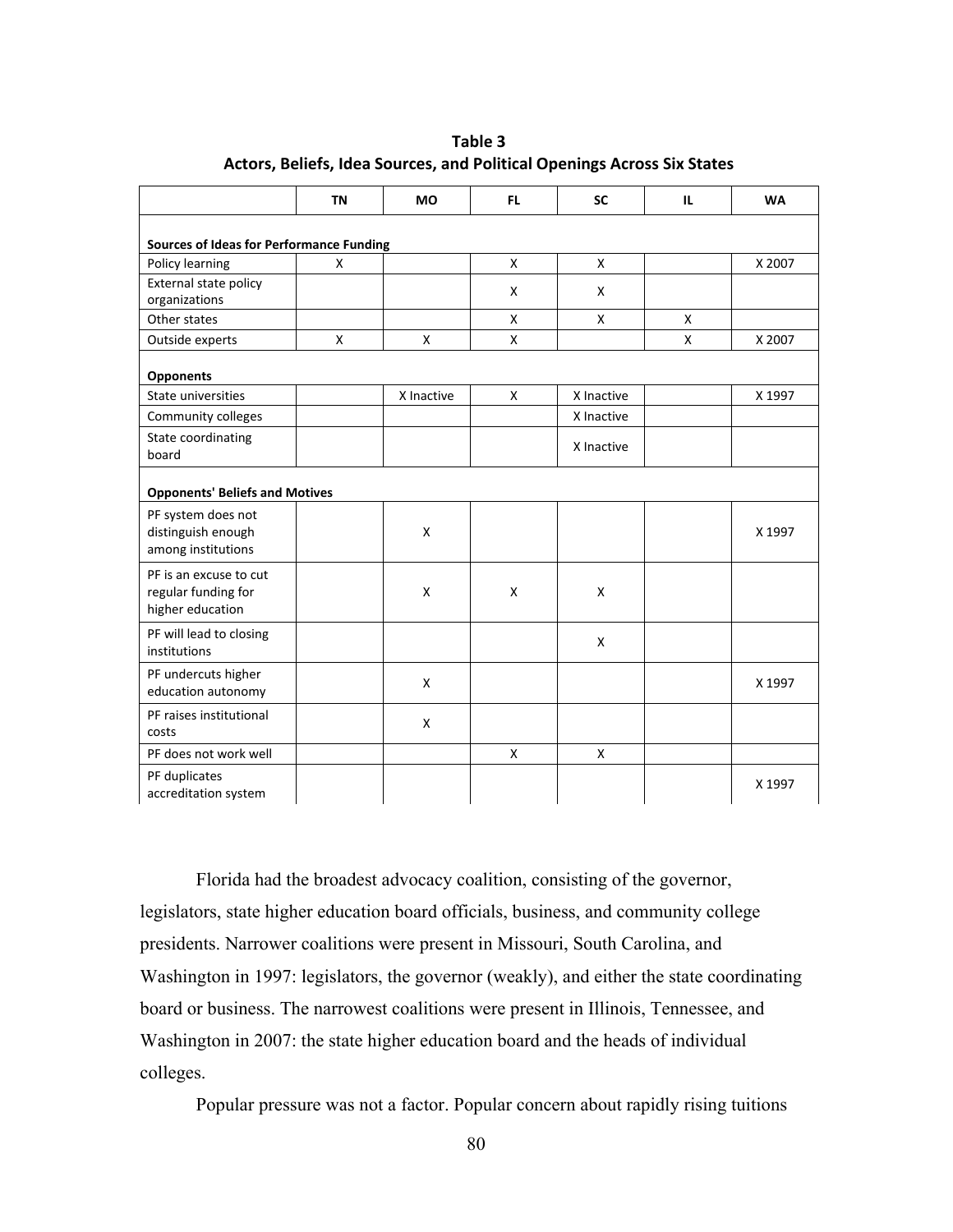and insufficient room at public colleges and universities may have played a role in putting the issue of higher education effectiveness, efficiency, and accountability on the issue attention agenda in Washington, but we have no evidence that it played such a role in the other states. Even in Washington, popular pressure did not focus at all on performance funding as a specific solution to this concern about accountability.

*Supporters' beliefs and motives***.** The main beliefs tying together the supporters of performance funding were beliefs in the importance of finding new means to secure additional funds for higher education in a time of fiscal stringency and in the importance of increasing the efficiency of government generally and higher education specifically. In addition, there was more scattered belief in the importance of increasing the quality of higher education, increasing the accountability of higher education, meeting the workforce needs of business, and preventing performance funding from being imposed on higher education without higher education institutions having a hand in designing it. For legislators, governors, and business, the main beliefs were in the importance of increasing the efficiency of government and higher education and in the utility of market or business-oriented methods such as performance funding in making government agencies operate more efficiently. These beliefs can be clearly seen in Florida, Missouri, South Carolina, and Washington. However, for state and local higher education officials in all the states except South Carolina, the driving belief was in the importance of finding new means of securing additional funds for higher education institutions in a time of fiscal stringency. Performance funding particularly recommended itself as a means of securing new funds because it couched requests for new funding in terms that resonated with current concerns about limited government revenues and the utility of business-like methods in government.

**Opponents.** There was discernible opposition to performance funding in four of the six states (Florida, Missouri, South Carolina, and Washington) coming from public institutions, particularly the state universities. However, this opposition was not mobilized, except to a degree in Florida and Washington. Rather, this institutional opposition was primarily expressed by lack of enthusiasm and foot dragging, rather than by any sharp attack on performance funding or on the issue of higher education accountability.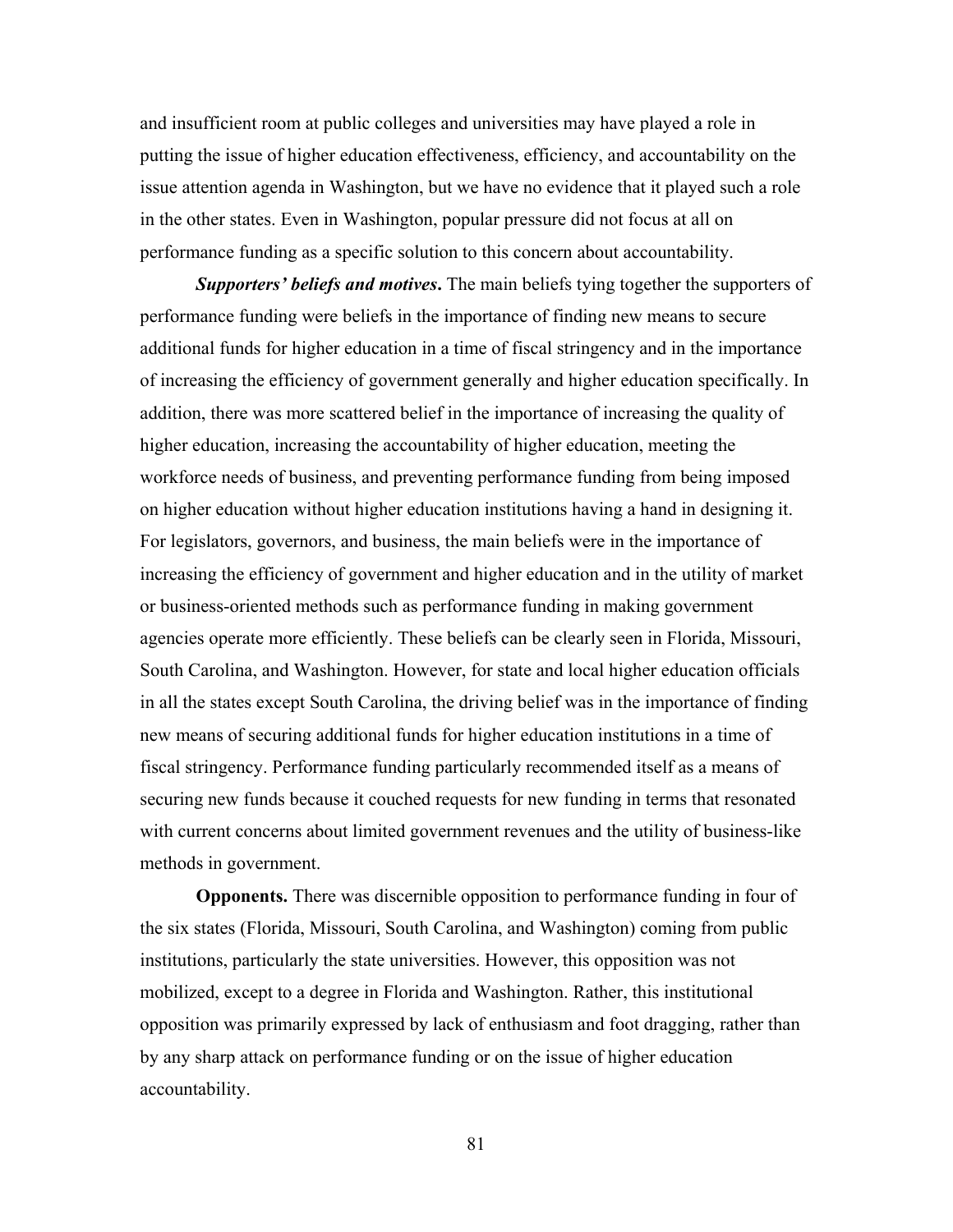*Opponents' beliefs and motives***.** The main beliefs driving opponents were that performance funding was an excuse to keep down the regular state funding for higher education, that it undercut the autonomy of higher education institutions, and that the performance funding programs proposed did not sufficiently recognize different institutional missions. The first belief was evident in Florida, Missouri, and South Carolina, where institutions expressed a fear that performance funding would provide state officials with an excuse to cut back on the regular state funding of higher education. The belief that performance funding intruded on the autonomy of higher education institutions was present in Missouri and Washington. Institutions felt they knew how best to run themselves and resented performance indicators that were perceived as affecting what courses should be offered and how they should be taught. Finally, higher education institutions in Missouri and Washington criticized the performance funding programs in those states as failing to tailor performance indicators to different institutional missions. Indicators were perceived as not making sufficient distinctions among research universities, other state four-year institutions, and community colleges. $27$ 

**Sources of ideas.** It is not always easy to determine the source in a given state for the idea of performance funding. Sabatier and Jenkins-Smith have argued that a potent path to policy change is created when an advocacy coalition encounters new data that questions its policy core or secondary beliefs about the severity of a public problem and the best ways to address it (Jenkins-Smith and Sabatier, 1993; Sabatier & Weible, 2007). In fact, we found evidence of such policy learning in three states. Florida and South Carolina had been experimenting with performance accountability policies for a long period of time. They moved to performance funding as they perceived limitations to the effectiveness of less intrusive forms of performance accountability, such as performance reporting and incentive funding. Meanwhile, in Washington in 2007, the advocates of performance funding were influenced by the state's previous experience with performance funding.

In addition, the experiences of other states and advice from outside organizations and experts can play an important role in the development of performance funding.

 $\overline{a}$ 

 $27$  Some of these concerns were also present in Illinois but they were more muted because the performance funding system proposed applied only to community colleges and the community college presidents had endorsed performance funding.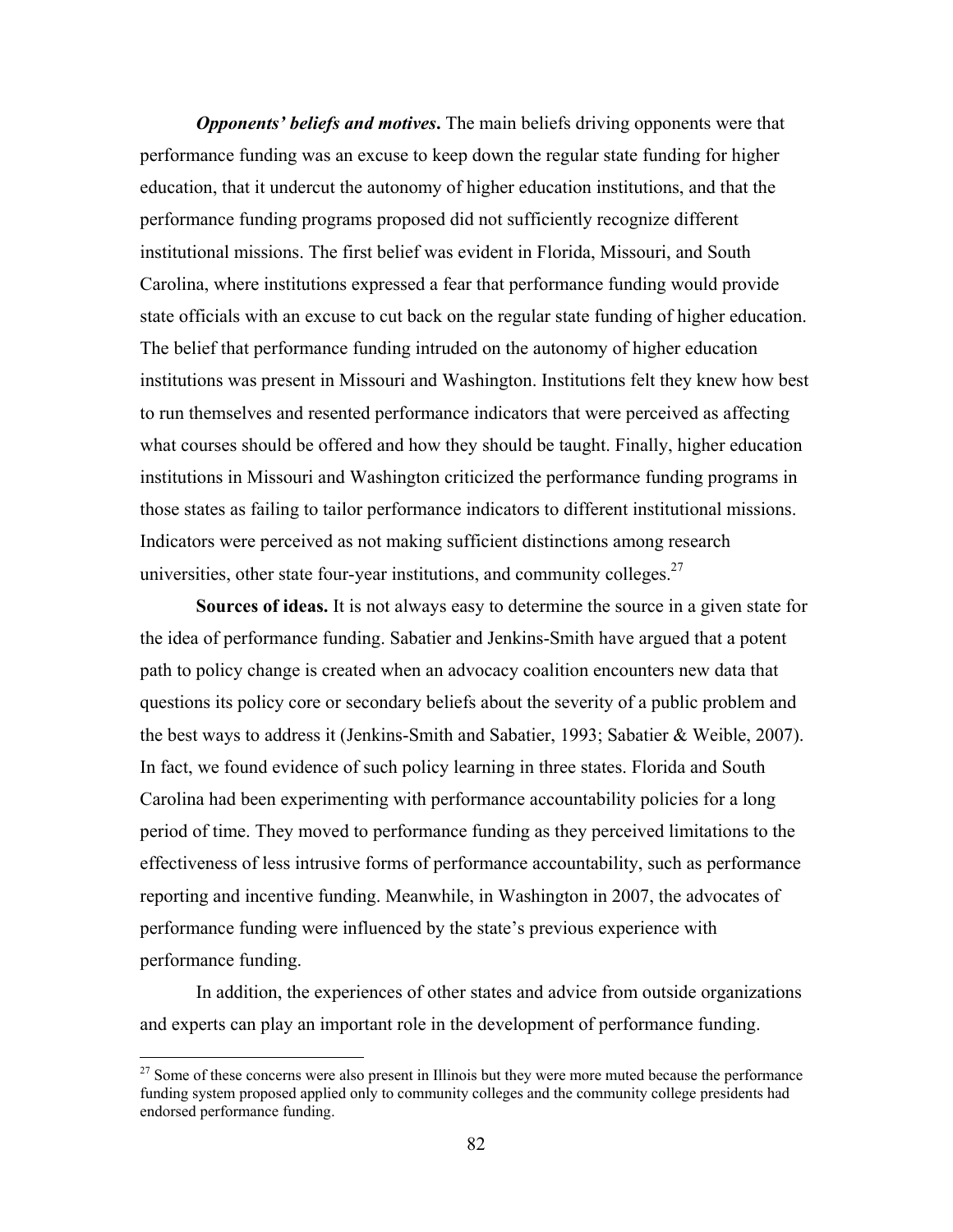Observers in three states (Florida, Illinois, and South Carolina) noted how performance funding activists in these states were influenced by the examples and experiences of other states, particularly Tennessee (as the first state) and South Carolina (as the most radical state).<sup>28</sup> Regional and national policy organizations played a role as well. Interviewees in two states (Florida and South Carolina) mentioned that activists were influenced—either through personal contact or exposure to relevant publications—by organizations, such as the Southern Regional Education Board and the National Conference of State Legislatures, that held discussions about performance funding or even recommended it. Finally, outside experts—such as consultants—were sources of ideas in all six states. Fairly frequently these consultants were associated with the National Center for Higher Education Management Systems.

**Political openings and occasions for action.** Relatively transitory political events played an important role in our six states by providing political openings for advocates of performance funding to advance this idea. As Kingdon (1995) and Sabatier and Weible (2007) point out, "policy windows" or "external shocks" provide an opportunity for policy proposals to get a hearing that they might not otherwise get. The most important political opening—present in all but Tennessee—was a change in party control of either the legislature or the governorship. Particularly important was Republican capture of a new house of the legislature. This greatly increased the number and power of legislators who were predisposed to favor market-like incentives as a way of securing desirable government outcomes. This central role of Republican state legislators fits the finding by McLendon, Hearn, and Deaton (2006, p. 11) that the probability of a state adopting performance funding legislation is significantly associated with a higher percentage of Republican legislators.

 Another important political opening was a growing antitax mood among the electorate and politically influential interest groups. This provided an opening to promote performance funding in the name of securing both greater efficiencies from higher education and new higher education funding that was not based on rising enrollments.

 $\overline{a}$ 

 $28$  The lessons learned may be not just about what to do but also about what not to do. Performance funding advocates in Illinois treated the experience of South Carolina as a cautionary tale.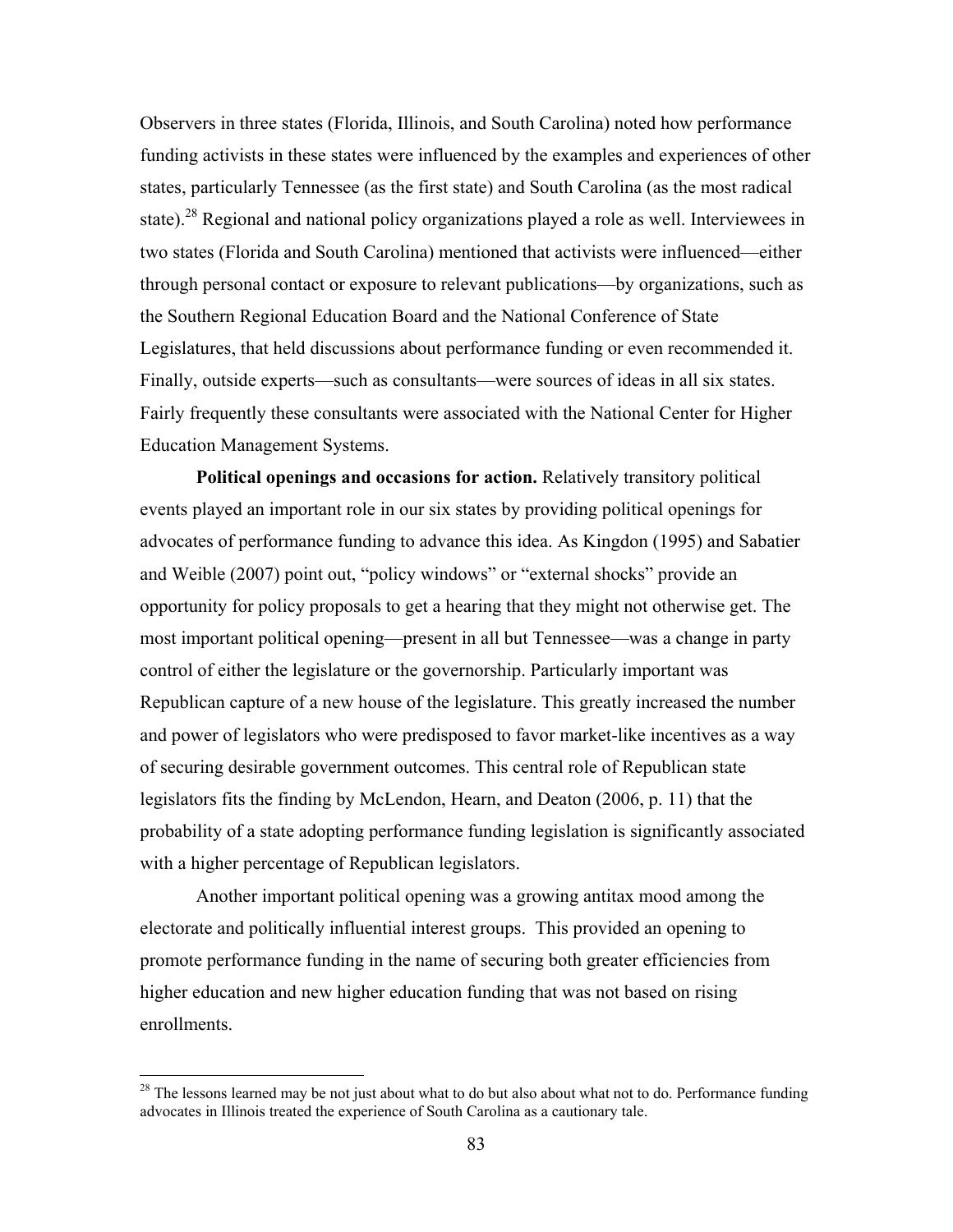Finally, the advent of performance accountability in a related policy subsystem also created a political opening for advancing the idea of performance funding. In Tennessee and Washington (in 2007), increasing state interest in performance accountability for K-12 schooling led higher education officials to develop a performance funding plan of their own, rather than risk having one be imposed that they did not find palatable. Similarly, in Illinois, the advent of the radical South Carolina plan led Illinois community college officials to move proactively to develop a form of performance planning that was less radical.

**The weakness of egalitarian demands.** One of the surprising features of the discourse on performance funding in the six states we have examined is how little concern has been expressed about the possible impacts of performance funding on equality of higher education opportunity. We have seen little discussion about how performance funding might enhance (or damage) access to and success in higher education for underserved populations, such as low-income students, students of color, or older students. Performance accountability systems can enhance the prospects of such students by making access to and success in college for disadvantaged students important performance indicators (Dougherty, Hare, & Natow, 2009). Conversely, performance funding can damage the prospects of these students to the degree that it rewards higher course completion and graduation rates but does not deter public colleges from boosting both rates by becoming more selective in admissions (Dougherty & Hong, 2006). Performance funding is too important a policy instrument not to be subject to careful analysis and discussion of how to maximize its positive impacts on equality of higher education opportunity (Dougherty, Hare, & Natow, 2009).

# **8.2 Lessons for Policymaking**

For those interested in performance funding as a policy, our findings carry a number of implications. First, the supporters of performance funding did not include the state universities, very important actors within the higher education policy subsystem. Their opposition prevented the spread of performance funding to the state universities in Florida and Illinois. Moreover, it played a key role in the later demise of performance funding in Missouri and South Carolina (for more information, see Dougherty & Natow, 2009; Dougherty, Natow, & Vega, 2010). Key to securing their support would be to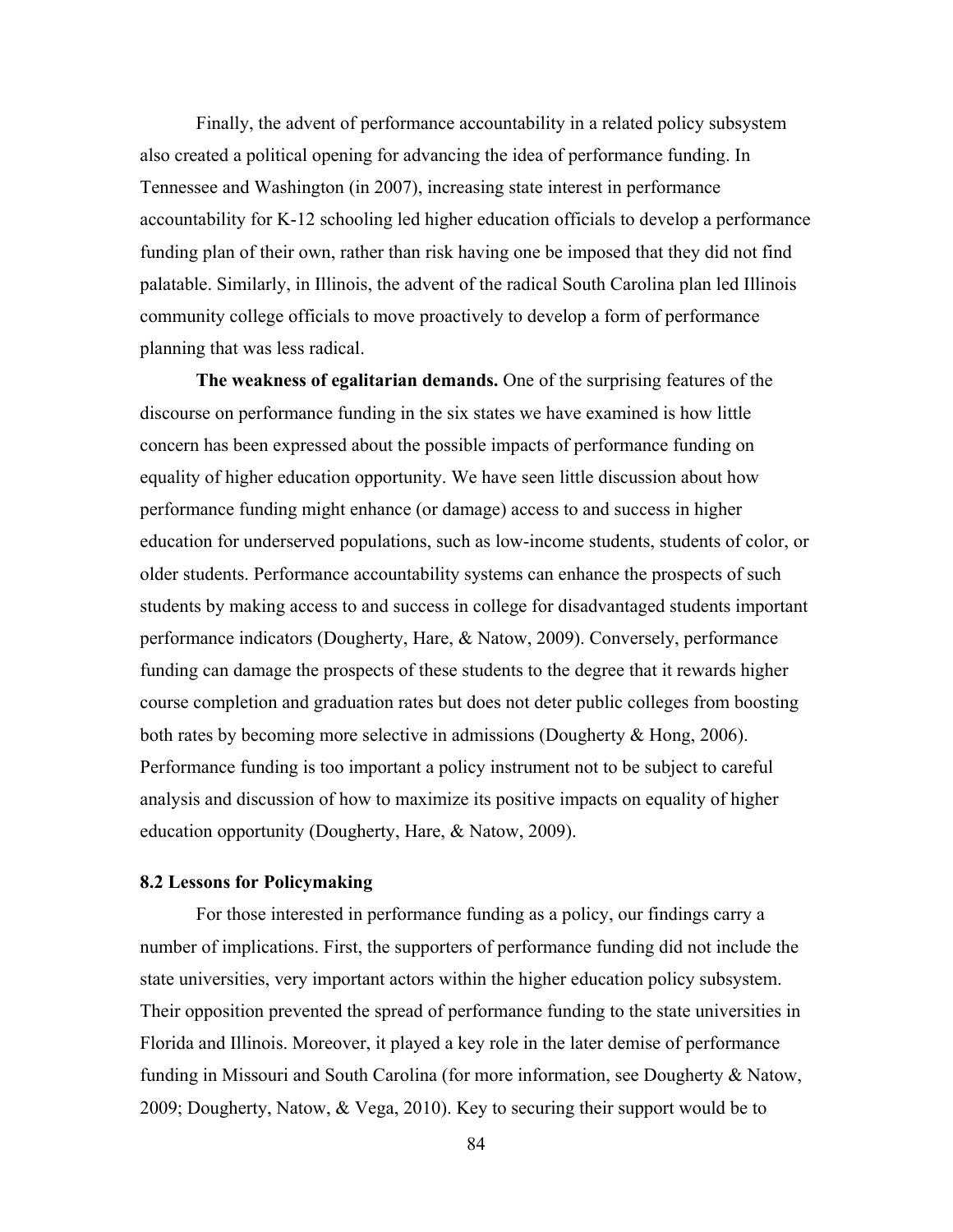address their fears that performance funding provides an excuse to keep down regular state funding for higher education, undercuts the autonomy of higher education institutions, and does not sufficiently recognize different institutional missions. At the very least, this suggests the usefulness of extended consultation with higher education institutions to address their concerns.

Second, community colleges were more supportive of performance funding than were the state universities. They provided key support for performance funding in Florida, Illinois, and Washington (in 2007). However, the main reason community colleges supported for performance funding was to secure additional state funds, as enrollment-based financing was failing to grow sufficiently rapidly. This emphasis on new revenues makes performance funding vulnerable when an economic downturn cuts into government appropriations for higher education. Faced with such cuts, higher education institutions prefer to eliminate performance funding in order to prevent deeper cuts in their base appropriations (Dougherty & Natow, 2009; Dougherty, Natow, & Vega, 2010). For those wishing to protect performance funding, this argues for securing the support of community colleges for performance funding not just on the basis that it brings new funding. Other grounds for support by community colleges that are less vulnerable to economic recession need to be found.

Finally, it is noteworthy that the supporters of performance funding in our six states did not include groups that principally view higher education as a means to serve social equality. Missing from the supporters of performance funding were minority groups and other equality-oriented groups. Addressing such groups and their concerns would not only broaden the political support for performance funding but also make it more likely to promote not just greater government efficiency and service to the economy but also greater social equality.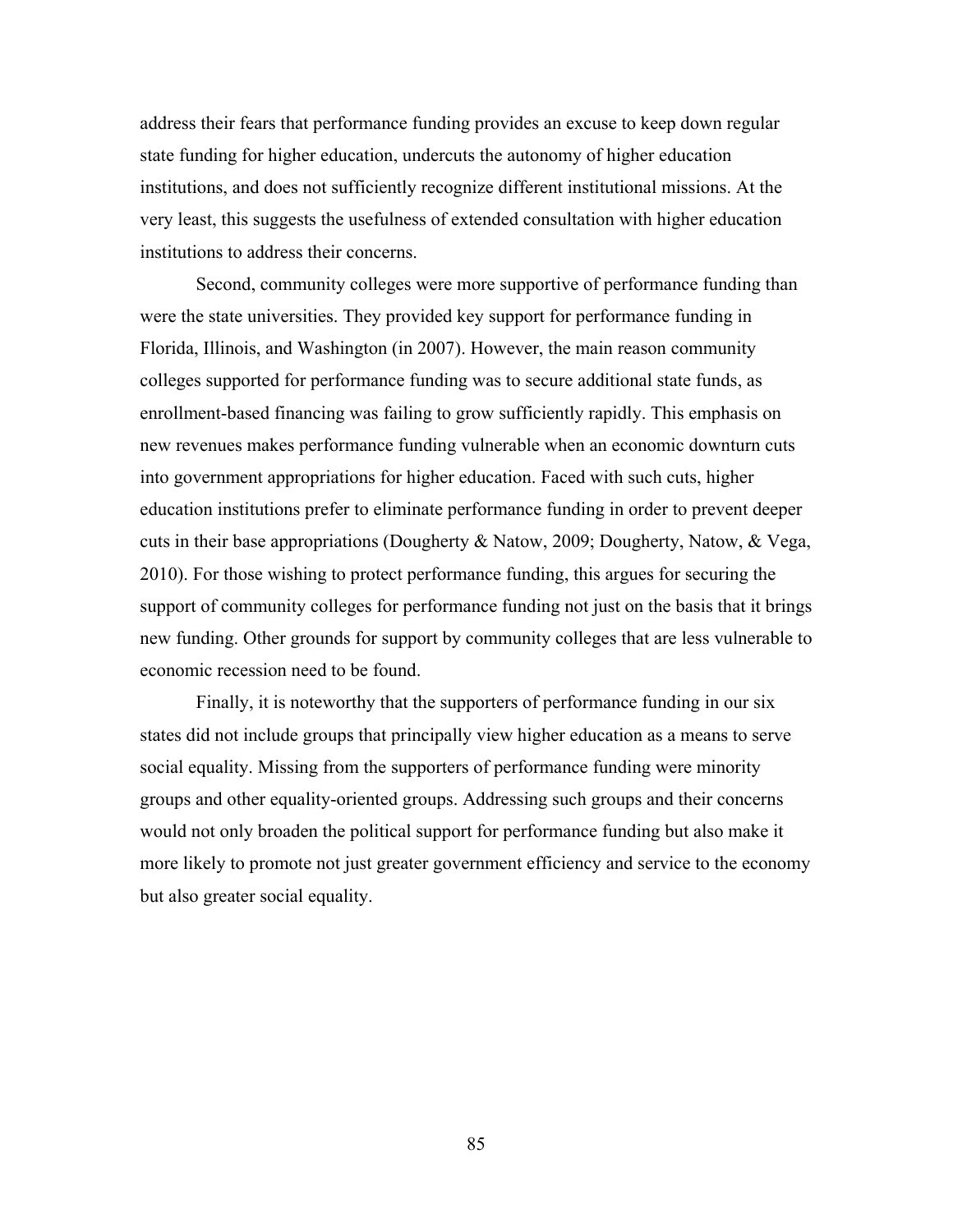## **References**

- Achieving the Dream. (2007, October). Washington State's Student Achievement Initiative. *Achieving success: The state policy newsletter of Achieving the Dream: Community Colleges Count*. Retrieved from http://www.achievingthedream.org/\_pdfs/\_publicpolicy/ATDnewsletter10-07.pdf
- Aguillard, D. (1990, November 16). Report on colleges 'damning' but study on education 'pulled punches,' second critic alleges. *St. Louis Post-Dispatch*, p. 11A.
- Aguillard, D. (1991a, January 16). State universities panel urges 50 funding increase. *St. Louis Post-Dispatch*, p. 8D.
- Aguillard, D. (1991b, May 18). Tax hike to go before voters: \$385 million plan passed to aid colleges, schools. *St. Louis Post-Dispatch*, p. 1A.
- Aguillard, D. (1991c, May 19). Education bill goes beyond finances, officials say. *St. Louis Post-Dispatch*, p. 8A.
- Aguillard, D. (1991d, May 29). "Missions," money could make colleges model for U.S. *St. Louis Post-Dispatch*, p. 1C.
- Aguillard, D. (1992, February 18). Educators chafing under legislators' yoke: 'Leave us alone.' *St. Louis Post-Dispatch*, p. 6A.
- Alexander, F. K. (2000). "The changing face of accountability: Monitoring and assessing institutional performance in higher education." *Journal of Higher Education*, *71*(4), pp. 411–431
- Ammons, D. (1997, March 24). Budget takes center stage in lawmakers' week 11. *The Columbian*, p. 3. Retrieved from Lexis-Nexis Academic.
- Associated Press. (1996, January 7). Colleges bemoan criteria; Tougher admission standards upset leaders at the two-year schools. *Tampa Tribune*, p. 6.
- Associated Press. (2003, February 11). Audit recommends overhaul of higher education funding. *The Associated Press State & Local Wire*.
- Banta, T. W. (Ed.). (1986). *Performance funding in higher education: A critical analysis of Tennessee's experience*. Boulder, CO: National Center for Higher Education Management Systems. Retrieved from http://eric.ed/gov
- Banta, T. W., Rudolph, L. B., Van Dyke, J., & Fisher, H. S. (1996). Performance funding comes of age in Tennessee. *Journal of Higher Education*, *67*(1), 23–45.
- Bell, D. (2005). *Changing organizational stories: The effects of performance-based*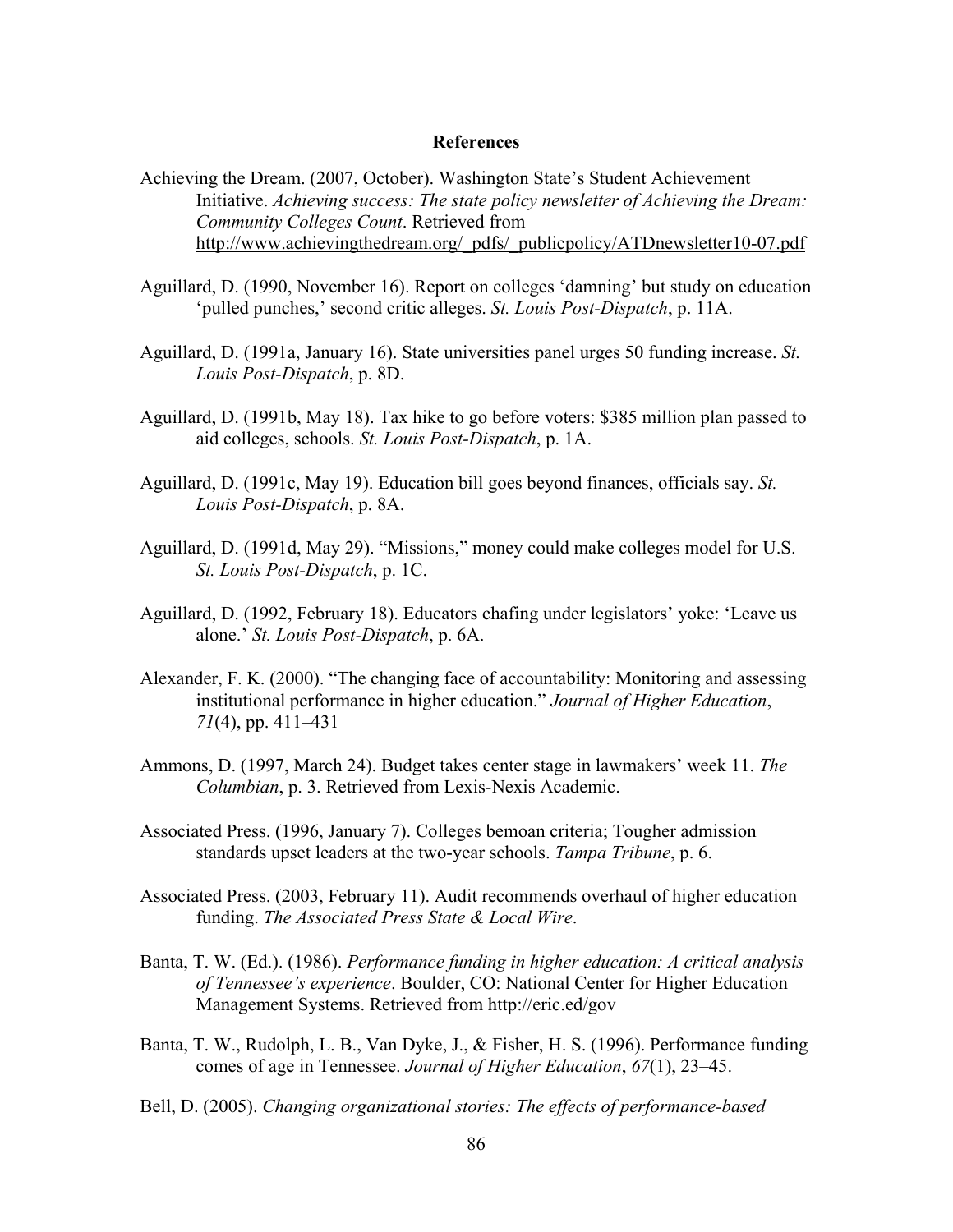*funding on three community colleges in Florida* (Doctoral dissertation). Available from ProQuest Dissertations and Theses database (UMI No. 3210509).

- Bergstrom, B. (1995, August 21). Bell tolls for tuition, enrollment woes; California's struggles today could be Florida's headaches tomorrow, university officials fear. *Tampa Tribune*, p. 7.
- Berry, F. S., & Flowers, G. (1999). Public entrepreneurs in the policy process: Performance-based budgeting reform in Florida. *Journal of Public Budgeting, Accounting, and Financial Management*, *11*(4), 578–617.
- Beyle, T. (2004). The governors. In V. Gray & R. L. Hanson (Eds.), *Politics in the American states* (pp. 194–231). Washington, DC: CQ Press.
- Bibby, J. F., & Holbrook, T. M. (2004). Parties and elections. In V. Gray & R. L. Hanson (Eds.), *Politics in the American states* (pp. 62–99). Washington, DC: CQ Press.
- Bogue, E. G. (1980, March). *Recognizing and rewarding instructional performance with state fiscal policy.* Paper presented at the annual meeting of the Association for the Study of Higher Education, Washington, DC.
- Bogue, E. G. (2002). Twenty years of performance funding in Tennessee: A case study of policy intent and effectiveness. In J. C. Burke (Ed.), *Funding public colleges and universities: Popularity, problems, and prospects* (pp. 85–105). Albany, NY: SUNY Press.
- Bogue, E. G., & Brown, W. (1982). Performance incentives for state colleges. *Harvard Business Review*, *60*(6), 123–128.
- Bogue, E. G., & Johnson, B. D. (2009, November). *Performance incentives and public college accountability: A quarter century policy audit*. Presentation at the 2009 annual meeting of the Association for the Study of Higher Education, Vancouver, Canada.
- Bogue, E. G., & Troutt, W. E. (1977). *Allocation of state funds on a performance criterion: Acting on the possible while awaiting perfection*. Paper presented at the Association for Institutional Research Forum, Montreal, Canada.
- Bogue, E. G., & Troutt, W. E. (1978). *Bridging the gap between public accountability and faculty autonomy: A campus-based approach in developing effectiveness indicators.* Paper presented at the annual meeting of the American Educational Research Association, Toronto, Canada. Retrieved from http://eric.ed.gov
- Boyd, A., & Calabro, D. M. (1996). *Performance and accountability: What we must demand from Florida's budget* (Ideas in Action Report). Tallahassee, FL: Florida TaxWatch.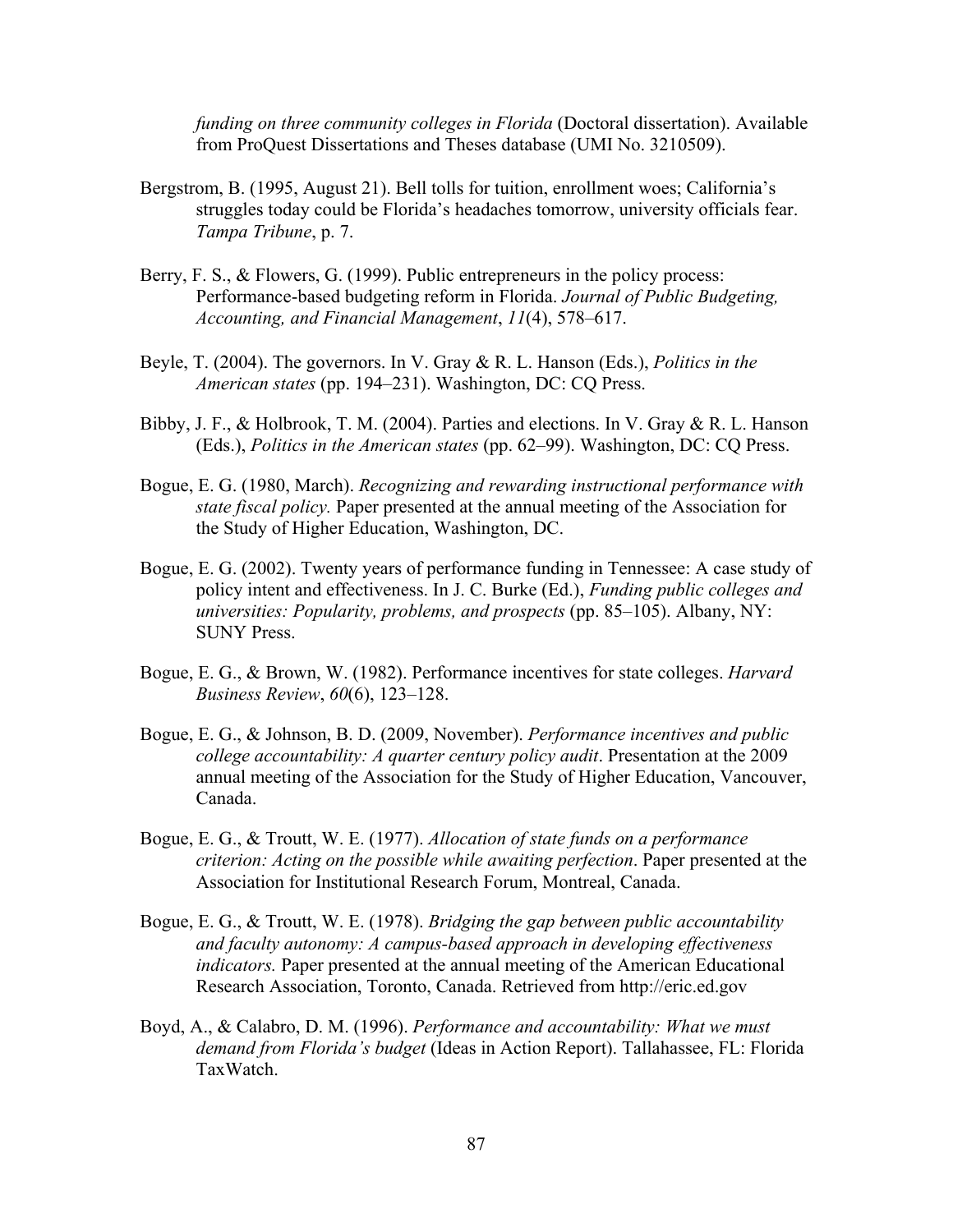- Bradley, R. B., & Flowers, G. (2001). Getting to results in Florida. In D. W. Forsythe (Ed.), *Quicker, better, cheaper? Managing performance in American government* (pp. 365–416). Albany, NY: Rockefeller Institute Press.
- Breneman, D. W., & Finney, J. E. (1997). The changing landscape: Higher education finance in the 1990s. In P. M. Callan & J. E. Finney (Eds.) (with K. R. Bracco  $\&$ W. R. Doyle), *Public and private financing of higher education* (pp. 30–59). Phoenix, AZ: American Council of Education and Oryx Press.
- Burke, J. C. (Ed.) (2002a). *Funding public colleges and universities: Popularity, problems, and prospects*. Albany, NY: SUNY Press.
- Burke, J. C. (2002b). Performance funding in South Carolina: From fringe to mainstream. In J. C. Burke (Ed.), *Funding public colleges and universities: Popularity, problems, and prospects* (pp. 195–219). Albany, NY: SUNY Press.
- Burke, J. C., & Minassians, H. (2003). *Performance reporting: "Real" accountability or "accountability lite:" Seventh annual survey 2003*. Albany, NY: State University of New York, Nelson A. Rockefeller Institute of Government.
- Burke, J. C., & Serban, A. M. (1998). State synopses of performance funding programs. *New Directions for Institutional Research*, *97,* 25–48.
- Callan, P. M. (2002). *Coping with recession* (Report No. 02-2). San Jose, CA: National Center for Public Policy and Higher Education.
- Cobbs, A. S. (1989, Dec. 1). Ashcroft ties college funding to performance. *St. Louis Post-Dispatch*, p. 8A.
- Debenport, E., Hijek, B., & Wolfe, D. (1991, March 18). A taxing situation for the states. *St. Petersburg Times*, p. 1A.
- Dodge, S. (1997, May 27). College fees rising faster than inflation. *Chicago Sun-Times*, p. 1.
- Dougherty, K. J. (1994). *The contradictory college: The conflicting origins, impacts, and futures of the community college*. Albany, NY: State University of New York Press.
- Dougherty, K. J., Hare, R., & Natow, R. S. (2009). *Performance accountability systems for community colleges: Lessons for the Voluntary Framework of Accountability for Community Colleges.* New York, NY: Columbia University, Teachers College, Community College Research Center. Retrieved from http://ccrc.tc.columbia.edu/Publication.asp?UID=728

Dougherty, K. J., & Hong, E. (2006). Performance accountability as imperfect panacea: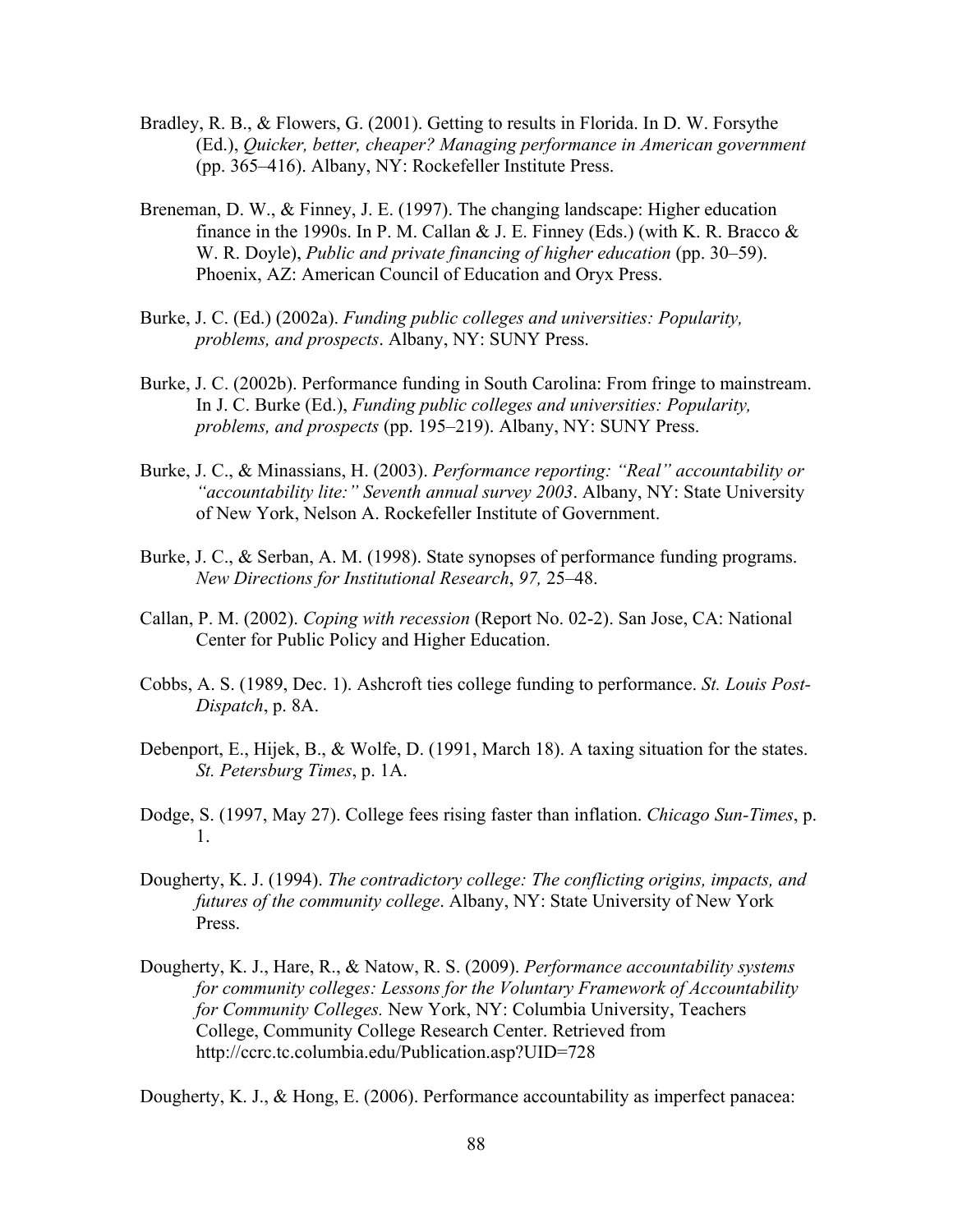The community college experience. In T. Bailey & V. S. Morest (Eds.), *Defending the community college equity agenda* (pp. 51–86). Baltimore, MD: Johns Hopkins University Press.

- Dougherty, K. J., & Natow, R. S. (2009). *The demise of higher education performance funding systems in three states* (CCRC Working Paper No. 17). New York, NY: Columbia University, Teachers College, Community College Research Center. Retrieved from http://ccrc.tc.columbia.edu/Publication.asp?UID=693
- Dougherty, K. J., & Natow, R. S. (2010). *Continuity and change in long-lasting state performance funding systems for higher education: The cases of Tennessee and Florida* (CCRC Working Paper No. 18). New York, NY: Columbia University, Teachers College, Community College Research Center. Retrieved from http://ccrc.tc.columbia.edu/Publication.asp?UID=743
- Dougherty, K. J., Natow, R. S., & Vega, B. E. (2010). *Popular but unstable: Explaining why state performance funding systems in the United States often do not persist*. Unpublished manuscript, Community College Research Center, Teachers College, Columbia University, New York, NY.
- Dougherty, K. J., Nienhusser, H. K, & Vega, B. E. (2010). Undocumented immigrants and state higher education policy: The politics of in-state tuition eligibility in Texas and Arizona. *Review of Higher Education, 34*(1), 123–173.
- Dougherty, K. J., & Reid, M. (2007). *Fifty states of Achieving the Dream: State policies to enhance access to and success in community colleges across the United States*. New York, NY: Columbia University, Teachers College, Community College Research Center. Available at http://ccrc.tc.columbia.edu/Publication.asp?uid=504
- Drell, A., & Golab, A. (1998, May 26). College tuition up again; 5 percent hikes in area. *Chicago Sun-Times*, p. 1.
- Easterling, C. N. (1999). Performance budgeting in Florida: To muddle or not to muddle, that is the question. *Journal of Public Budgeting, Accounting, and Financial Management*, *11*(4), 559–577.
- Elazar, D. (1984). *American federalism: A view from the states* (3rd ed.). New York, NY: Harper & Row.
- Ewell, P. T. (1990). Assessment in Tennessee: A state profile. *Assessment Update, 2*(3), 209–211.
- Ewell, P. T. (1991). Northeast Missouri State University. *Assessment Update, 3*(2), 323– 325.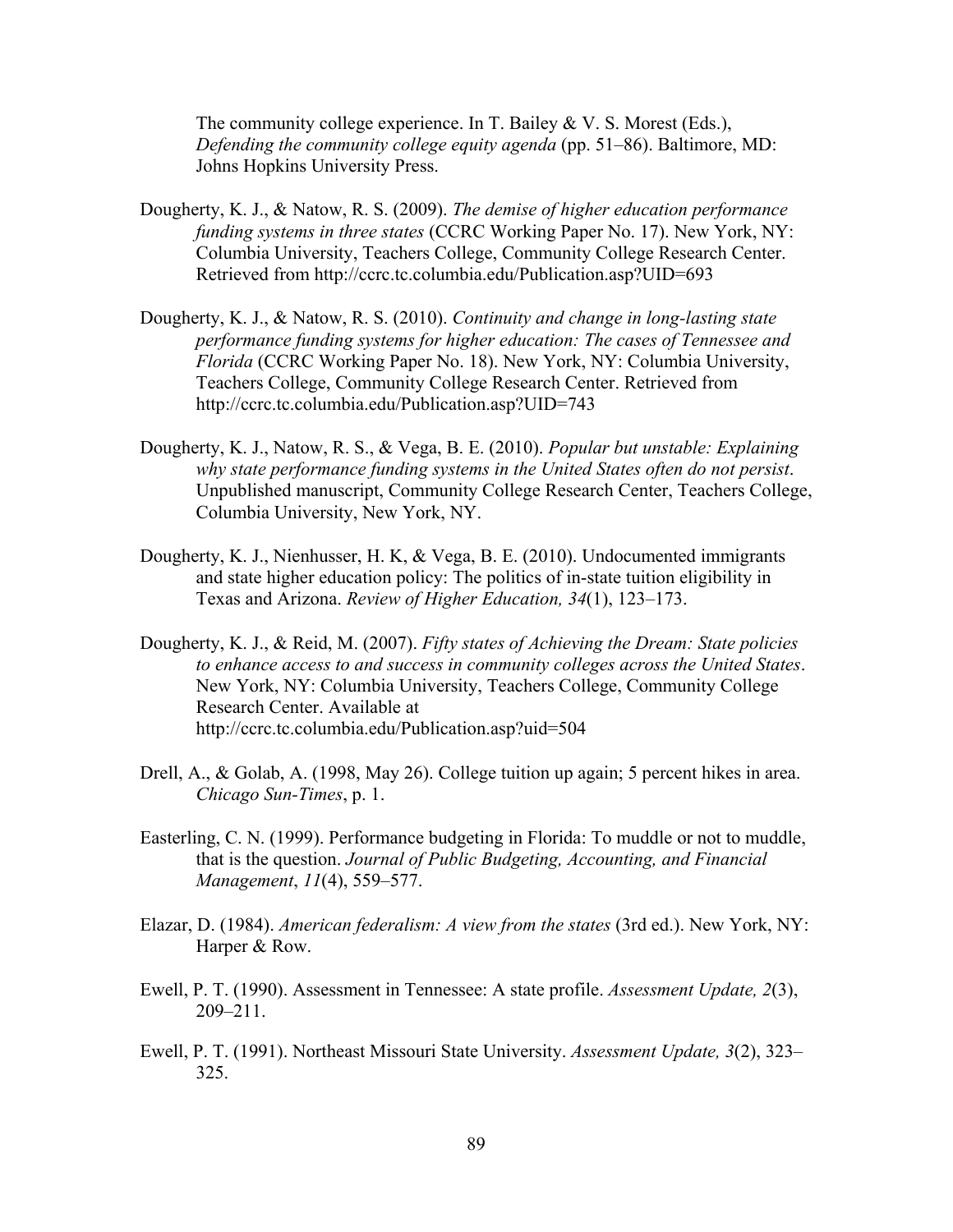- Ewell, P. T. (1994). Tennessee. In S. Ruppert (Ed.), *Charting higher education accountability: A sourcebook on state-level performance indicators* (pp. 83–93). Denver, CO: Education Commission of the States (ERIC Document Reproduction Service No. ED375789).
- Ewell, P. T. (1994). Performance funding: New variations on a theme. *Assessment Update, 6*(4), 204–205.
- Festa, C. D. (2004). *Submission from South Carolina Commission on Higher Education in response to the request for written testimony from interested individuals and organizations* [to the National Commission for Accountability in Higher Education]. Columbia, SC: South Carolina Commission on Higher Education.
- Fix, S. (1996a, November 24). Controversial Sheheen on way out being replaced; Some who want Fred Sheheen replaced say it's time for a change, but insiders say he is being pushed out for stepping on too many toes. *The Post and Courier,* p. A1.
- Fix, S. (1996b, May 10). Legislators OK college funding bill. *The Post and Courier*, p. A1.
- Fix, S. (1996c). Schools keep eyes on reform; Higher education: The standards have been set, and officials will now figure out where the money goes. *The Post and Courier*, p. A1.
- Florida State Board for Community Colleges. (1998). *The Florida community college accountability plan at year four: A report for South Florida Community College*. Tallahassee, FL: Author.
- Florida State Board for Community Colleges. (2000). *Accountability in the year 2000*. Tallahassee, FL: Author.
- Folger, J. (1989). Designing state incentive programs that work in higher education. In R. O. Berdahl & B. A. Holland (Eds.), *Developing state fiscal incentives to improve higher education: Proceedings from a national invitational conference* (pp. 44– 66). College Park, MD: National Center for Postsecondary Governance and Finance.
- Frazier, H., & Meggett, L. L. (1995, May 14). Lawmakers zero in on duplication. *The Post and Courier*, p. 1.
- Ganey, T. (1991, November 6). Voters soundly reject education tax increase; Timing felled Proposition B, supporters say. *St. Louis Post-Dispatch*, p. 1A.
- Gaulden, S. (1996, February 7). Education checkup called for. *The Post and Courier*.
- Hamm, K. E., & Moncrief, G. F. (2004). Legislative politics in the states. In V. Gray  $\&$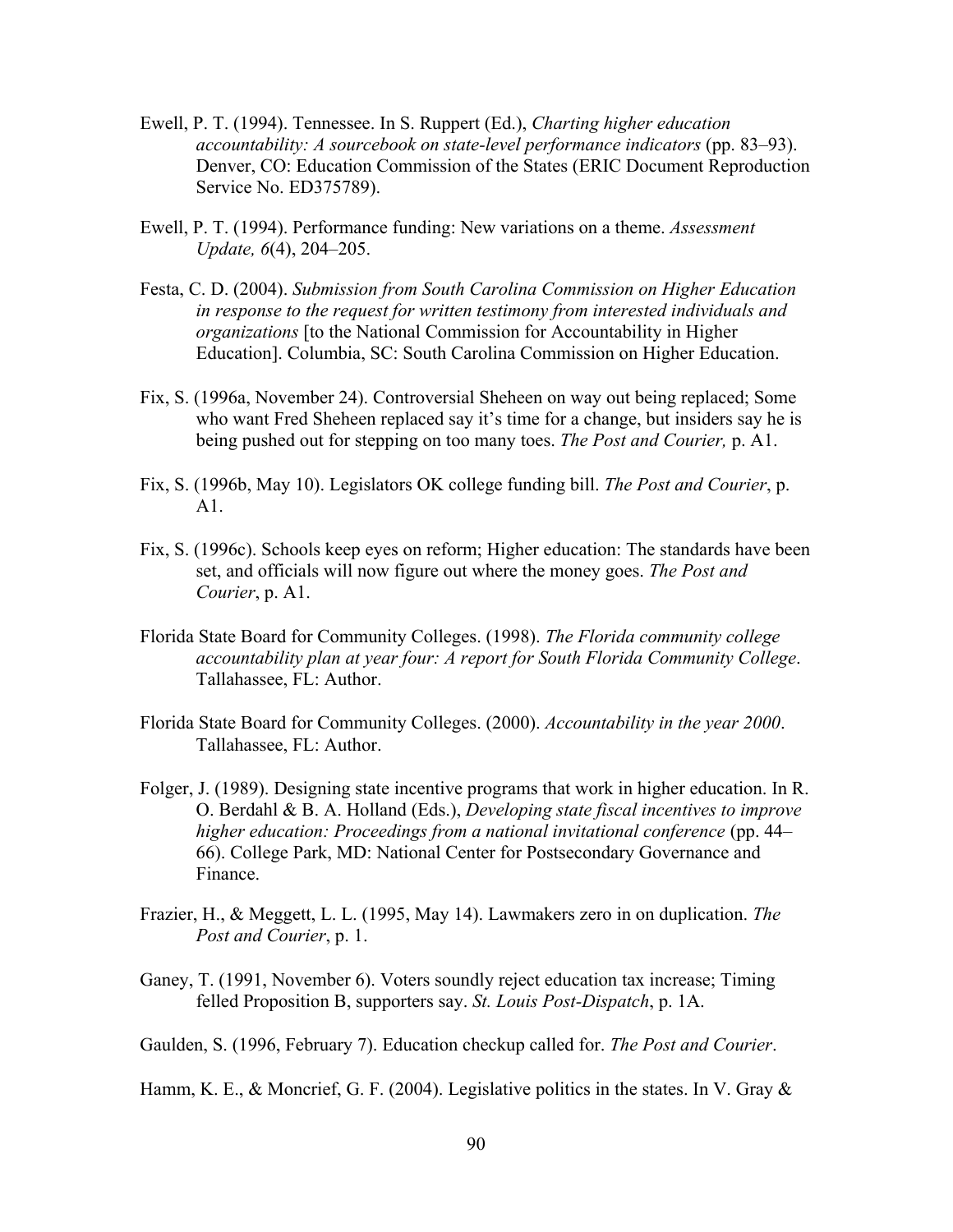R. L. Hanson (Eds.), *Politics in the American states* (pp. 157–193). Washington, DC: CQ Press.

- Harper, J. (1995a, March 8). Accountability hits universities, however professors are mostly being left out of the loop. *St. Petersburg Times*, p. B7.
- Harper, J. (1995b, January 18). Universities plan for cuts that they call unrealistic. *St. Petersburg Times*, p. 6B.
- Harper, J. (1996, February 11) The educational roller coaster: Self-help for higher education. *St. Petersburg Times*, p. D1.
- Heilprin, J. (1996). Senate ties funding to new goals. *The Post and Courier*, p. B1
- Hembree, R. (2004). *The Hancock Amendment: Missouri's tax limitation measure* (Report 49-2004). Columbia, MO: University of Missouri, Truman School of Public Affairs, Missouri Legislative Academy.
- Holcombe, W. N. (1997). Florida's community colleges: Reflections and projections. *Community College Journal of Research and Practice*, *21*, 351–363.
- Horine, D. (1995a, July 22). Regents consider changes to cut university costs. *Palm Beach Post*, p. 4A.
- Horine, D. (1995b, February 21). Strapped community colleges may lobby for new tax. *Palm Beach Post*, p. 1B.
- Illinois Community College Board. (1996, September). *System funding task force report.*  Springfield, IL: Author.
- Illinois Community College Board. (1998a, May). *Report of the advisory committee on a performance based incentive system*. Springfield, IL: Author.
- Illinois Community College Board. (1998b, May). *Agenda Item #8: Report of the advisory committee on a performance based incentive system*. Springfield, IL: Author.
- Illinois Community College Board. (2000). *Accountability and productivity in the Illinois community college system*. Springfield, IL: Author.
- Illinois Community College Board. (2002). *Data and characteristics of the Illinois public community college system*. Springfield, IL: Author.
- Illinois Community College Board. (2003). *Illinois community college system results report 2003. Pt 2: Report on performance indicators for higher education*. Springfield, IL: Author.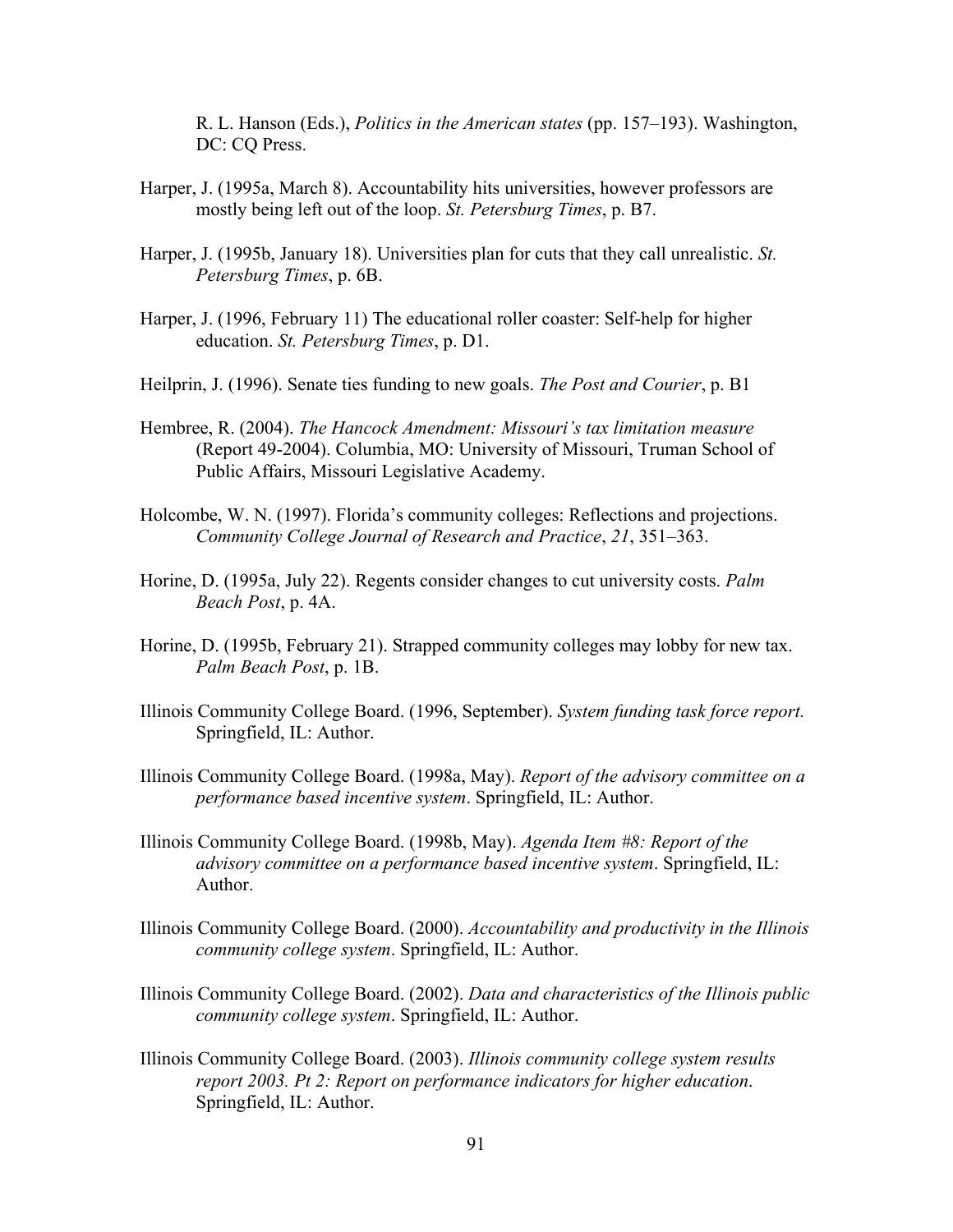- Illinois Council of Community College Presidents. (1995). *Operational funding of community colleges in Illinois: A new look*. Springfield, IL: Author.
- Jenkins, D., Ellwein, T., & Boswell, K. (January 2009, revised). *Formative evaluation of the Student Achievement Initiative 'learning year': Report to the Washington State Board of Community and Technical Colleges and College Spark Washington*. New York, NY: Columbia University, Teachers College, Community College Research Center (originally issued in October 2008).
- Jenkins-Smith, H. C., & Sabatier, P. A. (1993). The dynamics of policy-oriented learning. In P. A. Sabatier & H. C. Jenkins-Smith (Eds.), *Policy change and learning: An advocacy coalition approach* (pp. 41–56). Boulder, CO: Westview Press.
- Kane, T. J., Orszag, P. R., & Gunter, D. L. (2003). *State fiscal constraints and higher education spending: The role of Medicaid and the business cycle* (Discussion Paper No. 11). Washington, DC: The Urban Institute.
- Kingdon, J. (1995). *Agendas, alternatives, and public policies* (2nd ed.). New York, NY: Longman.
- Klas, M. E. (1994, April 24). How well did Chiles do with his reform goals? *Palm Beach Post*, p. 14A.
- Laanan, F. S. (2001). Accountability in community colleges: Looking toward the 21st century. In B. K. Townsend & S. B. Twombly (Eds.), *Community colleges: Policy in the future context* (pp. 57–76). Westport, CT: Ablex.
- Layzell, D. (1999). Linking performance to funding outcomes at the state level for public institutions of higher education. *Research in Higher Education*, *40*(2), 233–246.
- Lefberg, I. (1999). *Changing the rules of the game: Washington fiscal developments before and after Initiative 601*. Seattle, WA: Institute for Public Policy & Management, University of Washington. Retrieved from http://www.ofm.wa.gov/fiscal/i-601/doc99.pdf
- Levy, R. A. (1986). Development of performance funding criteria by the Tennessee Higher Education Commission. In T. W. Banta (Ed.), *Performance funding in higher education: A critical analysis of Tennessee's experience* (pp. 13–26). Boulder, CO: National Center for Higher Education Management Systems (ERIC Document Reproduction Service No. ED310655).
- McGuinness, A. C. (2003). *Models of postsecondary education coordination and governance in the States*. Denver, CO: Education Commission of the States.
- McLendon, M. K. (2003). Setting the governmental agenda for state decentralization of higher education. *Journal of Higher Education*, *74*(5), 479–515.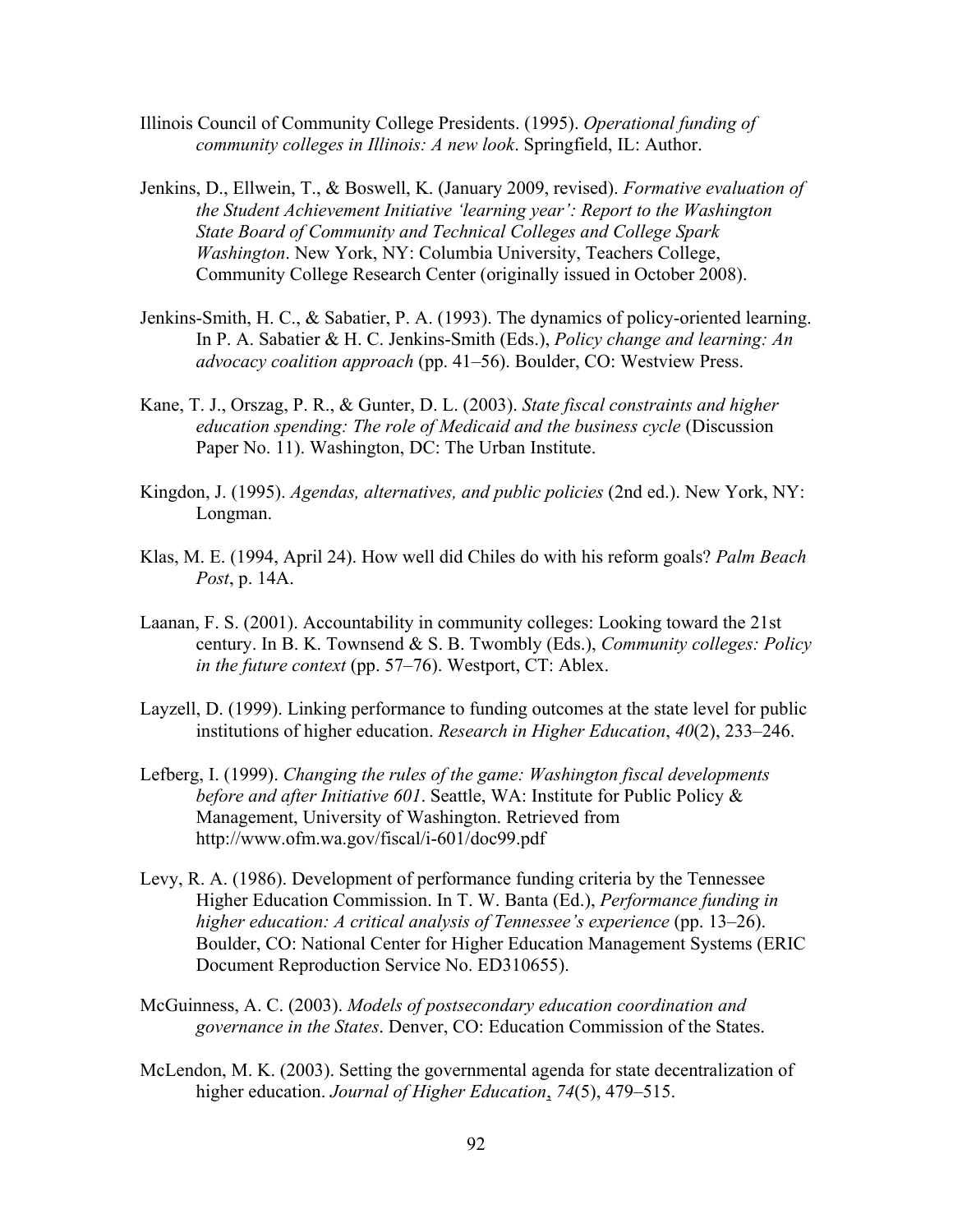- McLendon, M. K., Hearn, J. C., & Deaton, R. (2006). Called to account: Analyzing the origins and spread of state performance-accountability policies for higher education. *Educational Evaluation and Policy Analysis*, *28*(1), 1–24.
- Meggett, L. L. (1996, January 15). Colleges may get incentive to make the grade. *The Post and Courier*, p. 1.
- Meijerink, S. (2005). Understanding policy stability and change: The interplay of advocacy coalitions and epistemic communities, windows of opportunity, and Dutch coastal flooding policy 1945-2003. *Journal of European Public Policy 12*(6), 1060–1077.
- Metz, K., & Bartlett, R. (1994, November 23). Wallace takes house speaker's seat; Republicans assume control of Senate. *Tampa Tribune*, p. 1. Retrieved from Lexis-Nexis Academic.
- Mintrom, M., & Vergari, S. (1996). Advocacy coalitions, policy entrepreneurs, and policy changes. *Policy Studies Journal*, *24*(3), 420–434.
- Mintrom, M., & Norman, P. (2009). Policy entrepreneurship and policy change. *Policy Studies Journal*, *37*(4), 649–667.
- Missouri Business and Education Partnership Commission. (1991)*. Report of the Missouri Business and Education Partnership Commission.* Jefferson City, MO: Author.
- Missouri Coordinating Board for Higher Education. (1992). Task Force on Critical Choices for Higher Education. *Suggested statewide public policy initiatives and goals: A report to the Coordinating Board for Higher Education.* Jefferson City, MO: Missouri Coordinating Board for Higher Education.
- Modie, N. (1996, November 6). Both houses of the legislature headed for Republican control. *Seattle-Post Intelligencer*, p. A9. Retrieved from Lexis-Nexis Academic.
- National Center for Education Statistics. (1996). *Digest of education statistics, 1996*. Washington, DC: Government Printing Office.
- National Center for Education Statistics. (2006). *Digest of education statistics, 2006*. Washington, DC: Author.
- National Center for Education Statistics. (2009). *Digest of education statistics, 2008* (NCES 2009-020). Washington, DC: Author.
- Naughton, B. A. (2004). *The efficacy of state higher education accountability programs* (Doctoral dissertation). Retrieved from ProQuest Dissertations and Theses database. Digital Dissertations AAT 3145567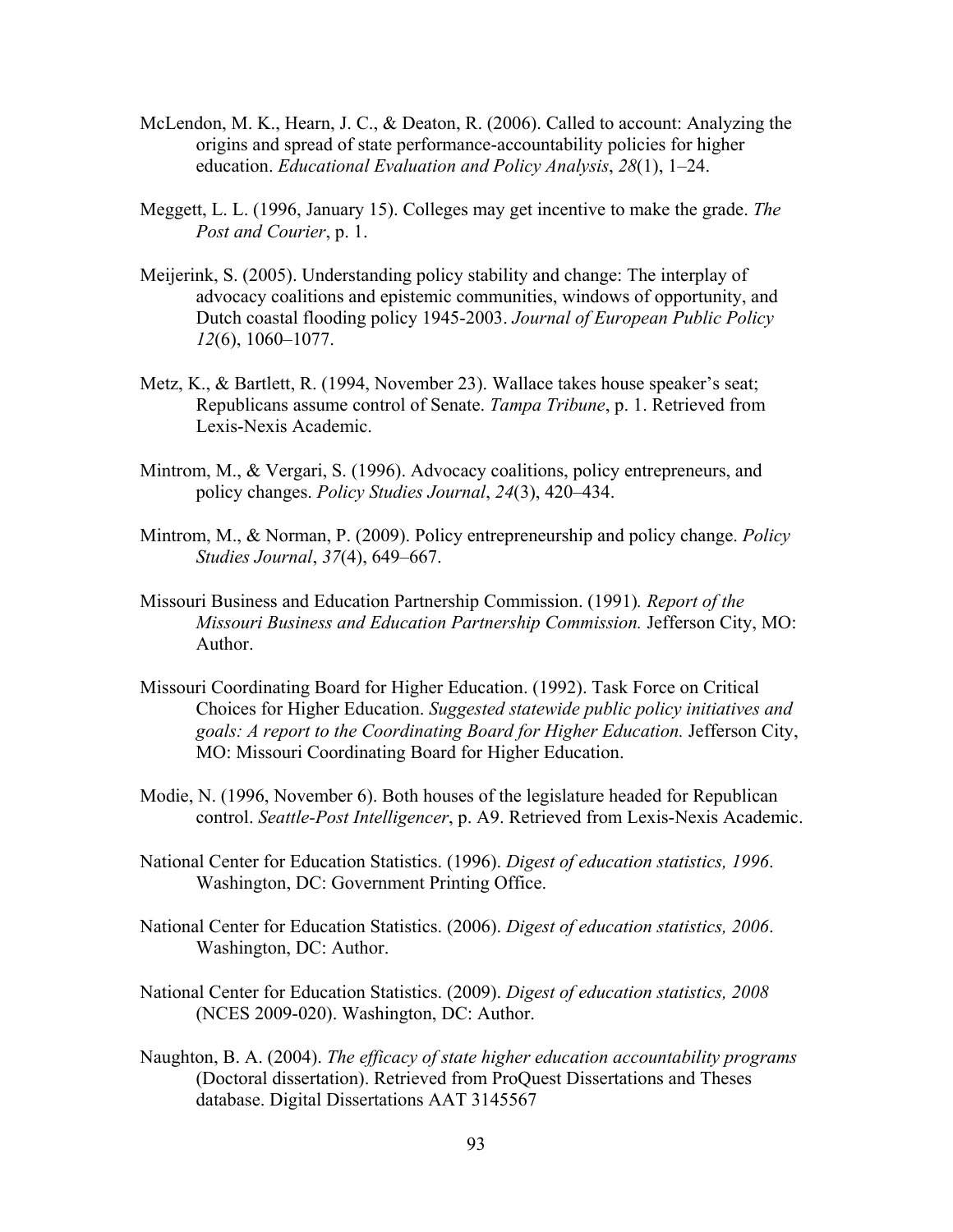- Nisson, B. D. (2003). *Performance measures funding: The journey of one Washington community college* (Doctoral dissertation). Retrieved from ProQuest Dissertations and Theses database. (UMI No. 3080155)
- Noland, B. E., Dandridge-Johnson, B., Skolits, G. (2004, May). *Changing perceptions and outcomes: The Tennessee performance funding experience*. Paper presented at the 44th Annual Conference of the Association for Institutional Research (Boston, MA). Retrieved from http://www.tennessee.gov/thec/2004web/division pages/ppr\_pages/Research/Papers/2004.5.31.PF%20AIR%20paper.pdf
- Office of Program Policy Analysis and Government Accountability. (1997). *Performance based program budgeting in context: History and comparison* (OPPAGA 96- 077A). Tallahassee, FL: Author.
- Partners in Productivity. (1992). *Improving Florida government's performance*. Tallahassee, FL: Florida Tax Watch. Retrieved from http://www.floridataxwatch.org/resources/pdf/FTRLastWeb.pdf
- Paulson, M. (1997, January 16). A history-making day: Locke**,** the son of Chinese immigrants, sworn in. *Seattle-Post Intelligencer*, p. A1.
- Pfeiffer, J. J. (1998). From performance reporting to performance-based funding: Florida's experiences in workforce development performance measurement. *New Directions for Community Colleges,* 104, 17–28.
- Pokorski, D. (1996, June 28). Higher education costs continue to climb higher. *The State Journal-Register*, p. 1.
- Rado, D. (1996, February 9). Job programs not earning pay. *St. Petersburg Times*, p. B1.
- Rhoades, G., & Sporn, B. (2002). Quality assurance in Europe and the U.S.: Professional and political economic framing of higher education policy. *Higher Education*, *43*(3), 355–390.
- Richardson, R. C. (1997). *State structures for the governance of higher education: Illinois case study summary*. San Jose, CA: California Higher Education Policy Center.
- Roberts, N. C., & King, P. J. (1996). *Transforming public policy: Dynamics of policy entrepreneurship and innovation*. San Francisco, CA: Jossey-Bass.
- Rolph, A. (2007, December 17). Harried students walk a tightrope; Community colleges try to keep them in school. *Seattle Post-Intelligencer*, p. A1.
- Ruppert, S. (Ed.). (1994). *Charting higher education accountability*. Denver, CO: Education Commission of the States.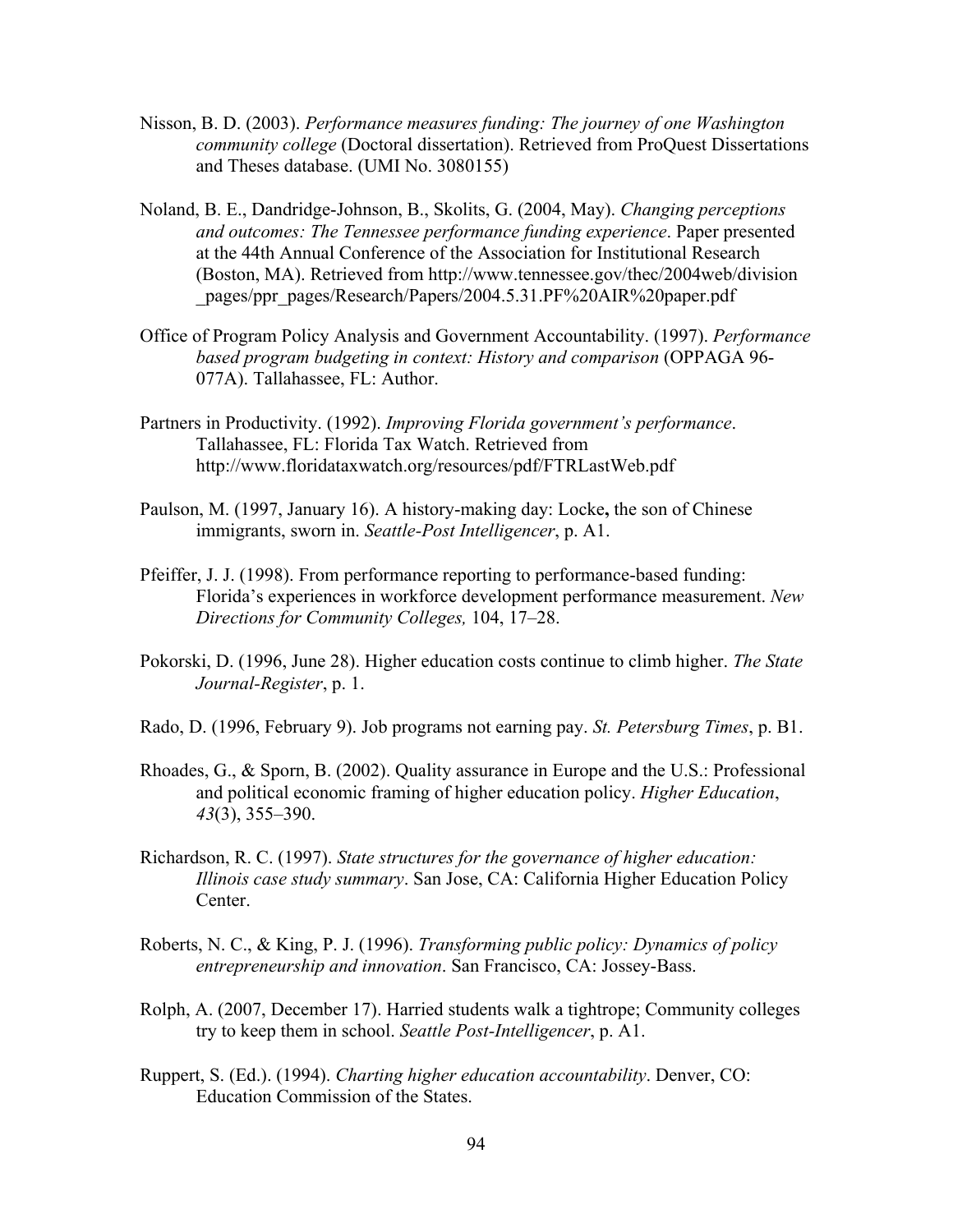- Ruppert, S. (1995). Roots and realities of state-level performance indicator systems. *New Directions for Higher Education*, *91*, 11–23.
- Sabatier, P. A. (1993). Policy change over a decade or more. In P. A. Sabatier & H. Jenkins-Smith (Eds.), *Policy change and learning: An advocacy coalition approach* (pp. 13–40). Boulder, CO: Westview Press.
- Sabatier, P. A., & Jenkins-Smith, H. C. (1999). The advocacy coalition framework: An assessment. In P. A. Sabatier (Ed.), *Theories of the policy process*  $(1<sup>st</sup> ed.)$  (pp. 117–166). Boulder, CO: Westview Press.
- Sabatier, P. A., & Weible, C. (2007). The advocacy coalition framework: Innovations and clarifications. In P. A. Sabatier (Ed.), *Theories of the policy process*  $(2^{nd}$  ed.) (pp. 189–222). Boulder, CO: Westview Press.
- Sanchez, R. (1998, November 28). Colleges to lose \$1 million over state report card. *The Seattle Times*, p. A1.
- Sanchez-Penley, Y., Martinez, M. C., & Nodine, T. (1997). Florida: Protecting access and anticipating growth. In P. M. Callan & J. E. Finney (Eds.), *Public and private financing of higher education* (pp. 107–136). Phoenix, AZ: American Council on Education and Oryx Press.
- Schmidt, P. (1996, May 24). More states tie spending on colleges to meeting specific goals. *The Chronicle of Higher Education*, p. A23.
- Schmidt, P. (1997a, April 4). Rancor and confusion greet change in South Carolina budgeting. *The Chronicle of Higher Education*, p. A26.
- Schmidt, P. (1997b). South Carolina colleges to get funds based on performance. *The Chronicle of Higher Education*, p. A36.
- Schmidt, P. (2002a, February 22). Missouri's financing system is praised, but more for longevity than for results. *The Chronicle of Higher Education.* Retrieved from http://chronicle.com
- Schmidt, P. (2002b, November 29). Dashed hopes in Missouri. *The Chronicle of Higher Education*. Retrieved from http://chronicle.com
- *Seattle Post-Intelligencer*. (1993, November 19). Final margin of victory of I-601 is 36,740 votes. *Seattle Post-Intelligencer*: C2.
- Serban, A. M. (1997). *Performance funding for higher education: A comparative analysis* (Doctoral dissertation). State University of New York at Albany. Available from ProQuest Dissertations and Theses database (UMI No. 9809292).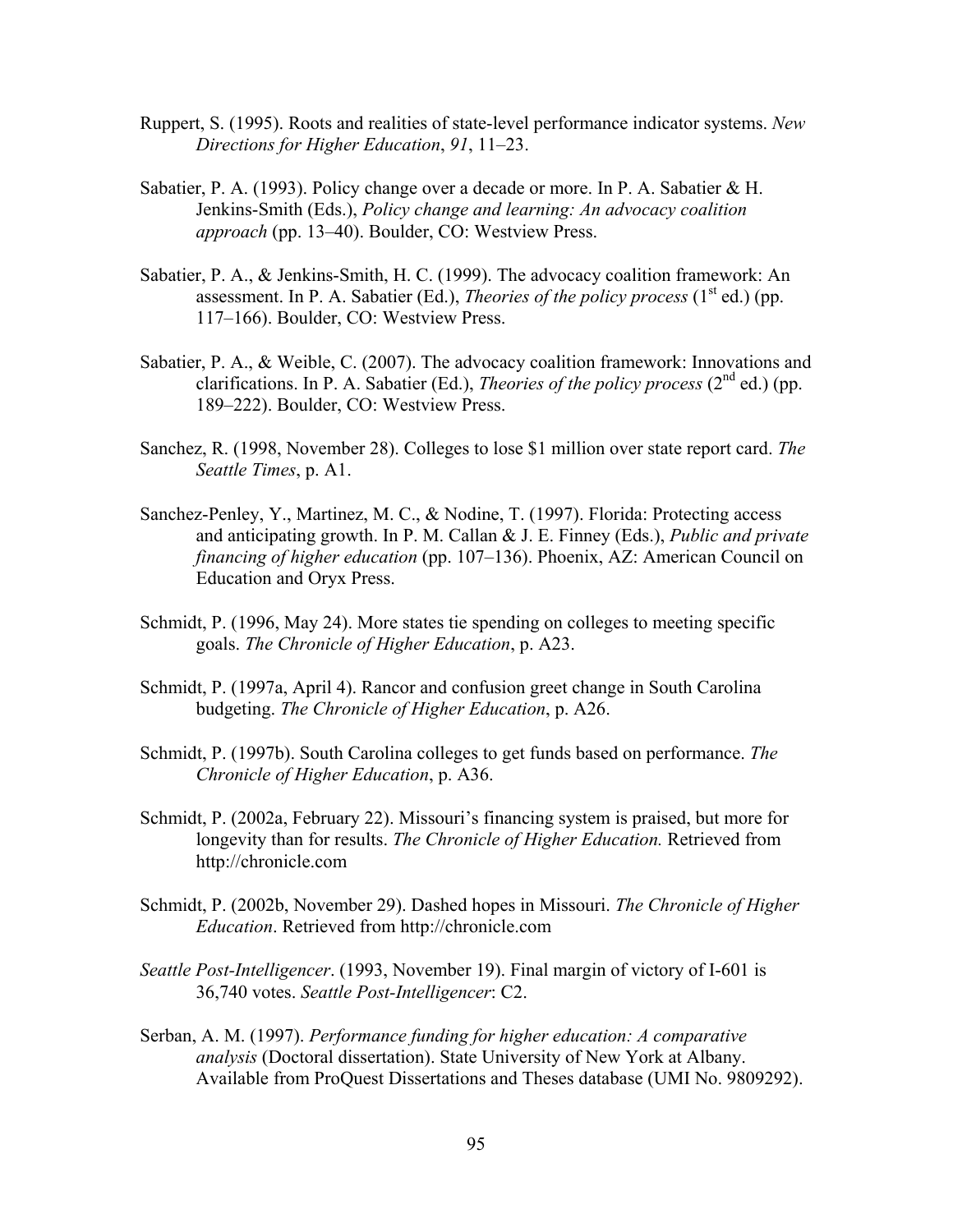- Shukovsky, P. (1997, April 24). State support for schools falls. *Seattle Post-Intelligencer*, p. B1.
- Slaughter, S., & Leslie, L. (1997). *Academic capitalism*. Baltimore, MD: Johns Hopkins University Press.
- South Carolina General Assembly. Act 359, 111 Sess., R368 Cong. Rec.(1996).
- South Carolina Legislative Audit Council. (2001). *A review of the higher education performance funding process*. Columbia, SC: Author.
- South Carolina Legislative Audit Council. (2003). *Follow up: A review of the higher education performance funding process (June 2001)*: Columbia, SC: Author.
- Stein, R. B. (2002). Integrating budget, assessment and accountability policies: Missouri's experiment with performance funding. In J. C. Burke (Ed.) *Funding public colleges and universities for performance: Popularity, problems, and prospects* (pp. 107–132). Albany, NY: State University of New York Press.
- Stein, R. B., & Fajen, A. L. (1995). Missouri's Funding for Results initiative. *New Directions for Higher Education*, *1995*(1), 77–90.
- Thomson, S. C. (1991, December 13) Ashcroft still wants parts of Proposition B. *St. Louis Post-Dispatch*, p. 10A.
- Thomson, S. C. (1992, January 12). Reforms of Proposition B remain issues; Legislature expected to consider thrust of defeated tax plan. *St. Louis Post-Dispatch*, p. 4B.
- Trombley, W. (1998). Performance-based budgeting: South Carolina's new plan mired in detail and confusion. *National Cross Talk*, 6(1), 1, 14–16.
- True, J. L., Jones, B. D., & Baumgartner, F. R. (2007). Punctuated equilibrium theory: Explaining stability and change in public policymaking. In P. A. Sabatier (Ed.), *Theories of the policy process* (pp. 155–187). Boulder, CO: Westview Press.
- Tyree, L. W., & Hellmich, D. M. (1995, August/September). Florida's continuing accountability experiment. *Community College Journal*, 16–20.
- United States Bureau of the Census. (2005). *Statistical abstract of the United States, 1004-2005*. Washington, DC: Government Printing Office.
- Van Lare, B. (2006). *GMAP Washington: Government management accountability and performance program.* [Management note]. Washington, DC: National Governors Association. Retrieved from http://www.nga.org/Files/pdf/06GMAPWASH.pdf

Washington Learns. (2006). *Final Report*. Olympia, WA: Office of the Governor of